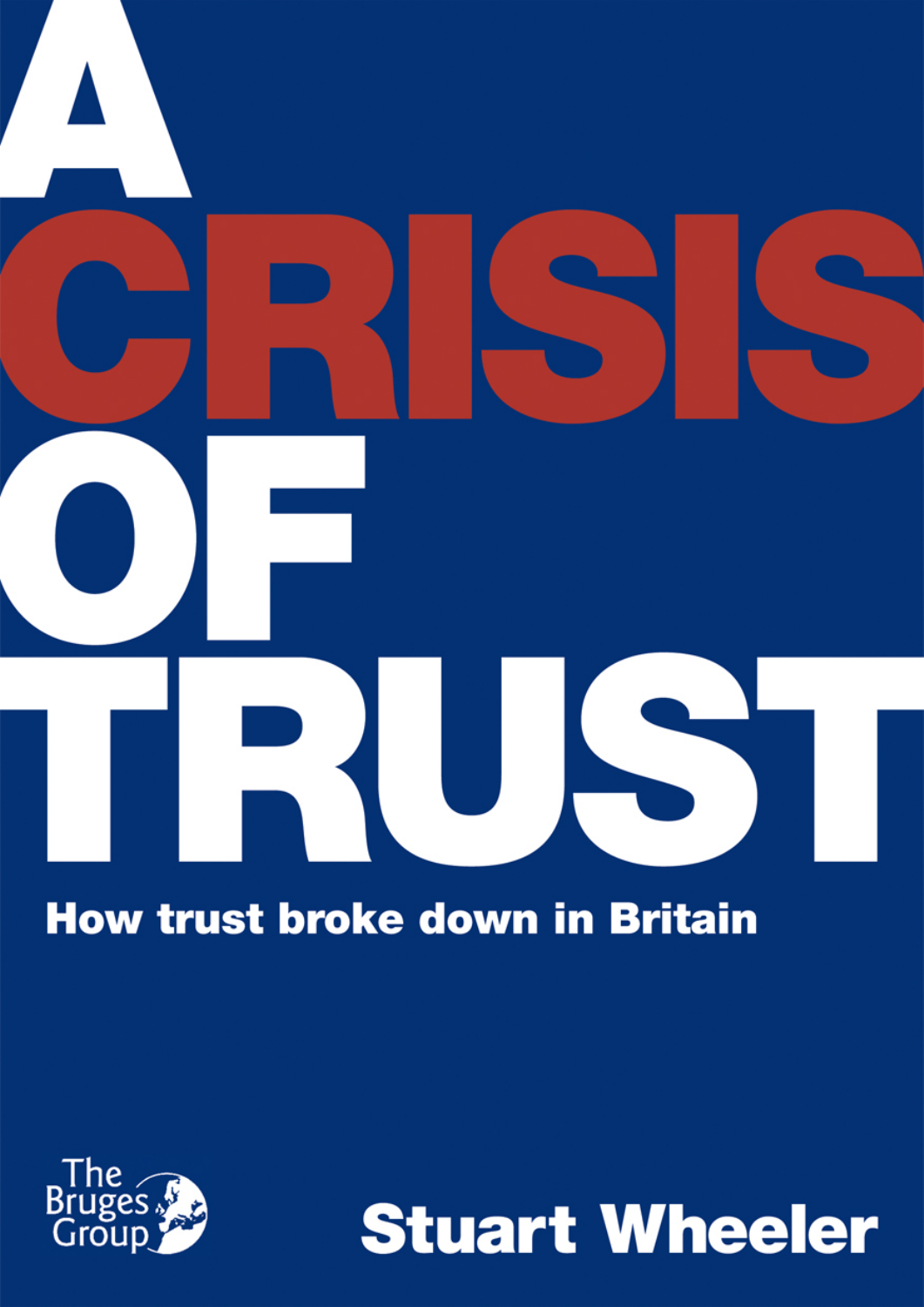# A Crisis of Trust

Stuart Wheeler

© The Bruges Group 2010 ISBN: 978-0-9564614-0-7

Published in February 2010 by The Bruges Group, 227 Linen Hall, 162-168 Regent Street, London W1B 5TB www.brugesgroup.com

Bruges Group publications are not intended to represent a corporate view of European and international developments. Contributions are chosen on the basis of their intellectual rigour and their ability to open up new avenues for debate.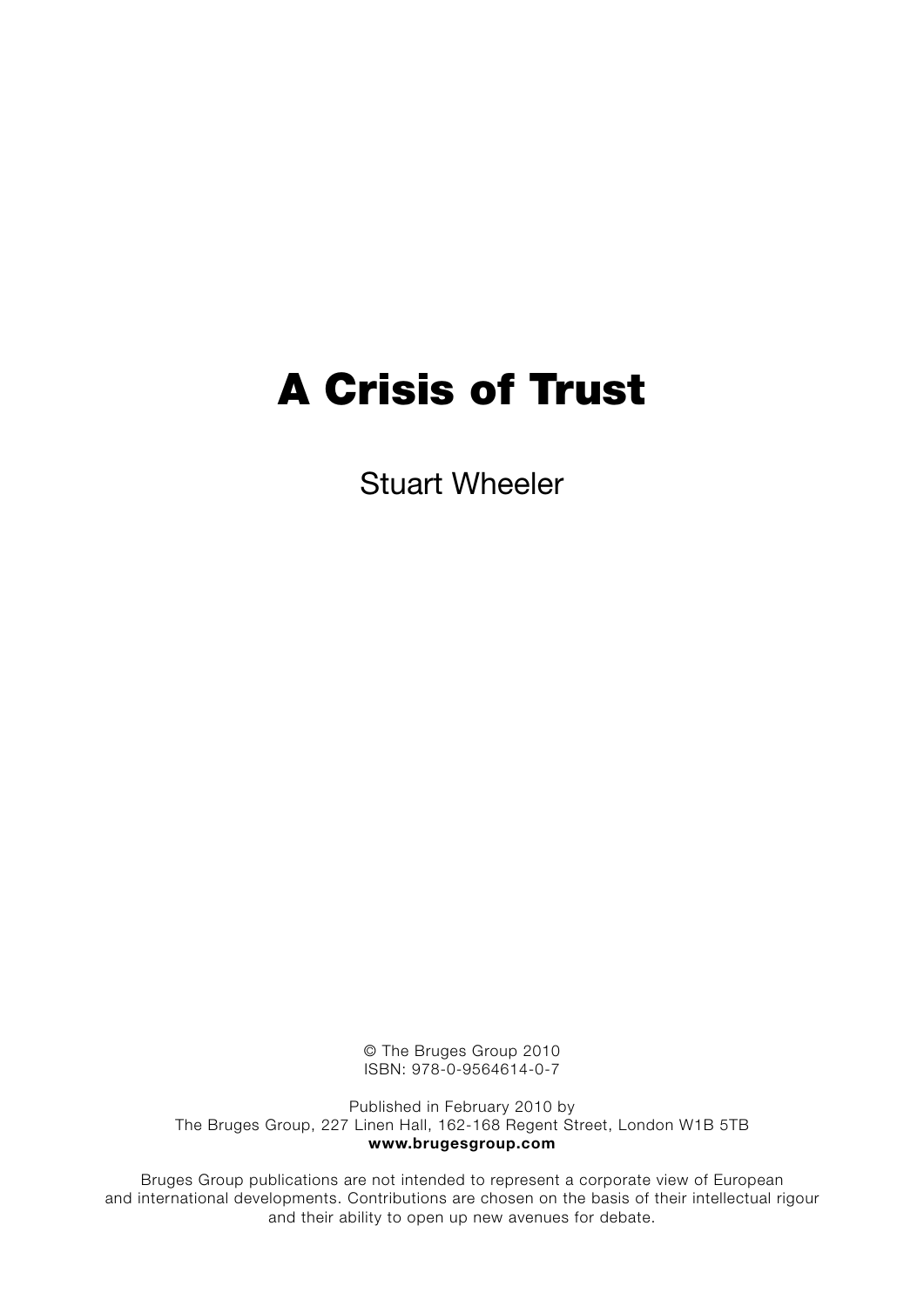# Acknowledgements

*It is not secret corruption which is the danger in politics. The forms of corruption to be feared are not those which would be denied, or would be a cause of shame, if they were publicly exposed. The really dangerous forms of political corruption are those which are open and acknowledged, which, if hon. members like, are part of the system.*

– Enoch Powell (20 December 1971)

My thanks go to the Bruges Group for publishing this pamphlet. And to Professor Tim Congdon, Ruth Lea, Ewen Stewart, Dr John Adamson, Chris Mounsey, Dr Lee Rotherham, Yvonne Carlton, Clare Steiner, Richard Thoburn, Amelia Bauerly and Barry Legg for their assistance. The opinions expressed are my own.

Much of my treatment of the expenses scandal consists of my disagreement with the cross-party support for the recommendations in the 12th Report of the Committee on Standards in Public Life [CSPL, 12th Report, Cm 7724]. The Committee is currently chaired by the distinguished public servant, Sir Christopher Kelly, and I refer to the Committee's findings throughout as *Kelly*. Sir Christopher's sincerity and manifest hard work are in no way to be questioned. Sadly, however, I disagree with many of the conclusions of his report.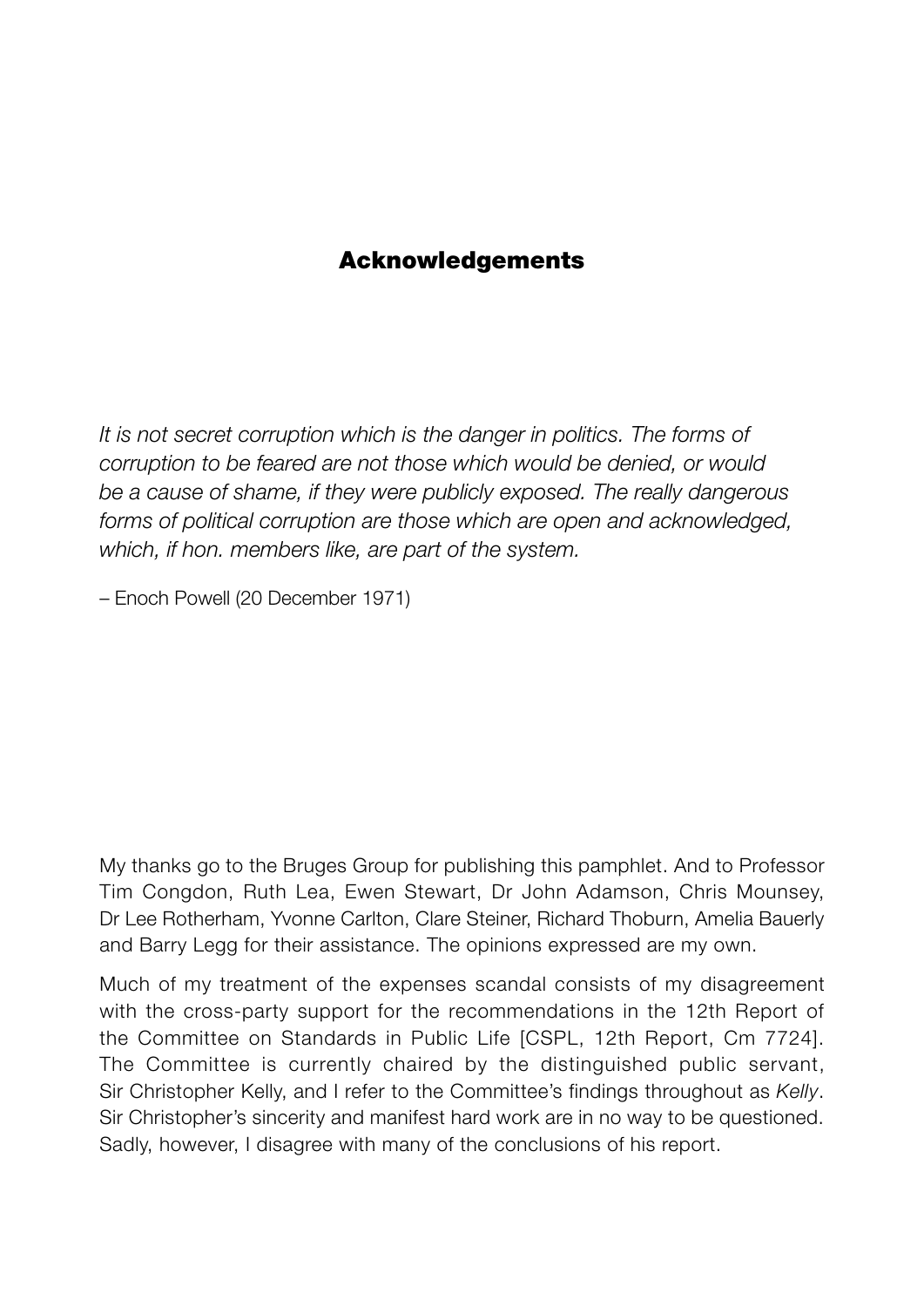# 1. Worthy of their position?

Being a member of parliament is not just a vocation for the man or woman fortunate enough to be called to do it. Electing a person to sit in the Commons is the highest trust the British people can place in someone. Too many MPs have proved unworthy of it. Moreover the party system, by reducing private members to state-funded obedient servants, has severely damaged the House of Commons.

#### Damage to our political system

Let me turn to the great expenses scandal of 2009. It has shown that trends which started a generation ago have had all the ill effects we should have foreseen. We risk permanently damaging our political system. Essential reforms are not being made. So the disastrous behaviour that has so diminished the standing of Westminster will be able to continue. If we pursue the course which cross-party consensus now suggests, we shall do even greater harm to British democracy.

#### Further decline is likely

Can the situation really deteriorate further? Well, no party took any action on expenses until the truth came out. Together, the political class defeated the few brave MPs and outsiders who drew attention to the abuses, and called for change. Only the intervention of a free press (however imperfect) brought things into the open. My view is that the defensive, reactive programme of the three main parties and their endorsement of the Kelly Report<sup>1</sup> will, far from solving the problem, perpetuate and even entrench it.

#### Kelly Report inadequate

We have to remember that the parties endorsing the proposed reforms, whether their own or *Kelly's,* are the same ones that so desperately need to be reformed. Until the intervention of *The Daily Telegraph*2, this political class resisted every attempt at change. They defended every privilege and reward they had built up.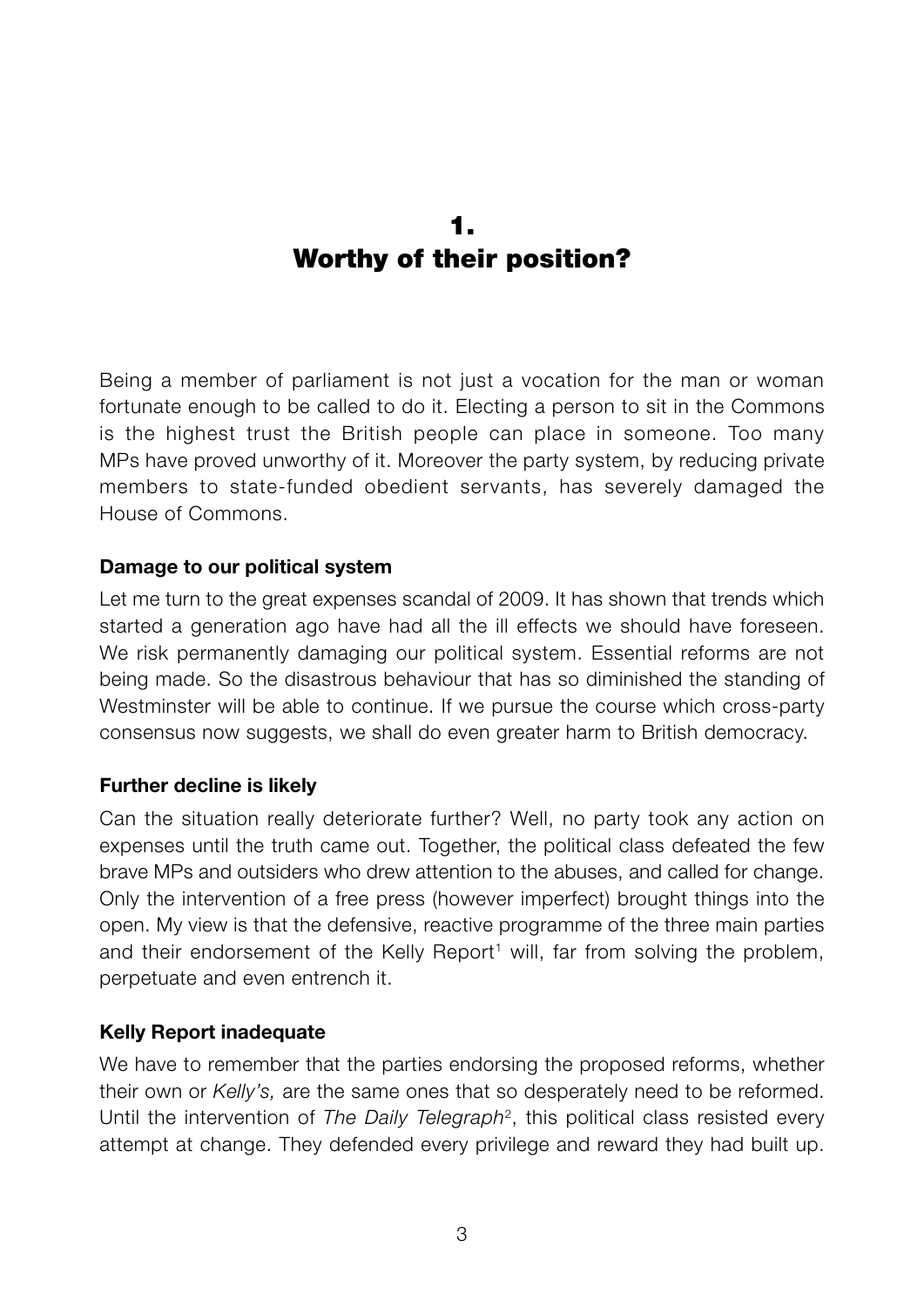Exposure, reasoned arguments and even proof of guilt all failed to convince MPs of any party that the system they had made for themselves was intolerable.

#### Inadequate punishment

Worse still is the 'fate' of those who have been caught. The only sanction has been that once exposed, they must pay back what they now agree they should never have had. Beyond this? Nothing. True, several dozen MPs – mostly those who were anyway likely to be defeated at the polls or whom their respective party leaderships had no political interest in preserving – have announced that they will no longer stand for re-election, or have been informed by their parties that they will no longer be allowed to. But one question is whether the House itself should have expelled them, because it seems that those MPs most valued by their leaders get away with it.

From soldiers to welfare claimants, any other class of publicly paid individuals – had they behaved as MPs have – would have suffered far harsher penalties than MPs have imposed upon themselves. I shall return to the question of what MPs *should* be paid. But although MPs have pointed to the private sacrifices many of them have undoubtedly made by choosing public service, had they cheated on their expenses in an 'ordinary' job, they might well have earned themselves dismissal or worse. *Kelly's* sanctions, to which I will return, amount to little that will deter MPs, which is a great pity as many of the offenders will be in the next parliament.

# The public's contempt

The revelations of the last year have of course diminished public confidence in politicians. I shall have more to say about the actions of the party leaderships, and how they have given themselves the power to decide who their candidates are.

At its founding, the United States learned much from us, and it is time for us to repay the compliment. American politicians show admirable independence for many reasons, but especially because they are not ruled by centralised party machines. They are ruled by those who elected them – who are also those who selected them. Proper reform of parliament requires MPs, and those who aspire to be MPs, to be much freer from the tyranny of their parties. MPs must be able to question those who lead them.

# All one political class

MPs have, in the last few decades, become a class apart. Recently the public's feeling that MPs are irrelevant has grown to out-and-out contempt. Not long ago,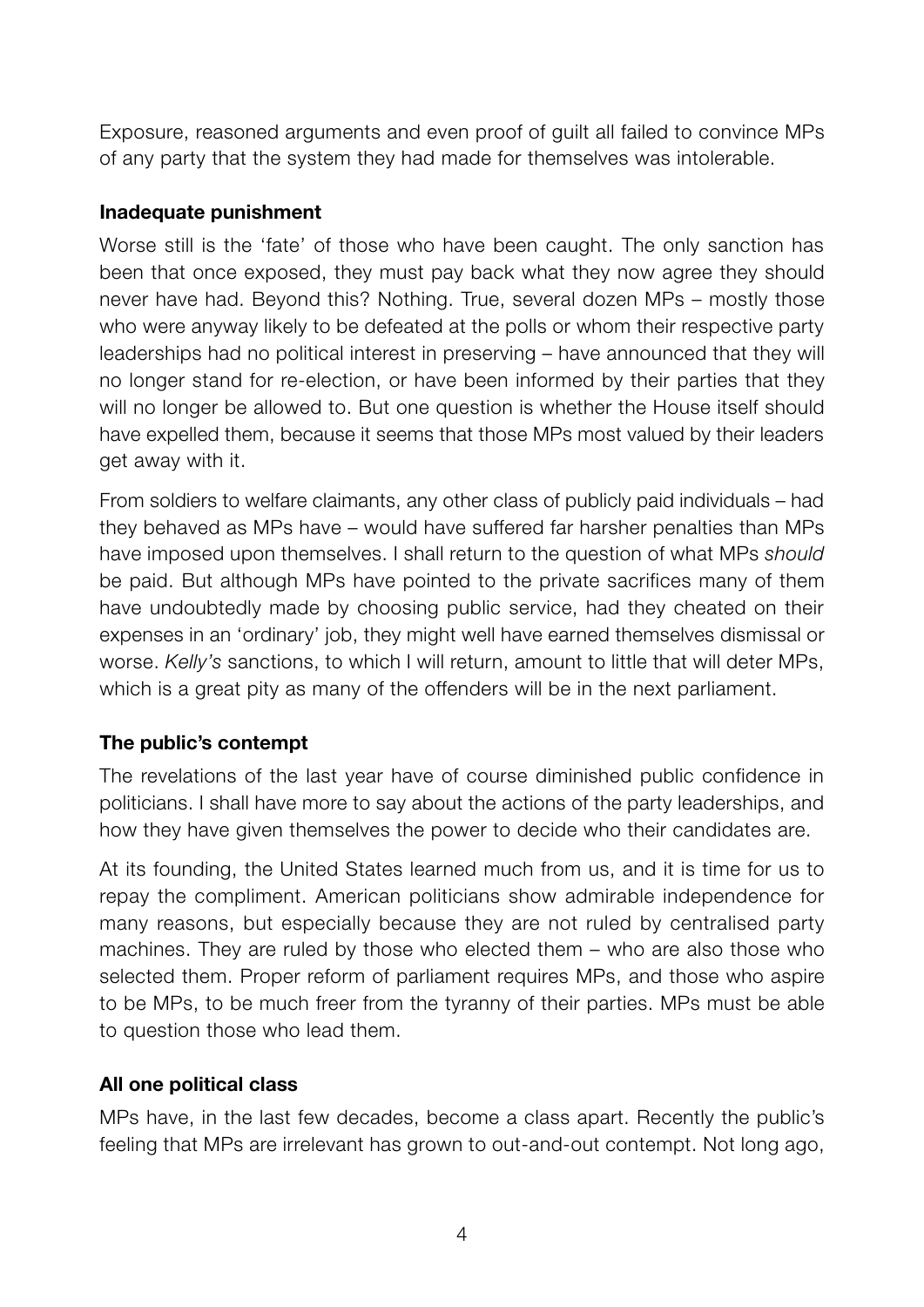Britain could claim a more socially representative and diverse legislature than any other western democracy. This was mainly achieved by the Labour party. Elsewhere, rich men, party servants and, inevitably, lawyers, dominated both continental parliaments and those in the New World, regardless of nominal party affiliation. We were different. Every accent was to be heard in the Commons, every class spoke up.

Now, an ever more uniform political class rules. MPs are increasingly drawn from political backgrounds. Where once parliament contained many with experience of the world, it now increasingly consists of men and women who have done nothing but work in politics, or dependent spheres such as lobbying and the political media. We look likely to find ourselves with more and more such politicians. Restoring respect for parliament will need the election of many MPs with experience of the outside world. And these MPs will have to be free to display independence from their parties.

Much of my argument about how trust can best be restored to parliament amounts to a rejection of *Kelly*, in spite of the fact that it has been agreed to almost without exception by the three largest parties. One perhaps counter-intuitive point, I believe, is that MPs *must* remain responsible for their own pay and allowances. That is the only way *we*, the electors, can retain a democratic say on that subject.

# The system's fault, even more than MPs'

While there is no reason to suppose that Tony Blair and Gordon Brown were themselves corrupt, their governments are chiefly to blame for the expenses scandal, by giving MPs the most easily corruptible regime the state has ever seen. The polls seem to show that the public thinks much the same thing. So I have devoted considerable attention to our likely next government.

Here the tragedy is that though Labour created the system, the Tories seem very happy to let it go on. When I talk about some of what we have discovered in the last year, my intention is only illustrative. There are many, many more examples. We need to appreciate what leading members of Mr Cameron's party apparently have not. It would of course help if at least members of the cabinet and shadow cabinet revealed what they did before *The Daily Telegraph* was able to start telling us the truth.

At this point, I should perhaps say something about myself. I came to politics late in life. I did so by giving money to causes I believed in, not because I wanted anything from them. Though I am well off, and lucky enough to have enjoyed an excellent education, I have no desire for parliament ever again to be open only to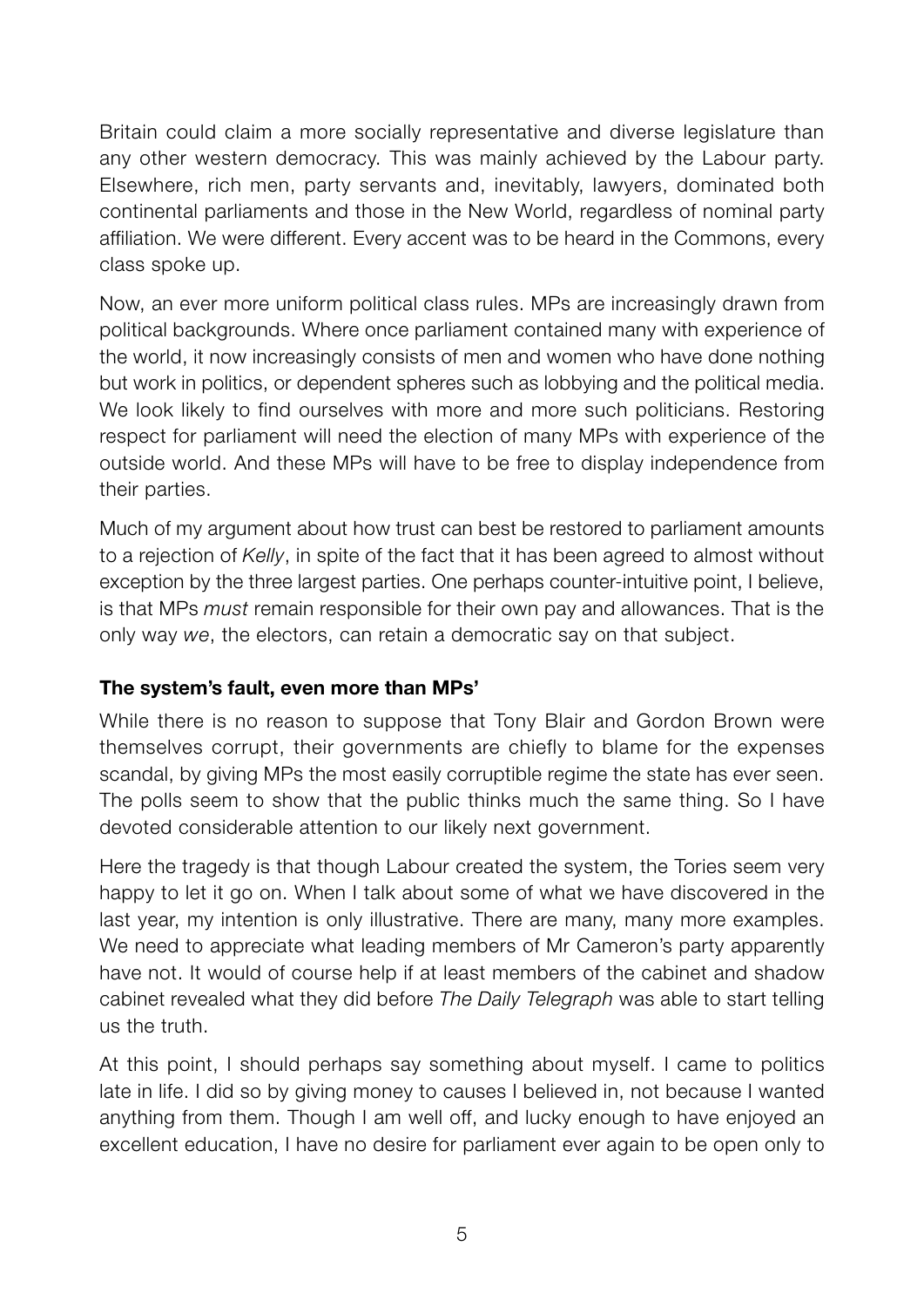those with money. MPs must be paid enough to ensure that political participation is not restricted to those with private means.

But although it is one thing to go into politics rich, it is quite another to come out of it richer still. The decline in standards and the failure of our elected representatives to know better are deplorable. Being an MP is a great privilege. If I fail to convince you of anything else, I hope that you will at least agree that untrustworthy MPs cost the country much more than just money. My biggest purpose in this pamphlet is to explain why I fear that the parties do not intend to behave in a way which really would regain our trust.

# Pay and allowances in the past

Going back in history it seems that MPs were relatively slow to feather their own nests – although that may be due more to lack of opportunity than greed. Medieval parliaments generally met for brief periods, and MPs were expected to find their own accommodation at their own expense. As payments were very small or non-existent, almost the only financial perk available to members of the Commons was the prospect, if they were meeting near the itinerant royal court, of a free dinner in the hall of a nearby palace. This system remained for the most part unchanged until the early seventeenth century.

At the time of the Civil War, as now, it was the cost of maintaining a second home that provided MPs with an obvious pretext for dipping into public funds. From 1645 the Commons introduced its first housing allowance: £4 per week for MPs who could not use their main house in their constituency and needed to pay for accommodation so that they could go about the 'Service of the House'.3 Where benefits were not paid in cash, they could be paid in kind. Vacant properties in state control were assigned to cronies of the prevailing party in the Commons, with little or no scrutiny of the arrangements, even by the House itself.

The immediate casualty of this system of manipulable financial rewards was, as ever, the independence and the public standing of individual MPs. One prolific 1640s journalist commented that MPs had become automata who had been 'taught to speak Aye or No' and to give their votes 'at certain hours by direction, just like Cheapside clock-strikers'.4 Backbenchers, it was alleged, had simply become 'voting instruments': 'those state-catamites, upon whom any votes whatsoever may be begotten'.

To some, the whole party system was a sham, presenting a series of fake disagreements on principle to the public, while in reality the party 'grandees' were at one in their readiness to milk the cash cows of the kingdom's Exchequer, and to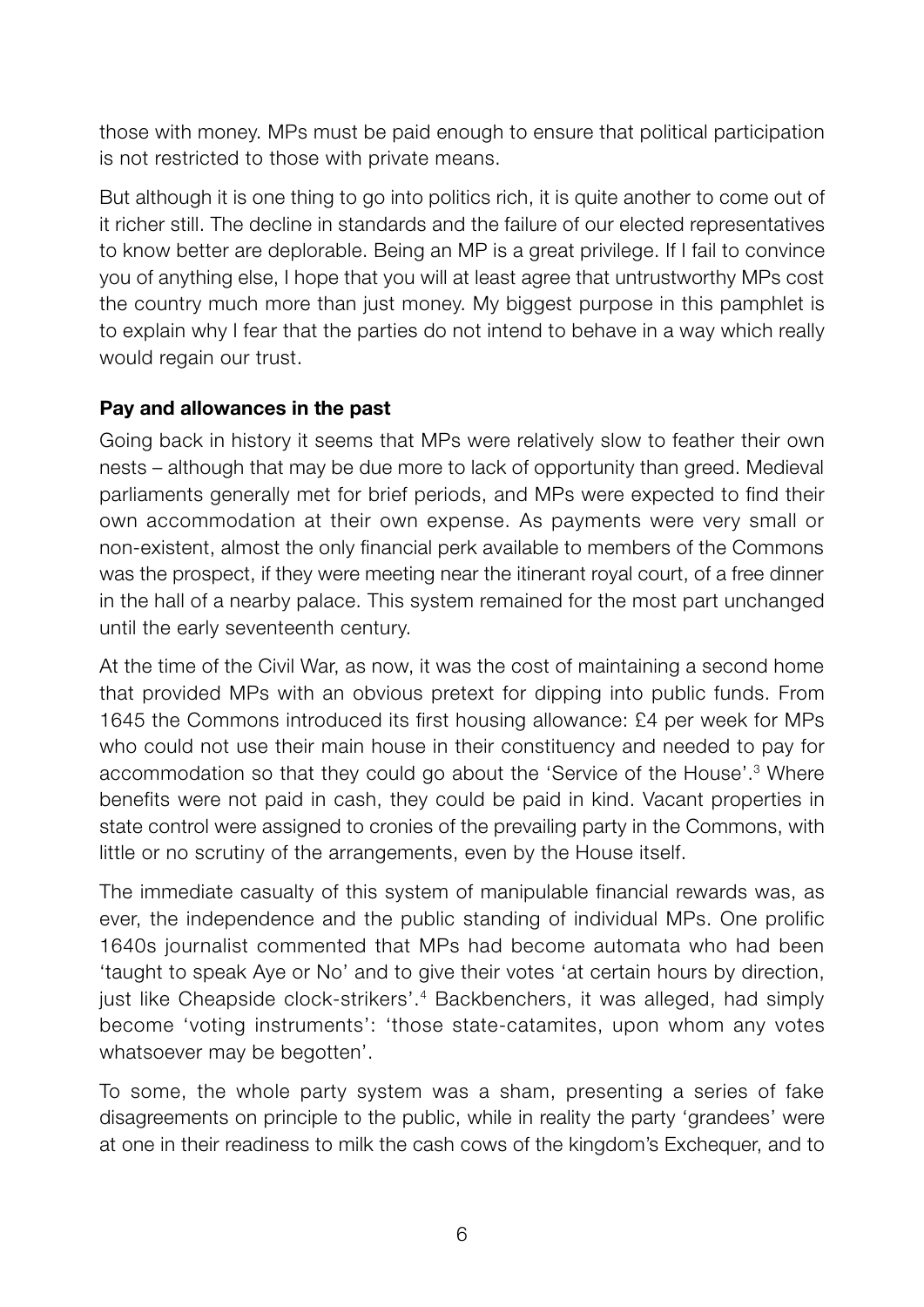co-operate with one another in doing so. Loyalty was up for sale, bought by conferring 'something of advantage upon those that are subservient to them, as five pounds a week' – the increased housing allowance – 'or some petty employment'.5

#### Co-operation to conceal

MPs worked hard to keep such arrangements concealed from the public and, even more importantly, from the gaze of prying newspaper editors, for by the late 1640s a number of London's weekly newspapers were running regular exposés of MPs' financial skulduggery. Like their modern-day successors, the newspaper editors had their whistle-blowers to provide them with detailed information about MPs who were allegedly on the make and the amounts of public funds that were finding their way into their pockets.

One of the shrillest and best informed of these whistle-blowers was Clement Walker, a former Exchequer official, who made a second career out of providing newspaper editors with inside information on members' financial peccadilloes. But Walker's most damaging accusation was not that one or another MP had erred, but that the *whole* Westminster system encouraged all parties to use the allowance system and other financial perks to their collective advantage.

The Commons, claimed Walker, was a place where the 'grandees of each party in private close together for their own advancement, serving one another's turn'. Indeed, party rivalries would usually be put aside in order to maintain the lucrative status quo – 'unless something of particular spleen or competition come between them' that caused a temporary breach in this mutually advantageous consensus.

The Commons committee system was a particular target for journalistic attack. 'No committee was so soon made', wrote one disenchanted MP, 'as it was immediately converted to serve the revenge, envy, avarice, or the corrupt humours and passions of the authors'.<sup>6</sup> The main purpose of their dealings, it was claimed, was simply 'to give members advantages of working their own or their friends' business'. And the secretive dealings of the committee system provided the ideal cover whereby financial benefits – whether as allowances, reimbursements, or the provision of grace-and-favour housing – could be conferred with little, if any, public scrutiny. These arrangements, in turn, provided the party leaders with one of the principal foundations of their power; for, as one MP observed, 'he that commands the money commands the men'.

Not that the Commons was wholly deaf to this chorus of public indignation. Periodically, members took steps to placate their critics. More often than not,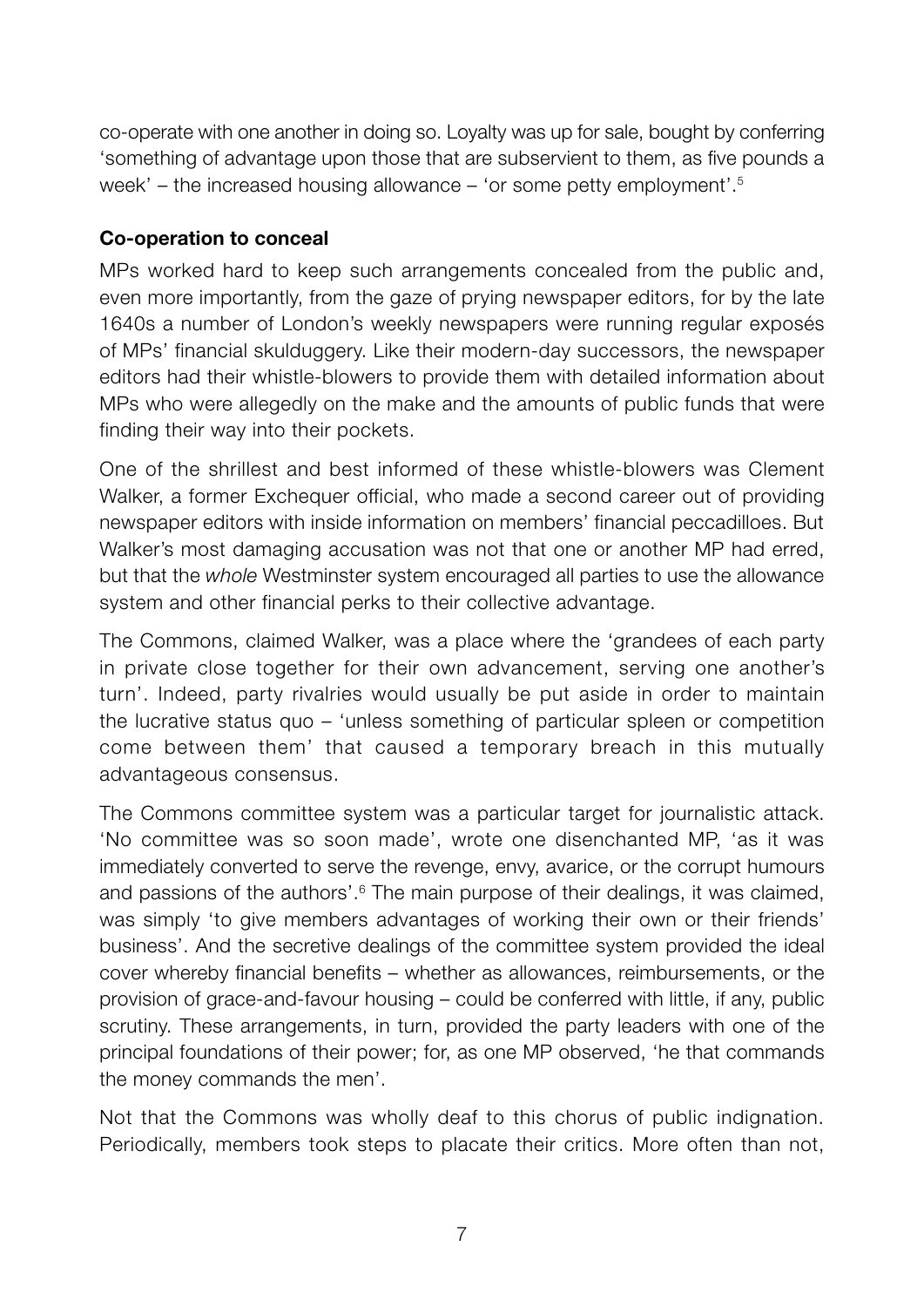these corrective measures took the form of yet another committee, charged with vetting members' receipts and accounts, and judging whether public funds had been properly disbursed. And there the accusations tended to disappear, lost in the longest of parliamentary grass.

To some, these gestures at self-regulation were merely play-acting, 'a mere pageant to flourish among the people, for … 'tis madness to imagine the parliament intends to give any account'. Even viewed from inside the Commons, the Houses' attempts to provide a measure of accountability incited little confidence – with one MP dismissing them as merely 'dilusory'.

The inevitable result of these revelations – again in a way that bears extremely clear comparison with recent experience – was a precipitous drop in the standing and public esteem of MPs. Members of the Commons found themselves vilified as 'locusts, caterpillars, and horse-leeches' – or in the pungent phrase of the whistle-blowing Clement Walker, as an 'excoriating rabble of pestiferous vermin'.

# Salaries begin

During the reign of Queen Victoria, however, corruption greatly diminished, and by the end of her reign, during which, it may be noted, the Second and Third Reform Acts to extend the voting franchise took place, many of Victoria's more advanced politicians were making the case for a parliamentary salary, so that the House should be open to talent, not just wealth.

An annual salary of £400 was finally introduced in 1911. Lloyd George, as Chancellor of the Exchequer, made the case for it thus:

When we offer £400 a year as payment of members of parliament it is not recognition of the magnitude of the service, it is not remuneration, it is not a recompense, it is not even a salary. It is just an allowance, and I think the minimum allowance, to enable men to come here, men who would render incalculable service to the State, and whom it is an incalculable loss to the State not to have here, but who cannot be here because their means do not allow it. It is purely an allowance to enable us to open the door to great and honourable public service to these men, for whom this country will be all the richer, all the greater, and all the stronger for the unknown vicissitudes which it has to face by having there to aid us by their counsel, by their courage, and by their resource.<sup>7</sup>

There things largely remained for the rest of the twentieth century, with a few minor adjustments up or down voted on by MPs, until Mr Heath came to power. It was then that things began to go very badly wrong.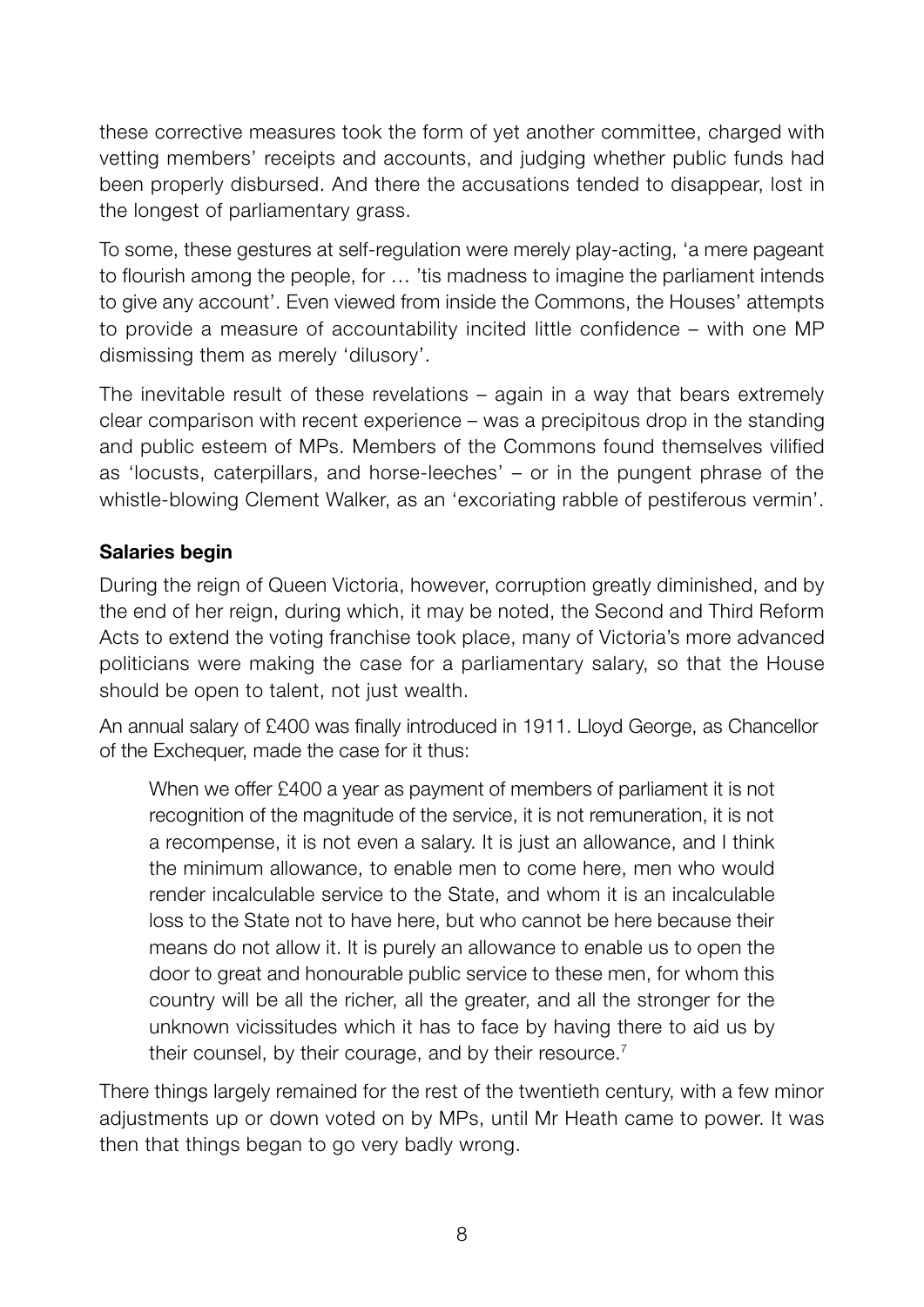#### 1971: allowances begin

At the end of 1970, Willie Whitelaw, then Leader of the House of Commons, told MPs that although they would remain in ultimate control of how much (or how little) they were paid, how much they *should* be paid would be referred to the Top Salaries Review Board (chaired by Lord Boyle). Accordingly, in 1971 the TSRB's report formed the justification for the most fundamental change since the modern salary was introduced to how MPs were paid, and what other benefits and allowances they would receive. $8$  At the time, most attention was given to what this would mean for how much MPs would actually be paid *as salary*.

For our purposes, however, we need to pay close attention to what *Boyle* recommended about allowances and expenses, and in particular, what was recommended as any possible subsidised accommodation for MPs alternating between Westminster and their constituencies. To deal with actual pay first: *Boyle*, while instrumental in beginning the process through which MPs would vastly increase their income on the basis of that meaningless, buck-passing 1970s staple, 'comparables', was also the first of many instances when a government would decline the specific salary figure offered to the House.

More importantly, in an ominous and crucial development, *Boyle* concluded that MPs were analogous to civil servants, and recommended some assistance for accommodation purposes.

This scheme [for MPs] is based on the practice currently in operation for members of the public services who are sent away from their main place of work. Briefly, an allowance based on a fixed daily scale would be paid to cover the reasonable additional cost to provincial members of staying either in London or their constituency, *when engaged on parliamentary duties.* Provincial [i.e. non-London] members would be regarded as living and working either in London or their constituency according to their choice, and would receive the subsistence allowance for the additional cost incurred in attending at their other place of work.<sup>9</sup>

#### A small first step

As this was in effect the beginning of the great scandal recently revealed, it is crucial that we understand what the first small step was, and so begin to chart accurately the road to the present situation. In the early 1970s MPs demanded, in this particular case at any rate, to be treated like 'other' public sector workers who moved between two sites in the course of their average working week or month.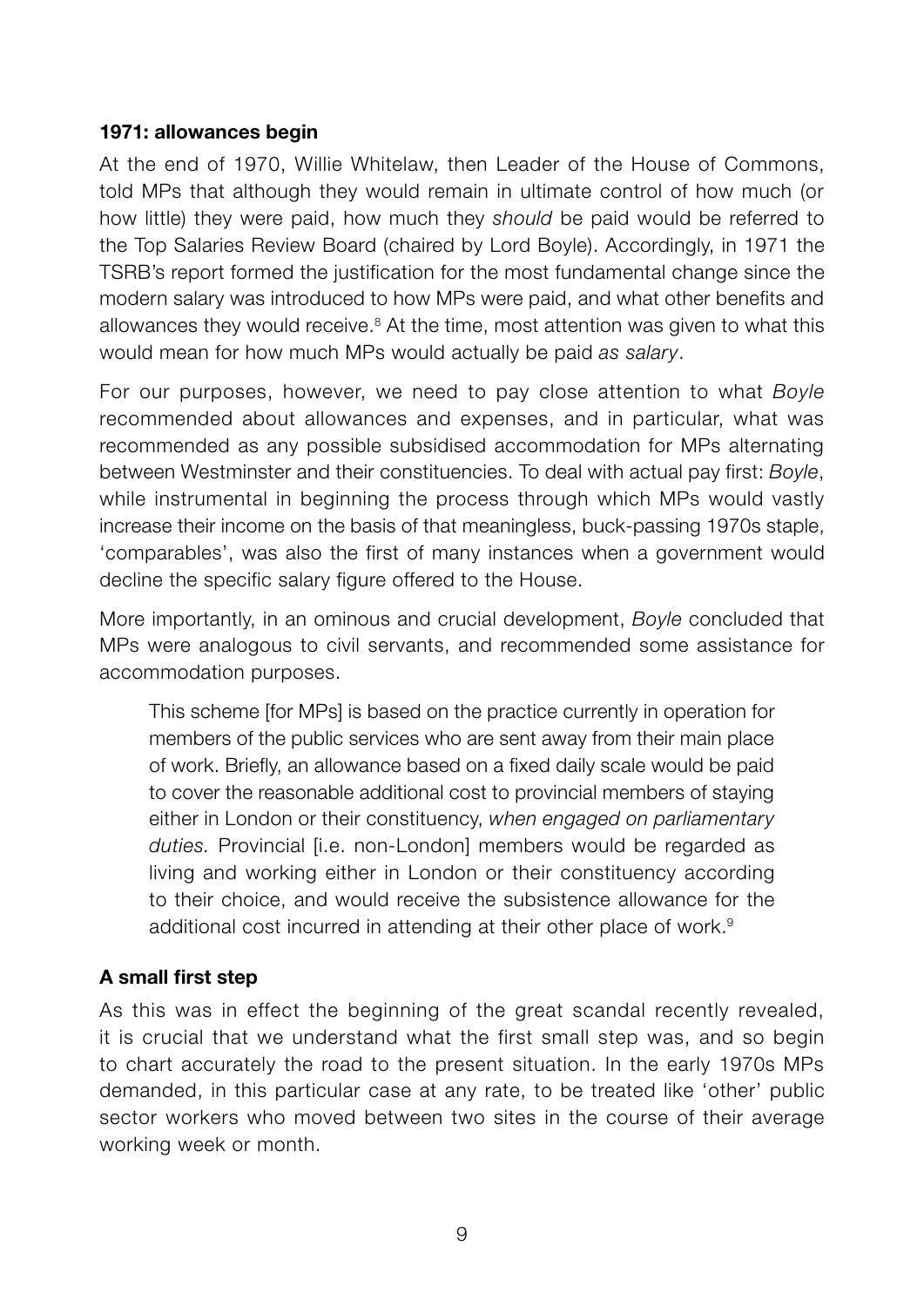Within twenty years, this 'right' (an overnight subsistence allowance) was stealthily expanded into something absolutely unimaginable for other workers, private or public, who similarly found themselves 'working' in two places. This was the right to have your family with you, and, on top of that, to make two homes for them. We shall return to what actually constitutes 'work' for an MP, but this was the moment that the system started to go so terribly wrong.

What was to happen in the next two decades was not inevitable. Indeed, Whitelaw formally rejected some of the key details of *Boyle* as they pertained to overnight allowances. But the principle that, by one means or another, MPs' accommodation in two different places should be a taxpayer-funded obligation had been introduced into the system.

Because of what would eventually happen, I need to stress what did not happen in 1971. When the new allowances regime was introduced, post-*Boyle*, it was never expected to provide for a residence, let alone *a home*, any more than the overnight subsistence allowance for civil servants was meant to provide them with a private asset at public expense. Now that the scandal of 2009 has the political class saying, as one, that it should in future be out of the question that MPs be provided with publicly financed *second* homes, we should understand that the system they exploited was never intended to do any such thing.

Apart from anything else, this should serve as a grave warning against installing anything other than the mostly tightly-defined system of allowances. The overnight subsistence allowance was the thin end of the wedge. In 1985 it was officially conceded by the then leader of the House of Commons, John Biffen, in answer to a written question from his Conservative colleague, Tim Eggar, that there was no reason in principle, or in specified fact, why mortgage interest payments rather than hotel bills could not be put forward as a claim. With this achieved, the amount of such allowances exploded.

We should, though, return to the debate in the Commons in late December 1971 on the Ministerial and Other Salaries Bill. For again, we see in embryo the errors of well-meaning politicians, and how a small minority of MPs displayed considerable prescience about what could easily happen were the Bill to become law. Willie Whitelaw assured the House that it would remain sovereign and accountable to the voters for their own actions:

Provision is also made in the Bill to enable future changes in the salaries which are covered by this Measure to be affected by Order in Council. This change implies a more convenient arrangement. Since the Order in Council will be subject to the affirmative Resolution procedure,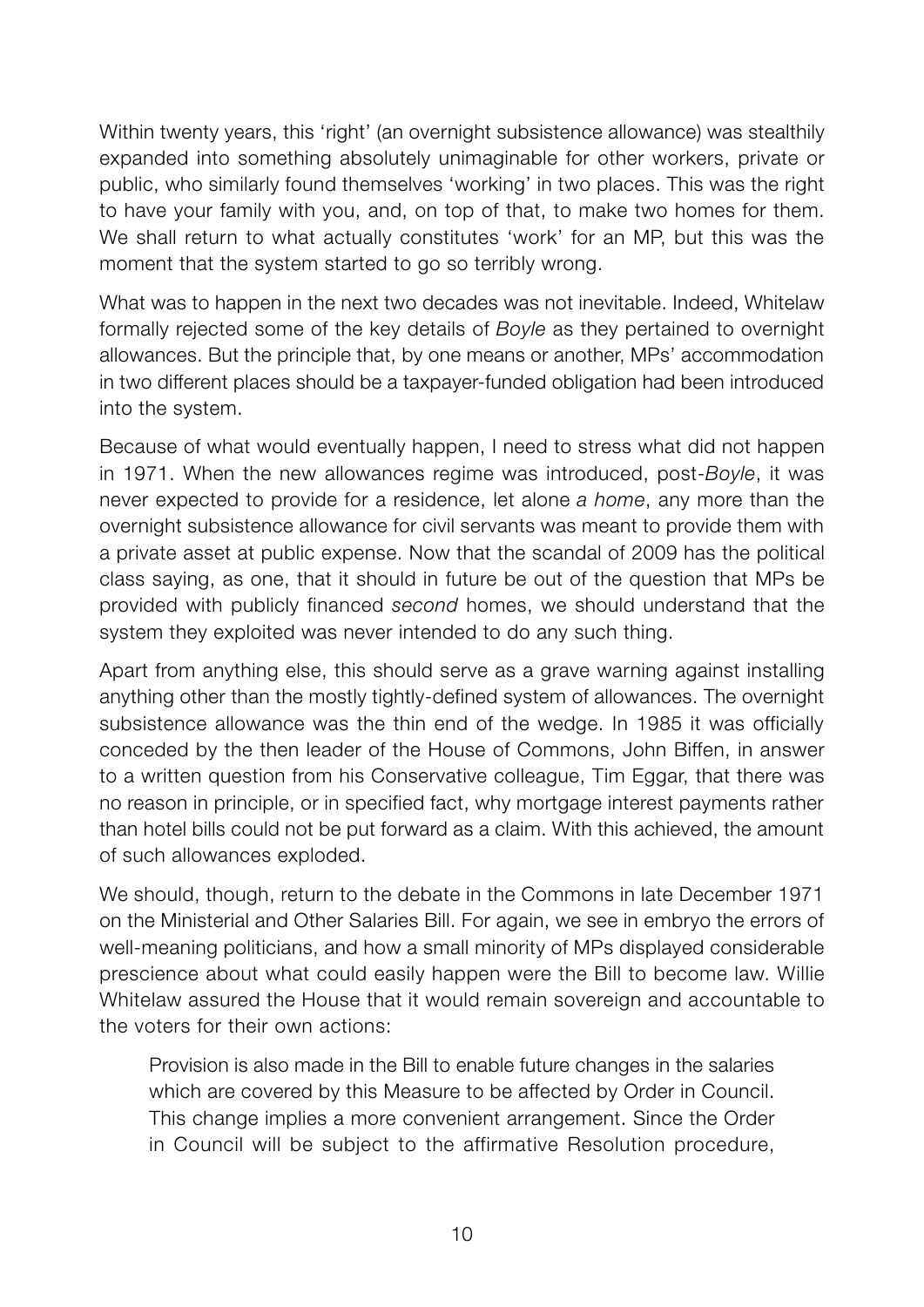the opportunity for this House to discuss the salary matters will not be prejudiced by this move away from primary legislation.10

#### The going rate...

The reason why I believe MPs have to have a say on their pay is precisely so that the public can have a say on their pay. Whitelaw knew this, and meant it, which is why he promised that it would continue to be the case. But if *Kelly* is implemented, this affirmation that MPs would remain accountable to their electors for their salaries will be set aside. We must anticipate future problems. Once parliament started meekly asking the TSRB, then the Senior Salaries Review Body, to *advise* it on what it should pay itself, *Kelly's* proposal – an external paymaster for MPs, in the form of the Independent Parliamentary Standards Authority – was likely to be only a few steps away.

#### Whitelaw's intention on allowances

When Whitelaw turned to the overnight allowance, the following, very telling, exchange took place with a sceptical Tory backbencher:

Mrs Jill Knight (Birmingham, Edgbaston): Am I right in my understanding that those hon. members who do not wish to avail themselves of this money need not take it?

(Mr Whitelaw): That is the position with all the proposals I am putting forward. It is a perfectly proper arrangement. There have been right hon. and hon. members who have decided in the past not to take their salaries. This has always been recognised as being a wholly private matter between themselves and the Fees Office.

Considerably more scepticism was about to come the way of the Leader of the House. I make no apology for quoting Enoch Powell's speech at length, as, although the results of his prophecies have fortunately been mixed, he was an excellent prophet on the results of the 1971 bill:

My evidence [to *Boyle*] was against any increase in remuneration or any increase in allowances of any kind and to the effect that the facilities available to members were already larger than conduced to the best possible discharge of their duties...These Motions will contribute to bring about a marked alteration in the status of hon. members of this House. I have deliberately chosen the expression 'contribute to bring about', for when there is a trend or tendency it is rarely possible to point to any one event and say, 'That event, that decision, was decisive; everything after it was different from everything that came before'.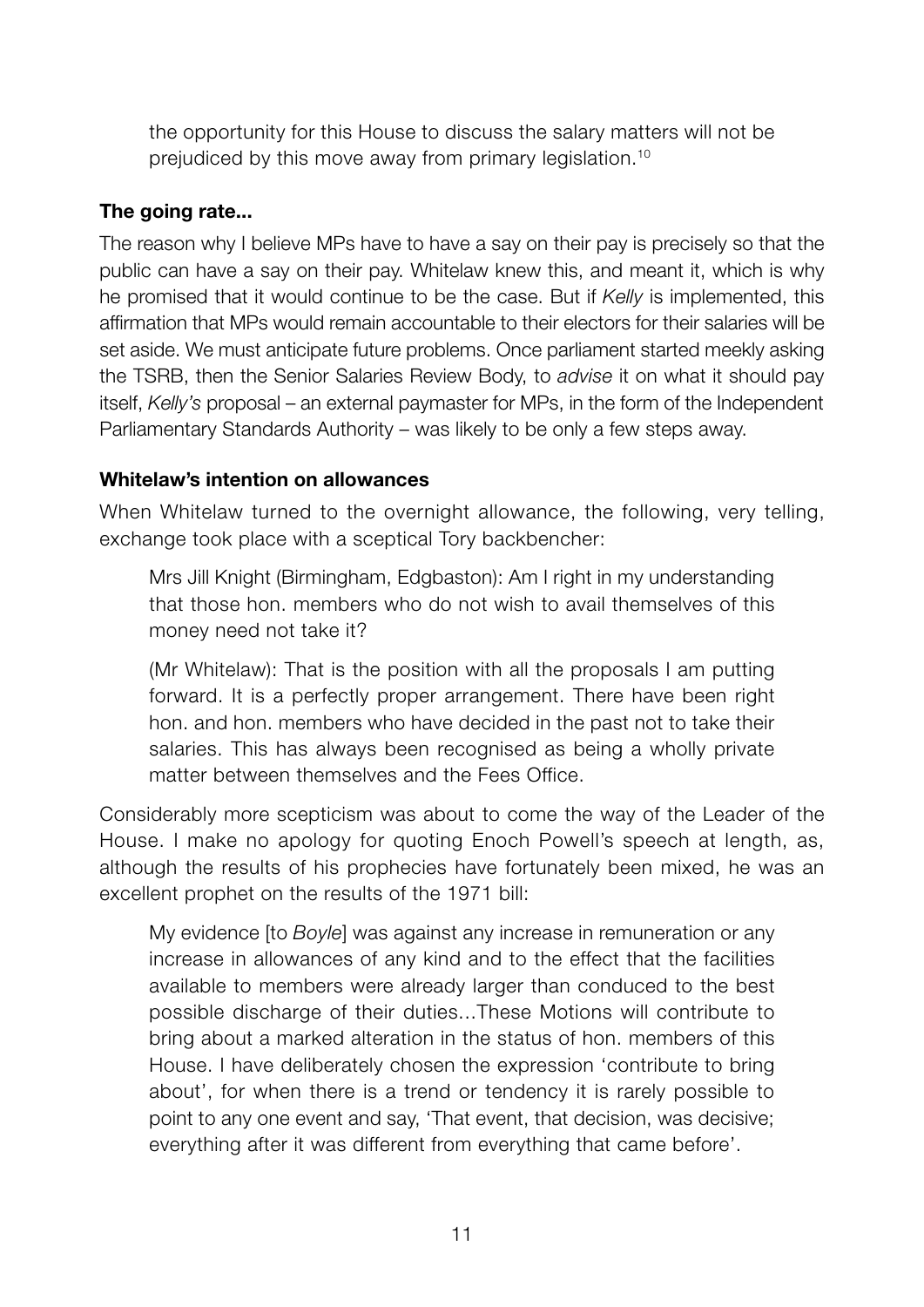Nevertheless, I believe the alteration in status of members of parliament which is going on, an alteration of which the tendency is to turn them into paid, salaried and pensioned employees, is carried a large and perhaps decisive step further by the Motions before the House...

The more expenses and the more – I was about to say 'generously', but I recoiled from the word; nor will I say 'lavishly' – the more 'largely' expenses are reimbursed, the less will an hon. Member be a person exercising his status at his own discretion and on his own responsibility.

The effect of these Motions goes further...They designate our status not merely as that of employees but as that of full-time employees, employees to be remunerated as full-time employees on a scale which is to be comparable in financial attractiveness to that offered to those in the other professions – or perhaps we should say 'in the professions'...

It is for all of us to put our own interpretation on the status of hon. members and what is conducive to it and what is or could be damaging to it. My case is, not that this is a matter 100 per cent in one direction and 0 per cent in the other, but that there is a dangerous point of balance, a balance which, in my view, we are tipping in the wrong direction by these Motions...not only is our position to be regarded as that of fully remunerated employees on a full-time basis; it is to be pensionable as well. In other words, it is to be a permanent job, a job for life, with a pension beyond it; and provision is to be made, in the event of its untimely termination, as in other forms of employment, for redundancy...

All these provisions together, in my view, add up to a very big step towards a fundamental alteration in the status of a member of parliament. It is, of course, a cumulative change; and with cumulative changes it is particularly difficult to argue, 'Here lies the point at which we pass from one zone to another'; but these are changes so large, and are being made in such a manner, that I believe the occasion is marked as one of danger to the future of this House...

Now of course, we all in this House – and it is of the essence, and has been through the centuries, of parliamentary life – live with the corruption of office: the rewards and the punishments, the disciplines and sanctions which the aspiration to office and to honours – though without it this House and our position in it would be meaningless nevertheless bring with them.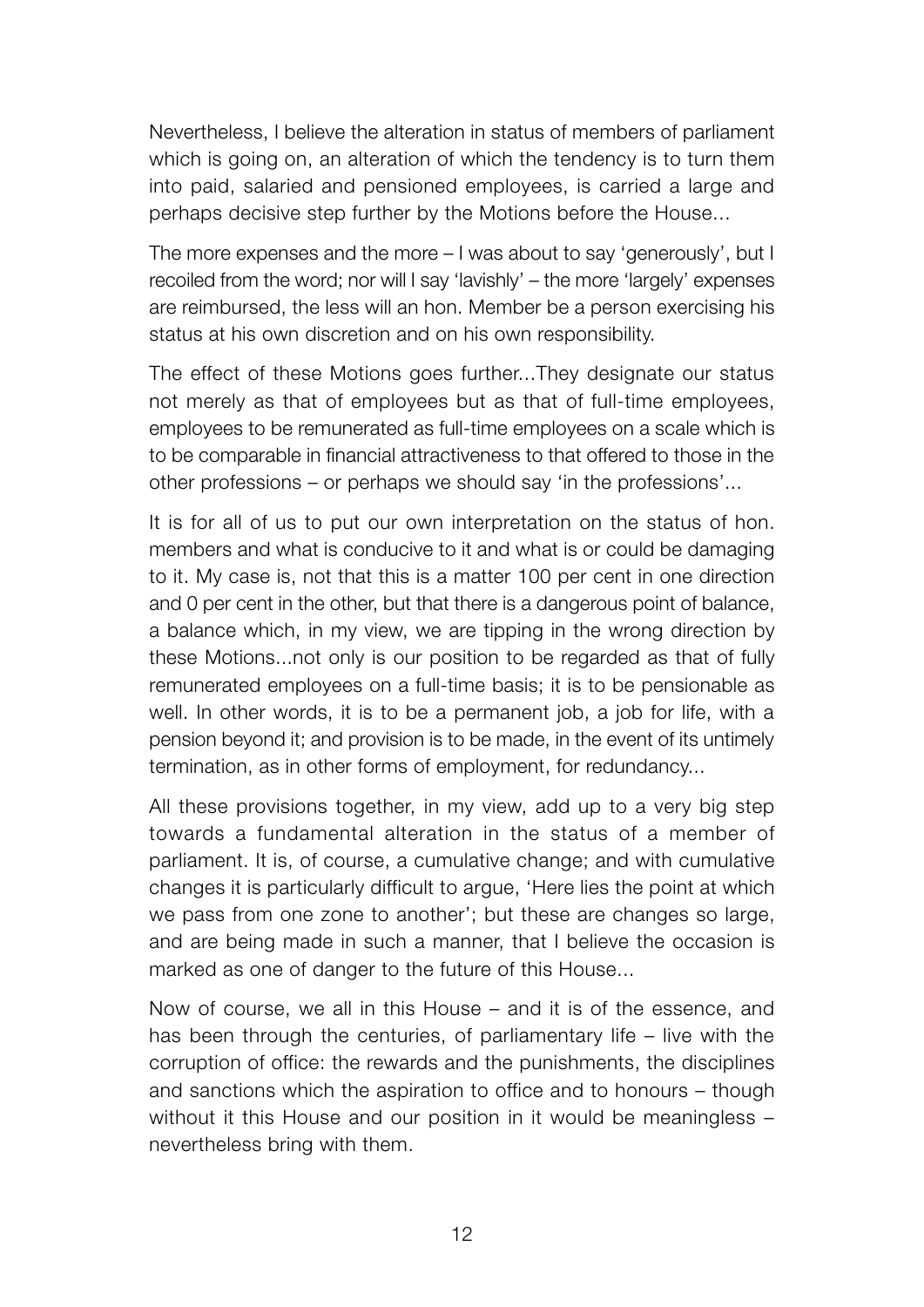But we are now in danger, by this change in our status which we are working out, of creating another form of public and open corruption. Every hon. Member knows that we are not only sent here by those who vote, who cast more votes for us than for any of the other candidates at an election. That, of course, is indispensable to our being here; but every hon. Member knows that there are other things which are equally indispensable.

The change which will come about as a result of this alteration in our status – because of our becoming increasingly assimilated to full-time, pensioned employees – is that those who have the voice to say whether we shall or shall not be candidates of our party at a General Election gain a great accession of power over the individual and, thereby, indirectly, over this House.

#### The Additional Costs allowance

The one area where the government, and the Commons, departed from *Boyle* to any significant degree was in its recommendation that the overnight allowance should be provided by means of a fixed daily rate of subsistence. Whitelaw proclaimed that such a system would be, 'unduly complex, extremely difficult and unsatisfactory to operate and, in some cases, too restrictive'. The government therefore decided upon

An alternative scheme which would secure the maximum degree of simplicity in its practical application. We have devised a scheme which is based, like the arrangements for the secretarial allowances, which have worked tolerably well, on the reimbursement within an annual limit of hon. members' additional living costs.

Thus a cap was set on how much MPs could spend in the course of a session as their overnight allowance. Not even Powell could possibly have conceived that what was being set in train was the process by which parliament would soon be providing MPs with private homes at public expense.

#### The big money

I have spent a lot of time on the business of how MPs enabled us to help pay for their homes, because this is by far the most harmful element of the expenses scandal. Jacqui Smith's 88p bath plug or Mark Francois's Pot Noodles are trivia. What corrupted British politics was that our MPs contrived to establish a system under which so many of them were able to provide themselves at public expense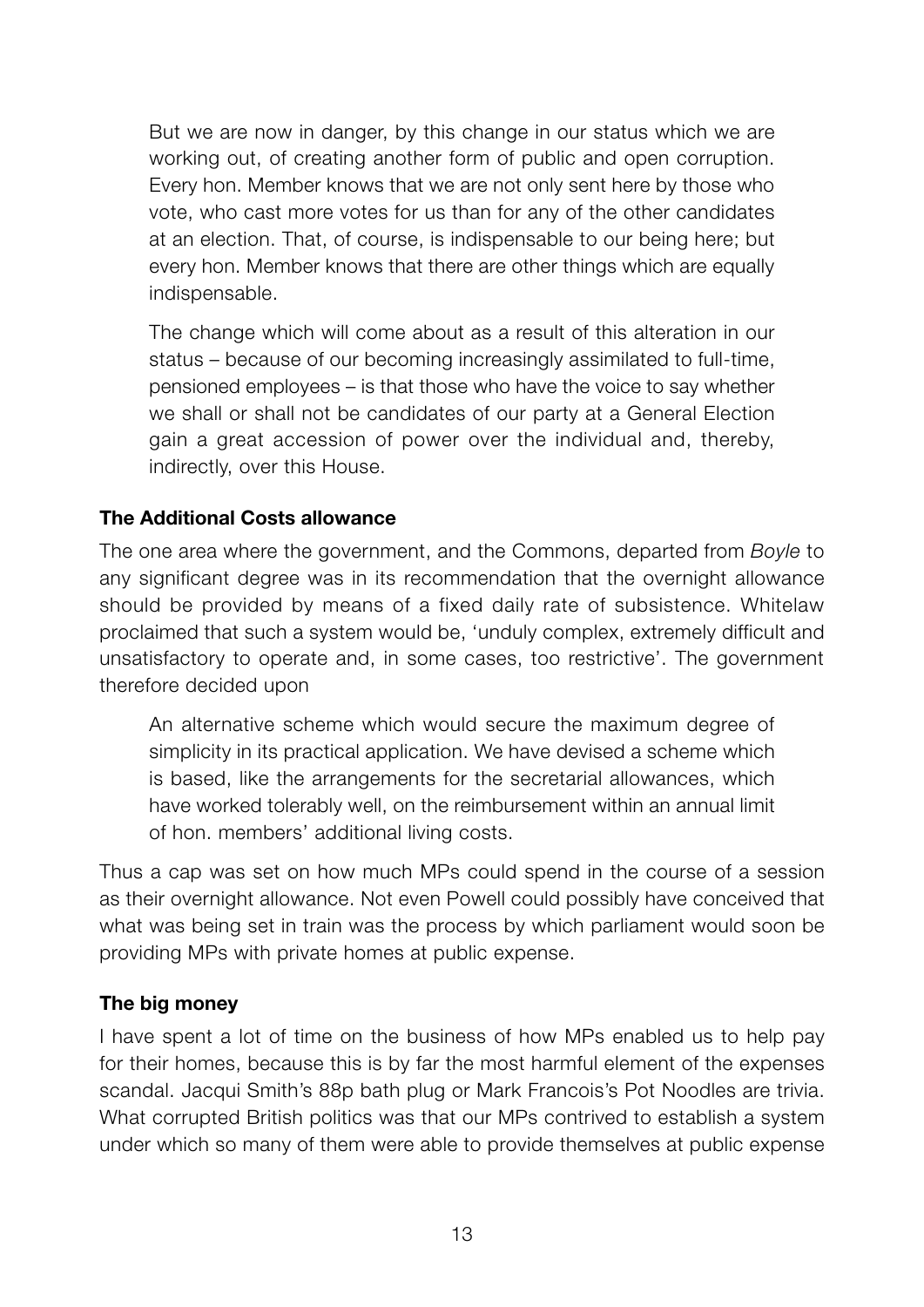with the largest private asset most of us will ever own. That MPs were able, with taxpayers' money, to buy and sell several houses, is almost incredible.

I should perhaps add that I have nothing against anyone who is fortunate enough to live in a nice house in the country. I do myself. But I cannot for the life of me see why, were I an MP, you should have to help finance that. It puzzles me that so many others disagreed.

Much of Chapter 3 will examine what MPs should be paid and why, while Chapter 2 will consider the 2009 expenses scandal itself, and what it tells us about the parties that presided over it. It may be helpful to set out here just what the salary, expenses and allowances regime introduced by Mr Heath's government had come to by 1st April 2009:

Salary: £64,766

Allowances (maximum annual claim) Staffing expenditure: £103,812 Administrative and Office Expenditure: £22,393 Personal Additional Accommodation Expenditure: £24,222 London Costs Allowance: £7,500 Communications expenditure: £10,400 Motor mileage: 40p per mile (for first 10,000 miles); 25p per mile thereafter

The allowances were also, by decision of parliament, tax-free.

In Chapter 3 I shall come on to the extraordinary subject of MPs' pensions, but for now, here are, supplied by the Office of National Statistics (ONS), figures for average incomes in the United Kingdom in 2008:

Mean gross income: £26,020 Median gross income: £20,801 Top 25%: £31,759 Top 10%: £44,881 Top 5%: £58,917 Top 1%: £118,027

So an MP's salary places him or her in the top 5% income bracket even before the pensions or allowances which provided them with private assets, or special tax exemptions, are taken into account. This is especially relevant when one considers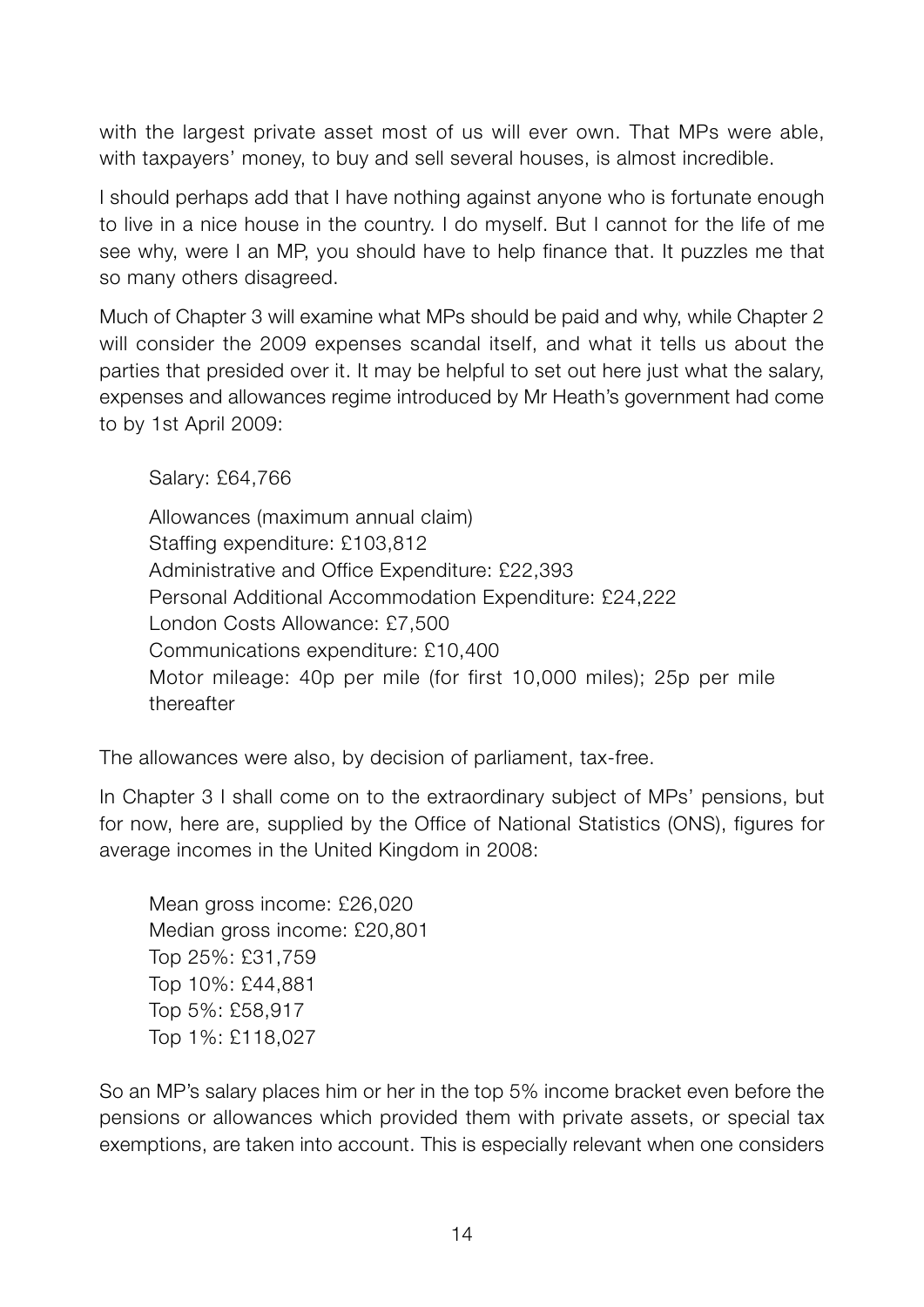the argument that the allowances have been quietly built into the system only as a compensatory nod and wink to the political sensitivity of index-based salary increases. The majority of MPs who abused the system (measured only by those who have complied with the ad hoc, voluntary repayment scheme) currently plan to stand for re-election. How can the politicians we are about to encounter in the next chapter earn our trust again?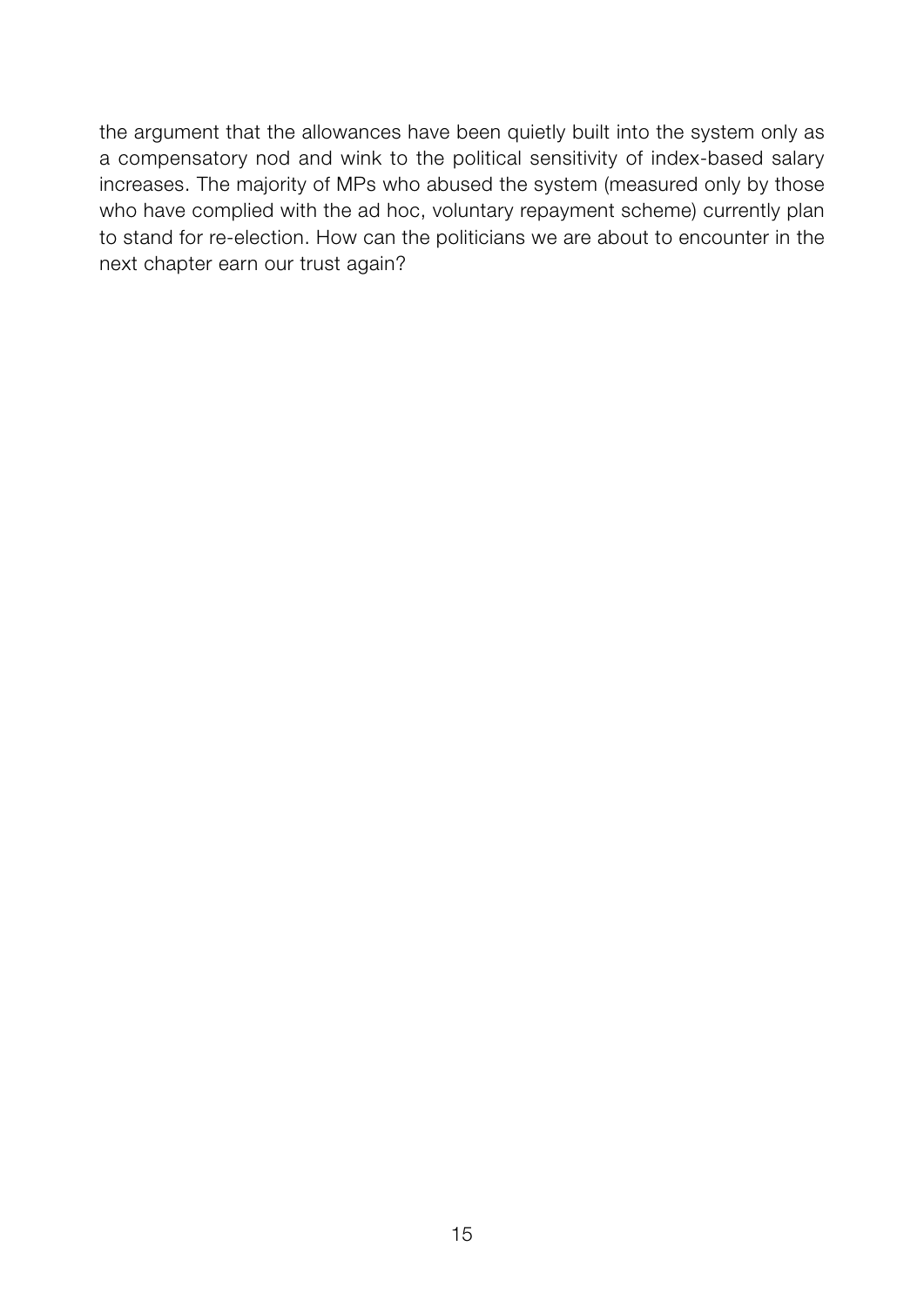# 2. **Just greed**

After the expenses scandal broke, the Committee on Standards in Public Life held a series of public hearings and invited written submissions from anyone who felt they could suggest how the reputation of parliament could be restored.

One witness was especially caustic. Peter Oborne, in his journalism and books (especially *The Triumph of the Political Class*, 2007, a wonderful book) had long been one of the voices outside Westminster warning politicians what they were doing to themselves, and to us. In typically pungent form, Mr Oborne told the committee that in his opinion the Commons had sunk to a level not seen since Walpole's day.

An earlier witness, the Labour MP Emily Thornberry, explained that her work included the receipt of '1000 submissions a month' from the public, and that that, in large part, justified much of the greatly increased cost of a contemporary parliamentarian. Mr Oborne wondered whether he could have a good look at those pressing communications. If he had been allowed to review what it is that MPs currently do, and consider whether they should do them, we would at least have had a rational basis for beginning to consider what MPs really need in order to carry out their duties. But that was not how *Kelly* proceeded.

Let me quote Peter Oborne's evidence on what much of the political class seems to think it is there for:

[You've got] a cross-party cabal of theoretically rival whips' offices conspiring together in order to find ways of deceiving the public by secretly rewarding MPs... We have a new political class which has no experience of the rest of the world, or very little, limited experience of it, and so it uses its political role to make a profit... When New Labour came in, [MPs] were sent back to their constituents and were told, 'We do not want you in the House of Commons, go back and be a local MP', and I think that is very, very dangerous. The role of parliament is to scrutinise the actions of the executive ... I think that part of the reason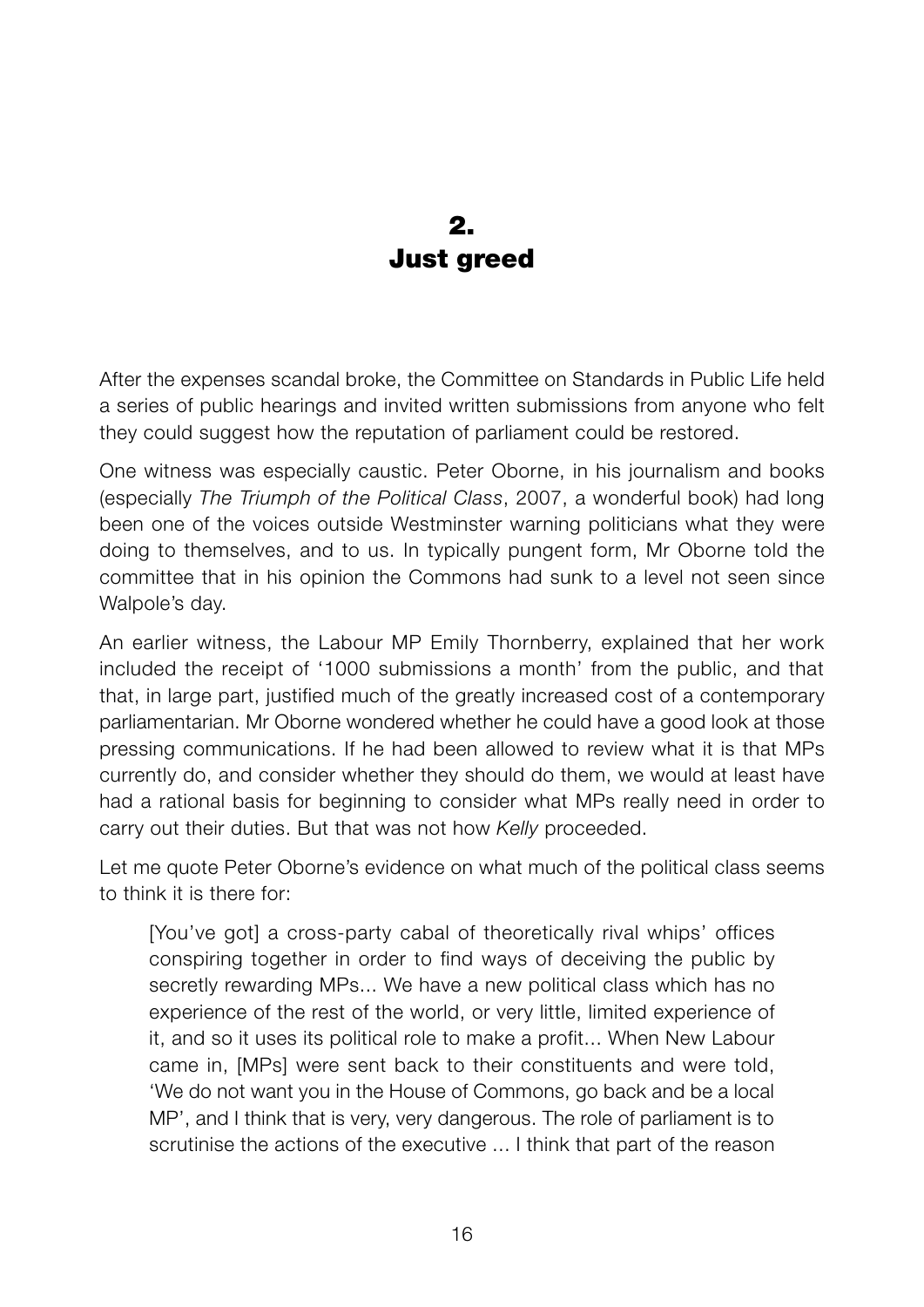for the expenses scandal is that successive generations of government whips have basically done a deal with MPs, 'Do not carry out your real role which is to scrutinise legislation and to challenge Ministers, and we will just sort of find money through the back door for you to be paid'. Parliament is a national thing, not a local thing.<sup>1</sup>

Is there something familiar about this? Does it put you in mind of the words of the seventeenth century journalist Clement Walker quoted in Chapter 1?

Perhaps Oborne put it a bit strongly, but MPs were apt to be told that there was an opportunity for them to 'get on the ladder' with the implication 'but not if you are going to be a nuisance'. I believe, however, that even if what seems to be the view of MPs like Ms Thornberry – that an MP today amounts to little more than an ombudsman for failing state services, who might also occasionally hold ministerial office at the pleasure of her party leader – is right, it still cannot justify the cost of modern politicians. But this conception of an MP's role is in fact, in my opinion, wrong, as Peter Oborne says. Sadly the party leaders are all too happy for their MPs to be social workers and duplicates of their local councillors rather than independent-minded private members.

#### Some of the offenders

Let us look at the very first and perhaps the very worst offenders discovered in this parliament – Derek Conway and Elliot Morley.

Mr Conway was investigated, and the police concluded that the state of parliamentary records was so bad that no useful purpose would be served by taking the matter any further! Mr Conway's conduct was revealed by *The Sunday Times* in 2007 and officially confirmed by the Commons in early 2008. He employed two of his sons at a cost of more than £40,000 to the taxpayer for little evident work.

When this came out, I happened on the morning after to be on the Today programme for an unconnected reason. I was, however, asked whether I thought he should lose the whip. I said that I thought that he should, if the allegations were correct. It was not until several hours later that David Cameron removed it. In any case, should Conway not have been expelled from parliament? His first instinct was to lash out at the Labour party and claim that the stories swirling round him had been made up by their propaganda arm in order to deflect attention from the 'cash for peerages' saga involving Lord Levy.

Later, Conway paid back nearly £17,000, and apologised to the House. He was suspended from the Commons without pay for 10 days and, several months after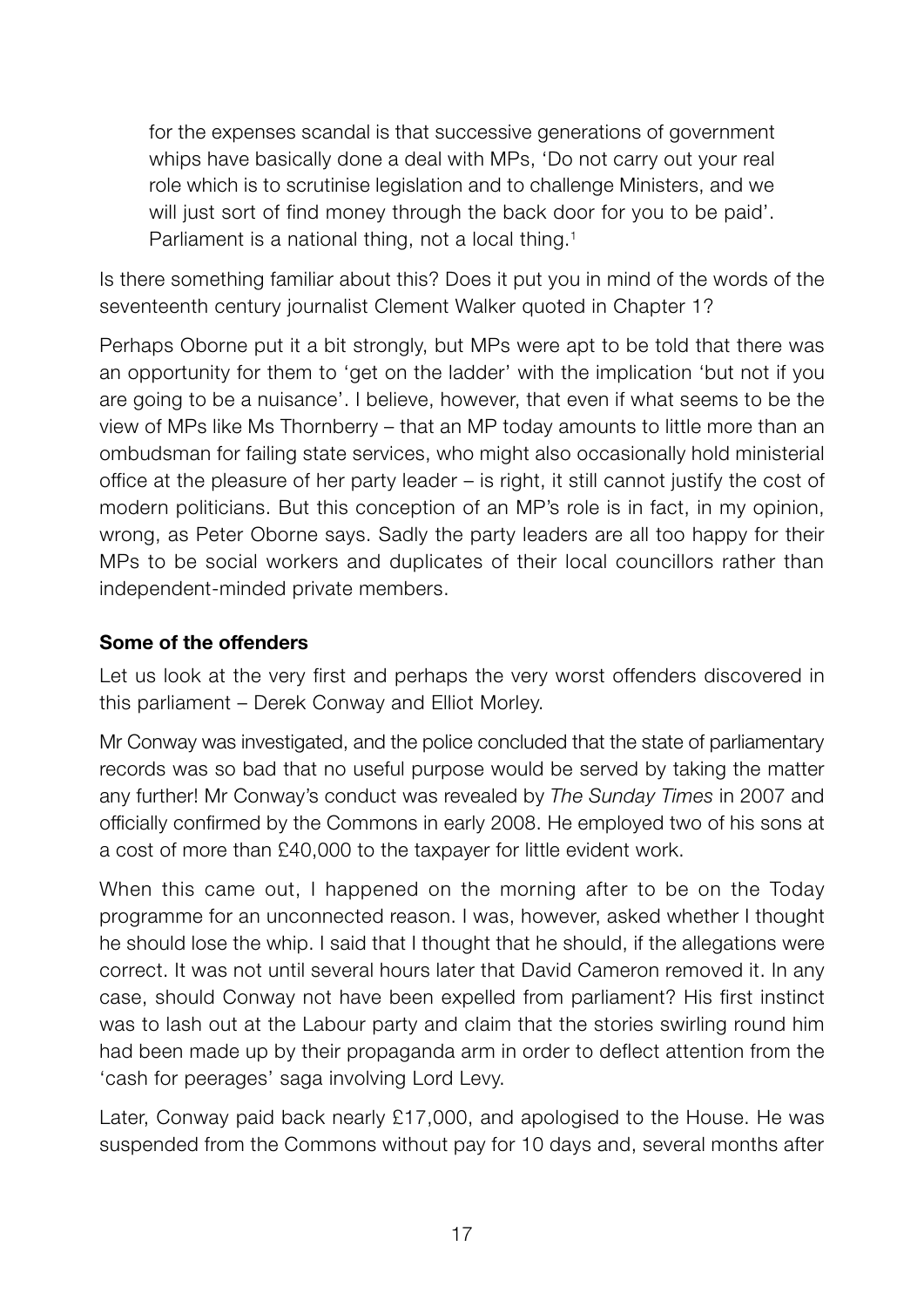his actions were revealed, lost the Conservative whip, thus preventing him from being a Tory candidate for the next general election. He still sits in the Commons, he still draws his salary and all his other entitlements, and he will do so while this parliament lasts. He will then, because he is still an MP, receive a considerable 'winding up grant' unless it is forfeited (as in the recent case of Harry Cohen) and a parliamentary pension. I shall return to these pieces of good fortune for Mr Conway, and so many other MPs, shortly.

Then there is Elliot Morley. The former environment minister was investigated by John Lyon, the Parliamentary Standards Commissioner, to see whether his conduct breached the rules of the House. However, Keir Starmer, the Director of Public Prosecutions, has decided that Mr Morley will be charged under the Theft Act over his mortgage claims. His Labour colleagues, Jim Devine and David Chaytor, will also face criminal charges. Upon being charged, all three MPs issued a statement claiming they would attempt to evade the charges through parliamentary privilege.

As I show how the abuses were made possible, I shall keep coming back to specific claims made. One thing, however, is very much worthy of note: though the power exists to do so, not one MP has been expelled from the Commons for his or her conduct. All who wish to continue in place will sit unchallenged until the general election. Surely parliament should expel them?

#### The main abuses

*The Daily Telegraph*2 identified some key abuses from the information it revealed. While they by no means cover them all I shall note them briefly, because whatever other examples I mention, these will become familiar problems.

# Flipping, the 'property ladder' & council taxes

Flipping was the practice by which an MP designated a property as the essential 'second home' for the purposes of the allowances regime, claimed for its refurbishment, sold it, and then proceeded to do the same with another property. The 'property ladder' was the expression covering flipping, acquiring, improving and selling property, backed by the public purse, for private gain. The council tax element involved MPs getting that tax paid by the taxpayer for the second home (designated as such to the Commons authorities) while their other home was declared by them to the relevant local council as being a second home. All of this was possible because of a systemic failure in the allowances and expenses regime. I shall explain below the loopholes which demonstrate an indulgence of MPs by officials employed by them. When there is no one guarding the guards, corruption can easily follow.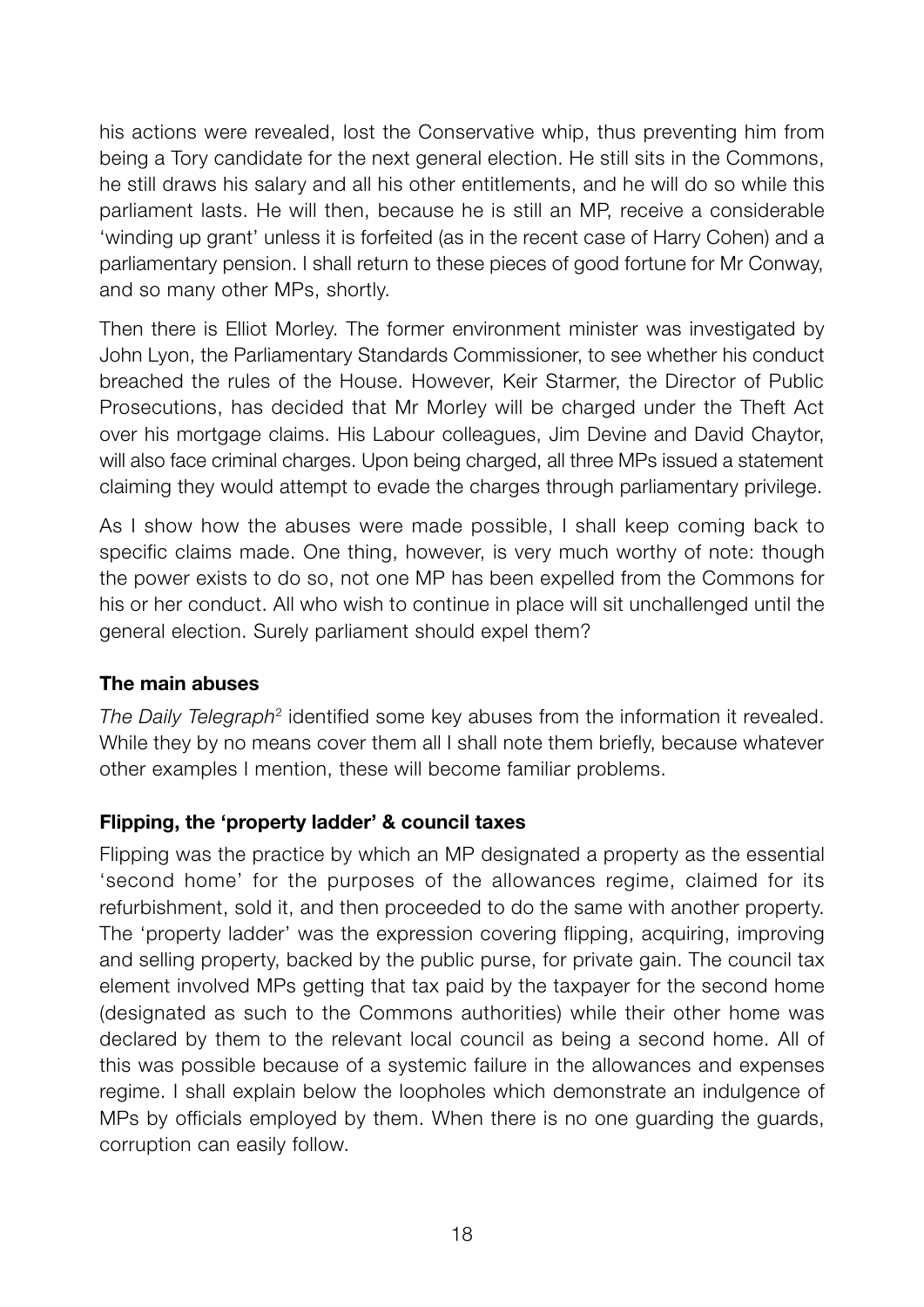#### Last minute repairs & binge-eating

As April and the end of the financial year approached, MPs who had not claimed the full amount available to them frequently bought high value, last-minute items, in order to extract every penny they could from the allowances regime, because – in one of the rare instances of basic financial discipline under the unreformed system – unspent allowances were not rolled over into a new session. Sometimes, when an MP was already due to stand down before the revelations of 2009, properties to be disposed of were refurbished at public expense, and thus put in good order for the estate agents' brochures.

Binge-eating was the newspaper's term for the practice of claiming the full £400, entirely unverified, food allowance, month in, month out (£4800 a year) regardless of actual expenditure. All three of these flaws involve the same thing: the untrammelled willingness of so many MPs to milk the system.

# 'Long distance shoppers' & 'maxing out'

MPs used their allowances to buy valuable household goods, theoretically for their second homes, but which then arrived wherever the MP actually lived. Meanwhile, until very recently, most claims for items under £250 required no receipts. So there was a plethora of claims for goods priced at £249. Both these defects were aspects of a system intended to make it difficult to check the facts.

# Capital gains tax & the wrong address

CGT is an area where MPs have, in my opinion, been unfairly attacked. Inland Revenue guidelines make it clear that where a person has two homes i.e. places where he spends quite a bit of time, he is quite at liberty to choose which one of them is the one on which he will be free of capital gains tax. He does not have to show that it is in any sense his principal residence. Some MPs may have designated a place which could not properly be described as a home, and that is of course wrong. Where, however, an MP has two houses, both of which he uses quite a bit, he is not required, just as no one else is required, to choose the one in which he spends most time.

I believe that MPs should never have been able to claim greater expenses in respect of second homes than the cost of staying in hotels, but that does not affect the fact that it has been unfair, as I see it, to accuse them of avoiding capital gains tax by choosing between two genuine homes.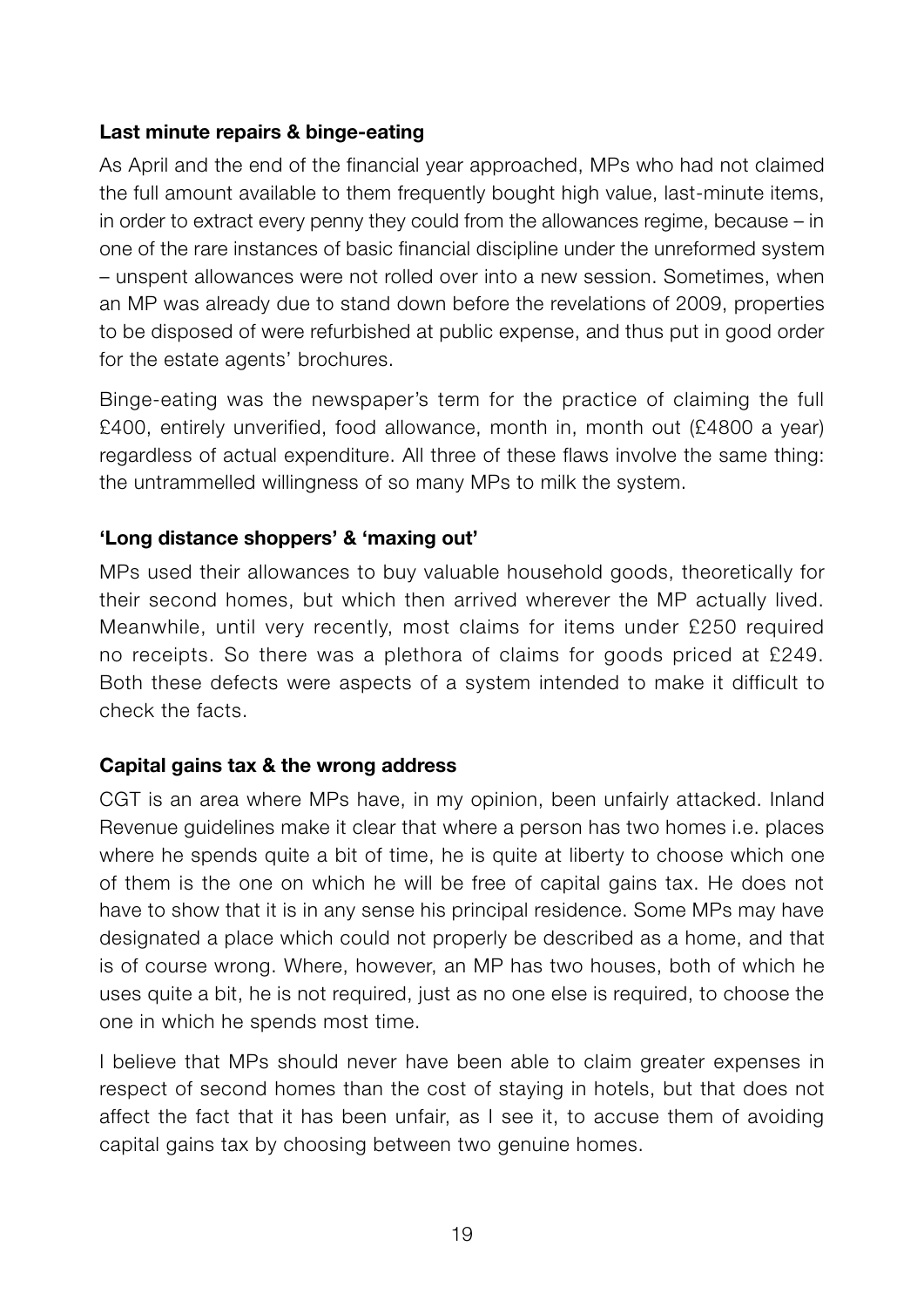#### Some Conservative MPs

I now move on to a sample of backbench Conservative MPs: Anthony Steen, Sir Peter Viggers and Bill Wiggin. The first two are standing down at the next election. Anthony Steen got into difficulties because he claimed £87,000 for a constituency home which, he rather incautiously told a radio journalist, 'some people think looks rather like Balmoral'. But as Mr Steen's housing claim was considerably lower than, for example, that of his party leader, what really lost him his future parliamentary career was that pithy phrase about Balmoral. In the immediate aftermath, the Conservative party's media operation (led by Andy Coulson) reacted with fury to the fact that Mr Steen's remarks caused the 'media narrative' to return to being stories of 'rich Tories' living unapologetically in large houses. A telephone call from Mr Cameron to Mr Steen followed, and having until then vehemently insisted that he would stand again, Mr Steen bowed to pressure from his leader and announced that he would no longer contest the next election.

Why was Mr Cameron's telephone call so persuasive? Because Anthony Steen had learnt the same lesson as all other MPs from the fate of Howard Flight during the 2005 general election. Thanks to powers granted to them by this Labour government, local candidates are nominated by their party leaders, rather than their local constituency associations. So, as Mr Howard forcefully pointed out to Howard Flight, they can also decline to nominate them. This undemocratic centralisation of power in the hands of party leaders is one of the key things which need to be changed if parliament is to be properly reformed.

Sir Peter Viggers, meanwhile, has become almost emblematic of the great scandal, for he was the MP who claimed and indeed, alerted a great many of us to the very existence of, a £1,645 floating 'duck island'. Yet although Sir Peter did receive an impressive £20,000 for gardening expenses in general, his overall expenses were no higher than average. The problem was the words 'duck island'. He did not actually receive public funds for his ducks! The duck island was that rare thing: a claim that was declined. With much less resistance than others who fell under the spotlight, Sir Peter gracefully slipped away and announced, more or less of his own free will, that he would not contest his seat at the next election.

On the same day that Sir Peter made his first appearance in *The Daily Telegraph*, the paper also turned its attention to Bill Wiggin. A school contemporary of his leader, Mr Wiggin had claimed £11,000 in mortgage expenses on a house that did not have a mortgage. Mr Cameron accepted that this was completely inadvertent. The former merchant banker (UBS, Kleinwort Benson and Commerzbank) had, on 23 different forms, filed the wrong address for his claim, until the mistake was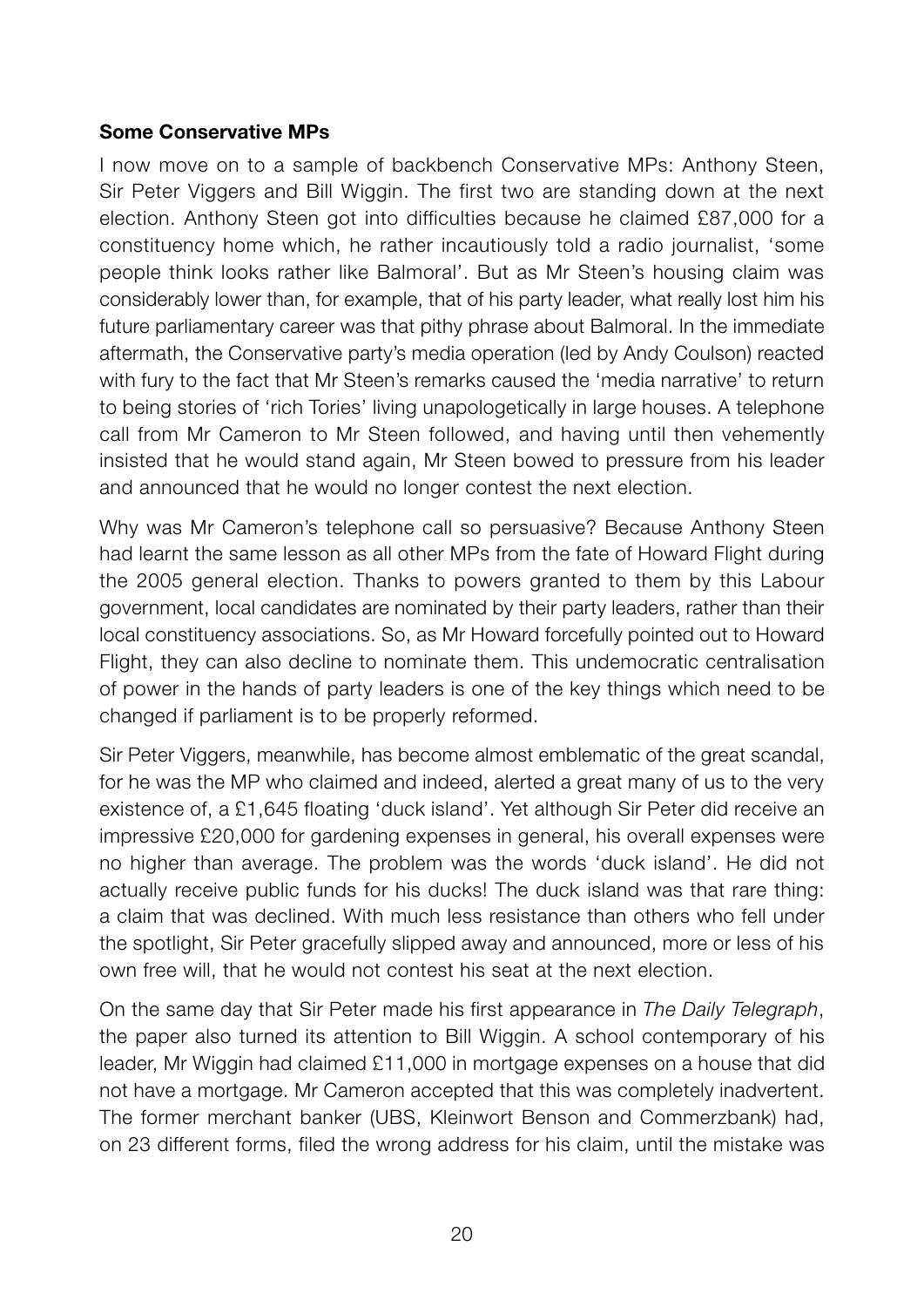realised, but not revealed, in 2006. After news of this broke last year, Mr Wiggin followed Mr Cameron's call for MPs affected by the *Telegraph's* stories to 'meet the public' to explain themselves. Mr Wiggin's meeting, though billed as open to all his electors who could attend, was filmed with the door open to those 'invited by Bill' but closed to those who were not. At the time Mr Wiggin was a junior spokesman. He has since been promoted to a senior whip and will be contesting his seat.

#### The Conservative scrutiny panel

I shall return to Sir Thomas and Sir Paul, but first I want to deal with what was one of the most praised aspects of Mr Cameron's response to the crisis. This was the internal Conservative 'scrutiny panel', comprising two whips, a party officer, a lawyer and two Conservative officials (including Mr Cameron's chief of staff). Its work produced some £125,000 of 'voluntary' repayments, but it missed many problems entirely, as it did many others. If you were feeling well disposed towards the parties, you could call this an effort hampered by amateurism. If you are not, it is hard to see the Conservative scrutiny panel as anything other than a gimmick.

All three men still sit as MPs in receipt of the Conservative whip.

# **Housing**

While far from being the only allowance abused systematically by MPs, the one that has caused the most headlines has been the ACA – the Additional Costs Allowance (now called the Personal Additional Accommodation Expenditure, or PAAE). This, extended vastly beyond its original purposes, was what gave MPs their gardeners, their second homes and all the luxuries inside. In 1985 MPs were told by the then Leader of the House that 'there is no reason why [they] should not claim mortgage interest payments against this allowance'.

In 1994, 'when centralised civil service subsistence rates no longer applied', the House increased its rate again. In 2001 the Senior Salaries Review Board declined to recommend what the ACA should be. The Commons, however, agreed to a backbench amendment significantly raising it. The crucial point is that the maximum permitted ACA in fact went from £187.50 in 1972 to £23,083 in 2007/08.

In the last decade alone, parliaments with huge Labour majorities ensured that the ACA increased substantially more than the RPI. But during its first decade of operation, those involved explicitly, but futilely, tried to keep it in line with other, similar civil service allowances – such as the 'regular visitor' rate for public sector workers who had to spend time in London. The MPs' allowance was originally intended simply as an overnight subsistence payment for MPs who wished to be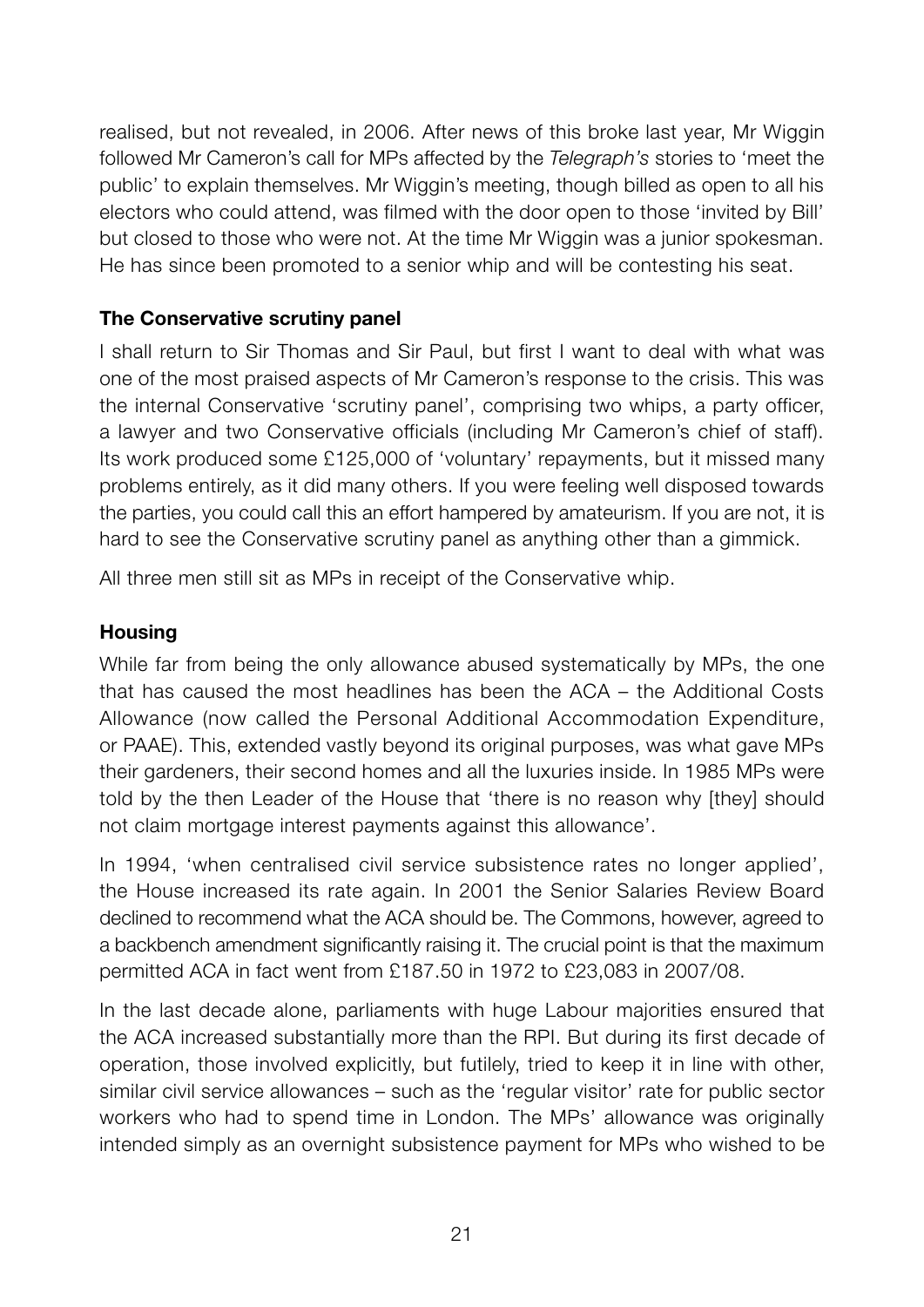treated like 'other' civil servants. Yet nowhere else in the public sector did such expenses move from including hotel bills to rent, then to mortgage payments, then to food, utilities and council tax. Even cleaning, insurance payments, telephone and satellite television bills all somehow joined the list, which was eventually to culminate in the duck island fiasco.

With every penny that MPs claimed, they did so having solemnly declared every year, 'I incurred these costs wholly, exclusively and necessarily to enable me to stay overnight away from my only or main home for the purpose of performing my duties as a Member of parliament'.

# Question Time fracas

After the expenses dam broke there was broadcast a wild edition of the BBC's *Question Time*. All the politicians on the panel were booed loudly, while Kevin Easterbrook, CEO of the fast food chain McDonalds, was cheered to the rafters. His most popular point was the traditional business adage that one should not make a profit out of one's expenses, which is truer still of the civil service. How incomprehensible it still seems that MPs ever came to delude themselves that different rules applied to them.

Sheer greed has led to the present disastrous situation. Luckily the Freedom of Information (FoI) legislation has made it possible to find out what politicians had been up to all these years. By overwhelming majorities, a bipartisan effort was made by the political class to try to prevent their subjection to the FoI scrutiny they had imposed on the rest of the country. We should not forget that, but for the *Telegraph's* intervention, this effort would have very largely succeeded without complaint from either main party. As I shall show, the postures struck by both the Labour and Tory leaderships, when they thought anything like full disclosure could still be prevented, were in their own way as telling as anything the expenses mole revealed.

#### Alistair Darling's claims

Taxes are not enjoyable, but we all have to pay them, except perhaps some of the more outré parliamentary candidates and members of the House of Lords and, of course, on a substantial amount of their turnover, by MPs. Even the Chancellor of the Exchequer himself took what he could from his friends in Her Majesty's Revenue & Customs. Through his expenses claims the public bought Alistair Darling a £265 vacuum cleaner. I have to admit surprise here, that it was even possible to pay so much for a vacuum cleaner! Was it manufactured by Bentley? Buying top rate vacuum cleaners with the public purse is one thing, but government ministers creating laws that apply to us but not to them is quite another.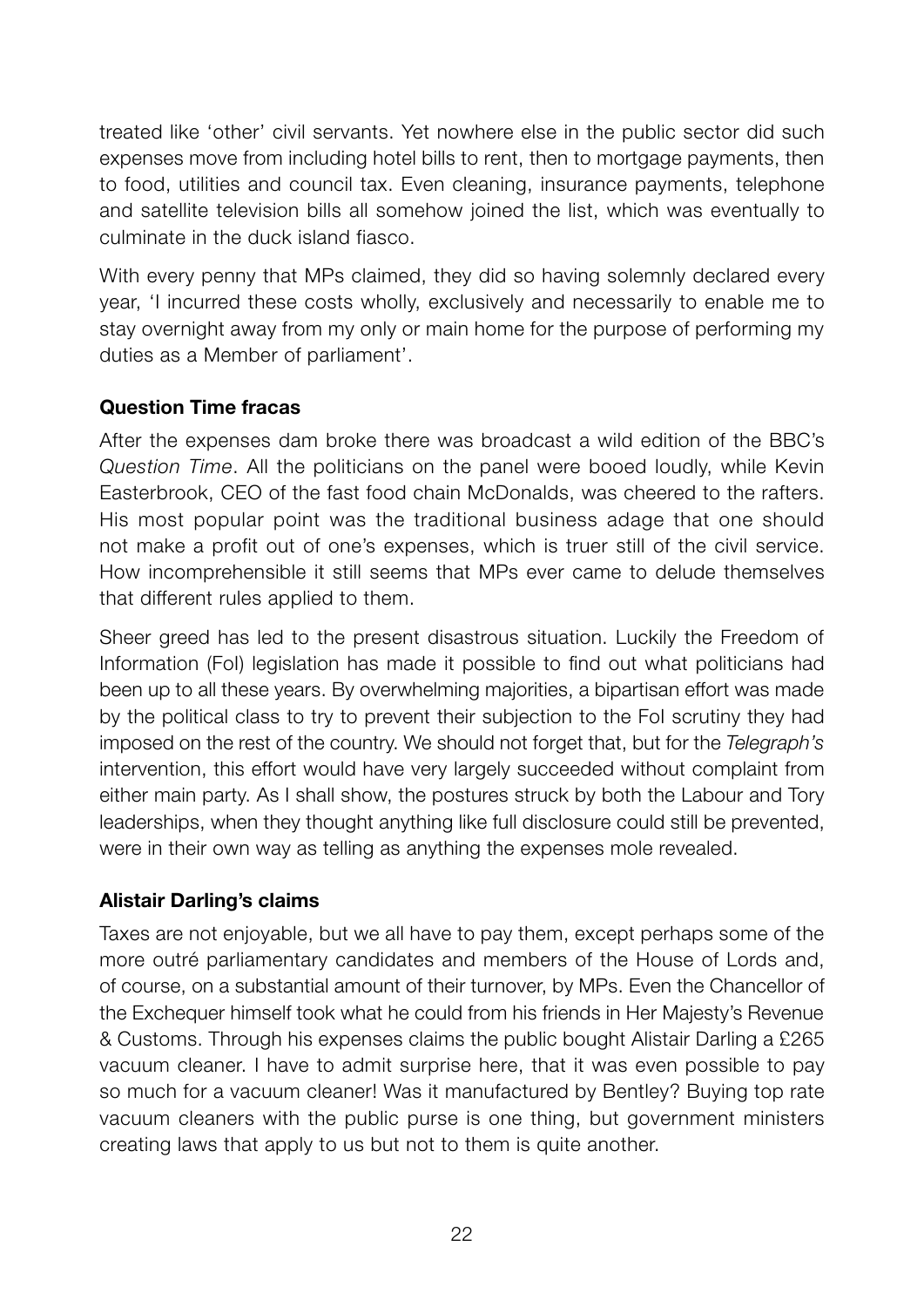Mr Darling switched the designation of his second home between London and his Edinburgh constituency *four times*, allowing him to claim £2,500 in stamp duty and legal fees when he bought his London flat, and more than £4,000 to furnish it. Leaving to one side the benefits he got from his allowances, it was the fact that he was able to avoid a tax he imposes on the rest of us as hated as Stamp Duty that irked.

Alistair Darling further charged £763.75 to the public for an accountant to prepare his self-assessment form for him – an onerous regime Labour itself had introduced.<sup>3</sup> So the very form he had introduced himself was so difficult to complete that he had to employ an accountant to do it! Eight other members of the cabinet did the same thing. Indeed, Dennis Bates, the husband of Meg Munn, MP, got £5,000 altogether, from the taxpayer, for providing tax advice to MPs, including the Foreign Secretary David Miliband and his own wife. Given that accountancy fees incurred in complying with the law are not allowable against tax, the results of the investigation HMRC is currently conducting into MPs who did this will be interesting – if, of course, we get to hear about it!

Something must have been in the air at the Treasury, for one of Mr Darling's junior ministers was Kitty Ussher, who claimed a generous £20,000 for repairs to her London home. What appears to have caused her to resign as Exchequer Secretary was the allegation that she had flipped the designation of one her homes before she sold it in order to avoid over £10,000 worth of Capital Gains Tax. As I have explained earlier I do not think there is anything wrong at all in choosing which of two homes, provided they are homes upon which you pay capital gains tax. Why Kitty Ussher fell while others escaped is hard to explain. Whatever the source of her bad luck, Miss Ussher subsequently decided to stand down at the next election. Both she and Mr Darling retain the Labour whip, and he, of course, intends to stand again.

# Parliament's attempts at concealment

We know what we do because the *Telegraph's* mole provided them with the intelligence they used to such devastating effect. But the material leaked was only compiled in the first place because MPs across the House had, at public expense naturally, fought and lost a series of extremely expensive legal actions to try to prevent the effects of FoI legislation applying to them.

The first rebuffed FoI request came from Heather Brooke, an Anglo-American journalist who had had some experience of using US FoI legislation at a state level to investigate the routine expenses of politicians. When Heather Brooke started making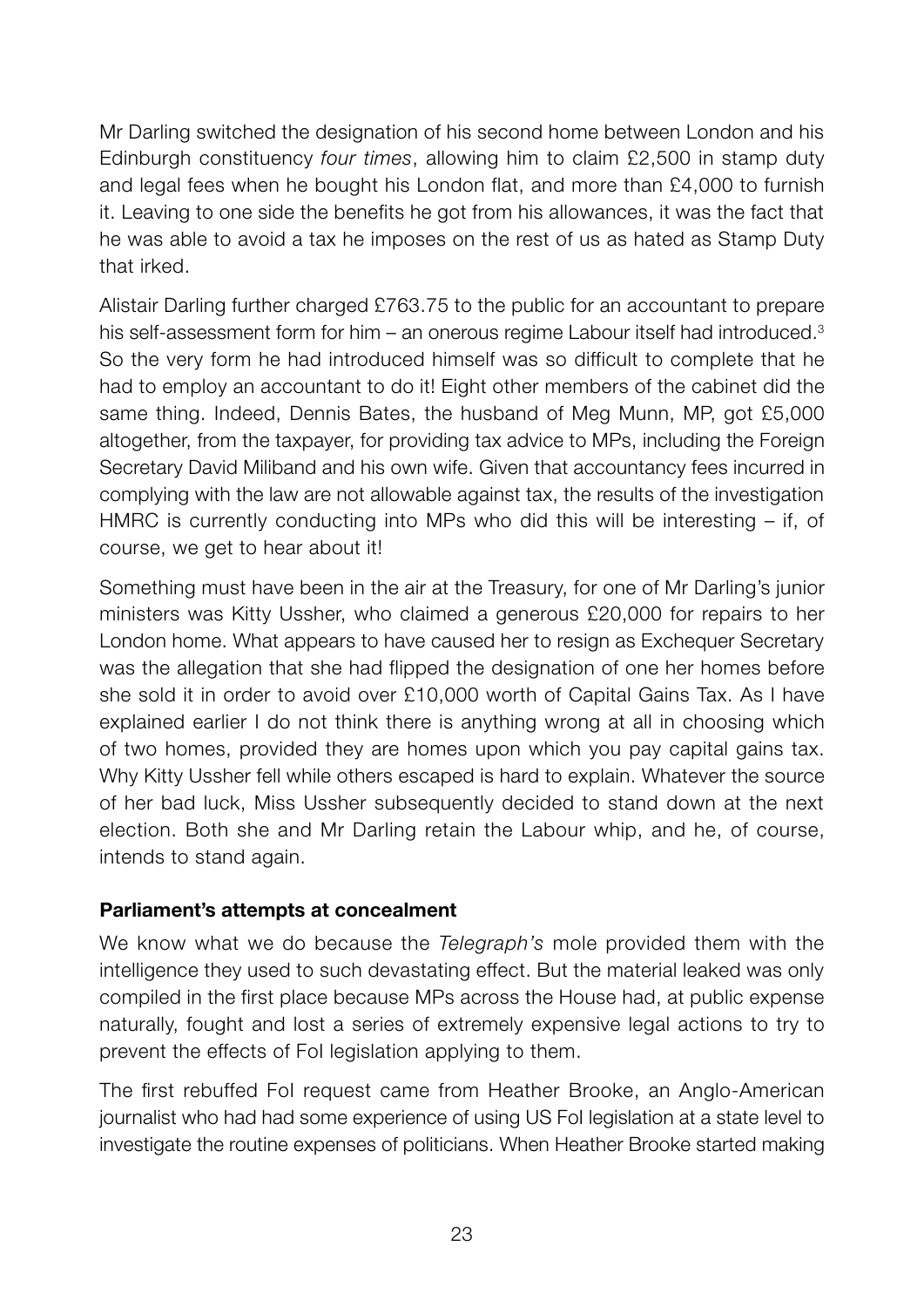FoI requests, she expected little more than mundane and trivial, but occasionally piquantly newsworthy, items to be the fruit of her efforts. However, as parliament fought to keep just about everything secret, others joined Brooke in making requests. A joint appeal in 2005 to the Information Commissioner, Jon Ungoed-Thomas, and the response of the Commons, led by Speaker Michael Martin, led to a four year legal battle which, I am pleased to say, the MPs eventually lost. Their partial concession to legal defeat was to prepare to release heavily edited versions of their expenses claims, but it was the uncensored information that was so famously leaked.

# Squalid, bipartisan collusion

Even this very partial disclosure of the facts, however, would not have been prepared if one of the key members of the Tory establishment had got his way in 2007. David Maclean, MP, chief whip under three successive leaders, introduced, with the connivance of his own front bench and of government whips, a private member's bill to exempt parliament from the provisions of the Freedom of Information Act. Despite being the sole MP to speak in favour of his bill, the Commons passed it by 96 votes to 25.

It is remarkable that these hundred enemies of FoI were to be found in Westminster on a Friday afternoon – a time long since given over by the vast majority of MPs to constituency business. Particularly disgracefully, the presiding deputy speakers (Tory Sir Michael Lord and Labour Sylvia Heal) allowed closure votes, which prevented opponents of the bill from using parliamentary procedure to talk it out, and despite the fact that little over a sixth of the Commons was present for the vote. No such closure motions had been allowed by the chair for over twenty years! When it got to the House of Lords, however, no sponsor could be found for it, and their Lordships' Select Committee on the Constitution attacked it lustily. Well done, their Lordships! When, shortly afterwards, Gordon Brown became Prime Minister, his official spokesman indicated that the Maclean bill no longer stood any chance of getting government time to make any more progress through parliament and so it died.

All these expedients to prevent FoI taking its toll having failed, the courts ruled in May 2008 that 'the expenditure of public money through the payment of MPs' salaries and allowances is a matter of direct and reasonable interest to taxpayers', and so I return again to where all that public money went.

#### Alan Duncan

When the millionaire former oil trader Alan Duncan made his claims, he fell some distance short of claiming the maximum allowable figure. However, one expense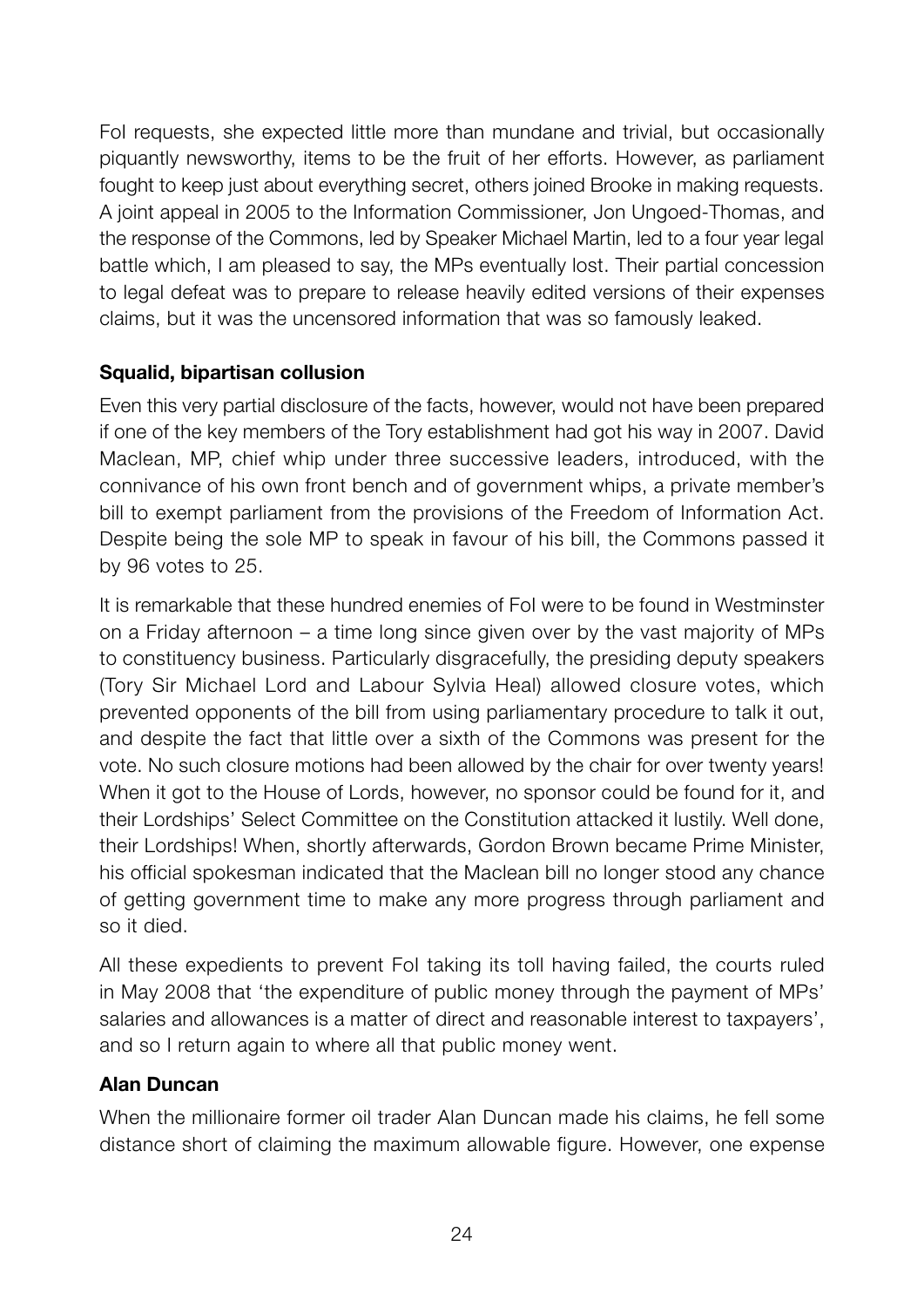he did insist upon claiming for, despite being warned by the Fees office that it might seem 'excessive', was a £4,000 gardening bill that included the purchase of a ride-on lawnmower. It was a decision both he and his leader surely came to regret, since Mr Duncan was shadow leader of the house, and therefore Mr Cameron's official spokesman on parliamentary allowances, when the *Telegraph's* revelations were unleashed.

Mr Duncan persisted an awfully long time as Mr Cameron's chief parliamentary adviser on expenses. The Tory leader was eventually obliged to drop him after a series of indiscretions threatened to bury them both. The year before, Mr Duncan had appeared on the BBC's *Have I Got News For You* programme, and he was asked by *Private Eye* editor Ian Hislop whether he, an already wealthy man, claimed on his second home. Mr Duncan answered, 'It's a fabulous system, isn't it? It's a great system'. Oddly enough, the programme found these words amusing enough to repeat after the scandal broke. The final straw for David Cameron was, presumably, Mr Duncan being secretly recorded saying that MPs had to live on 'rations'. Soon after this he was demoted from the shadow cabinet to a more junior position. I must say, however, that Alan Duncan made no attempt at all, as far as I know, to conceal anything.

It is natural to have sympathy with him for being exploited by someone to whom he had offered hospitality in an effort to state his case. What is not possible is to accept a system that needlessly gave quite so much public money away. Mr Duncan remains in receipt of the Tory whip, is on the front bench and intends to stand again.

#### Cameron's transparent claims

While David Maclean and Michael Martin were trying to 'solve' the problem of MPs' expenses from one angle, some, inside and outside the Commons, did sincerely try to reform the system before the storm broke. Others claimed they already had. In July 2008, David Cameron announced 'transparency reforms', declaring that (almost) all Conservative MPs' staff, employed family members, were now publishing the office running costs, and travel and accommodation expenditure incurred by MPs outside of London. This was an exaggeration, but Mr Cameron continued:

Politicians need to do everything they can to regain the trust of the British people, and transparency has a key part to play in that process. We must show that we're spending taxpayers' money sensibly and correctly. We are the first party to demand this information from our members, and our MPs are voluntarily revealing a much more detailed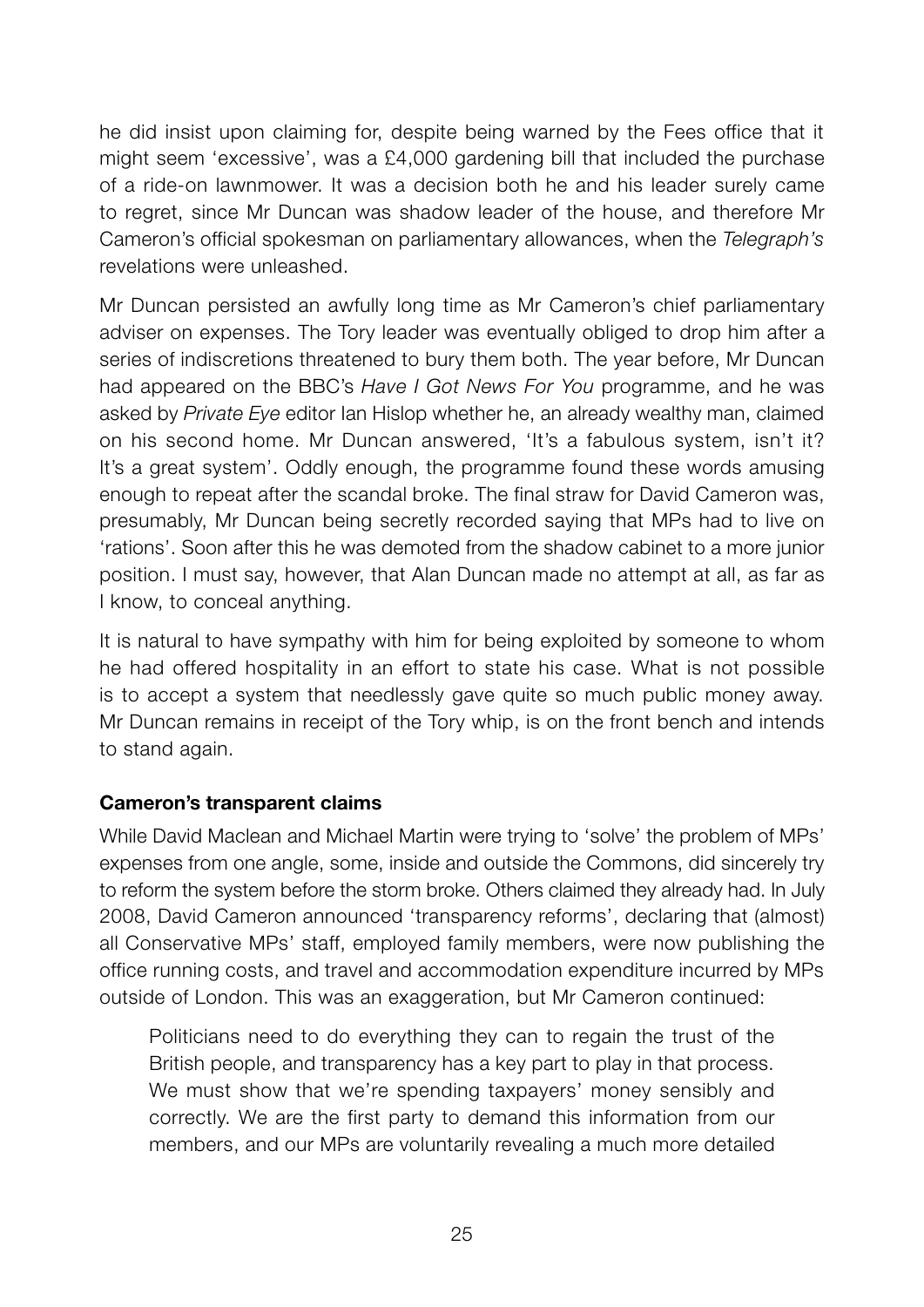breakdown of their expenses than official rules require them to. I'm glad that we're leading the way.

Though such premature optimism and self-congratulation was challenged by a few brave MPs and others, both front benches conspired to keep information from the public at every turn. When the scandal of MPs employing family members was personified by the Conway affair, what was the response of the House to the obvious worry that many other MPs might be employing their relatives, perhaps at higher than average parliamentary salaries and sometimes to do very little indeed? A full inquiry of suspected past abuse? A vigorous determination to at least show who was employing whom on the basis of what direct, personal relationship? Not at all. What the Commons in fact did was to grant itself a lengthy grace period in which MPs could get embarrassing relatives or partners off the public payroll, or at least shifted over to other MPs. Only once this was safely achieved were such relationships that remained to be registered and declared. This parliament, whatever else it has done, has never lost its consistency.

# MPs refuse to save themselves

In June 2008 the Members Estimates Committee (MEC) published a long-heralded report on allowances, provoked in part by the secrets which had already seeped out. It was perhaps too generous to itself in saying of its own findings that they amounted to a 'root and branch review' designed to 'meet public expectations for clearer audit and transparency'. Even so, they were too much for the House of Commons, which promptly voted the vast bulk of its recommendations down. Likewise, 2008's Baker report – Sir John Baker was the retiring chairman of the SSRB – was largely dismissed, and entirely so where it threatened to reduce allowances or salary. The pattern was monotonous: when warning bells sounded, MPs ignored them; when fires broke out, they were left to burn themselves out.

#### In the red corner

Even distinguished socialist dynasties have become involved. Husband and wife MPs Alan and Ann Keen – the latter the sister of Sylvia Heal, the Deputy Speaker – used each of their separate second homes allowances to buy one central London apartment whose mortgage has so far cost the public £175,128. Both Mr and Mrs Keen have outer London seats roughly a half hour cab journey from Westminster.

Both MPs still receive their party's whip and intend to stand again.

When I list MPs affected by the expenses crisis, citing any particular individual is to engage in a perhaps random selection of revelations produced by the press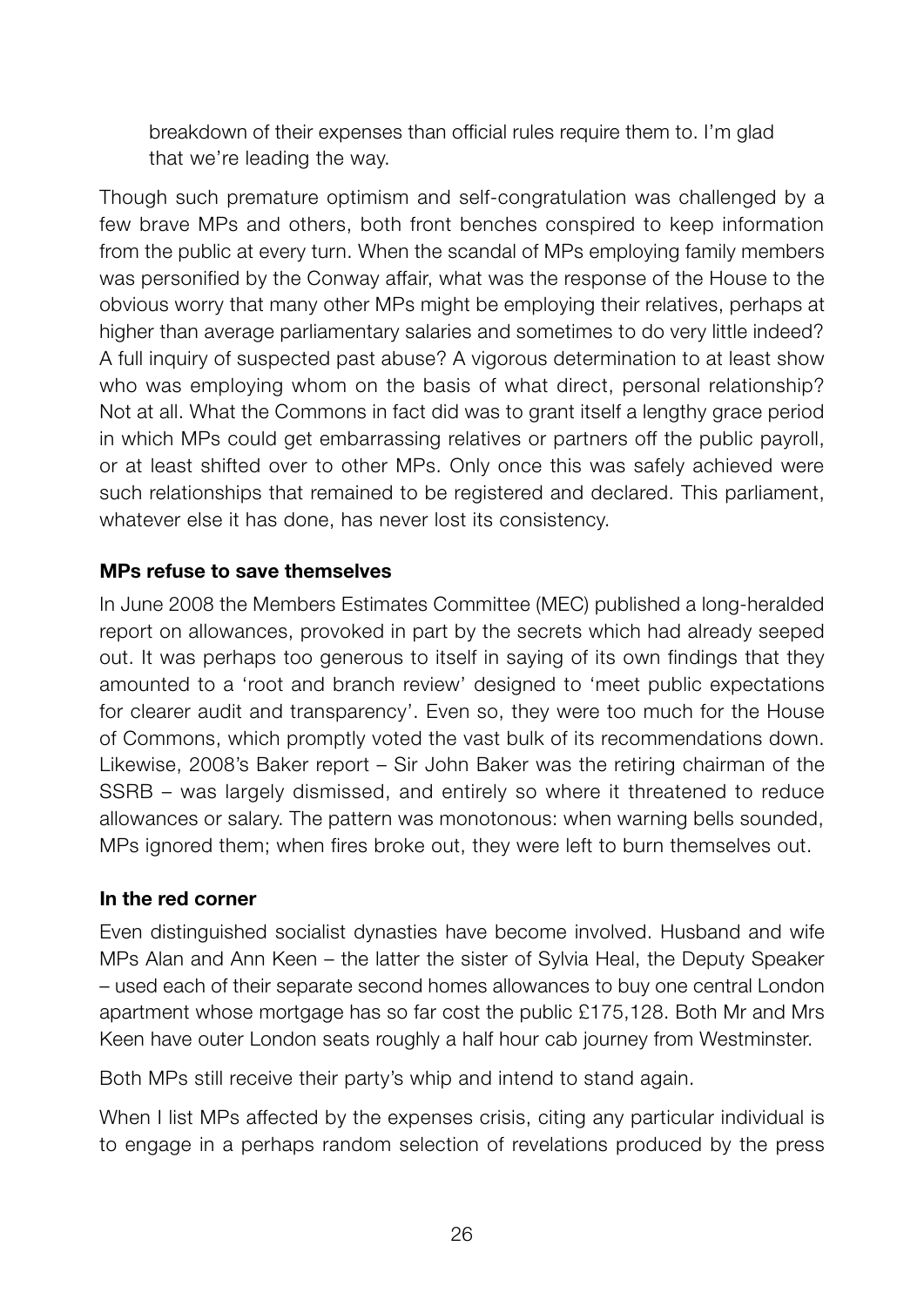thus far. Why did he resign? Why did she stay? Is that worse than this? On issue after issue one can try holding different MPs up against one another, but all this accomplishes is a rather superficial ranking of their guilt. But there are some insights. For example, those MPs whose stories were revealed first, en masse, benefited from a 'bunching effect', the impact of individual stories being lost. MPs whose expenses were detailed later, often in isolation, have been much more likely to suffer political penalties. Once the leadership of each of the three main parties felt confident that it was staying in place, varying efforts were made to exploit the crisis for factional purposes. As with so much else in this parliament, Mr Cameron has performed far more adroitly than Mr Brown.

#### Look after your friends

Yet Mr Cameron has not purged his party, merely skimmed it. He has picked off the obviously vulnerable and has barely exercised a fraction of the powers with which he has equipped himself, both effectively to dismiss sitting MPs and to control the selection of new ones. I shall suggest below that the fact that one of his closest colleagues, Michael Gove, was one of those most deeply affected by the revelations, is central to this failure to purge.

Before I turn to that, another peculiarity of the crisis is how well brazenness still pays. It paid literally when claims were being made and the Fees Office's bluff was being called. Those who were scrupulous enough actually (and frequently unnecessarily) to detail what they were claiming for, have in all too many cases simply been ridiculed for their choice of sweet or crisp. Also, if you compare those MPs who have decided, for whatever reason, to stand down, with those at least as compromised who have determined to go on, and you will find no obvious rhyme or reason. Justice has been largely absent in the unwinding of this scandal.

# Michael Gove

The late Frank Johnson, once editor of *The Spectator* and doyen of parliamentary sketch writers, said that you could write anything of just about anyone, and they would take it in more or less good part. From Hollywood stars down to the lowliest politicians, prudence alone dictated that they should at least smile, no matter how sharp the barb. The one exception Mr Johnson noted to his own rule was journalists. Were he, at *The Spectator* for instance, to commission a mildly sceptical review of, say, a book by someone as distinguished as Sir Harold Evans, it would find, immediately upon publication, that outraged demands would follow for a right of reply at enormous length, learned friends would be cited, if not actually employed, and raw, personal pain would angrily be expressed.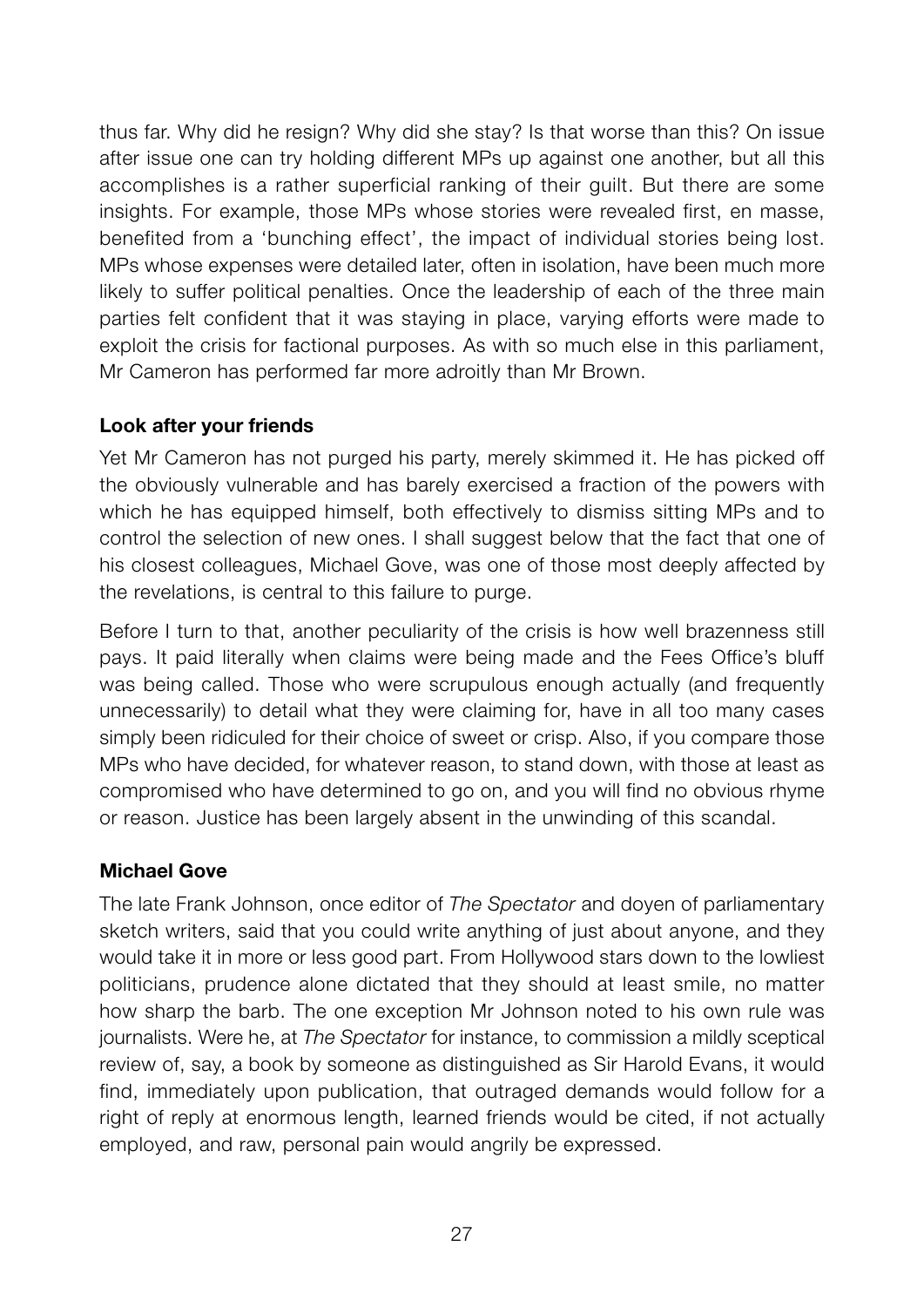Michael Gove's part in the parliamentary expenses scandal of 2009 showed how right Frank Johnson was. For of all the MPs contacted by the *Telegraph* during its long list of shame last year, the only parliamentarian to threaten them with legal action, prior even to publication, was Mr Gove.

What had the shadow education secretary done that required such (futile, as it turned out) cost? In just a few short months after his election in 2005, Mr Gove had mastered the allowances regime. A £500 bill for a night in a five-star hotel was a bagatelle compared to the public money spent first on Mr Gove's West London home before he flipped it. He spent £7,000 in five months in London. £13,000 in stamp duty and other fees for these early property moves were also claimed and paid as parliamentary expenses.

Showing the talent that made him such a successful journalist, he managed, as the axe swung ever closer, with the *Telegraph* day by day proceeding through first the government, then promising to reach higher reaches of the opposition, to be the one victim of the scandal to try to perform a classic spoiler on the paper. Friendly journalists retailed Michael Gove's defence the evening before the story hit the streets.

'I am aware' [said Mr Gove] 'that many of my constituents commute but to my mind the best thing that I can do is be available when they need me, commit to working as hard as possible for them but also stress the importance of my family life generally. If people don't see their family then sooner or later there will be a crash, a burn out and a heavy price to pay.'

This struck me at the time [said Fraser Nelson] as being oddly frank: he was saying he tried the commute, couldn't hack it, and told his constituents that for family reasons he was moving his family back to London which would have been his main home and he would spend three days a week in the constituency. Ergo, his second residence would change, from London to Surrey Heath. This isn't a Blears-style property speculation, but a genuine change of circumstances.4

But it was not all that frank, as the second home was not in the constituency, nor was the defence overly appealing to many of his constituents, large numbers of whom would find their daily London commute much more comfortable if their arrival in town could be followed by a simple walk across the river from the station to their place of work. But his friends had made their case: flipping was not objectionable when you had a reason.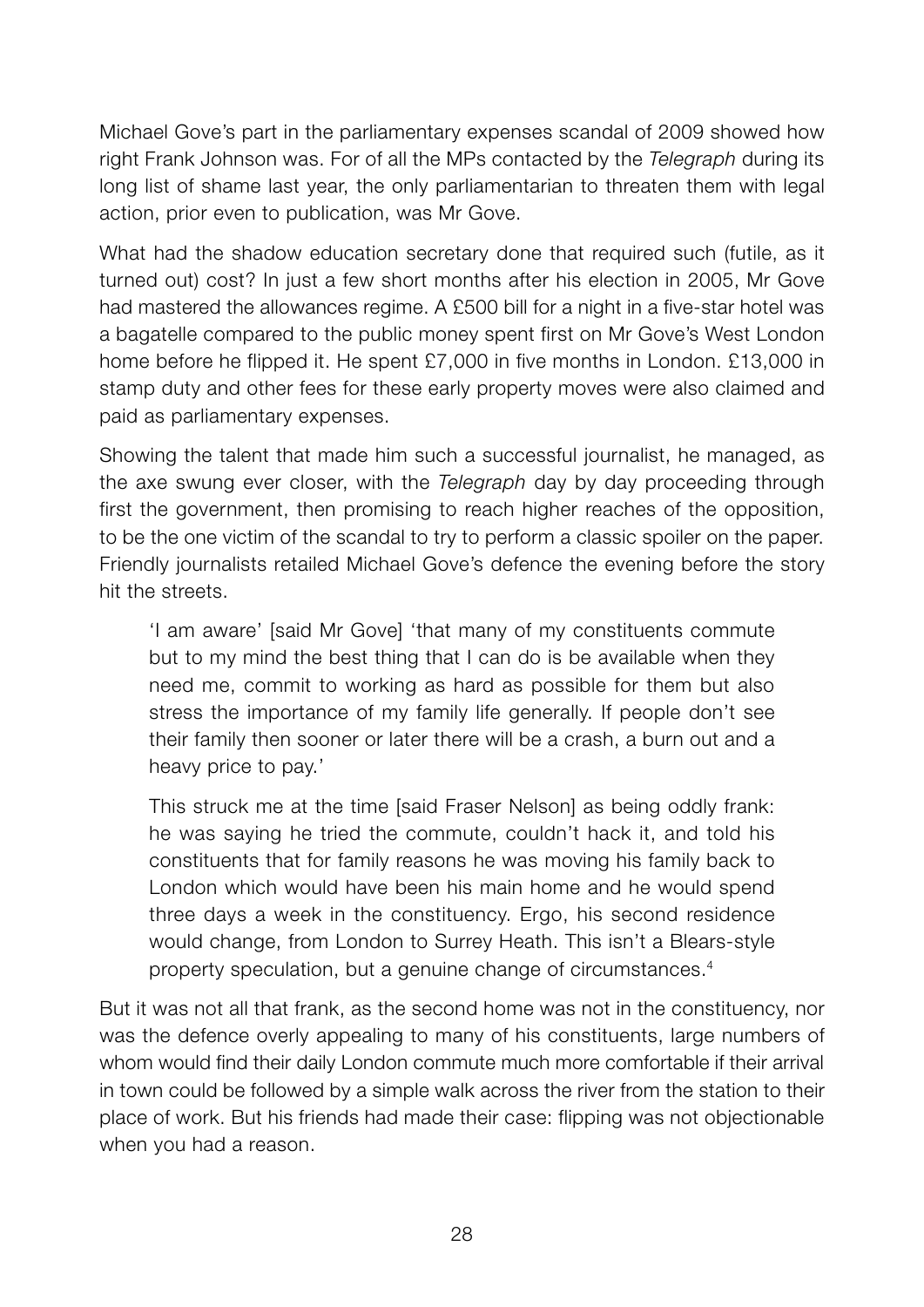But there was more to come from Gove and, to Mr Cameron's horror, it threatened to embroil the leader himself in the scandal beyond the matter of his own expenses. For it turned out that Mr Gove's essential requirements for being an MP which included a £331 Chinon armchair, a £493 Manchu cabinet, a pair of elephant lamps for £134.50, and other expensive items, were bought from a shop called OKA, which benefited from many thousands of pounds of purchases, thanks to the taxpayer. It happens to be owned by Mr Cameron's mother-in-law, Lady Astor.

There are questions to be asked about this. What went through the minds of Tory MPs, several of them frontbenchers, who spent thousands of pounds of public money in a private commercial enterprise they knew was owned by a close relative of the man who in effect employed, and certainly promoted them? What did Mr Cameron himself think, for that matter, of the fact that some of his MPs were doing this?

When Mr Gove, in anticipation of the *Telegraph's* revelations, employed no less a lawyer than Anthony Julius to assert that his client had 'complete and compelling' answers to all the paper's questions, what did he hope would happen to the story about to be published<sup>5</sup>? Mr Julius went as far as to say that if it was even hinted that Mr Gove had merely broken the spirit of the rules, his client would of course take 'appropriate steps to defend his reputation'. The actual action Mr Gove ended up taking was volunteering to repay £7,000, saying sorry fulsomely in the press, then holding one of the earlier 'apology meetings' in his constituency.

Like so many others, Mr Gove's apology meeting was an oddly truncated affair, with local newspapers reporting that while association members got in easily enough, the theoretically open meeting was not quite so accessible to other, less well-disposed voters.<sup>6</sup> Although a few did get in, the meeting served its purpose by being well briefed to the national press as having been a success from Mr Gove's point of view. But there was an illuminating detail reported by *The Guardian*. '[When] one angry ex-serviceman told Gove that during a surgery session the politician had talked to him about integrity and asked if he could not go back to work, there was a ripple of embarrassment. 'I have more integrity than you will ever have mate,' the former soldier said. A smattering of applause was hushed by collective tutting.'7 This must have been an unattractive display of braying loyalty.

No one can doubt Michael Gove's talents. I certainly do not. David Cameron rightly never has, and that is why he asked the freshman MP to play a central role in his successful leadership campaign. It is presumably why, when it emerged that Mr Gove had, for example, tried to lure no less a figure than Lord Levy to the Tory party this was smiled upon indulgently. How then to measure the man's worth? The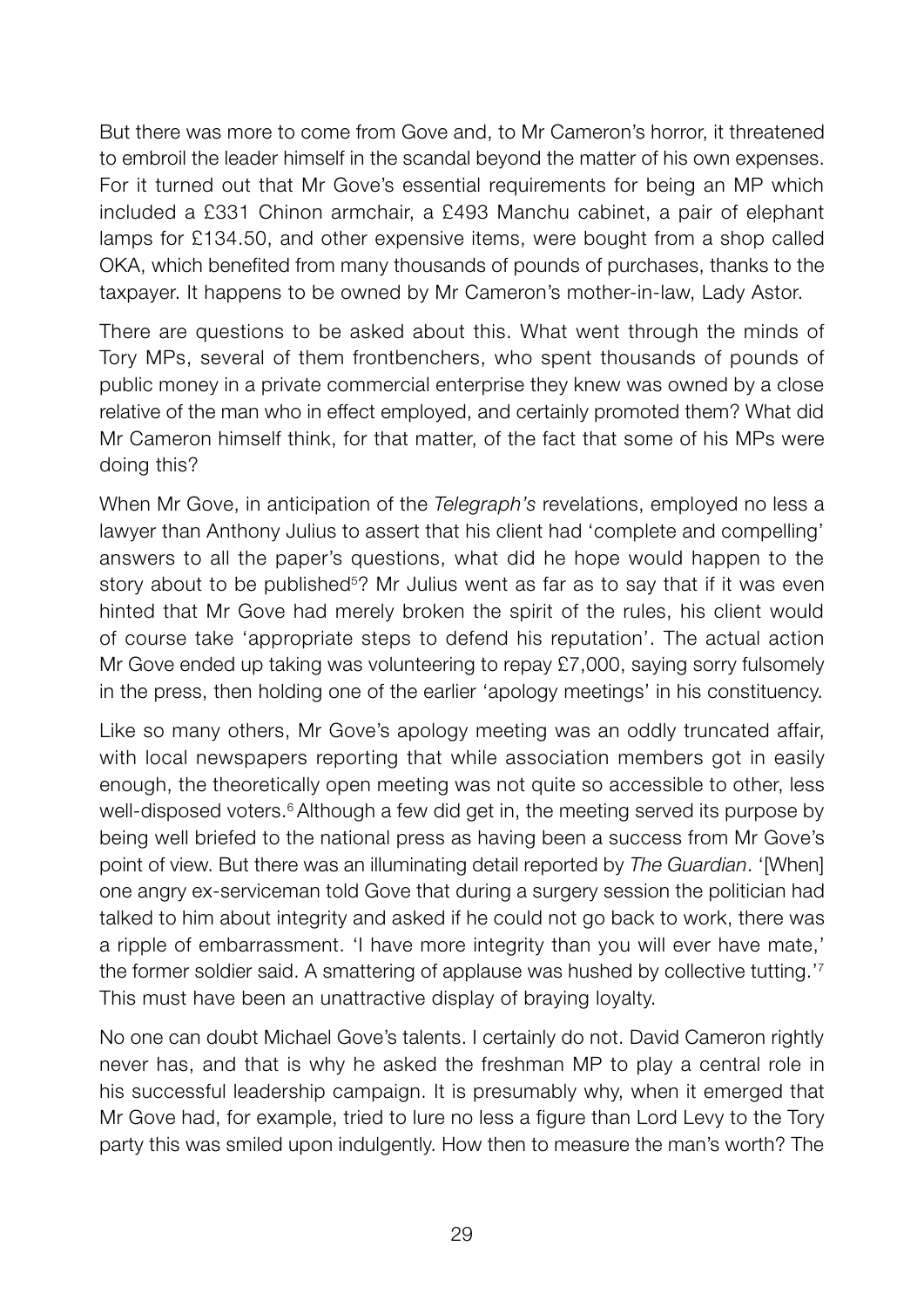independent website, They Work For You, records that Michael Gove ranked joint first in both 2007/2008 and 2006/2007 for his ACA claims, spending, respectively, £23,083 and £22,110. Evidently such wit and intelligence has come to the public at a price. For OKA it has returned a handsome profit.

# The Speakers

As the expenses scandal unfurled, disrupting all three major parties, a distraction was needed. They came up with the expulsion of Speaker Martin. This was chiefly the doing of the government. Labour had put him in place, and as the wave of public anger rolled over them, it was the Prime Minister himself who dispensed with him. The three leaders offered tributes as he went, but getting rid of the Speaker behind whom all three parties had sheltered as he sought so valiantly, and expensively, to protect them and their MPs from the consequences of their own actions was a cynical act. The speakership election served to distract politicians and some in the press – though fewer, I suspect, of the public – from the real scandal. Its consequence was the election of Speaker Bercow.

True to form, Mr Bercow flipped. His second home designation changed in April-June 2009, just in time to inherit the Speaker's state apartment. This was perfectly legal, but such a telling contrast with his former heroine, Lady Thatcher, who when she became Prime Minister, consistently declined the salary the SSRB recommended for her. Earlier, the Fees Office had been reduced to sending the future Speaker a letter in January 2007 sadly observing that he had not provided a mortgage interest statement for more than two years. CGT of £6,508 was avoided – and then, in the midst of the speakership election, volunteered to HMRC. For four separate years Mr Bercow managed to be one of the joint highest ACA claimants and to round it off, the future Speaker had spent just under a thousand pounds worth of public funds to have an accountant prepare his taxes for him.

# As late as July 2009 . . .

In July 2009, early in his speakership and without public fanfare, Mr Bercow presided over a new, interim expenses regime permitting MPs to claim up to £9,125 a year without producing receipts. This measure, pre-empting *Kelly* or anything else, was brought into effect without even a debate in the House. The speakership is central to the chances of the Commons recovering its former standing. Tradition dictates this and, as we shall see, the proposals of both the Labour government and *Kelly* still acknowledge great importance in the role of the Speaker.

Mr Bercow, a relatively young man, stands to be particularly well rewarded for his services. His pension pot, for example, even if he sits only into his early 60s,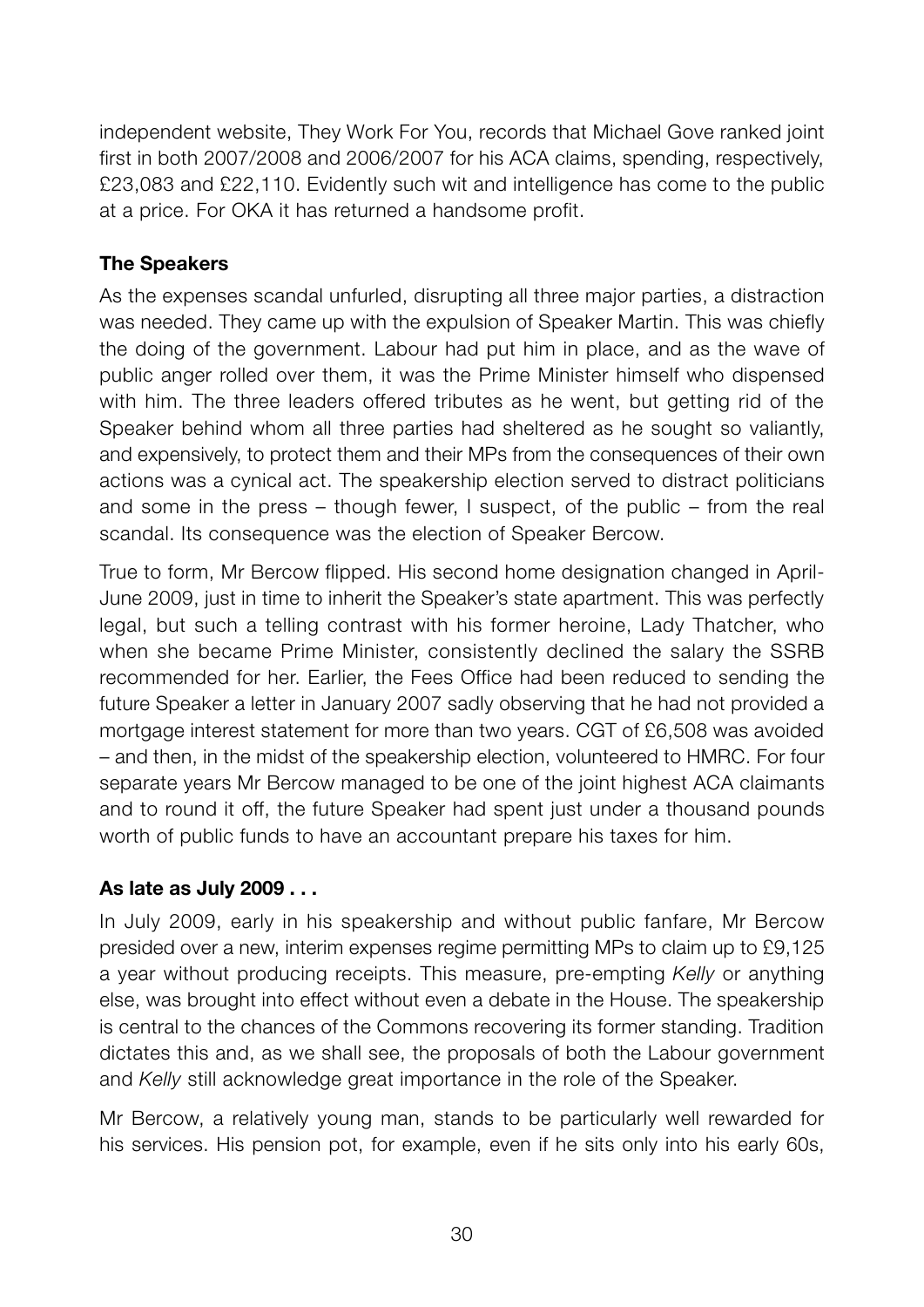will easily exceed £2 million. Material considerations will probably not affect Mr Bercow's speakership. Yet something, even so early in his reign, seems to be troubling him. At the end of 2009 Mr Bercow told *Total Politics* magazine that he saw considerable merit in no longer facing the voters. He suggested giving the Speaker 'a separate constituency, known as St Stephen's, representing a small area around Westminster'. As the whole point would be that ordinary members of the public would not be allowed to be 'constituents' of the Speaker, *represent* is hardly an accurate description.

The fact that the MPs of this parliament have found confidence in this man to be their Speaker gives me no confidence at all that he is the Speaker the country needs. But let me return to what we know about MPs.

# Outside earnings

Not everything we know comes from the big leak of 2009. As a result of the various scandals that affected parliament in Sir John Major's time, registers today detail what MPs earn apart from their Commons' salaries. I shall say in the next chapter why I believe it is definitely desirable that MPs should indeed have outside employment. Plenty do. The shadow cabinet, for example, has earned a lot outside parliament. While they prepare for government, its members also earn substantial amounts of additional money. In the wake of the expenses scandal, however, Mr Cameron announced in July 2009 that such earnings should cease, after a six month grace period.

Labour, with a handful of Blairite exceptions, such as Alan Milburn, Stephen Byers and John Reid, have shown much less aptitude for earning private money. But I want to again make the point; I have no objection to those who have done so, either in opposition or as backbenchers. Ministers, on the other hand, should, I believe, be doing a full time job and not earn outside money. Let us look at what some of them have charged the public.

# Some ministerial expenses

Scottish Secretary Jim Murphy claimed £594.55 for Christmas cards; the current Home Secretary, Alan Johnson, spent £8,289.04 in 2007 on a machine which folds paper and inserts it into envelopes, filling and sealing as many as 2,200 envelopes an hour, which is always a nice thing for a constituency office, or for that matter, local party or association to have; and the tourism minister Barbara – 'wife', as the papers like to say, 'of multi-millionaire novelist Ken' – Follett rather let London's image down by claiming £25,000 for 'security patrols', apparently needed to enable her to walk the length of the pedestrianised West London street on which her Georgian townhouse was located.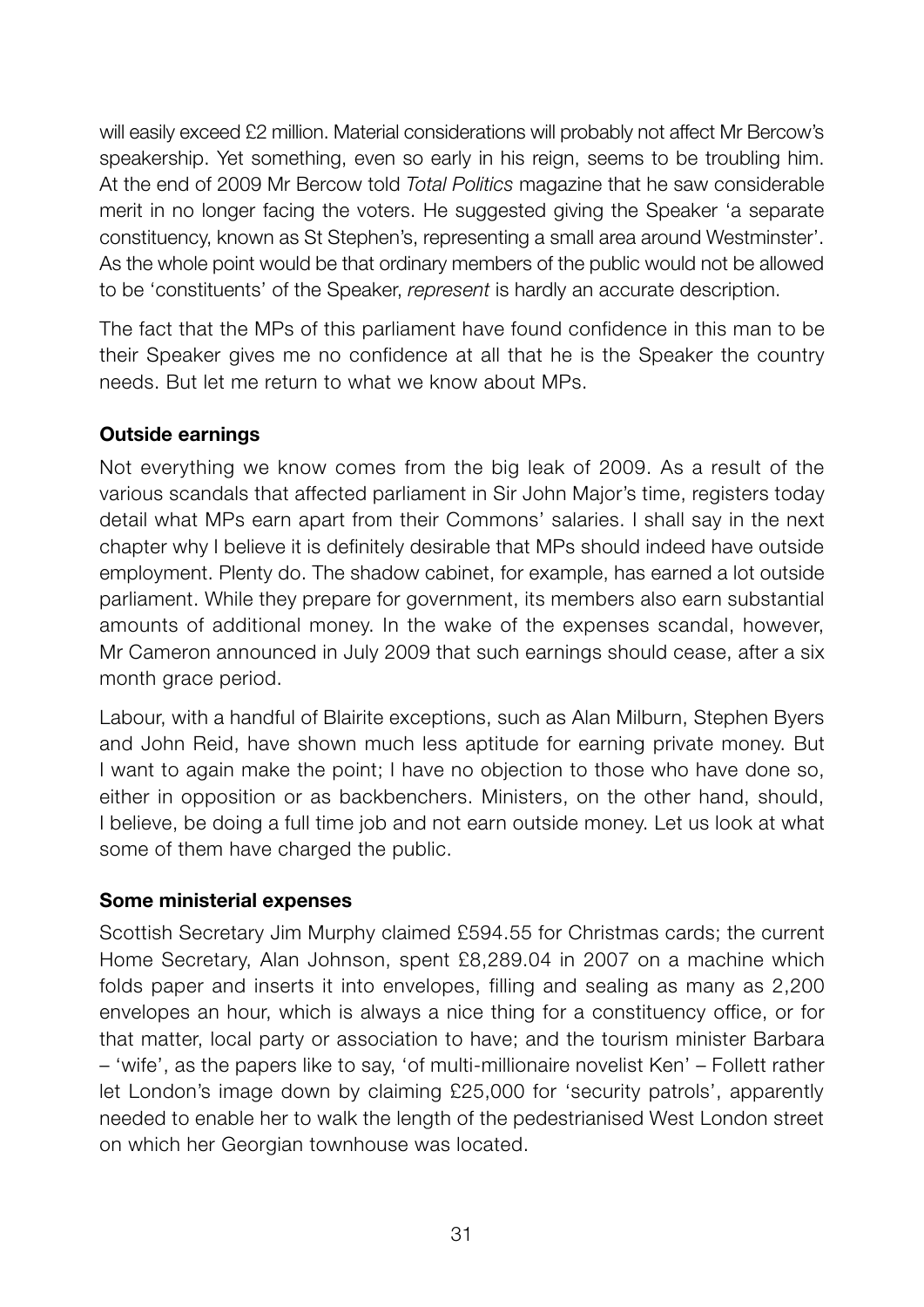All these ministers are still in place. Phil Hope is not. The former health minister claimed and then, subsequent to discovery, paid back, £41,709 for his designated second home, a 511 sq ft flat in South London. Former cabinet member and Labour party chair Hazel Blears is not there either. Admittedly she resigned before she was sacked, calling on the Prime Minister to quit. She also flipped three times, made the customary declarations to HMRC as regards CGT, and in the interregnum, before denouncing Mr Brown and while trying to hold onto her cabinet place, tearfully held up in front of the cameras a cheque for £13,332 she had decided to volunteer by way of CGT.

Shaun Woodward, former Tory MP, now Labour cabinet member, carries through life, whenever his name appears, the additional tag, 'married to Sainsbury's heiress, Camilla'. As an MP, he claimed more than £100,000 to pay the interest on a multimillion pound London flat, one of at least seven properties he owned, including a 6-storey Queen Anne townhouse in Westminster. In a perfect example of how the sheer scope of the scandal sometimes overwhelmed its coverage, when his expenses were detailed, Mr Woodward did not dispute the six figure sum of public money, but instead quibbled with *The Daily Telegraph* over a Muller crunch yoghurt (38p) and an Asda pizza (£1.06), both of which had, he informed us, been consumed by a member of his staff and not by him. This was taking to extremes a classic tactic of the spin doctors who have done so much to breed cynicism in modern political life, whereby if one can rebut a part of the story, however peripheral, and focus upon that, it distracts attention and detracts credibility from the greater substance.

Shaun Woodward – a long-time BBC employee – bears comparison with his predecessor and successor as MP for Witney. His defection opened up the seat for a Tory candidate, who was not elected in 1997, to get a safe seat for 2001 – David Cameron. Mr Woodward had succeeded Douglas Hurd – a man who during his own leadership bid in 1990 had been unfairly ridiculed for saying nothing other than the truth, which was that instead of being to the manner born, he was the son of a tenant farmer and itinerant journalist. Mr Cameron and Mr Hurd went to the same school, but it is Mr Cameron and Mr Woodward who are surely exemplary members of the modern political class, not Douglas Hurd.

I wonder whether it worries some MPs that there were some highly honourable men and women amongst them? Philip Hollobone, a Tory, claimed just £43,737 in expenses when the average claim was £135,600 (and a neighbouring Labour MP's was £157,646). From the staffing allowance Mr Hollobone restricted himself to £400, while most MPs spent almost all the £90,505 on offer! Self-made multimillionaire Geoffrey Robinson, a Labour MP, and possibly one of the richest men in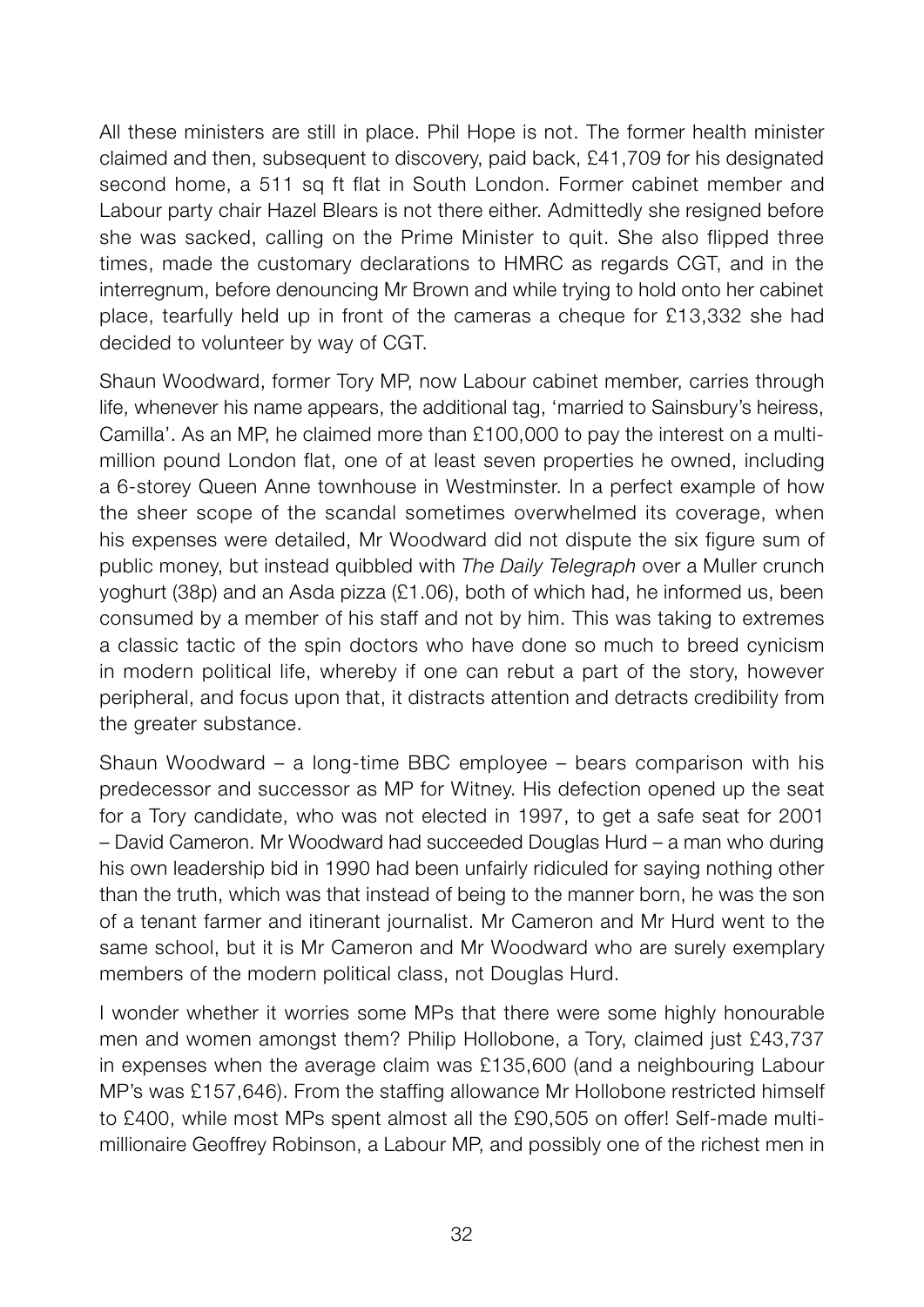the House, set an example to all his wealthy compatriots by not claiming a penny on the ACA. Nor do fellow Labour MPs Celia Barlow and Martin Salter claim for second homes. The same can be said of five Conservatives – Adam Afriyie, Richard Benyon, Philip Dunne, Anne Milton and Rob Wilson. Eight MPs have claimed nothing by way of travel expenses.

#### Within the rules

During the season of revelations a defence was offered that MPs' behaviour had been 'within the rules'. The appointment first of Sir Thomas Legg to assess the matter retrospectively, then of the retired Judge Sir Paul Kennedy to hear 'appeals' from Sir Thomas' findings, indicated that the three party leaderships did not care to offer this argument. MPs after all are, in real terms, paid more now than they ever have been before.<sup>8</sup> The number of staff they have available to them has exploded. In the first ten years of Labour being in office the number employed went from 1,753 (for 659 MPs) to 2,694 (for 646 MPs). Yet this is in a period when power and responsibility was draining away from Westminster – largely to Brussels of course, but also downwards through devolution – at a rapid and, as far as Brussels is concerned, highly depressing rate. So why do they need, in addition to their pay, enormous allowances?

Government and opposition tried to cope with the scandal. The Prime Minister produced *Kelly* and, with some reluctance, he has agreed to implement essentially all its recommendations, putting most of them into statutory effect by using the Parliamentary Standards Act, 2009. The grave defects in this approach are the main subject of the next chapter. Lacking both the power of office, and the responsibility that comes with it, the leader of the Opposition took advantage of Mr Brown's characteristically ponderous approach. Early on in this crisis, harsh *future* scrutiny was promised and an end to past abuses offered although, as we have seen, condemnation of the abuses was distinctly erratic.

Labour has earned the public's contempt by its behaviour in office over the last decade, which has made so much of this scandal possible, and for its disastrous handling of the economy. In my final chapter I shall therefore pay special attention to what the likely next Conservative government is pledged to do. One particularly discouraging sign was that at his much praised press conference at the St Stephen's Club in the first week of the crisis, and again in his party's formal submission to *Kelly*, the Tory leader still defended the payment of mortgage interest relief to MPs. This reluctance, this need to be dragged by the ears towards honourable behaviour, is as much the mark of Mr Cameron as Mr Brown's shabby routines are of him.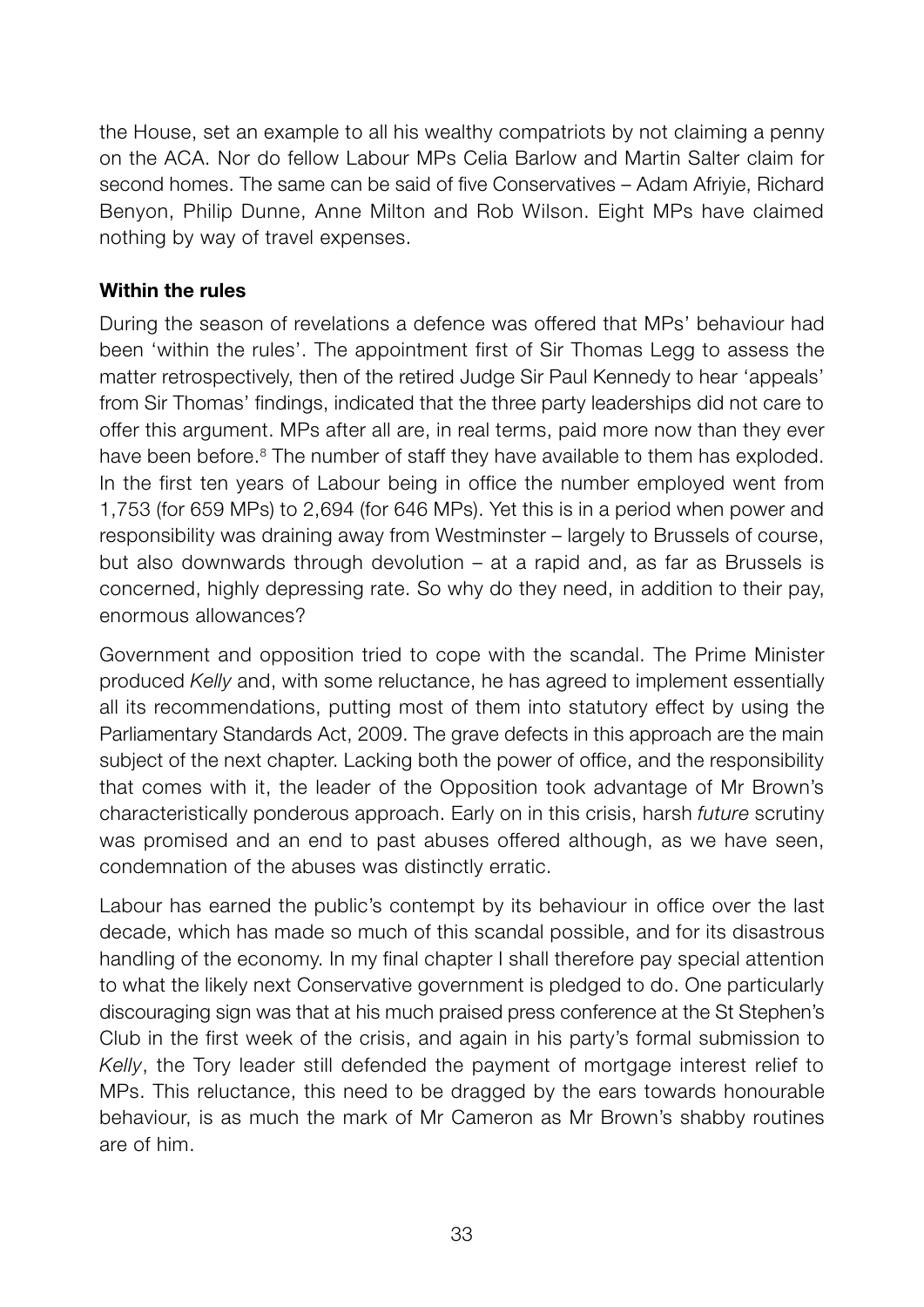The Prime Minister's answer to the crisis, or more precisely, his effort to hold on to control of his parliamentary party during the dying months of his government, has been to offer backbench MPs a £3,000 pay rise which he proposes to fund out of a commensurate pay cut in ministers' salaries. Neither man sought to solve this crisis before it was revealed. Now that some of the truth stands in front of us, each apparently intends to do as little as he can get away with.

The old class can be pungent enough about the new. Writing just as the stories began to emerge, Norman Tebbit looked back on his parliamentary career and observed:

The more generous expenses were considered compensation for the fact that the boys didn't think they were getting the sort of pay they expected...But there's a spivery around it now. It's like the benefits culture. It reminds me of the guy who is on disability benefit and goes out window cleaning. I call them welfare junkies and I am afraid that is too close to the truth for some MPs...A lot of people who are very comfortably off were simply milking the system to enlarge their property portfolio. The moats, the tennis courts, weren't necessities. The whole thing should be replaced by a simple daily allowance for staying in London overnight. Why should I as a taxpayer pay for their new flat-screen televisions? They don't need all these lamps and rugs...When I arrived in 1970 almost everyone had done another job...Now they start out as political advisers. There's a political class, they are very inwardlooking, they don't understand life. It is more corrupt because they have more in common with each other than with people outside.<sup>9</sup>

This was why Lord Tebbit advised voters during the European elections in 2009 to send the new class a message by not voting for any of the three complicit Westminster parties. For his pains, he was threatened with expulsion by Mr Cameron, but who can honestly say that any of the parties have yet heard what the people are trying to say to them?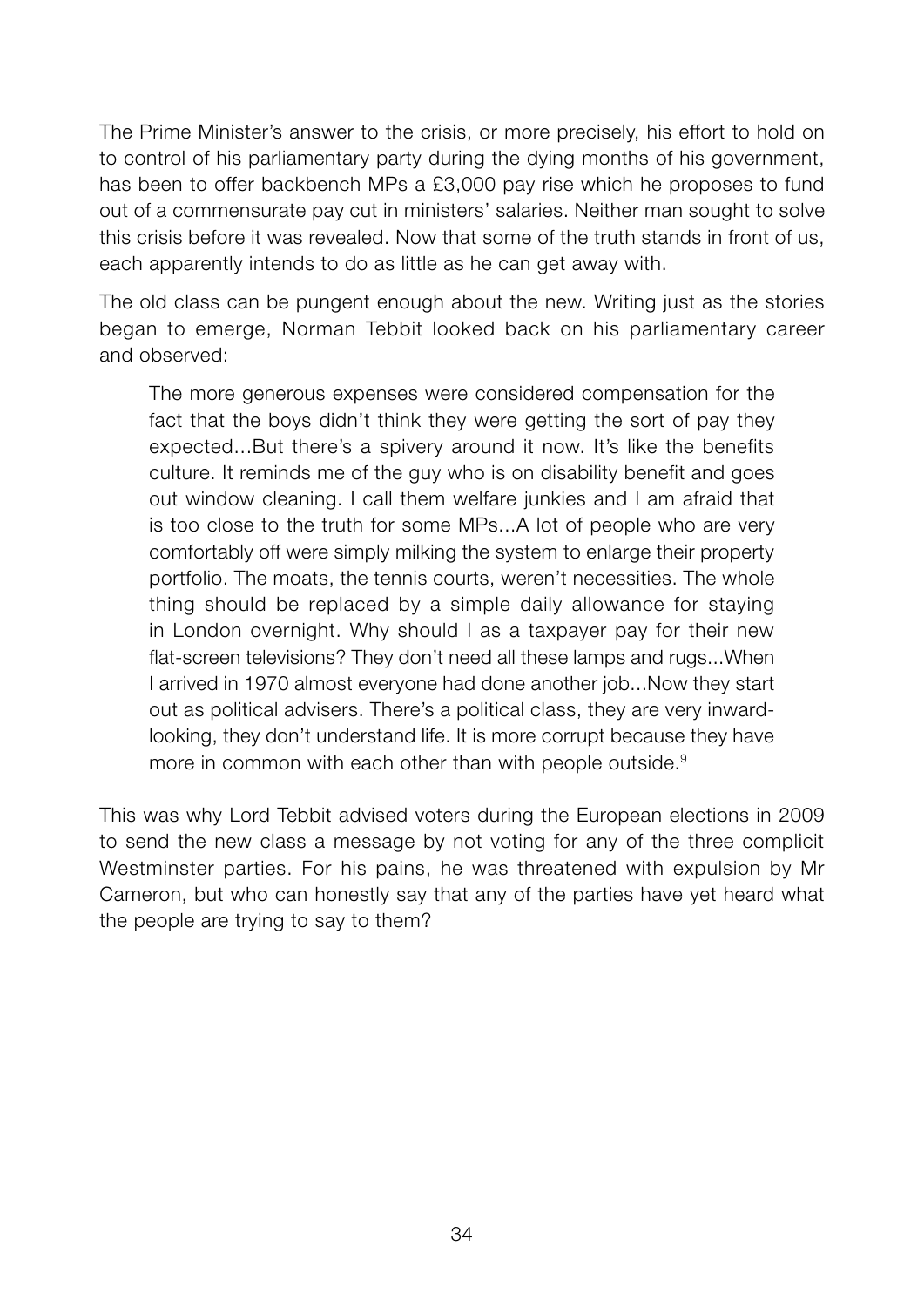# 3. The people are the masters

Having refused to reform themselves when they were getting away with it, MPs declined to reform themselves once they were caught. Instead, they handed responsibility for this to Sir Christopher Kelly and the Committee on Standards in Public Life.

Yet *Kelly* declines to say why the crisis occurred. The committee, which prided itself on not being rushed, disclaimed any responsibility for investigating the past. But we cannot have confidence that matters will be put right unless we understand what went wrong and why. As things stand, the mechanism which parliament itself has provided is the Legg inquiry. There have been some confessions by MPs, but these seem to be expected by the guilty, to be followed by absolution as long as the money wrongly taken had been paid back.

#### We need to find out the truth

This is not good enough. We cannot hope to have a renewed House of Commons if its members have pardoned themselves. In order to restore trust, the first thing we need is a proper investigation. The Crown Prosecution Service must be instructed to look carefully into anything in the Legg enquiry which suggests a breach of the criminal law.

It has been put strongly to me that this should go back further in time than the Legg enquiry has, but although there is certainly a case for that, a line does have to be drawn somewhere and I am inclined to think it has been drawn in the right place.

#### Courts deal with crimes

The lesson from the past is one which *Kelly* has failed to recognise: the remedy for MPs who break laws must be the law. And laws must be enforced by courts. My greatest disagreement with *Kelly* therefore, and with the regime that the three largest parties all wish to introduce in response to this crisis, is their desire that it should be based on yet another half-way house off-shoot of parliament such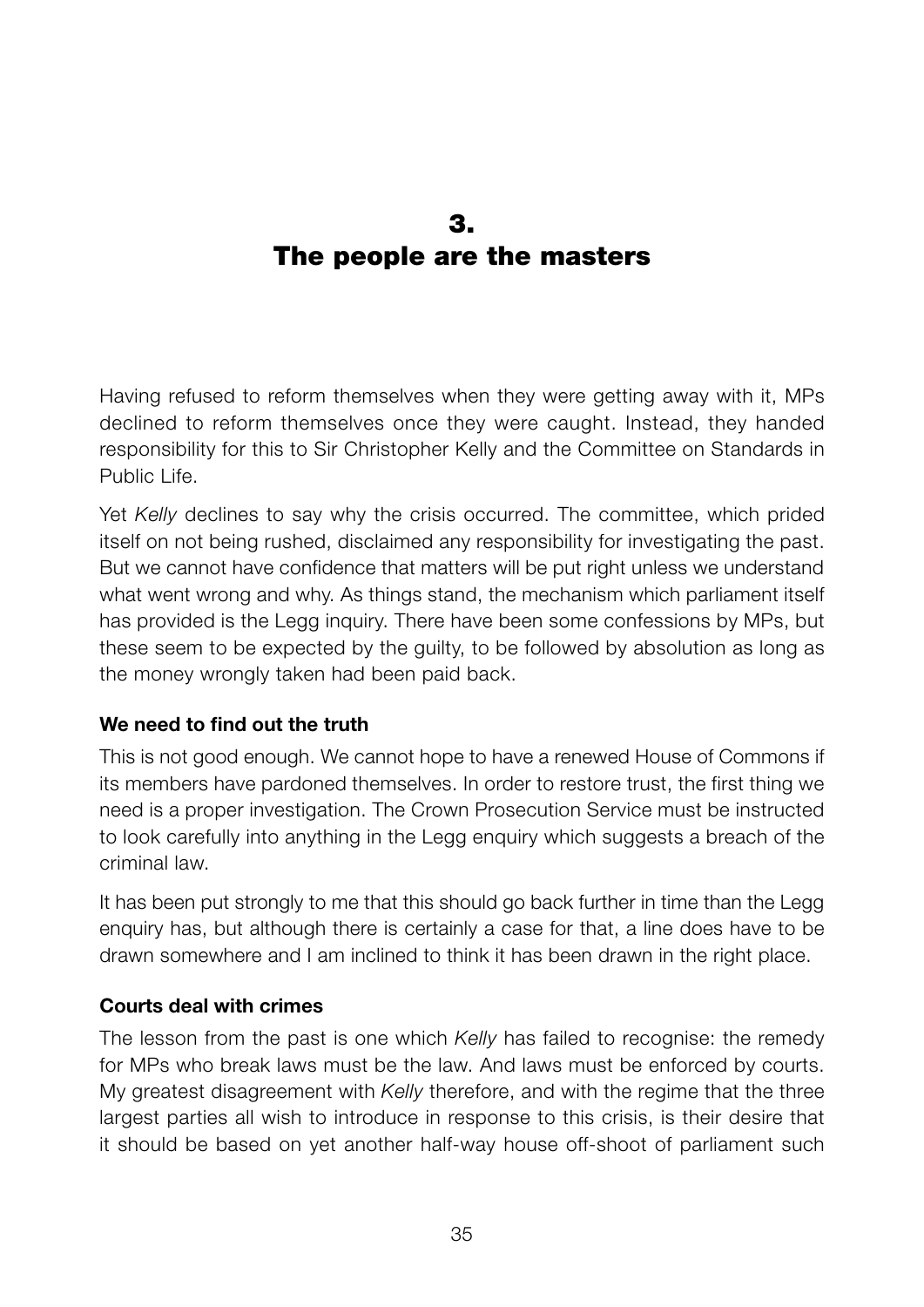as is intended by the Independent Parliamentary Standards Authority (IPSA). Instead of broken laws being dealt with by judges, 'transgressions' will be assessed by an agency still dominated at every turn by the Commons, and whose relationship to the courts is unclear.

We should learn from the past: in the nineteenth century the one thing MPs could not necessarily be trusted to do was to ensure that their own courts were honestly administered, so electoral courts were invented. Election law, passed by parliament, removed from parliament the burden of policing its own elections. In this century we have seen all too plainly that questioning vast allowances and expenses is not in practice going to be done by MPs. It will not be done effectively by something that is established intentionally – precisely because it is *not* a court.

# Abolish the IPSA

IPSA has been established by the Parliamentary Standards Act of 2009 (PSA, 2009). This act needs to be substantially amended, if not repealed, but IPSA should be abolished. I will come to IPSA's intended function as paymaster for MPs, but for now I consider its task as regulator, policeman and pseudo-judge.

The problem with giving anything other than a court of law any power over the Commons is that this risks being a breach of parliamentary privilege (literally, 'private law' – see *Kelly*, p109). Parliamentary privilege is the concept, correct in my opinion, that parliament should be sovereign in its own domain. It includes matters such as the absolute freedom of speech of MPs in parliament (guaranteed by Article 9 of the Bill of Rights 1688). The exercise by parliament of control over its own affairs is known as 'exclusive cognisance', and ordinarily, this should be sacrosanct. For it is parliamentary privilege that in so many ways ensures the freedom and independence of parliament. But these are not ordinary circumstances, and they require proper solutions, not fig leaves.

No one supports the rights of parliament, and of its individual members, more than I do. But the crux of the matter is this: we need to move away from the concept of a 'private law' intended to protect MPs. It exists to protect us, and to protect them in order to protect *us*. It cannot be right that it has been stretched to entrench monetary rewards for MPs.

In the past, in the very recent past, being an MP brought with it neither a high salary nor immense benefits. It now does both, and the basis on which those things are enjoyed needs to be put into a modern context. MPs, in receipt of public funds which they have provided for themselves in the form of salaries, pensions and allowances, have to be completely honest and open about them.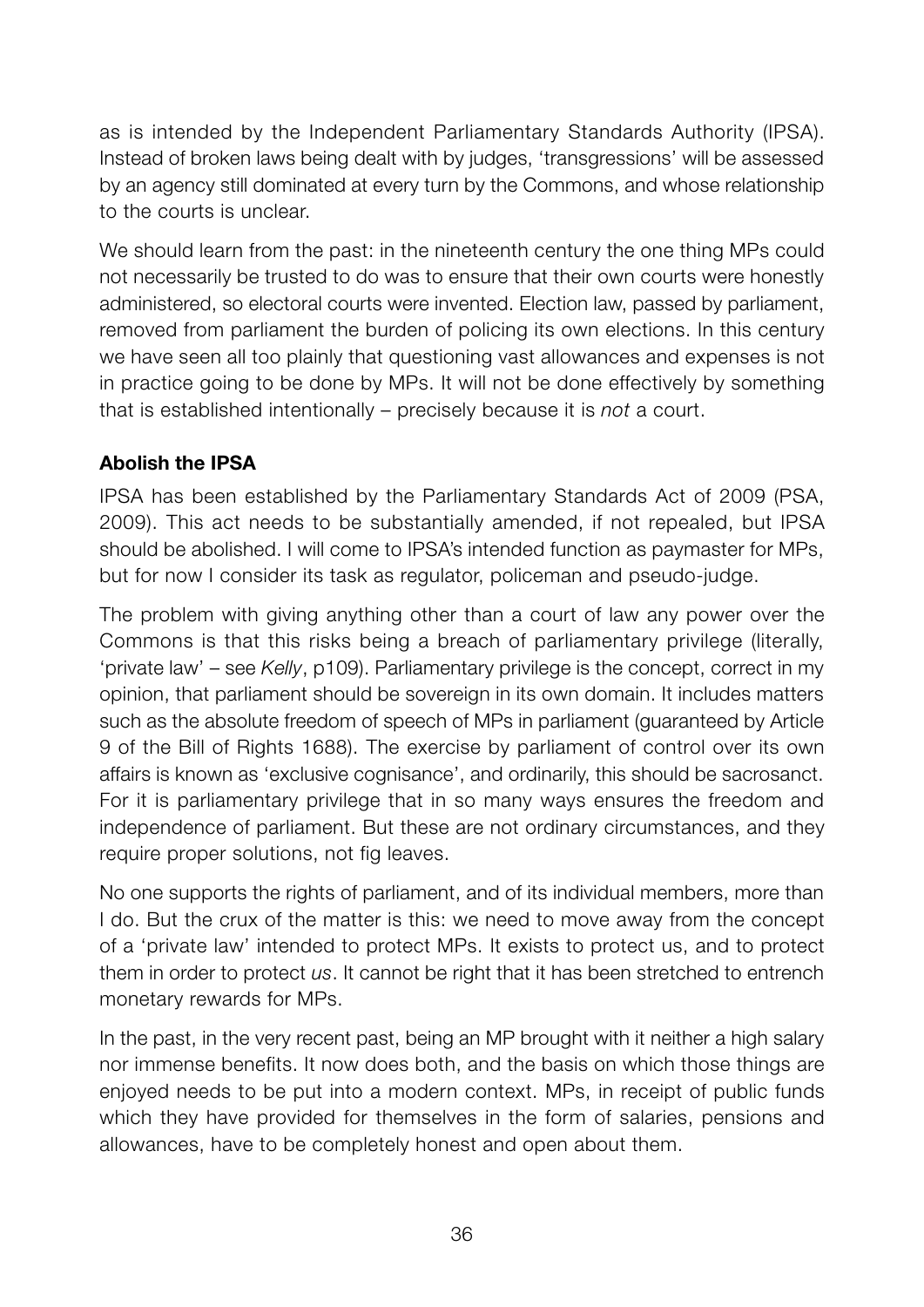We must decide how abuse can be *deterred*: prevention is better than cure. My suggestion is to create a specific court to consider any possible abuses, and to deal with them expertly and swiftly. Call it the 'Court of Parliament', let it be seated in as ornate a room at Westminster as can be found, make appointment to be one of its judges an honour equal to or greater than heading any of the other specialist courts.

The trouble with *Kelly's* proposal of a non-court is that it is very unlikely to be effective because of the rule that any regulatory regime dealing with parliament has to observe the convention that the disciplining of members of the House should be left to the House itself. This is simply wrong. Fraudulent expenses claims should be treated as theft plain and simple, and so the courts, as in any other case about theft, are the appropriate tribunals. Establishing an expert, dedicated court seems entirely sensible, given the complexities of the rules applying to the House of Commons.

Whenever there has been an aspect of the state where careful, even sensitive application of the law has been necessary, we have in the past been equal to the task. The church has its own courts, the military too, and so now must parliament. Having passed the laws by which it intends to abide, these must be enforced by a court formally constituted for that purpose and that purpose alone. This will allow credible expertise to be built up, and should ensure that no partisan temptations will intervene in the administration of justice. Furthermore, far from graduated sanctions being the order of the day, expulsion from the Commons should be a likely punishment (additional to normal penalties for theft) for anything other than technical, genuinely accidental infringements of rules – rules which *Kelly* rightly says should be simple to understand.

What can the case be against creating such a court, heading it with a judge, someone expertly trained to enforce the law, and providing it with a full range of criminal sanctions? One objection, among others, to *Kelly's* proposal to hand investigation and punishment over to the IPSA, is that that particular body's powers will not be clear. We cannot be sure to what degree it will still be subject to the House, through the Committee of Standards and Privileges, for implementation of its rulings, or whether its decisions may be overturned by the Committee. Of course, creating a Court of Parliament actually gives honest MPs *more* protection because it equips them with a clearly defined means of appeal, in addition to the basic fair procedure of a court.

Another virtue of this proposal is that, since by its rules it will be confined to dealing with matters of expenses, it will not intrude into places where IPSA is meant to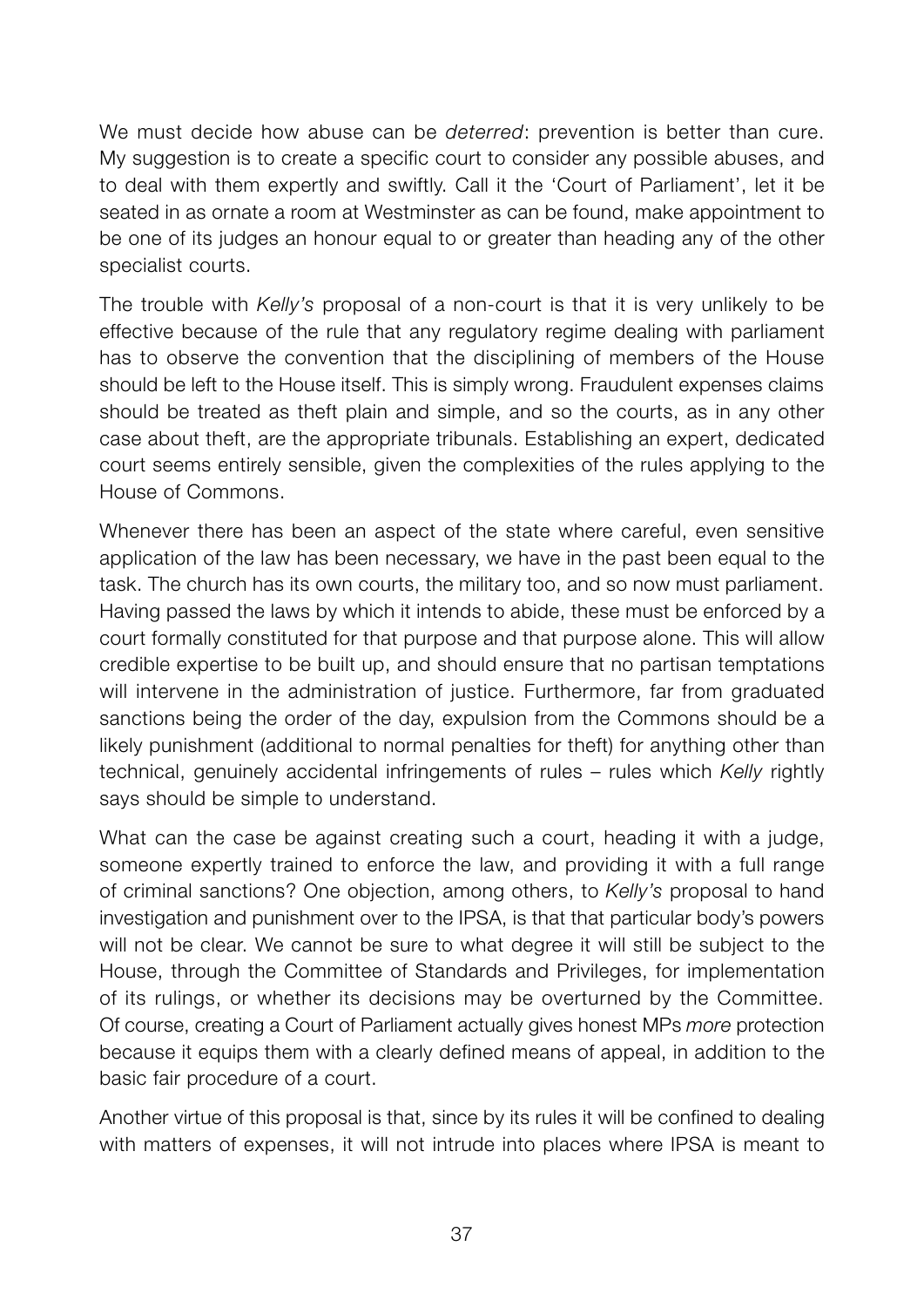go. Questions of alleged misbehaviour, such as an MP having lied to the House, or ethical considerations, where a member may have acted improperly (say, by being an undeclared paid lobbyist) would be entirely outside the ambit of this court. Its sole function would be to hear cases of alleged wrongdoing in connection with public monies intended to be given to MPs for their parliamentary functions, and voted for as such by the House. IPSA will only examine matters which should remain the responsibility of MPs themselves to determine.

As things stand, the PSA has created a statutory body, the IPSA, and also the Parliamentary Commissioner for Standards, neither subject to parliamentary privilege. Their work therefore is *potentially* reviewable by the courts. Even though IPSA has been designed not to be a court, the legislation is so loosely drafted that its rulings may end up in the hands of courts. I repeat: by establishing a tightly delineated court as I have outlined above, parliament would be protecting itself.

# Numbers talk

Some extensions of what will constitute a criminal act in terms of abusing allowances are intended by the PSA, but most of the behaviour needing to be dealt with was already caught by the criminal law. This is hardly comforting given the small number of prosecutions so far. In practice, IPSA's main sanction will be something like the Legg ultimate penalty: that is, once an MP has been caught and proved to have abused the system, future payments can be withheld until the accounts are back in balance.

As with so much else in British life, the past does offer a guide. Even under the old regime, the Commons was theoretically equipped to deal with flagrant offenders. Although the power to expel has not been used since the case of Gary Allighan in 1947, where the House voted 187-75 to expel him for a breach of privilege (leaking information to journalists) expulsion is one of the punishments MPs need to face, and expect, for venality. A court is the body, in the case of abuse of expenses etc, to decree it.

A generation ago, the American system wrestled with its version of the parliamentary privilege dilemma, and came up with the solution of an independent prosecutor. The Independent, or more recently 'Special', Counsel, was the solution to the Nixon administration's effort to frustrate the progress of the law over Watergate (initially with lines of expenditure, rather than expletives, deleted). For once hyperbole is not misplaced: the expenses scandal of 2009 was the British Watergate, and it requires a solution at least as effective. Watergate cost a head of state his office. Our version has seen a speaker, admittedly far from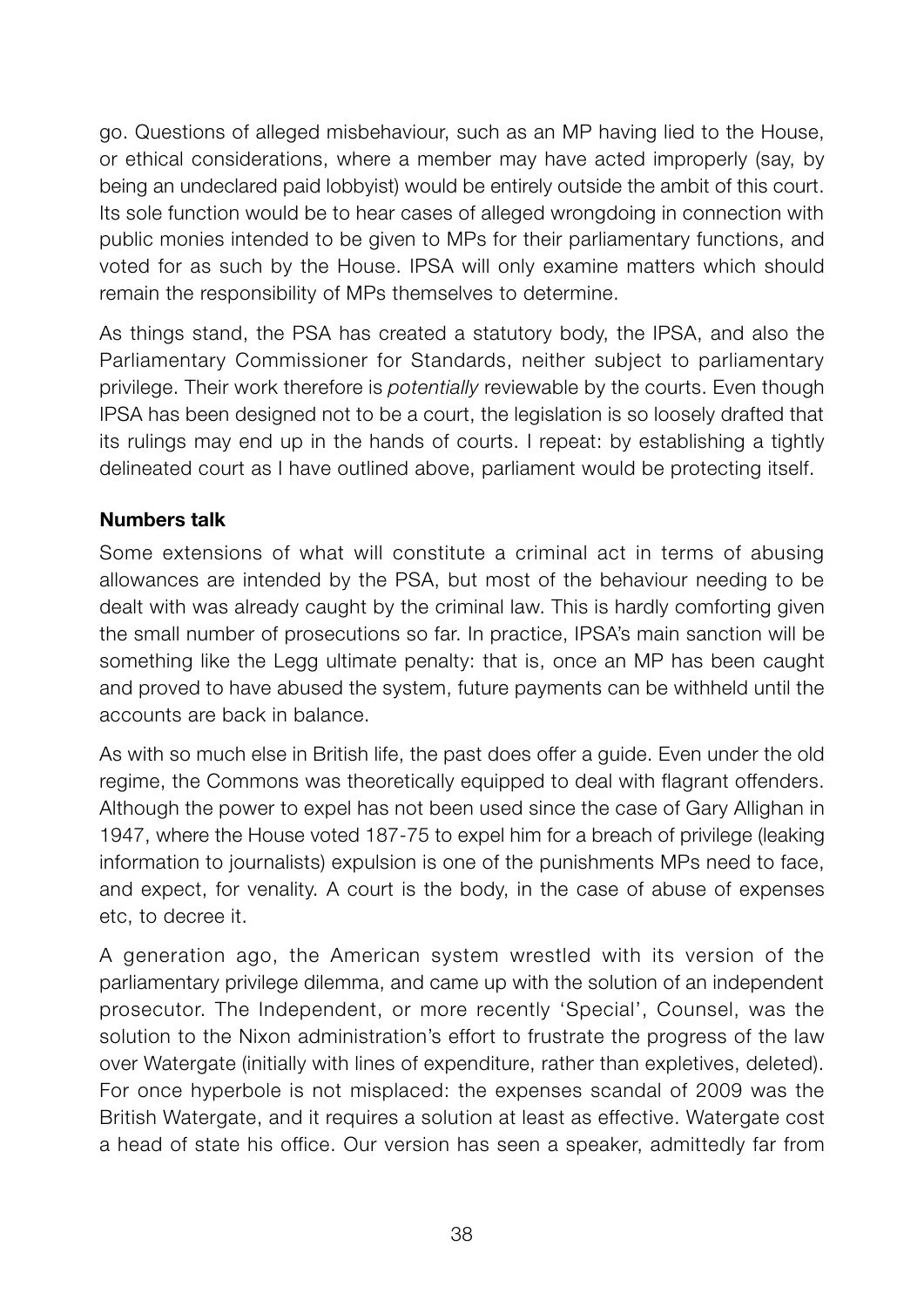perfect, serve as scapegoat, but no real reforms. The system remains broken because it suits the people who broke it.

## At least the Committee was honest

In disagreeing with some of what *Kelly* recommends, and holding that it fundamentally fails to solve the problem revealed to us, I am not casting doubt on the sincerity or effort of the Committee. Like so much else of the old-fashioned British political system, the CSPL is hard-working, cost-effective and publicly minded. Indeed, there is much to agree with among its recommendations.

A formal 'audit of expenditure' should be introduced into the administration of the House, and it should take great care, in particular, to investigate whether an MP is pushing public resources the way of a political party;1 receipts for travel should be provided: we cannot, unfortunately, proceed on the assumption that "honourable members" will always be honourable about these matters.

Certainly, suspected abuses in connection with expenses should be pursued in the first instance by outside bodies, but it is hard to see why these should not simply be the police and the CPS; the investigatory authority, whatever it is, has to be able to initiate cases without having to wait for complaints to be made to it. Quarterly, or possibly, every session, full claims (both those met, and those made and rejected) should be published, along with receipts.<sup>2</sup> If MPs want to claim money from us, they have to show us just why they need it. *Kelly*, in many details, is a sensible report. But it omits the question as to why the abuses happened, and they are therefore likely to be repeated. Why should they not be? The same people who abused their allowances will still be with us in large numbers.

*Kelly* makes sensible, practical suggestions about some matters that should never have arisen in the first place. Hugely expensive electrical equipment, whether for offices or homes, should have remained the property of parliament, assuming they should ever have been bought in the first place. Similarly we should be told how much of their budgets MPs spend.<sup>3</sup> Let them compete in daylight. If some MPs are willing to justify spending every public penny available to them, let them. Others can make the opposite case and the voters can decide. Rightly, league tables are the basis of transparency in the public sector, and are just as applicable to MPs too.

Let me deal with the argument that excessive allowances are justifiable because MPs are paid too little and that they were unable to raise their pay because the public would not wear that. That is utterly wrong. It could not be more wrong. If there is one institution which should be transparent, and should not try to deceive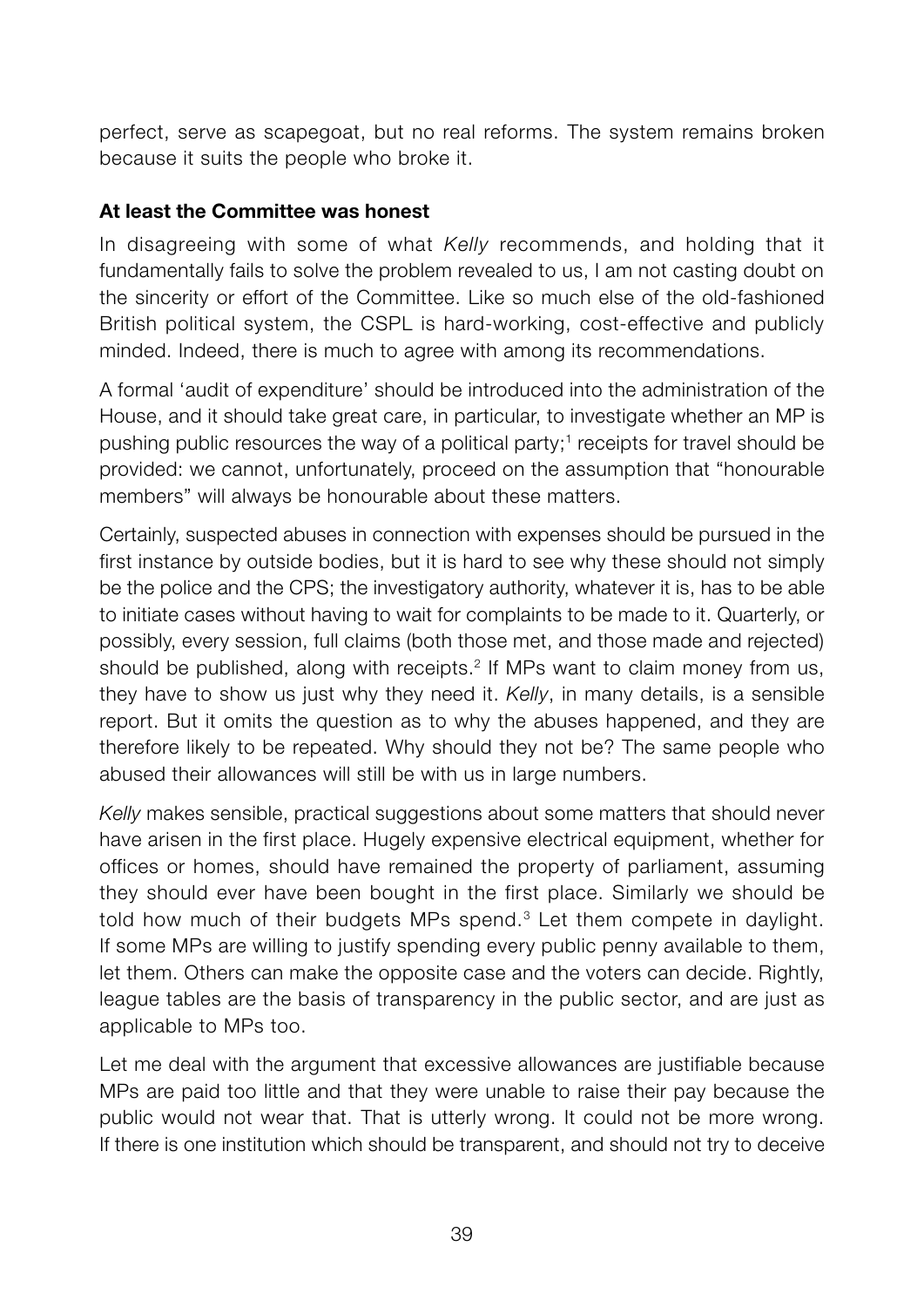the public in any way, it is parliament itself. To allow excessive allowances as compensation for what MPs claim to be too low a rate of pay is nothing more than an attempt to deceive the public into thinking MPs are getting less than they really are.

I would argue that MPs are not in fact underpaid. I showed the figures to support that argument in Chapter 1, but if, contrary to that view, MPs think that they really are underpaid, they should have the courage to vote for more pay for themselves and to justify that to the public. Let us therefore, in considering the level of any allowance, see whether it should be paid because it is necessary, the test being the statement which MPs have to sign up to every year in respect of accommodation allowances: 'I incurred these costs wholly, exclusively and necessarily to enable me to stay overnight away from my only or main home for the purposes of performing my duties as a member of parliament'.

# The Communications Allowance

Let me take one area where I support *Kelly*. The Communications Allowance must go. It has become the way MPs can *advertise* themselves to their constituents at public expense, though theoretically not in a political manner. It is wrong that MPs not only have access to a £10,400 'communications allowance', but that, because they are allowed to switch funds between budget headings, at least 11 MPs managed to spend more than £20,000 from public funds 'communicating' with their voters.<sup>4</sup> This is a waste of public funds, and a significant bias towards incumbency.

It was introduced by Jack Straw in 2007 to deal with the fact that MPs – disproportionately Labour members – were so abusing the free postage traditionally offered to MPs that bills for postage and stationery were being run up in excess of £30,000 per annum. It was thus sold as an economy measure (and the previously unlimited access to postage and Commons stationery was capped at £7,000) when in truth all it was doing, in classic New Labour fashion, was legitimising bad behaviour and moving on. To their credit, the Tories vigorously opposed its introduction at every stage.

To their discredit, however, once the Communications Allowance was introduced, all save twenty one Tory MPs used it. *The Evening Standard* journalist Paul Waugh worked out that members of the shadow cabinet alone were together claiming £186,836. In the wake of the expenses scandal, denouncing it was one of the fleet-footed actions the leader of the opposition was praised for. 'Taxpayers', Mr Cameron said, 'are effectively paying out tens of thousands of pounds so we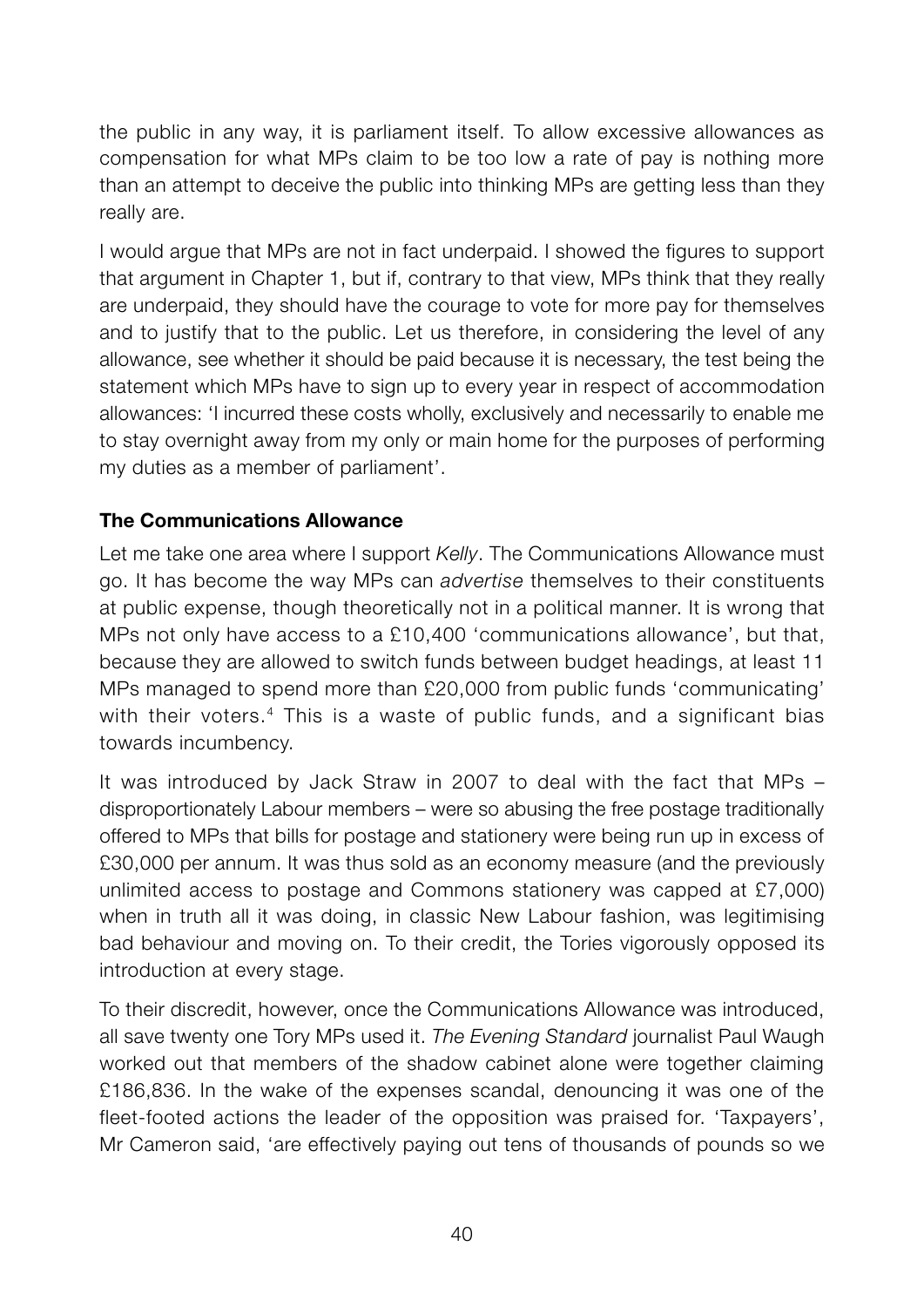can all tell our constituents what a wonderful job we are all doing. We've all done it and we all know the facts. It's a gigantic waste of money'.

Indeed, looking round the shadow cabinet table would have reminded him exactly where it was wasted. Michael Gove's £15,705 was the single highest claim. Yet others, not all of whom enjoy such a safe seat as Surrey Heath, ignored it. Dominic Grieve claimed nothing, Nick Herbert merely £323 and William Hague only £336.

Mr Cameron, probably our next Prime Minister, knew that he and his colleagues were wasting public money, and still they did it. Why? Yet what does *Kelly* actually propose? Yes, the Communications Allowance will be abolished, but it proposes that MPs may use public funds to send out such material as before, provided there is a balance left in their allowances to spend on this. $5$ 

Thus, for *Kelly*, it is a matter of obliging MPs to make a choice as to what they might want to do with 'their' money. It should be a basic principle of British democracy that if an MP wants to communicate with voters, he does so on exactly the same basis as anyone else – out of his own pocket, or from party funds. And the reason, I suggest, why *Kelly* doesn't think the way I do is because we have such very different ideas of what an MP is for.

What is probably the most controversial of allowances is what used to be called the Additional Costs Allowance (ACA) but is now officially called the PAAE (Personal Additional Accommodation Expenditure allowance). Because 'Additional Costs Allowance' describes it much better I shall continue to use that description, or ACA. It was only in 1971 that it was introduced and then it was intended simply to pay for hotel accommodation for those who lived elsewhere but needed to be in London some nights to do their work in Westminster. It has grown astronomically so that it is now a method by which MPs can get mortgages and numerous other substantial expenses paid by the state in order to buy expensive and luxurious homes fitted with expensive television sets and many other luxurious items. There is no way that this can conceivably be justified. It is shocking.

What if the MP decides instead to rent or buy a property? There is certainly an argument that he should get some of the cost so long as it does not exceed what a hotel would have cost. But that is complicated and would be open to abuse, as before. So I believe the answer has to be, hotel stays only, with receipts having to be produced before MPs are refunded the expense they have actually incurred.

So when should MPs be paid any additional accommodation allowance? First of all it is clear that an MP with a constituency in or close to London should have no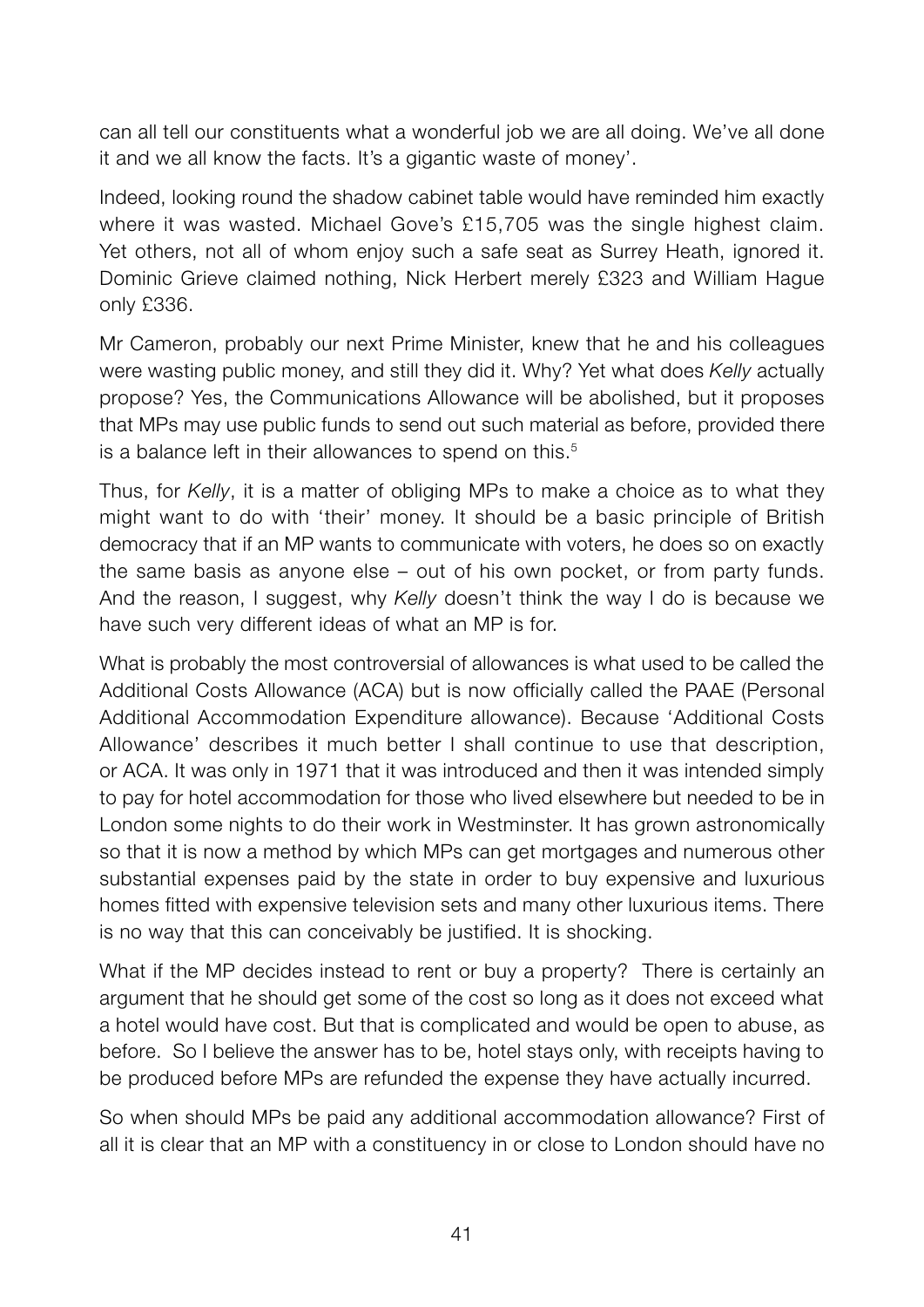allowance at all. If he chooses not to live close to where he works, that is his own choice and he should receive no assistance because of it.

An MP with a constituency not within commuting distance of London is obviously in a different situation. An MP's main place of work is Westminster and therefore he should normally have a home in London. If he does so it is clearly reasonable for him to claim for staying in his constituency for a couple of nights a week. If instead he chooses to live in or near his consistency it is still the case that his main place of work is Westminster, but I think it would be reasonable to allow him to charge the same amount as he would have been able to charge had he lived in Westminster and needed to visit his constituency.

### MPs on the move

Though provision of housing, as distinct from accommodation, is the source of much of the difficulty, *Kelly* is noticeably wrong-headed on the vexed subject of transport costs.6 The report concludes that MPs should not be reimbursed for 'ordinary' commuting, and that the purpose and destination of all claimable journeys should be recorded and declared. All sensible enough, but we need to be very careful. There is a case, the further away a constituency is from London, for a travel supplement, for the simple act of getting between Westminster and the seat twice a week (once there, once back). Travel between a seat and Westminster should be an entirely straightforward process, requiring a minimum of administration by the parliamentary authorities.

I risk being seen as a killjoy, but what is the rationale for *Kelly's* 28th Recommendation, providing for the travel costs of an MP's family members? These costs would not normally be provided for those in other occupations and should not be provided for MPs.

### Relinquishing the burden

The 30th Recommendation of the Committee supports the current practice of paying MPs a 'resettlement' grant should they be defeated or otherwise 'involuntarily' lose their seats (through a boundary change, for example), as opposed to the eight weeks' pay which retiring MPs get.

At the moment such an MP receives a resettlement grant (intended as redundancy pay) somewhere between £32,383 and £64,766. As with redundancy money in other walks of life, the first £30,000 is tax free. The amount an MP gets is calculated according to the total time spent in parliament, and age on leaving. This scheme was originally introduced in 1971. MPs *also* get a winding up grant,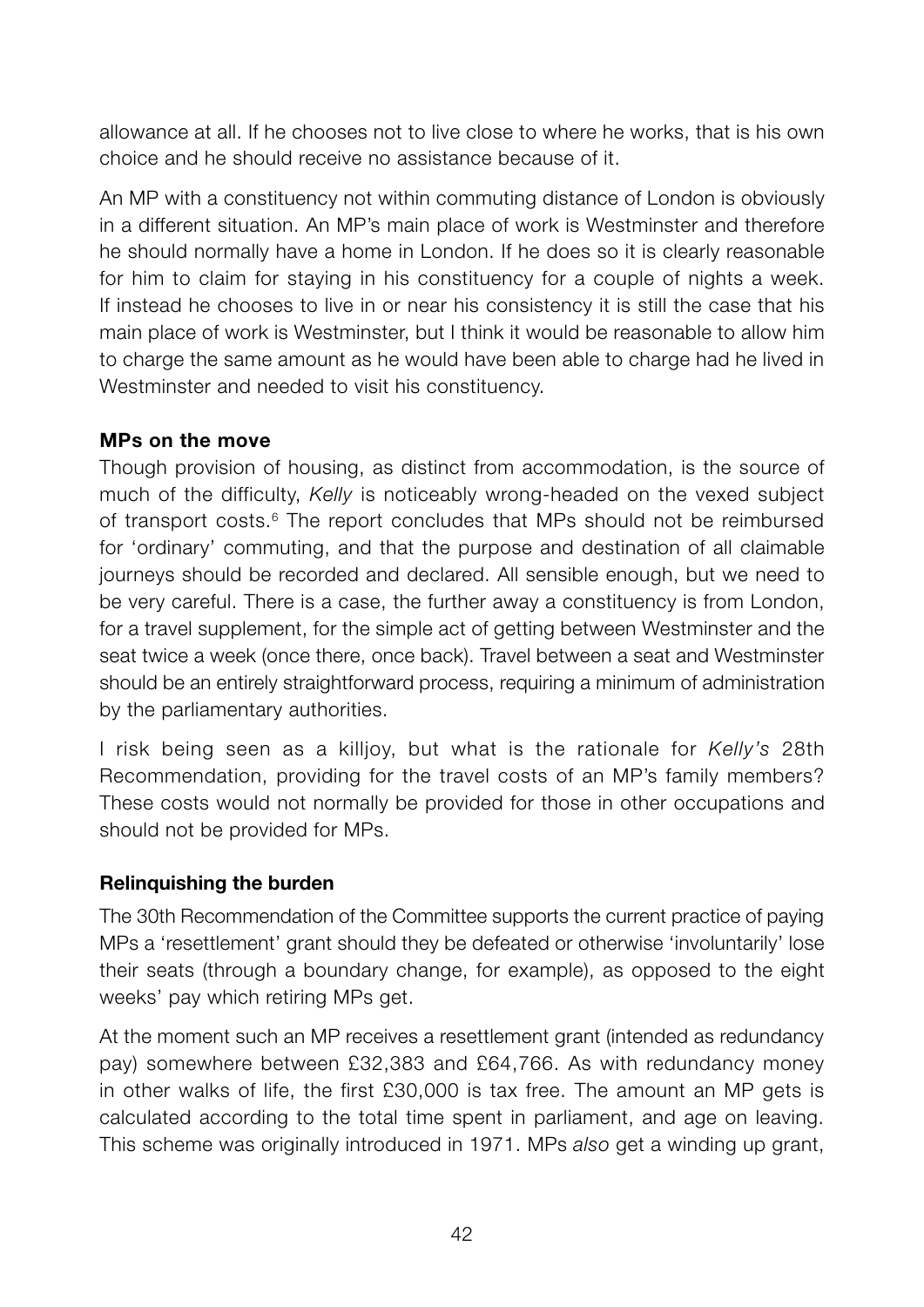available to them up to 6 months after the election at which they left the House, of up to £42,068. This is calculated as one third of staffing expenditure plus one third of AOE.

The BBC has made the following estimates of the likely resettlement grant for some of the more familiar names of the last year: Derek Conway: £64,766; Douglas Hogg: £59,580; Julie Kirkbride: £32,383; Andrew MacKay: £64,766; Anthony Steen: £32,383; and for Sir Peter Viggers: £32,383.

Among the worst aspects of this system is that, as compared to the two months' pay for retirees, the resettlement grant inescapably provides a direct financial incentive for MPs to 'unnaturally' fight on, regardless of political inclination or circumstances. It should be a rule of the allowances system that it does as little as possible to warp the political situation. Still more to the point, as the TaxPayers' Alliance so rightly pointed out in their evidence to *Kelly*, if MPs insist upon being treated like anyone else, so be it. Anyone who gets elected knows the terms of employment.

The fundamental point, however, as I have already suggested, is that being an MP should not be regarded as a career and therefore there should be no resettlement grant when the MP becomes no longer an MP, whatever the reason. I think two months' pay should apply irrespective of the reason why the MP is no longer an MP.

A hardship scheme for ex-MPs in genuine need would be welcome. It would be an excellent charitable purpose, and many people would probably wish to donate to it: an MP's life, as properly conceived, is one of public service. Mind you, as MPs do so often tell us that being in parliament has 'cost them money', it probably would not be a scheme too many former members would need to turn to.

*Kelly* appears to see the role of MPs very much through civil service-tinted glasses. This is perhaps most apparent in its attitude towards the function, and nature, of MPs' staff. Far too many MPs have behaved discreditably in the matter of who they employ. Even after frantic changes were made to the staff directory at Westminster in the wake of the Conway revelations, as MPs either shed unfortunate 'employees' or saw them safely transferred to the stewardship of a friendly colleague, almost a third of MPs still employ relatives. Most are spouses, and related employees habitually receive from their members rather higher bonuses than their unrelated co-workers. *Kelly*, as his 15th Recommendation, says it has to stop. Relations can of course continue to work for, and be paid by MPs from their own income, or they can work for their relative, but not be paid for from a parliamentary allowance.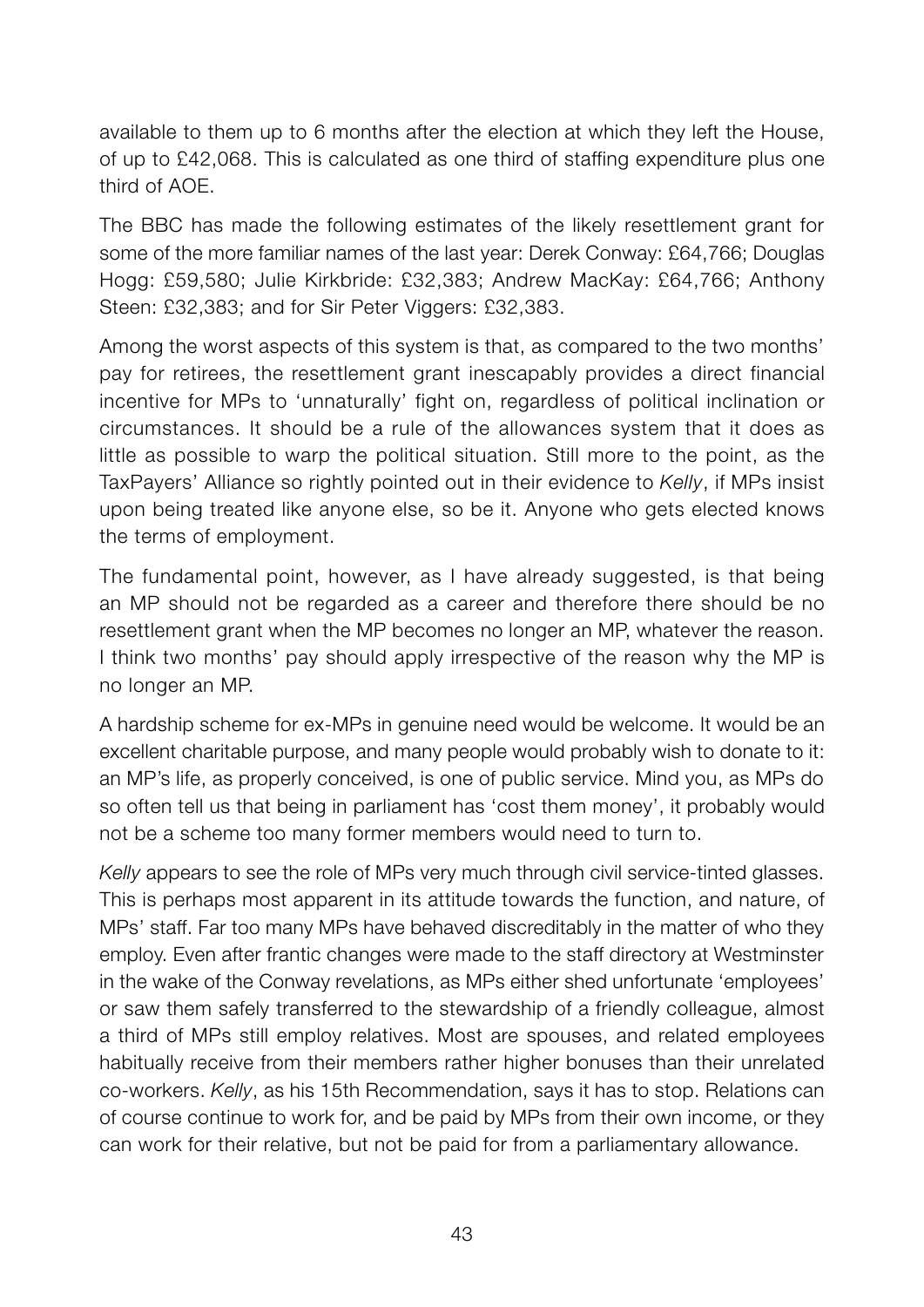I am in considerable doubt about this. In many ways a ban would be a shame. Large numbers of very good, very dedicated people have served the public at Westminster by working for a husband, wife or parent. But like so much else over the last ten or even twenty years at Westminster, it went wrong. When, in the past, eccentric, or colourful, or even simply very close spouses worked together, that was probably fine. When nearly half the discretionary parliamentary payroll comprised members' relatives, a wearingly familiar lack of propriety had probably occurred. Sadly, for the honest men and woman who used to work this way, the naked greed of others may have ruined it. The innocent may have to suffer with the guilty. If a way can be found, which is not too intrusive, of discovering whether a spouse or other relative really is doing work commensurate with the pay, that will be fine, but I doubt whether that is possible, particularly if it is claimed the work is being done outside the Palace of Westminster.

What, then, should the staff that remain do? *Kelly* inveighs against them performing 'political duties'.7 I disagree. First, it is the stuff of make-believe. MPs *are* political, and it is because they should and always will be political, that we should honestly acknowledge it of their staff as well, rather than retreating into pretence. My point, however, goes further: we should positively want their staff to be *political*, not in the sense of being servants of a party, but as servants of their member. Restoring the individual MP's own sense of himself as a *private* member would be one of the most effective things real reform could do to the House of Commons. Empowering such MPs means equipping them, if needs be, *against* their own party leaderships and whips. Adequate political staff are invaluable resources, but, like their members, their purpose is to be in Westminster.

# MPs' pay

In considering the pay of MPs it is important to question what MPs really ought to be doing. Why should this not be a key matter for public discussion and investigation? I believe, given the enormous sums parliament now costs, that a Royal Commission should examine the role of a modern MP. How much of what they do is make-work? How much is social work, inappropriately and quite likely inefficiently done? How much of it is mere electioneering? Being an MP is *meant* to leave sufficient slack to allow one to take up the demanding role of a minister. It follows that no one can claim that a legislature, only *some* of whose members are intermittent ministers, is a chamber full of 'full time legislators'. In any event, the requirement to legislate should ebb and flow, as with most things in life. One of the worst cultural changes imposed upon parliament by the current government was the idea, inherent in the reform of its working hours by the late Robin Cook, that it was a normal, 'nine to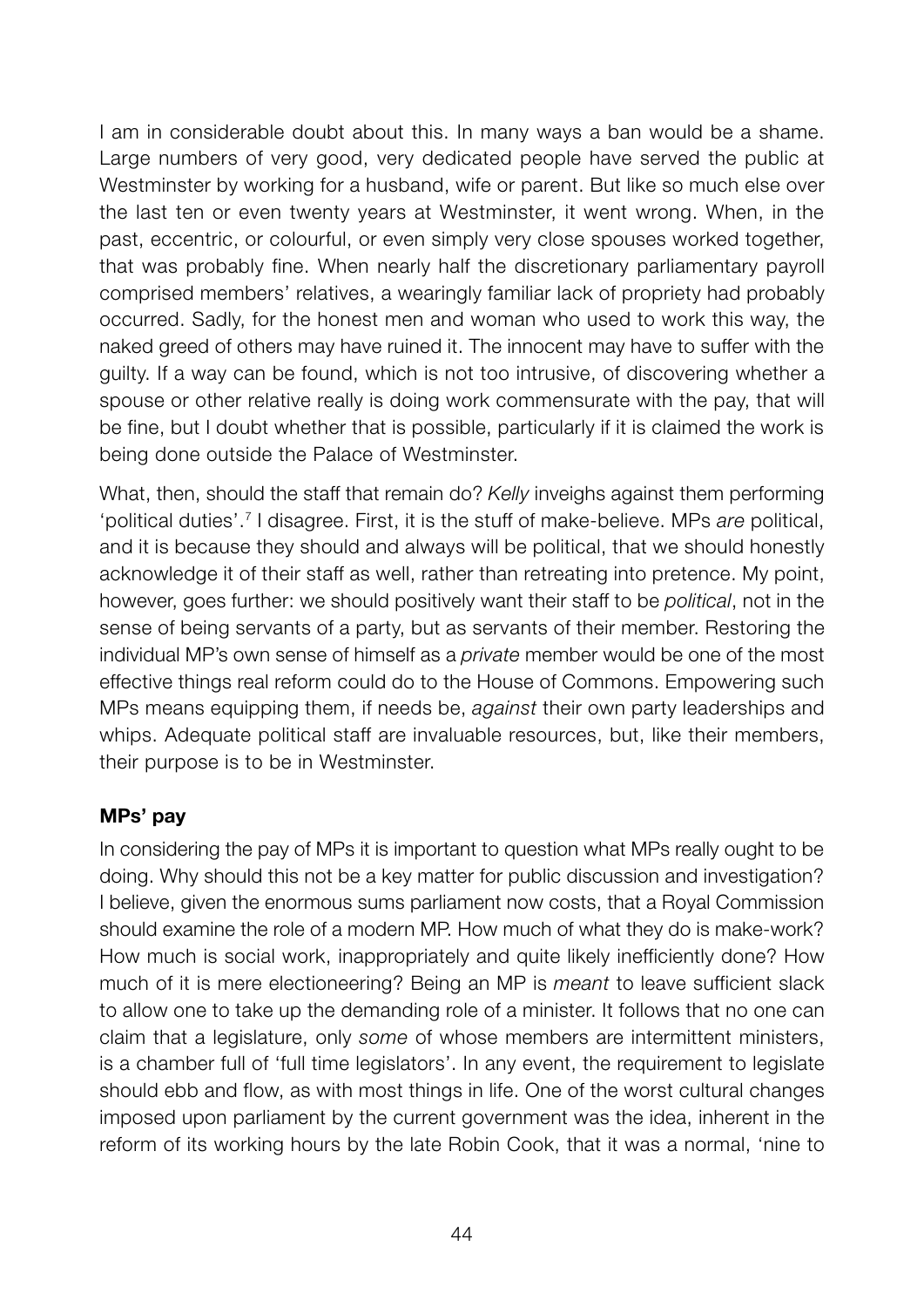five' workplace with normal, regular working patterns. That thinking may well have contributed to the problems at hand and one is drawn again to the deliberations of Enoch Powell upon the MP as 'full-time employee' in 1971. Why should this not be a key matter for public discussion and investigation?

As I see it, one of the very worst things in *Kelly* is the series of proposals and institutional changes that would deprive MPs of the responsibility for setting their own pay and allowances. As I have already said, MPs must control their own pay so that we can control them. I have little doubt that the cross-party consensus behind *Kelly,* in favour of nominally removing MPs' responsibility for their pay to a third party body, is designed exactly to avoid this popular scrutiny.

At the moment, the Commons regulates itself in respect of the payments of members' salaries and allowances, and the registration and declaration of their financial interests. The purpose of IPSA is to sweep this away. While criminal penalties are provided for, or more precisely, reaffirmed, the main sanction IPSA is intended and expected to use against those who abuse their pay or allowances is, 'a mechanism through which overpayments may be recovered by permitting the setting off of payments to which an MP is not entitled against payments to which the MP is entitled'.<sup>8</sup>

IPSA is intended to 'establish' the allowances' regime, administer the payments to MPs and their staff, hear appeals from MPs against IPSA staff decisions, and investigate relevant complaints made against MPs and their staff. It will also 'administer' MPs' salaries but it will simply pay over the figure determined by the Senior Salaries Review Board (SSRB), and passed on to it by resolution of the House. Here is the thick end of the wedge. Once the SSRB begins merely to relay through the Commons what IPSA should pay MPs, the role of MPs in the matter becomes nugatory. They have an interest, of course, in wishing to see themselves removed by stealth from this process. When we look at how the SSRB arrives at what they should be paid, that is no surprise.

In theory, the SSRB determines an average of a basket of senior civil service grades and uses this as the starting point for the annual increase it recommends for MPs. Prior to the creation of IPSA, these figures were accepted by the Commons without vote or discussion. Plainly, with the existence of such a body as IPSA to report to, all hope of exercising popular control over MPs in this matter will disappear.

The SSRB also made the running in recommending what MPs' various allowances should be. At one of *Kelly's* public hearings, the evidence of senior figures from the SSRB was markedly incoherent. The SSRB's representatives were asked by Sir Christopher Kelly why, for example, the SSRB had recommended that the Additional Costs Allowance should go up to £23,083. Keith Masson replied: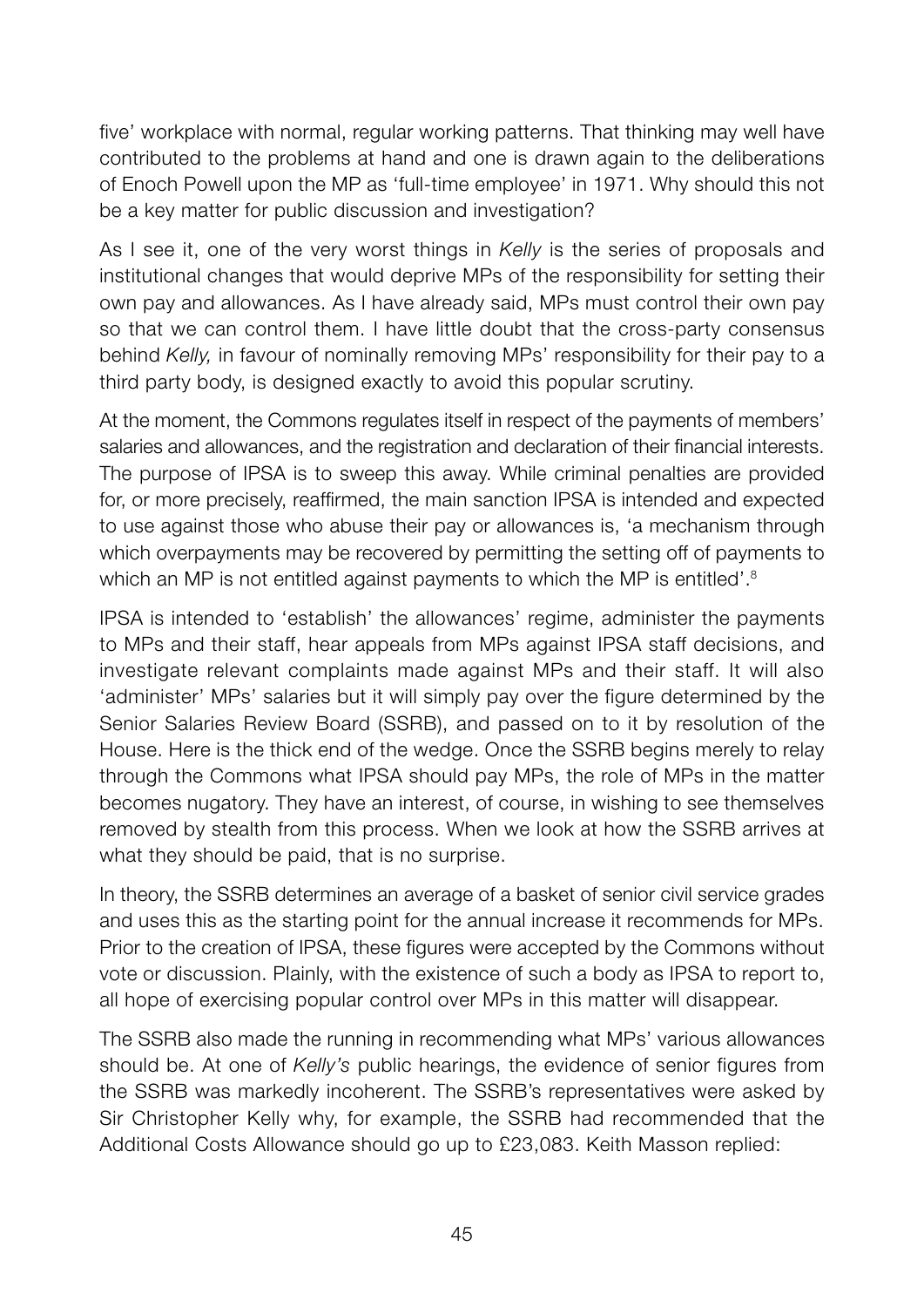Well, it has been set in the dim and distant past and updated every year by RPI and basically there were a number of bits of evidence; the consultants again looked at it, looked at the cost of maintaining a flat in London, we talked to MPs themselves, some of whom argued that it was not enough, some of whom said it was comfortable.<sup>9</sup>

In recent SSRB reports on MPs' pay, they concluded about the system of which they were such a central part (and remain at least as much so under the IPSA regime) that 'we have received no substantive evidence that MPs are abusing the system'.

In making these points I am not trying to ridicule the conceptual basis for virtually everything the SSRB does, namely the application of 'comparable' rate to the public sector. This is its task, and like a good quango should, it does it to the best of its ability. What astonishes me is that for so long now – more than thirty years – anyone can have believed that it was appropriate for the SSRB to determine the pay of MPs. Like everything else involving MPs, that should be *our* job. We should be the ones telling MPs what they are paid. *Our* recommendation, as expressed through the ballot box, should be the one the House pays heed to.

What has been the result of this steady, stealthy generation's work by MPs to obscure how they are paid? Ever larger salaries; ever more abused allowances. Running through my entire argument is the belief that the truth is the best medicine. If we know what our MPs are doing, and if they are obliged to do it in front of us, so much the better for both us and them.

There is a reason why Britain never developed the continental habit of 'secret sessions' and 'secret budgets'. It is that once upon a time we knew that in dark places bad things happen. We should never have allowed MPs to do bad things to themselves, but we can have no confidence that IPSA will in any way aid transparency or disinfect with sunlight. *Kelly* holds that a great boon which IPSA will help to achieve is that MPs will be better 'protected' against governments who might otherwise have imposed lower salary settlements than those the SSRB recommended, for 'political reasons'.<sup>10</sup> But if MPs want to rebuff such a move, they have the remedy in their own hands – as long as they are still involved in the process. Turning MPs into passive household pets, patted and fed and watered, is exactly the way to render them docile in every other regard too.

### MPs' pensions

Though *Kelly* prudently disavowed pronouncing on salary or allowance levels<sup>11</sup> (which undoubtedly saved the Committee much anguish with the public and the press) this left an enormous hole in the report: that is, the enormous cost of MPs'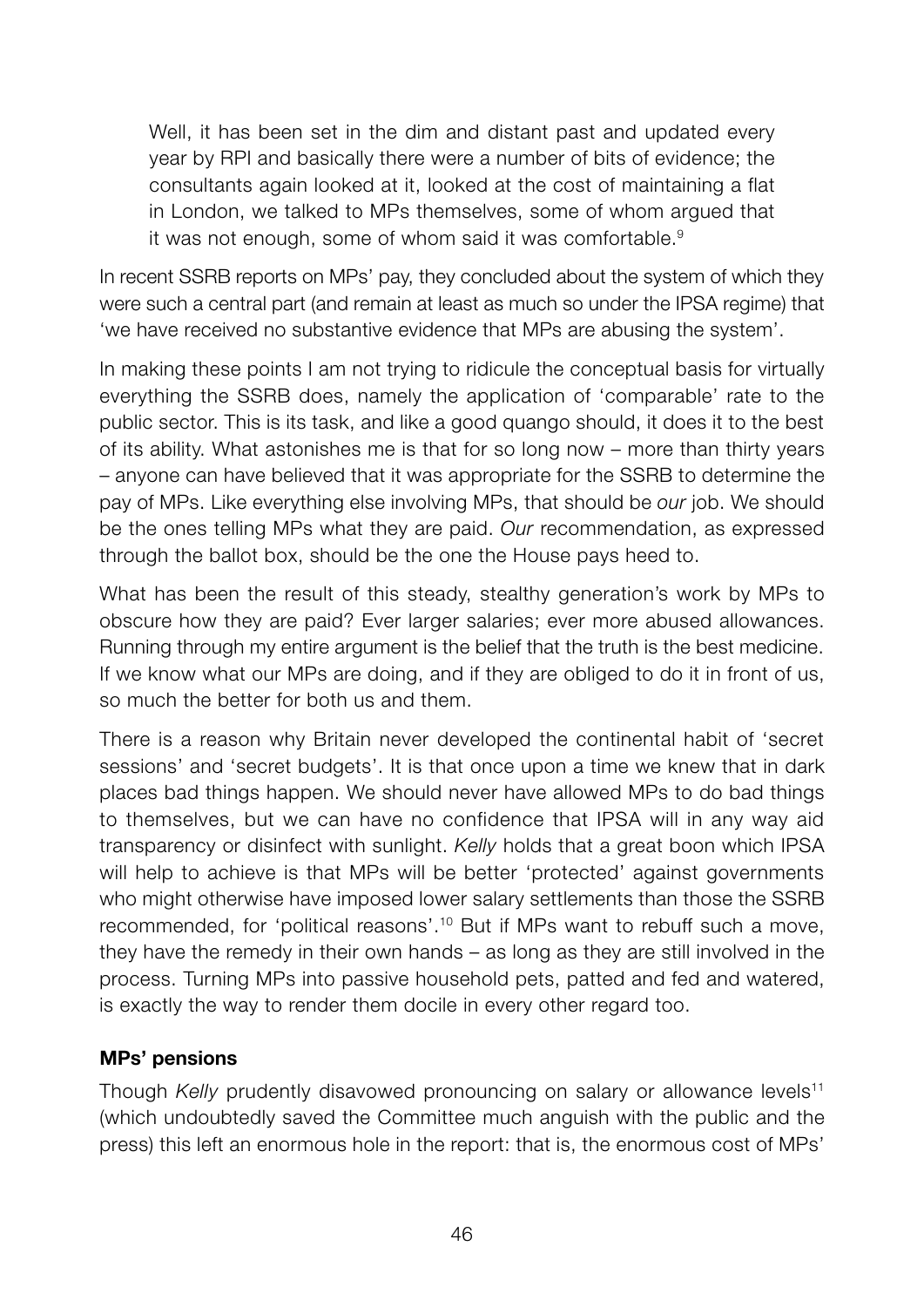pensions. This huge sum (31% to the Exchequer, reduced temporarily to 26.5%) is incomprehensible by private sector comparisons.

Here, unaddressed by *Kelly*, is the need to make a clean break with the past. Almost half the population have no pension other that the state one; for those with private pensions, a 6% contribution would be gratifying, and a fully funded final salary scheme would be like water in the desert. These treats do not, however, stop here. For almost everyone other than MPs, forty long years are needed to get to the maximum allowed figure of two thirds of your final salary for a pension. MPs allow themselves to receive that pension after a mere twenty-five years. This was justified on the basis of the volatility of being an MP – the year used to illustrate this was the exceptional election of 1997.

And there is more – ministerial and 'office holders' (the latterly salaried chairmen of committees mostly) receive, of course, a top-up for the period of ministerial or officerial service. As you might by now have expected, the Commons has brought a particular refinement to this. If you were, for example, a minister for five years out of your quarter century in the House, you get the ministerial section of your pension not as per the rate prevailing for the period for when you actually were a minister, but as per current ministerial salaries at the time you receive your pension.

*Kelly* has avoided the pension question, but we should not. Action needs to be taken, and immediately – before the end of this parliament, otherwise we could end up with nearly 300 new claimants, all benefiting from the old regime. During the worst economic downturn since the Great Depression, when other countries are imposing swingeing cuts to their public payrolls, our MPs should be setting an example, not looking for new ways to dress up old demands.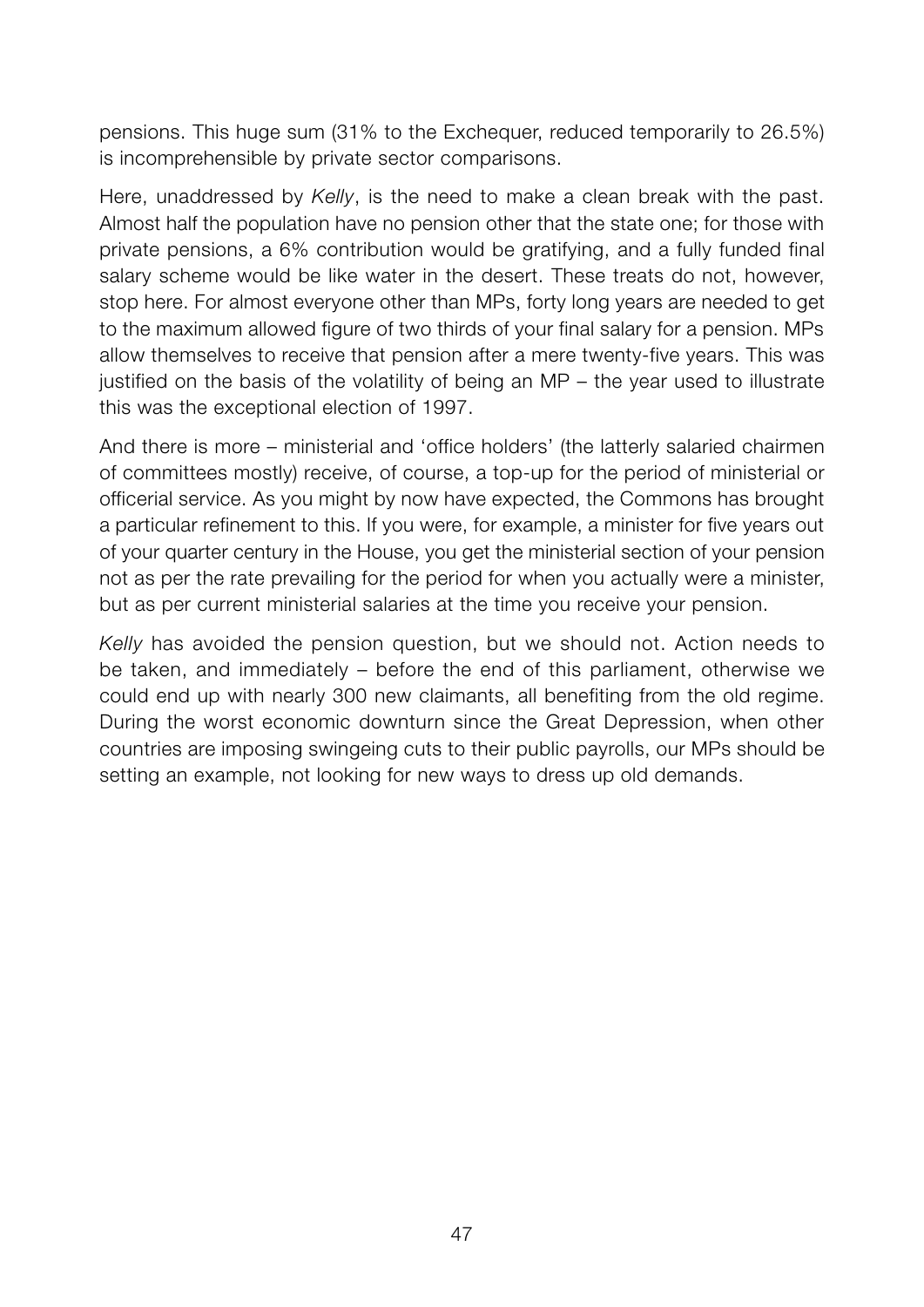# 4. Naught but a bauble?

#### When illusions were revealed

The global and British economies are back in growth. In the UK's case, this amounts to no more than a mere 0.1%. At first sight this would seem to have vindicated the path that the British government, and indeed, most governments, have followed. I believe, however, that this policy response has merely postponed the resolution of significant underlying structural problems in the British economy, many of which have gone almost unchallenged over the last decade.

In the UK, unemployment has levelled off well below the three million many economists predicted, asset prices have firmed up (the FTSE 100 has increased by over 40% since its March 2009 low), house prices (as measured by the Halifax House Price Index) have risen for six months in a row, and the British Retail Consortium has reported Christmas like-for-like trading up a healthy 4.2%.

Twelve months ago the world looked very different, as first domestic then global banks were rescued, global trade contracted at an unprecedented post-war rate and the very stability of the international financial system was questioned.

#### What went wrong?

Before considering the policy response we need to understand what caused this crisis. Was it those popular scapegoats, the bankers, who wrecked the economy, or perhaps governments or maybe even us, the consumer? For if we do not understand the real underlying causes of the problem we are unlikely to come to the correct conclusions as to the remedy.

I believe that the banking crisis was a symptom of the problem, not the cause. It is easy to blame the bankers and indeed in many cases there was excess, but the underlying cause was inappropriate global and domestic monetary policy, which encouraged credit expansion. The UK government instigated targeting of the Bank of England was too narrow in focusing on the Consumer Price Index without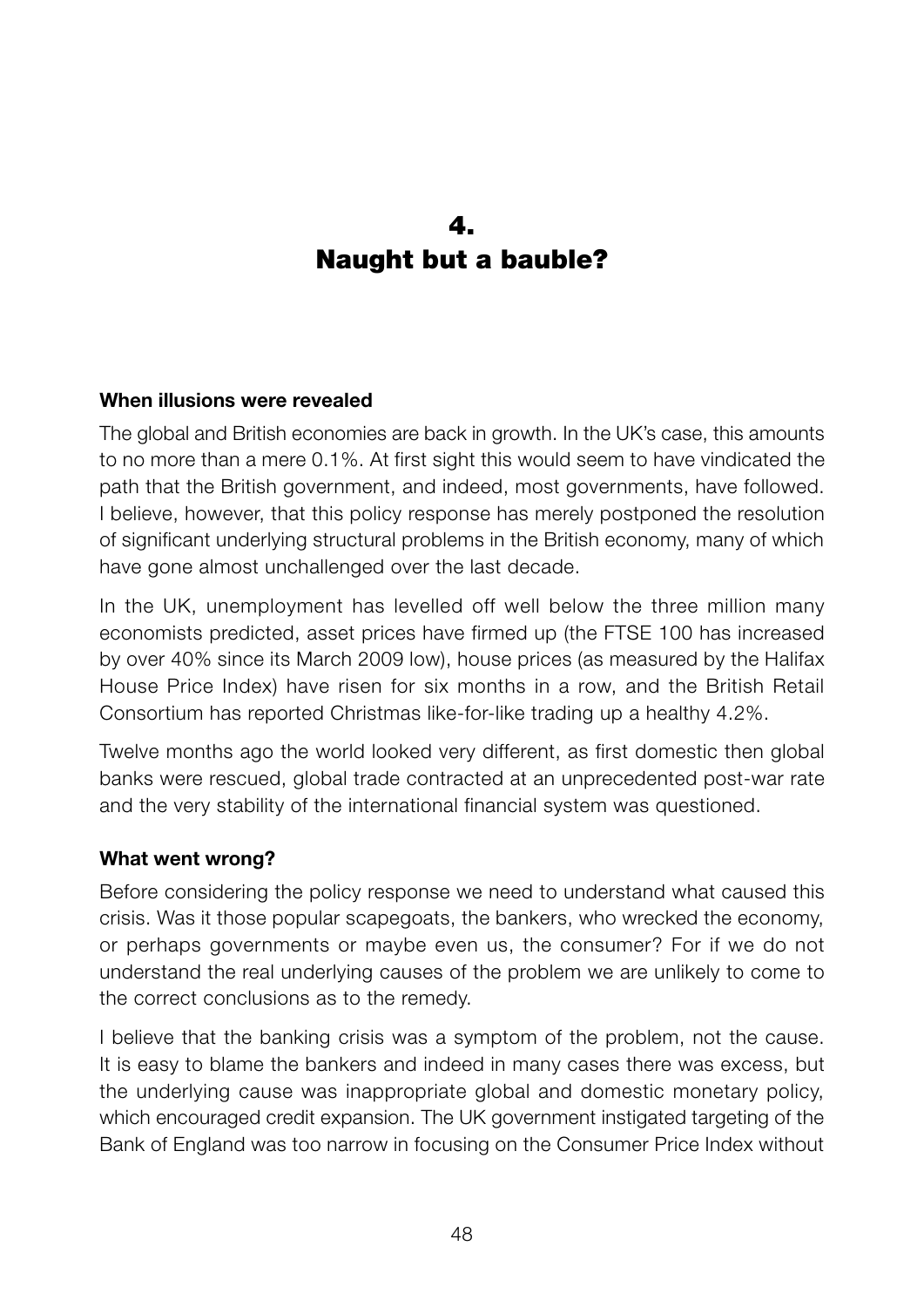any reference to asset price inflation or banking leverage. Further, as I will explore in more detail below, the extraordinary state-sponsored expansion of the public sector, which crowded out the private sector, was a major contributory factor to an unsustainable and reckless boom.

If we understand the causes of the problem, only then can a proper diagnosis and cure be attempted. The government and opposition have both taken the easy option – blame the greedy global bankers – when a diagnosis closer to home would have been more honest.

In the last decade, in fact, ever since the UK's escape from the ERM, Britain's record of GDP growth consistently exceeded Europe's growth. Pointedly so in the case of France, Germany and Italy. Britain prided itself on open markets, low regulation and a relatively benign tax regime. This happy self-image was, in my opinion, the rose-tinted aftermath of the economic reforms of the 1980s and 1990s. For while in reality markets remained open, both regulation and taxation increased markedly over the last decade, as did public expenditure and leverage – both private and public. The UK's growth was increasingly driven by unsustainable factors which, if not reversed, will undermine our long term potential for recovery.

# Undoing the good work

One of my central themes is that as the UK's economic advantages were eroded, growth was based on a number of one-off factors and the underlying economy became unbalanced: biased towards property, finance and the public sector, all fuelled by an increasing and very high level of debt. Given the current policy response, repeating our recent growth rate over the next decade looks a much tougher challenge as the UK faces some substantial structural headwinds.

The Treasury has forecast a fairly low level of GDP growth in 2010 (1.25% to 1.75%) followed by a rapid and sustained recovery with annualised increases in GDP anticipated at well over 3% from 2011 onward. Unless there is substantial reform and a changed economic direction I believe that this forecast will prove grossly optimistic. This matters, not just for economic growth, but also because the public sector deficit is considerably more entrenched than the consensus currently believes, and lower growth will impact tax revenues.

During the last decade, bank leverage increased markedly. Total outstanding loans increased from £3.9tn in 2004 peaking at £9tn in 2008 – or approximately six times GDP. This figure has subsequently contracted to £7.5tn (with a substantial unwinding of derivative positions and more importantly a 7% contraction in outstanding loans to customers) but undoubtedly this expansion in credit significantly boosted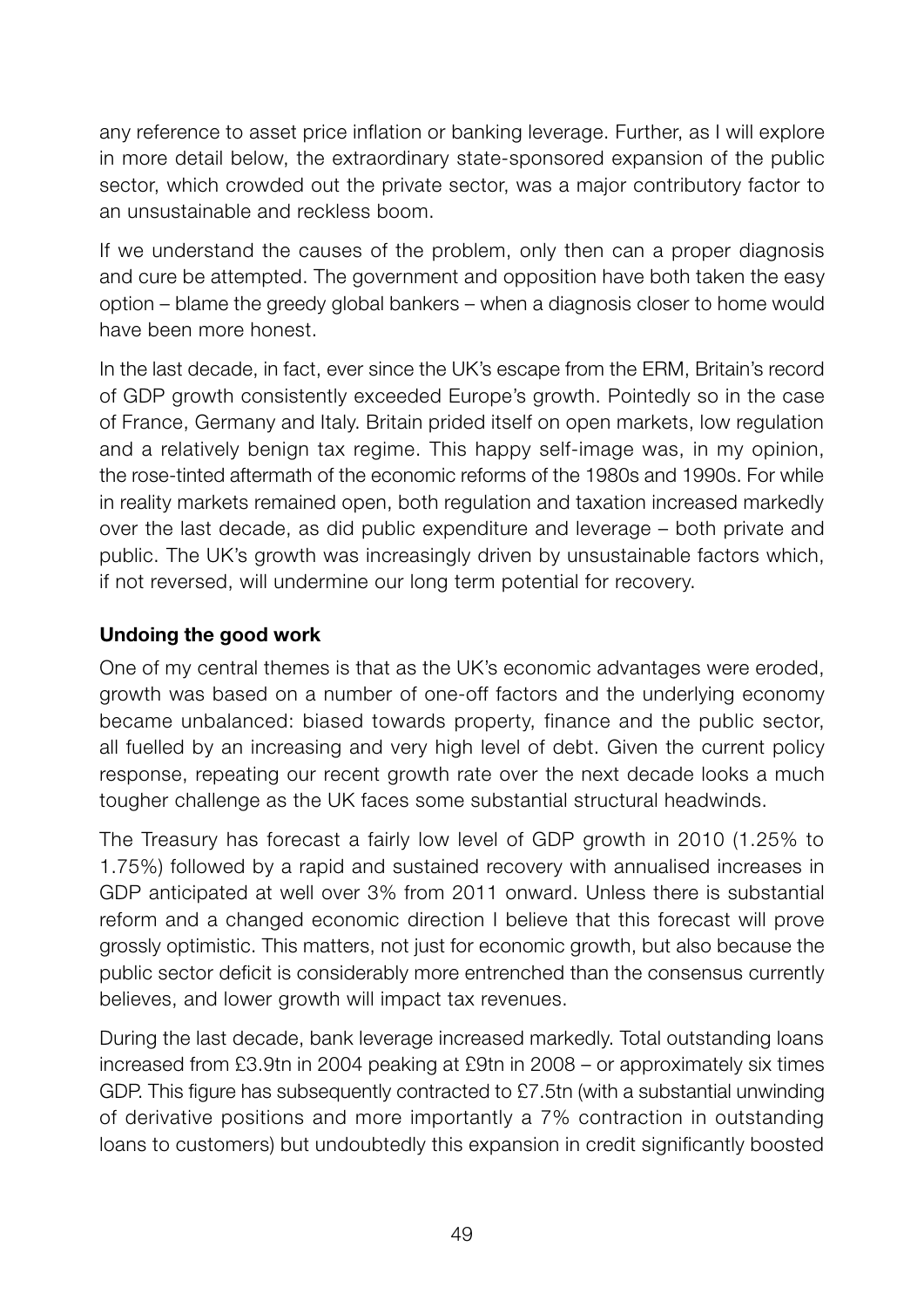GDP through the decade. While the partial recapitalisation of the banking sector and the impact of quantitative easing will have helped the medium term lending environment, overall lending growth should be assumed to be muted. The example of Japan bears testimony to what happens to corporate lending in a low growth, deflationary environment. This is our first great problem.

Second is the fact that the make-up of the UK economy has been evolving rapidly. In 1978, 26% of the population worked in manufacturing. The comparable figure today is 8.9%. Similarly, over that period the proportion working in banking and finance rose from 10.5% to 20.1%. The rise in public sector employment has also been significant, particularly over the last decade, with an additional one million direct public sector jobs 'created', taking the current total to 6.1m. This underestimates the importance of the state given the growth in the state dependent sector, be it through outsourcing or regulation. The economy has thus become increasingly focused on banking, finance and the public sector. The manufacturing base is now relatively small, and although it should benefit from sterling depreciation, it is no longer significant enough to drive domestic GDP growth, in the short term at least. This sectoral bias aided growth in the last decade. It is unlikely to be so positive in the next.

Our third main problem comes when we examine public expenditure trends closely. It is apparent that there has been a very substantial public sector pump-priming spend which is both undesirable and unsustainable. This point seemed to be completely lost on most economic and political commentators. Certainly any belief that 'the proceeds of growth' could be shared with the public sector was to misunderstand both the fundamental long term growth dynamics and the sustainability of such spending.

From 2000/1 to 2008/9, public spending increased from £364bn to £617bn. The current Treasury forecast is for £702bn of spending by 2010/11. Taking the population as 60m, this implies that spending has increased from £6,050 a head to around £10,250 over this period and is forecast to be £11,700 by 2011. This was over a period of relatively low inflation. If the public sector had grown in line with the CPI increase, by 2009 spending would have been around £120bn lower or £85bn lower if spending had risen in line with GDP. For comparison, £85bn is equivalent to the entire current education budget.

Government spending as a proportion of GDP has increased from 36.8% in 2000 to 43.2% today. Given the recession in the private sector alongside continuing accelerated public spending, the figure will likely be 48% of GDP by the end of this financial year. This is back to levels last seen in the mid 1970s. The impact on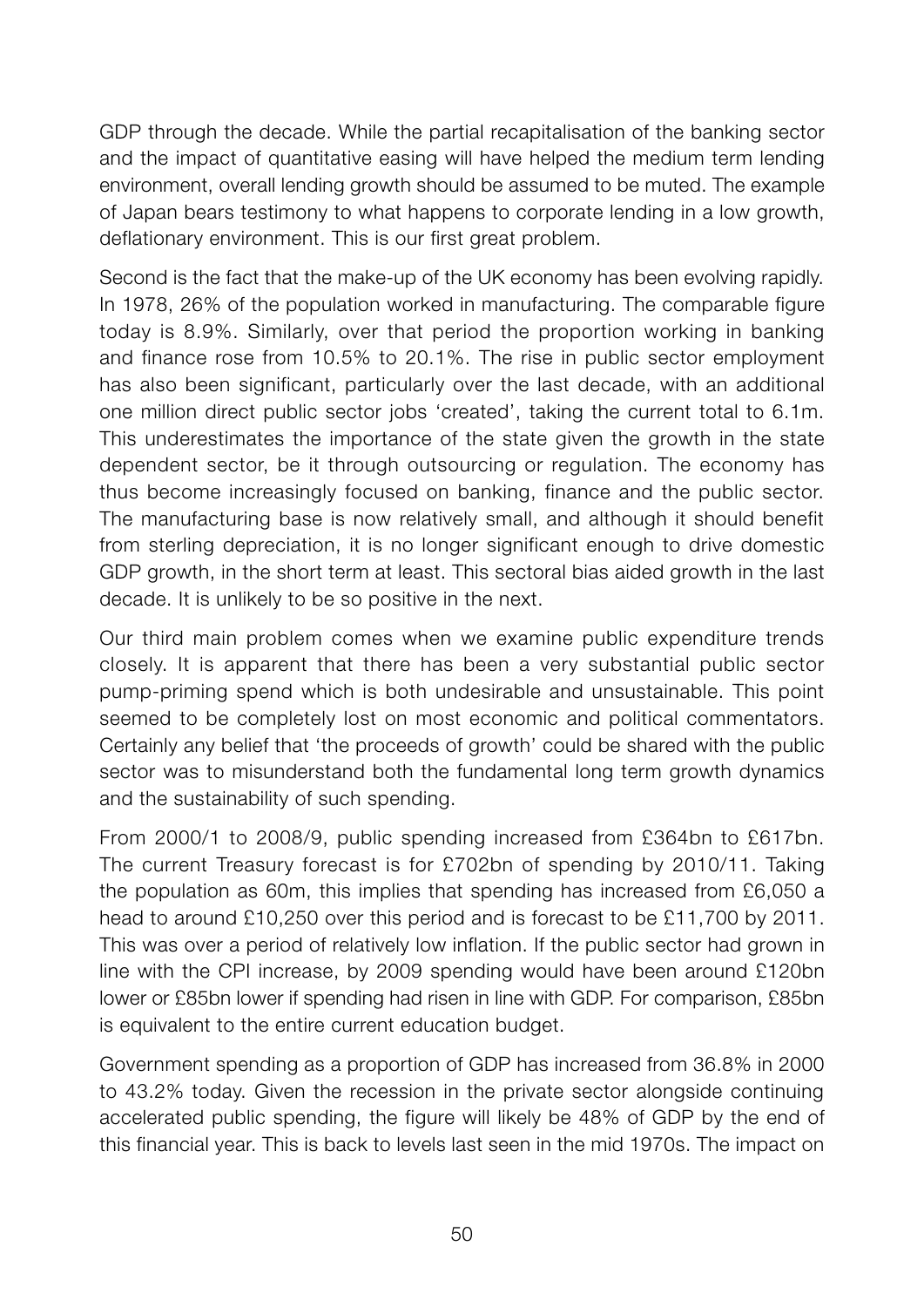crowding out the private sector is potentially profound. It has been estimated that pump-priming increased growth, albeit in an unsustainable way, by 1% p.a. for the last decade. As a cross-check to these claims of overspend, we should note that if the government had observed a criterion of 3% deficit spending, a cut of around £130bn would now be required.

# Refusing to face reality

Although the government and opposition have started a debate on reducing the deficit, with Labour pledging to halve the deficit over 4 years, there is a lack of reality about the action required. The Treasury forecasts a deficit of £175bn for the current fiscal year. This is almost twice as bad in percentage terms as Britain's deficit during the height of the IMF crisis of the mid 1970s.

The nature of this crisis and the emergency monetary and fiscal policy has meant that it has been a strange recession for those remaining in employment. Disposable income has, in aggregate, increased. The public as a whole seem unprepared for what is required if the finances of the economy are to be stabilised. There are major political risks attached to this, for if the population as a whole is unfamiliar, or unaware, of the measures necessary to stabilise the economy, the political consequences could be severe. Honesty is required, with a firm and well thought out plan to cut the deficit in the short term in order to provide a sustainable platform for future growth. Neither of the two major parties are showing much long term thinking or proposing a sustainable strategy.

There are effectively three ways of tackling the deficit. The first is to allow tax receipts to erode the deficit by stimulating GDP growth. This has been the Labour government's primary approach. And the results are plain to see: 0.1% growth in Q4. Those who believe in this generally subscribe to the view that the deficit is largely cyclical. I believe that the dynamics for growth are now largely absent. Artificial stimulation is little more than fool's gold.

The choice is thus unpalatable. Tax rises or spending cuts? If the UK is to rebuild long term economic growth there is no choice but to cut the excess spending of the last decade, and cut it very significantly. To raise taxes will be counter-productive. The UK's tax advantage over most of our European competitors has already been lost. Further tax rises will be counter-productive and will further erode the UK's competitive position.

Furthermore, it is simply not credible to ringfence large proportions of public spending from proposed cuts. If health, international development and presumably large parts of social protection are ringfenced, this, coupled with the rising debt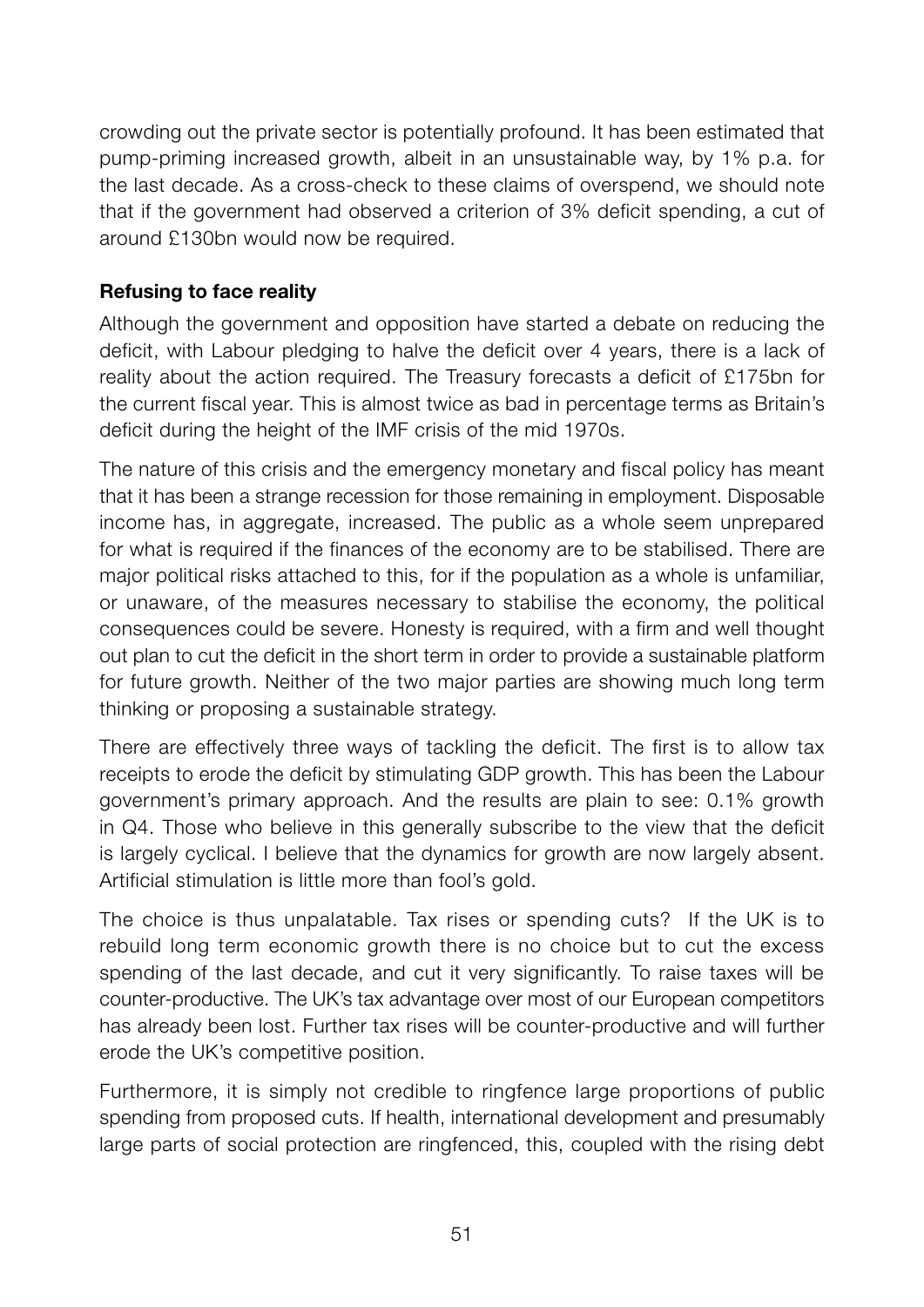repayment burden, must mean that the weight of cuts on education, defence and infrastructure spend will be enormous. I believe that, as a minimum, £60 to 80bn of cuts will be required over the next three fiscal years. That is around 10% to 12% of the entire public sector budget. No departments should be exempt. Given the unparalleled growth in spending, cuts of this magnitude should be achievable without significantly impacting upon services: there is fat to trim. The health budget, for example, increased from £54.2bn in 2000/1 to £109.9bn in 2008/9 without markedly increasing positive health outcomes. A similar case can be made with education. Are we really as a country so much better educated now that that budget has increased from £45.9bn to £81.4bn during the same period?

The rise in UK debt is extraordinary and it is to the shame of the country that the issue has been barely debated in parliament. The accumulated national debt since the Napoleonic Wars breached £400bn in October 2004. Five years later, it had more than doubled reaching £844bn in November 2009. Using the Treasury's own forecast, debt will reach £1.59tn by 2013/14. Currently refinancing the 10 year gilt costs HMG around 3.9%. If refinancing costs stay the same (and this is not a given) debt repayment costs will rise from a current £33bn to around £70bn by 2014. This will compound the cuts required elsewhere in the economy.

The real situation is substantially worse than this, for the Treasury's numbers exclude around £150bn of PFI (largely accumulated over the last decade) and according to the PBR, an actuarial assumption of £810bn of unfunded state pension obligations as well. Using Treasury forecasts, and the central actuarial forecast for pensions, total state debt by 2013/4 will be in the region of £2.55tn. Or around 160% of GDP, which amounts to £42.5k a head. Short term political expediency has triumphed over long term prudence and neither the government nor the opposition seems to have noticed.

### We need to act

There is no free lunch, as spending cuts in the short term will impact tax revenues and government growth assumptions, while tax rises would also crowd out the private sector. There is no painless choice. The historic tragedy, dating back to the early 2000s, is the lack of opposition to these reckless spending priorities of the current government. In an attempt to look moderate and modern, the Conservative party missed the big picture, that Brown's economy was an unsustainable engine for growth.

The deficit remains critical, however, for the very stability of the nation. Bond and currency markets understand that we are in a pre-election phoney war. After the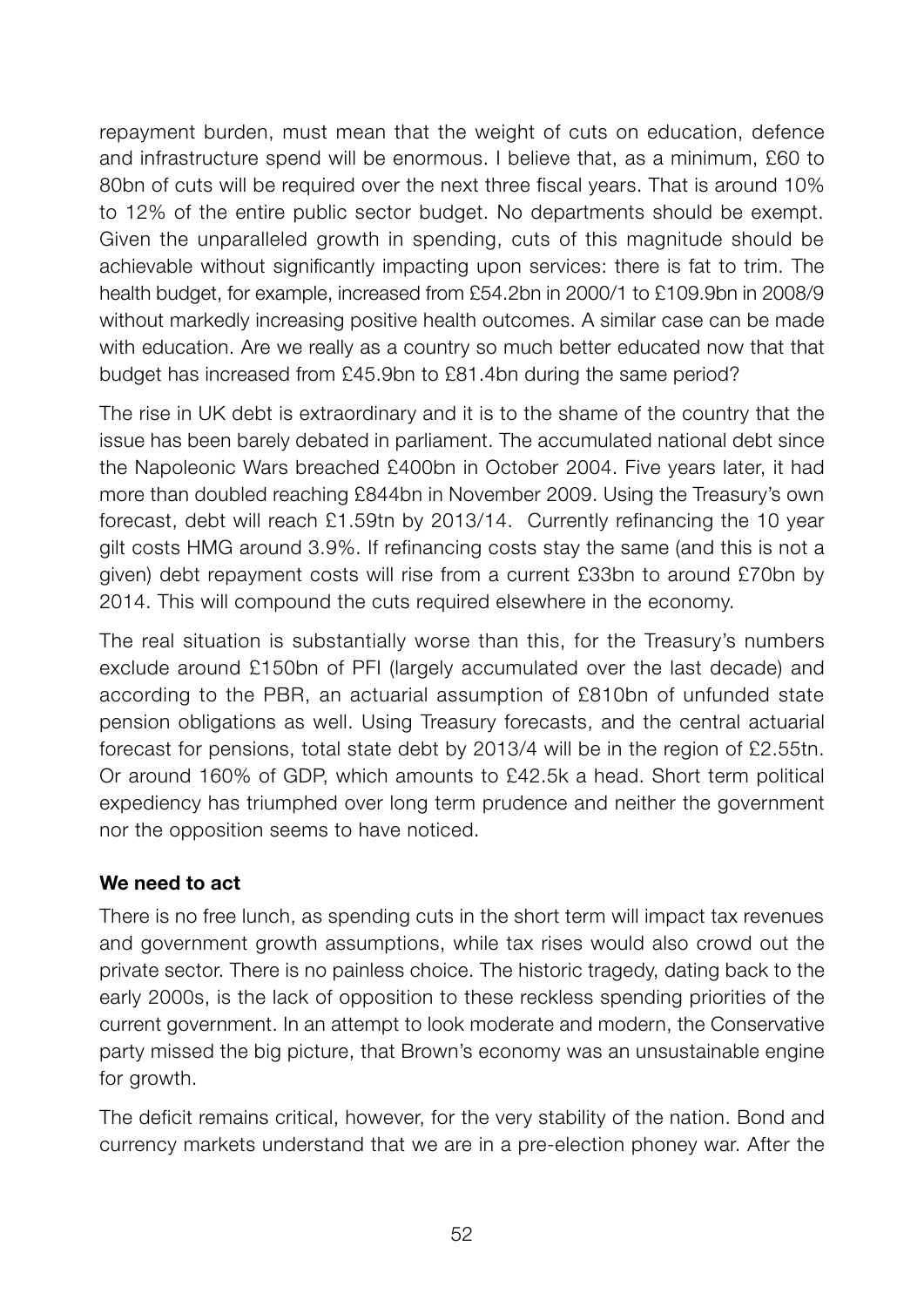election, great determination will be needed to tackle the UK's greatest structural weakness. Failure to articulate a credible and urgent plan will engender prolonged currency weakness and very likely a spiralling of interest rates. Such an outcome would be catastrophic for the UK. It is not too harsh to cut spending now, because not doing so will have a much harsher impact on the economy and public spending in the future.

International investors place critical importance on government bond markets. If the market suffers a loss of confidence and demands a higher yield on government debt, what price UK real estate? That is why doing nothing, in terms of government borrowing, is not an option for British policy makers.

The UK has faced many crises before. This economic crisis is, I believe, of critical importance. State growth is out of control, the public sector remains unionised and leverage is at critical levels. The populace seems oblivious to the dangers ahead – chiefly because the opposition has not opposed. The Tory party has not performed its public duty: to explain the nature of the crisis and to offer a viable, long term vision for the future. On top of this, the new government will be constrained, to a much greater extent than the Thatcher administration, by EU regulation and law.

However, I believe that there is a positive route map than can turn the UK around and put the economy on a long term sustainable growth path. Undoing the unproductive growth in the state and arresting the impact of the inevitable unwinding of the fiscal and monetary stimulus will take time, but the roots of recovery can be achieved within the framework of a five year parliament.

# A road to recovery

First, the deficit must be tackled. The penalty for not doing so is too great. The next government will inherit substantial headwinds and must act immediately on the deficit and stabilise long term interest rates. No areas of the budget should be ringfenced but priority should be given to infrastructure and defence, which are both of long term strategic importance to the nation. No cuts programme can exempt social protection and healthcare from efficiency savings and re-organisation.

Second, a medium term plan for five years and ten years should be established to reduce the size of the state, which now accounts for almost half the UK economy. Progress will be dependent on growth, but no economy can successfully grow in the long term with such dependence on the state. I propose that a target of 40% be set for 2015 and 36% to 2020. This would merely take the economy back to the levels of state dependency where Labour had them in 2000/01.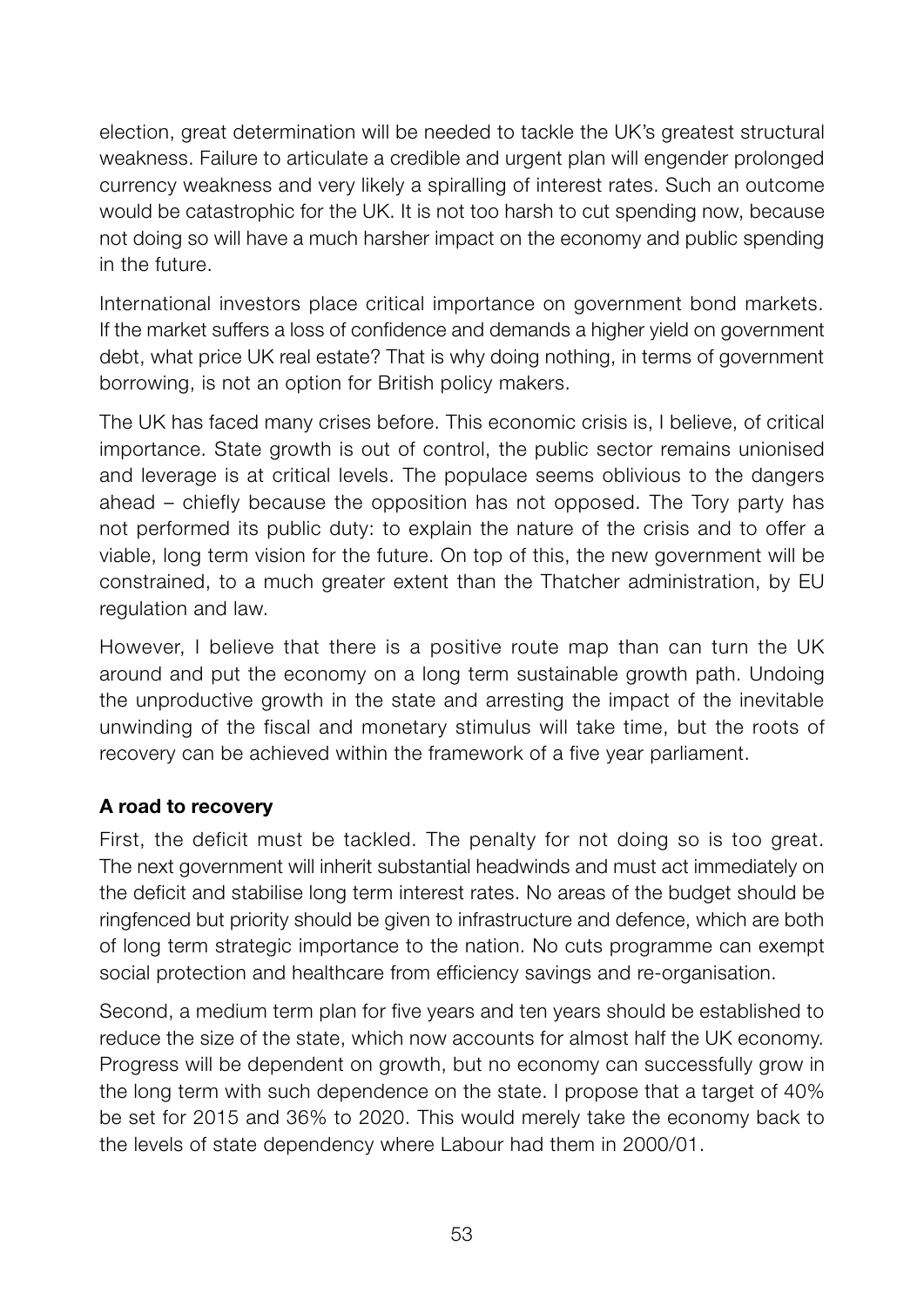Third, as a quid pro quo for outlining a plan towards fiscal stability, it should be easier to maintain rates close to 0.5%. While this will be the Bank of England's responsibility, the maintenance of very low rates will help provide an environment for investment.

Fourth, the Monetary Policy Committee's remit should be widened. The government target of tracking CPI is too narrow and has led to distortions in the economy. The MPC should keep its independence but be tasked with tracking a wide range of measures including CPI, RPI, the M4 money supply, asset price inflation (property in particular) and major bank leverage. Powers to extend quantitative easing should be granted when a broad range of measures indicate its appropriate use.

Fifth, regulation has been overly focused on the minutiae and has missed the big picture. Going forward, regulation should allow for minimal day to day interference but monitor big picture risks, particularly overall banking system leverage and systemic risk.

Sixth, unfunded public sector pensions need to be reformed. The only chance of doing this is during a financial crisis. On current actuarial assumptions, £810bn of state obligations are unfunded. The gap between public and private sector pensions is unsustainable. The public sector retirement age should be increased from 60 to 65 with an escalator to 67 as the pension retirement age is raised. Existing benefits should be honoured, but henceforth a pay-as-you-go scheme should be implemented, and partially funded by the state with employee top-ups.

Seventh, public sector national pay bargaining should be abolished. Public sector pay should mirror local conditions. This would break the power of public sector unions while making pay much more responsive to the market.

Eighth, 'sharing the proceeds for growth' is off the agenda for good. We need a long term plan to stimulate the private sector and shrink the state which now accounts for 48% of GDP. This can only be achieved by creating a low regulation, low tax environment in the long term. The government needs to tackle EU regulation in general and in particular the EU's new authority over the City. The French would not allow viniculture to be dominated by the British in the way that we have surrendered regulatory authority over the City. There needs to be action on this front; not words, nor even cast-iron guarantees.

And last of all, Britain needs an alternative. Being a lighter shade of red will neither save the economy nor impress the electorate.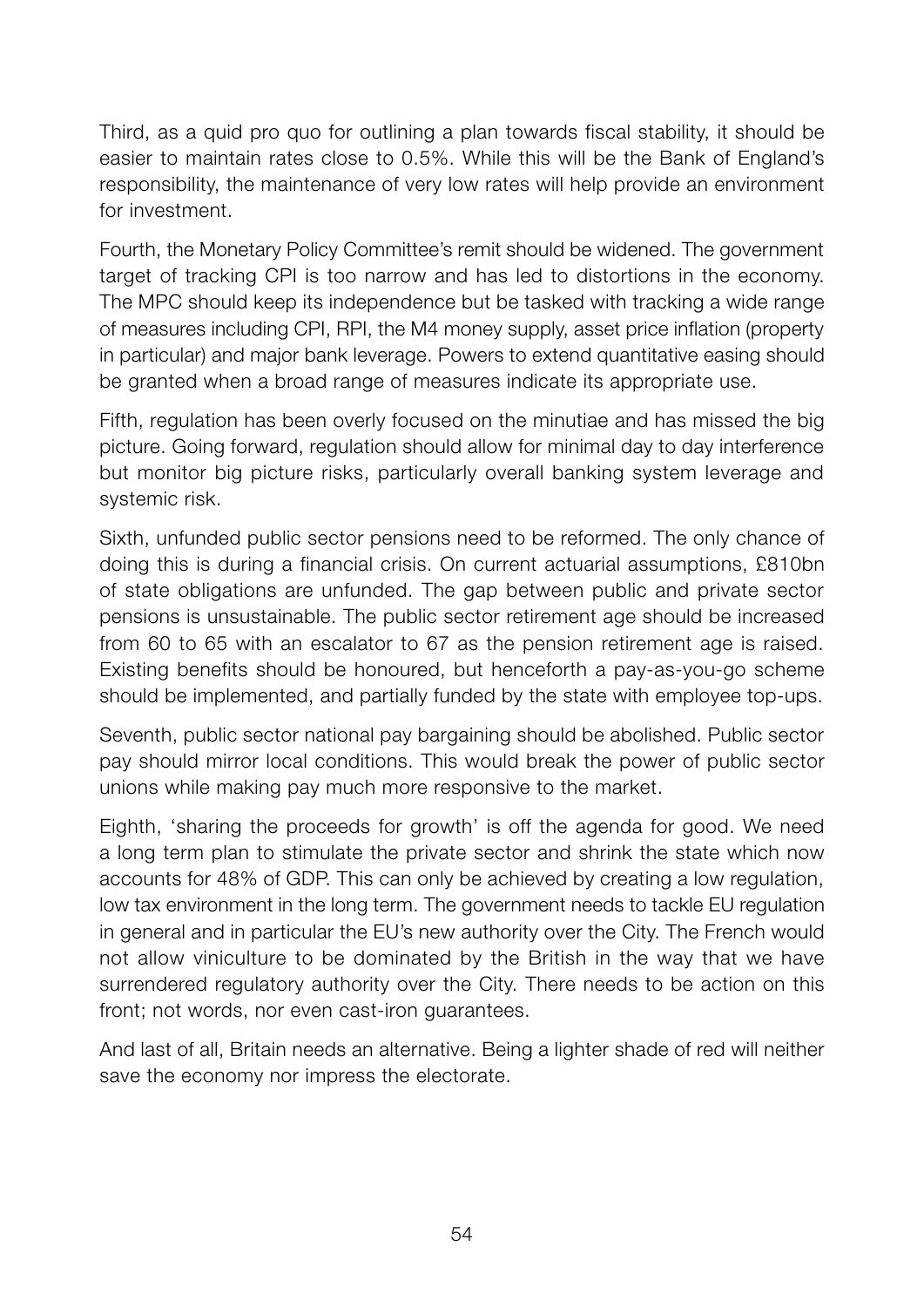# 5. Wrong and getting worse

The 'Founding Fathers of the European Union' wanted to prevent another European war – obviously a good motive. But there was another motive, too – a secret one – and, as early as 1952, Jean Monnet made it clear for those who would listen: 'Europe's nations should be guided towards the super-state without the people understanding what is happening. This can be accomplished by successive steps, each disguised as having an economic purpose, but which will eventually and irreversibly lead to federation'. How very clear and how very accurate! Our own entry into the EU, I have to say, involved our politicians telling lies, and so did the handling of the Lisbon Treaty.

#### Mr Heath and the truth

Edward Heath was much less than honest with the British people. Compare two of his statements. In 1966 he said, 'We should frankly recognise this surrender of sovereignty and its purpose'. In 1973, however, when he was trying to get our voters to say Yes to staying in, he said, 'There are some in this country who fear that in going into Europe we shall in some way sacrifice independence and sovereignty...these fears, I need hardly say, are completely uniustified'.

He allowed himself, moreover, to be blackmailed over the Common Fisheries Policy, which has destroyed our once great fishing industry. Norway and the UK, both applying for membership at the same time, were confronted with this 'policy' at the last moment and told that they must sign or stay out. We signed. Norway refused, has stayed out, and is one of the two countries in the whole EU area with the highest GDP per capita (except tiny Luxembourg). The other is Switzerland, also not in the EU. These two countries are the only ones in the region not to have joined. Special cases? To some extent, yes – but it is rather striking.

Although it is far from comparing like with like, a useful historical parallel can perhaps be made by comparing the process of joining the EU with the process of appeasement. Appeasers were not bad people, and for a while they formed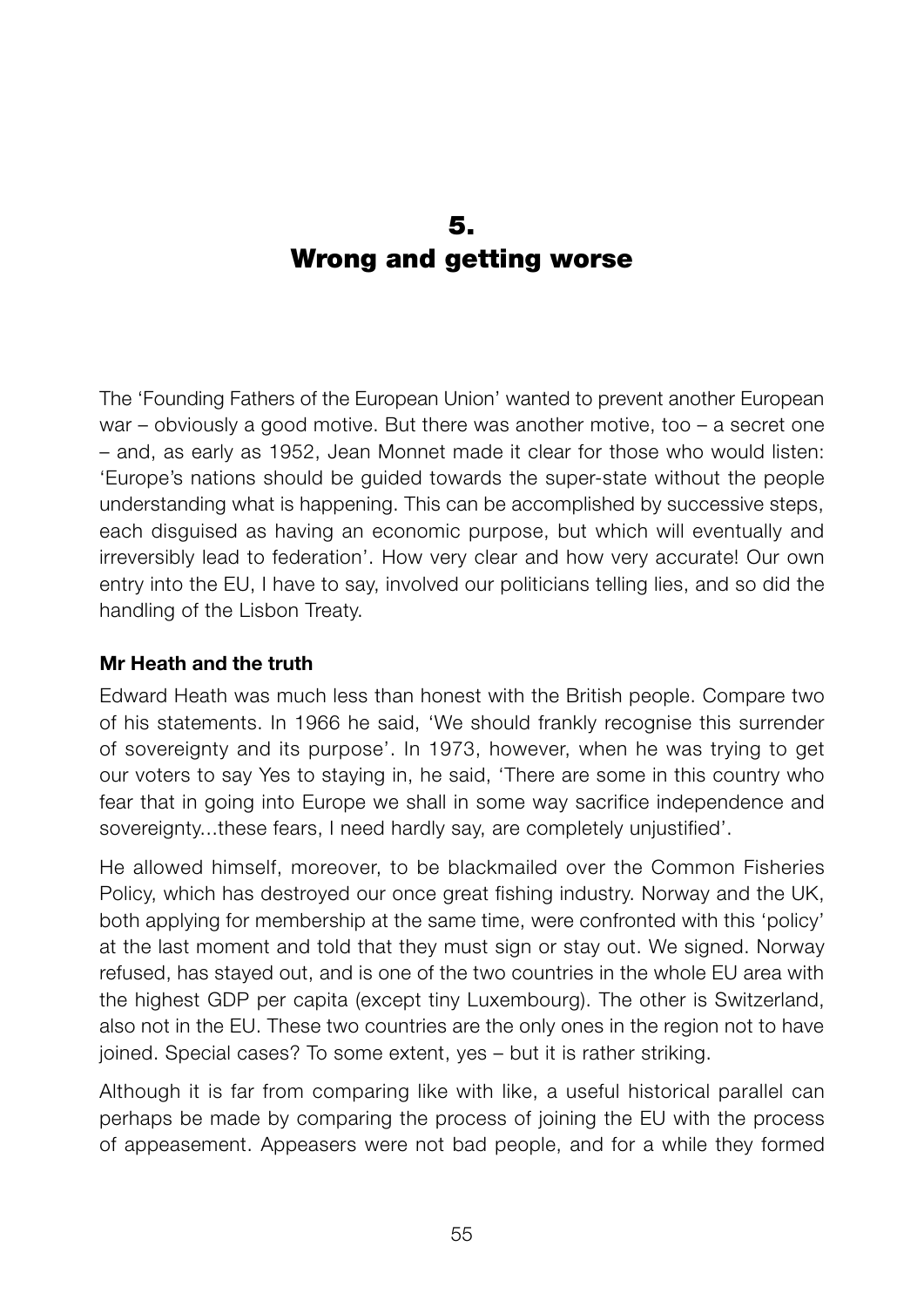a popular majority. These were the men and women who had lived through the carnage of the Great War and its aftermath, and quite naturally they wanted no more war, no more post-war chaos and slump. Their answer was to buy off the barbarian at the gate. Of course, we know that that Danegeld did not work.

## Trade, protectionism and regulation

The European Community that was built in the 1950s was founded on trade. No other option was available, once the French had rebuffed a military union with a rearmed West Germany. Although we think today in terms of a political EU, remember that before the Treaty of Lisbon came the Single Market and, two decades before that, the Common Market. Butter and lamb were the dominant areas of discussion amid the million words thrown up in the British accession debate in 1972. The Common Market was meant to mean, essentially, a bigger home market, with fewer, and lower, tariffs. It was intended to mean less red tape, at least as far as the man in the lorry cab was concerned.

# A closed shop

The Common Market was also, unfortunately, about getting round the threat of protectionism by itself becoming part of the protection racket. As global free trade took off, and India and China began their huge moves forward, Europe remained confined within a tariff zone, hiding behind the sofa. Had it not been for Thatcher and Kohl, the EU today would be languishing inside a bankrupted, autarkic customs union. The Single Market did inject some missing magic and perhaps, for a decade, it rescued the EU. However, it came with a very heavy price: more political integration, extra regulatory burdens, and greater costs.

Consider for a moment what membership of this trading bloc means for a member state today. Rather than simply allowing our goods and services access to other markets, as a manufacturer in Toronto might expect under NAFTA for his products going to Chicago, a bristling hedge of rules funnel the European exporter – 105,000 pages of them, at the last count. Brussels regulates the blueprint rather than simply recognising the product. It is no surprise that ASEAN, the current hub of world growth, has rejected this model.

### Turning the supertanker

Trying to rewind or even to ride this process is now impossible. Treaty after treaty has handed over more and more powers, so that the latest one – the Lisbon Treaty – now even contains what Labour MP Gisela Stuart has aptly called 'a competence to create competences'. This so-called *passerelle* clause is merely the latest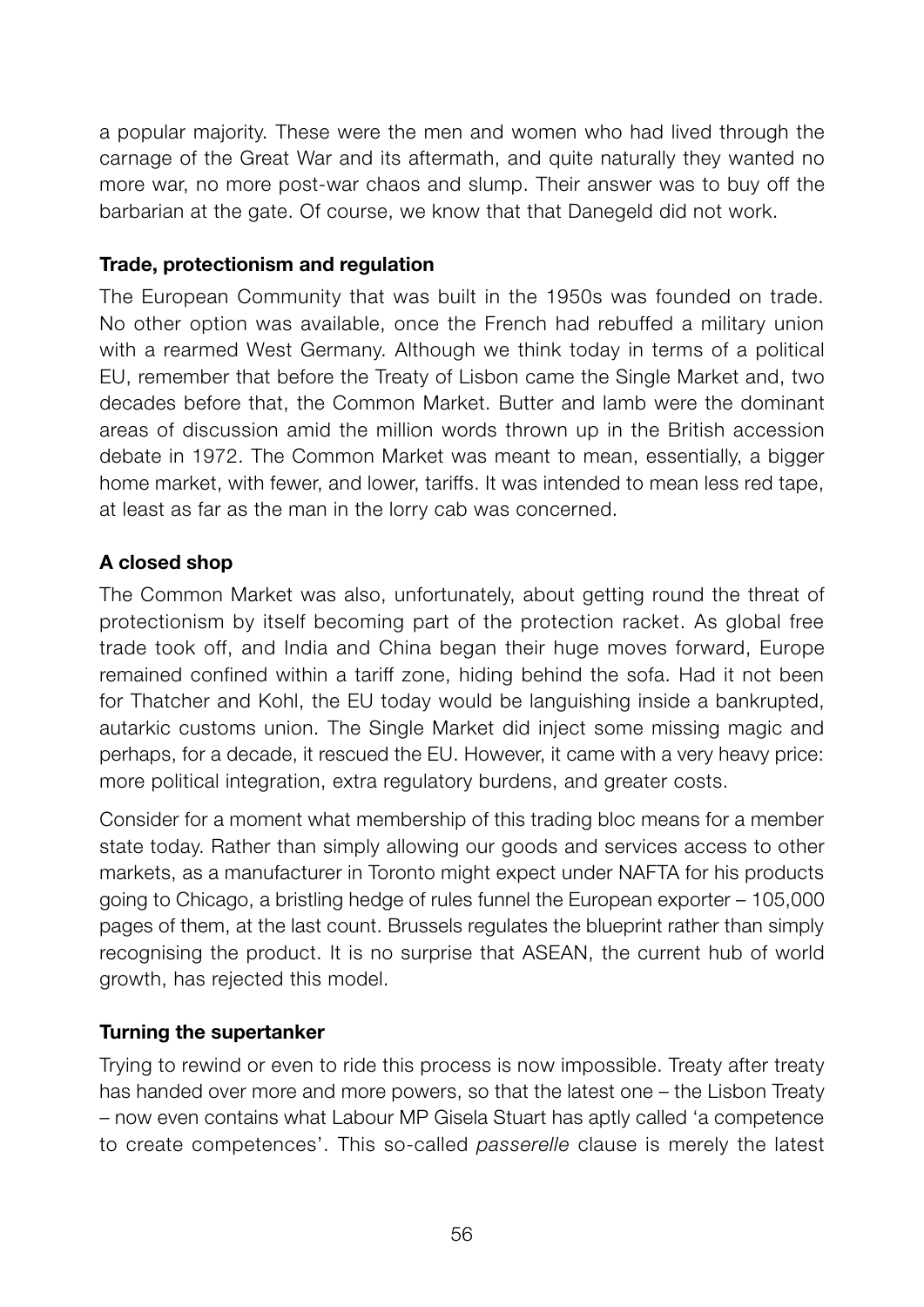example of the trend to hand over power and abrogate responsibility. Worse still, it is an accelerating tendency.

As the Bruges Group has observed, the Treaty of Rome provided the groundwork for 38 vetoes to be eventually surrendered. The Single European Act added another 12. Maastricht added another 30. Amsterdam provided for another 24; Nice a further 46; and the EU Constitution would have added a further 68 (the jury is still out on the technicalities of the Lisbon tally). Perhaps it is enough simply to note that, under Tony Blair, more vetoes were surrendered than under all of his predecessors combined. That is as much an indictment of the Labour government and the current Foreign Office as it is an observation of the undeniable acceleration of the process.

# The ratchet effect at work

That bald tally leaves entirely to one side the issue of competences, however – the areas in which the EU has inveigled a right, and then an increased right, to legislate in areas formerly the preserve of the nation state. The trend is easy to see. First, the area open to the ratchet effect tends to be an area of interest, of voluntary co-ordination and recommendation; then a budget is attached; then it becomes a joint competence; finally, it becomes an exclusive competence reserved to Brussels.

In practical terms, it means, for instance, that the UK has been collectivised on the world stage. We no longer have an individual say in the WTO, just as our vote was subsumed with other European maritime nations into a single Commission vote for the North West Atlantic Fisheries Organisation. This tendency to turn the Foreign Office into a local branch of Brussels Inc. can only now accelerate with the formal and legal identity provided to the EU Foreign Ministry, which had already existed for a long time in shadowy form, doling out grants to universities that teach Australians about European integration, or defending the intricacies of Europe's beef tariffs before US congressmen.

There is little from the track record of the EU's development budget to suggest that they will make less of a mess of it than they have over the other communitarised policies.

# The Common Fisheries Policy and Tory shame

The Common Fisheries Policy ought to be the most infamous example of just how badly managed EU policies can be in Brussels. It is the most disgraceful example of institutionalised ecological pillaging, yet everyone involved in its administration recognises that fact without acting upon it, despite the EU's Green rhetoric.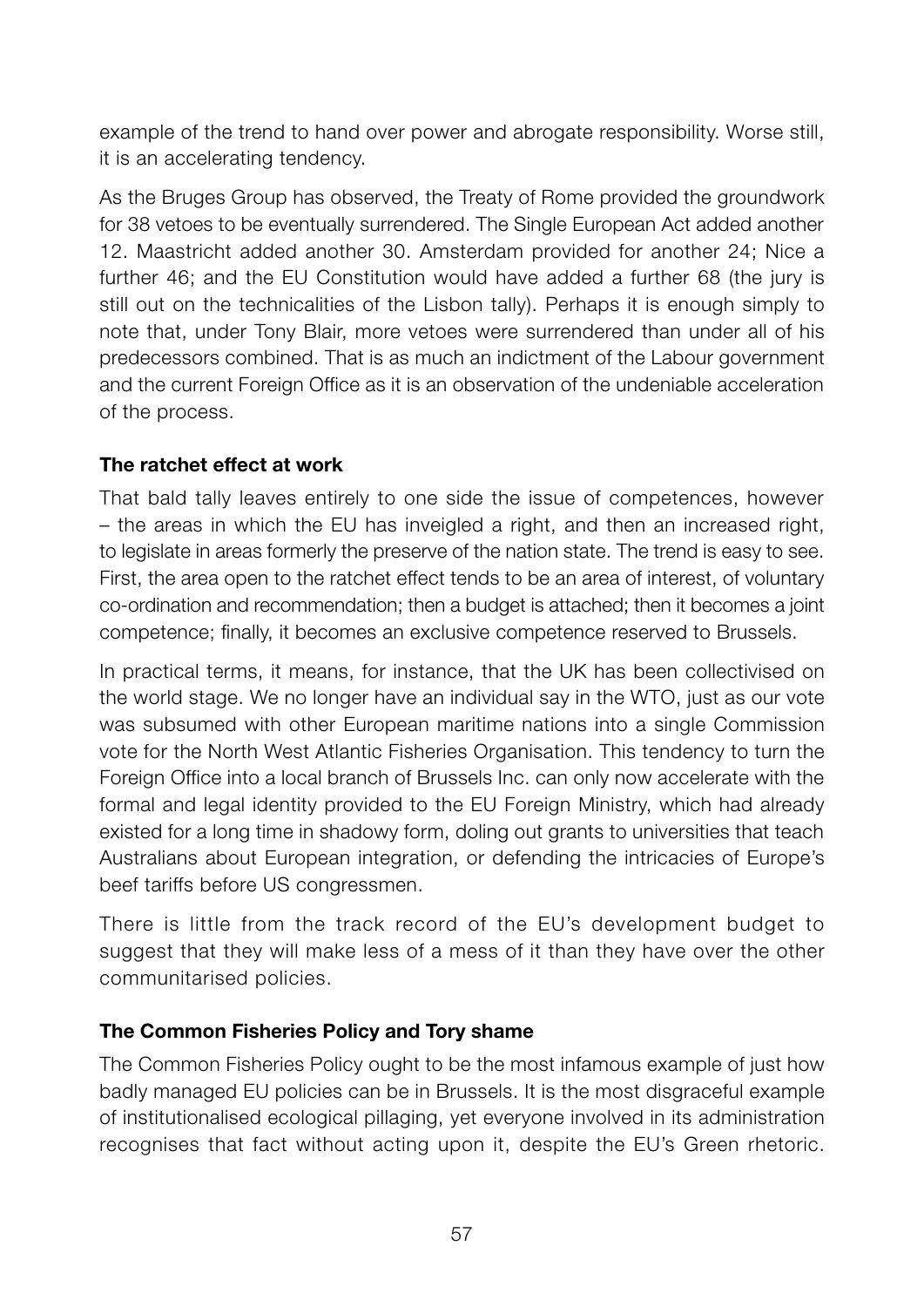This demonstrates the bleak failures of the Brussels system. To its credit, the Conservative Front Bench under Patrick Nicholls, Owen Paterson, John Hayes and Ann Winterton won their party round to the revolutionary policy of scrapping the CFP, whatever the repercussions for Britain's relations with the EU. Sadly, that commitment seems now to have been feebly dropped – and, if that is the case, it will prove an abject surrender by that party, and another hammer blow to our ports and harbours.

As far as I am aware, there has only been one major attempt to make a broad calculation of the cost of the damage caused by the CFP. In early 2009, the TaxPayers' Alliance looked at the economic cost of the dumping of hundreds of thousands of dead fish back into the sea, and added to it the wreck of the British fishing fleet, the decay of our coastal communities, and even the impact upon the retail price of the commodity. The figure that resulted was a shocking £2.8 billion a year, with the majority being the cost of the lost resource – that is to say, the loss arising from the surrendering of fishing rights to other EU fishermen, rather than following the example of the Norwegians and Icelanders and keeping our once-rich national waters for the local boats. It is a bitter truth that the British taxpayer has, in effect, subsidised foreign trawler skippers to the tune of hundreds of millions of pounds.

Squandering these stocks has driven the trawlers elsewhere. The tragedy is perhaps most felt in the Third World. For a number of years, reports have been filtering back about the EU's opaque and secretive third-party fisheries agreements. These typically involve poor countries, desperate for cash, and prepared to sell the interest of their coastal communities to get it. Hence, modern Spanish trawlers have appeared off Mauritania and other distant shores, hoovering up resources that were previously sustaining low-yield traditional fishing. This drives the local fishermen out of work – and perhaps contributes in a small way to the migration pressures of which the Spanish themselves so often complain. Worse still, there have been reports of 'black' (or illegal) fishing by trawlers operating without lights, running down local skiffs in the scramble to cram their holds at all costs. In a nutshell, the saga encapsulates much that is wrong with the protectionist, self-centred EU's trade mentality.

# French fears about the Anglo-Saxon model

Would that the CFP were the only policy leading to wrong done in the name of Brussels. The French, in particular, have had their eye on perfidious Anglo-Saxon capitalism for some time, and the banking crisis has given them the excuse they need to hobble an economic competitor to the Bourse.

In the wake of a Directive on investment funds, the EU will now bring its weight to bear on the City. Some of the more unthinking commentators will provide knee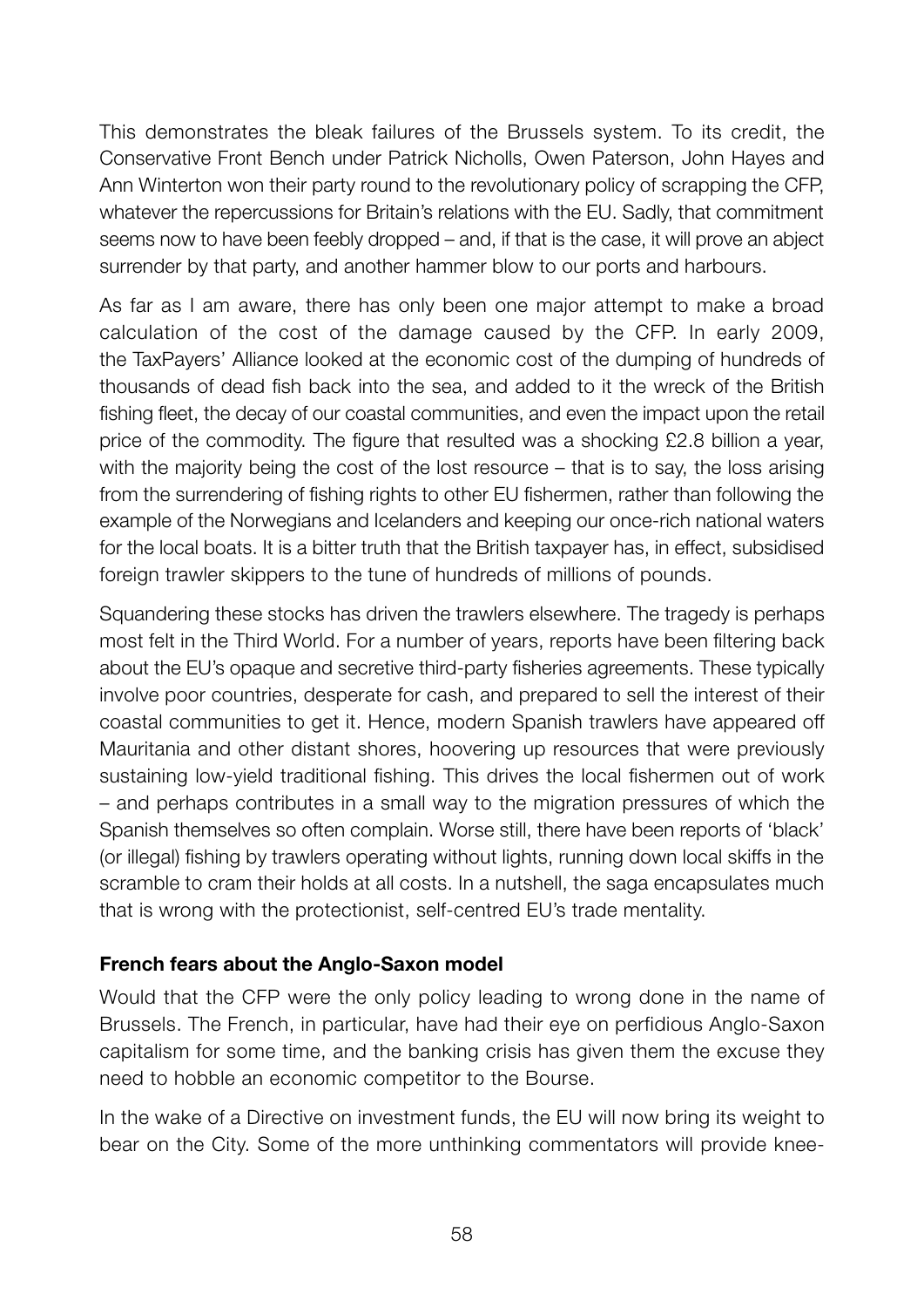jerk support for such a move. It is true that there have been both fools and knaves in the Square Mile over the past few years. But while banks, credit agencies and regulators – though not hedge funds and private equity – must share some of the blame for the recent disasters, the real villain lies elsewhere. As Chapter 4 detailed, the primary responsibility for the credit crunch lies with the governments and central banks that pursued woefully inappropriate monetary policies.

In the meantime, pension funds seem set to be hit by compliance costs running into billions of pounds. Why? Thanks to the EU, of course. And this will be exacerbated because our own government signed up to a Directive that will be extremely damaging to the financial interests of British pensioners. Why did a British government do such an unhelpful thing? To secure 'alliances' that would help it fight other QMV battles in Brussels.

# Defending Europe

Then there is the matter of the EU's military ambitions. Having kept the peace among its members for five decades, NATO suffered a minor identity crisis at the end of the Cold War. Paris made moves to exploit this blip, both by bilateral arrangements (such as the St Malô Accords of 1998 with Britain, involving common defence arrangements), and by pushing a separate European defence identity. Rearguard actions by Atlanticist countries such as The Netherlands have only slowed, not halted, the trend.

Under the Lisbon Treaty, and building on its predecessors, the EU now has an astonishing mutual defence commitment: the progressive framing of a Common Defence Policy that 'will lead to a common defence'. There are very vague clauses relating to combating terrorism, and the perilous catch-all of 'peace-making' provides further scope for the EU to play its familiar routine of getting a foot in the door, and pushing ever harder.

The Lisbon Treaty also pushes further the dangerous trap of a European defence agency. One would think that after the shenanigans of the Belgian ammunition embargo during the First Gulf War, the division over the recognition of various post-Yugoslav states, splits over deployments in Iraq and Afghanistan, the A400M military Airbus fiasco, Eurofighter, the Horizon frigate, Galileo, and the FRES logistics scandal, that lessons would by now have been learned. Apparently not.

### The appalling, unknown cost of EU membership

These costly fiascos lead us on to question the financial burdens. If Britain joined the EEC in order to boost its trade and to make money, then surely our ledger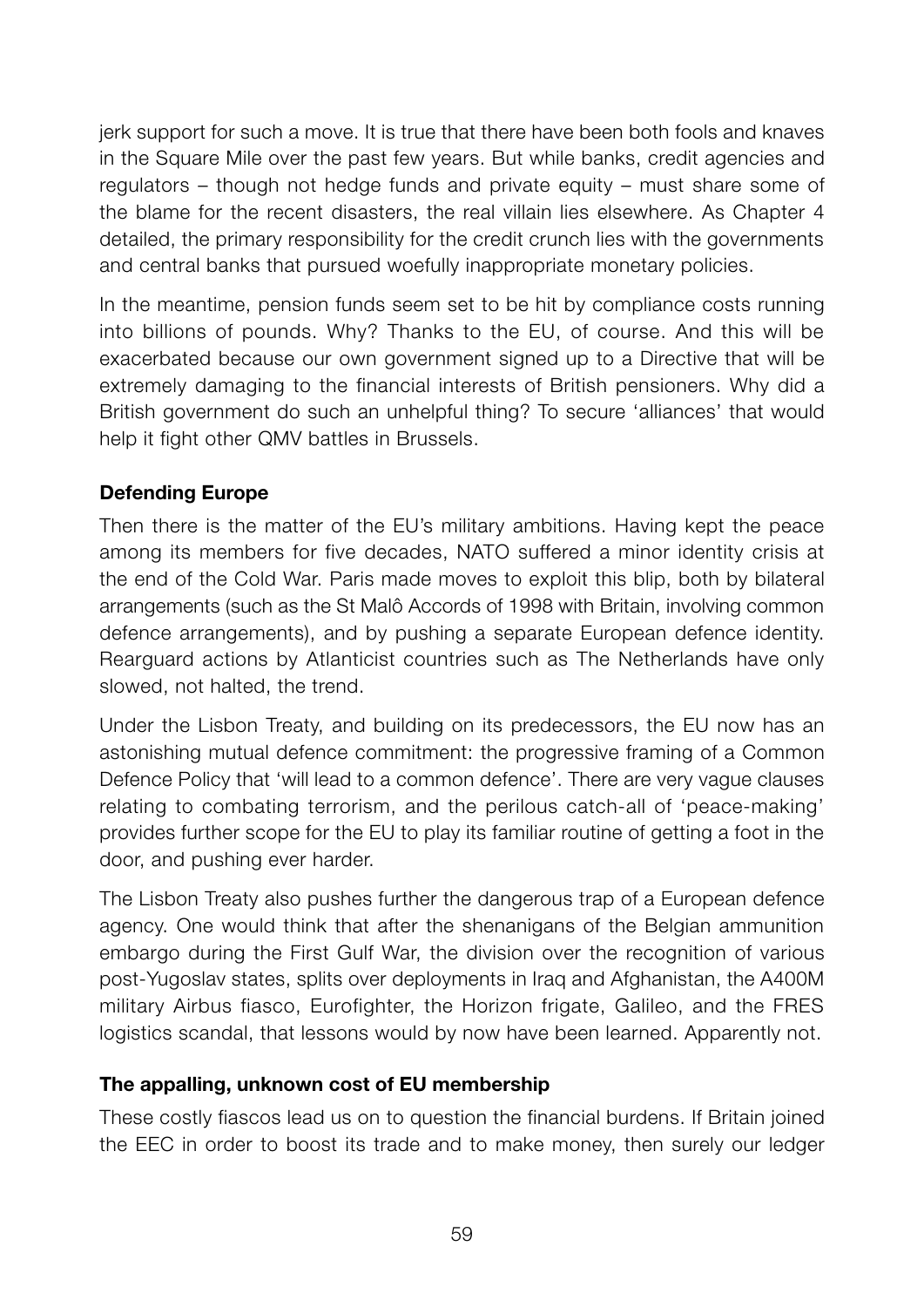book must be in the black? With formal EU accounts uncertified for a shocking 14 years, it is hard to obtain an accurate picture. On the two occasions HM Treasury began to do the arithmetic, ministerial orders came from on high to close down the exercise pronto. This rather suggests that the calculations that have been made over the last decade or so by a group of economists from Bradford University, Professor Minford (a former 'Wise Man' to a past chancellor), Ian Milne from the think-tank Global Vision, the Open Europe mathematicians, and by the team from the TaxPayers' Alliance – all of which point to the truly staggering volume of red ink involved in British membership – are correct.

It is indisputably the case that the current net deficit, purely in terms of the direct cost, is running at £6.5 billion annually, and set to go up thanks to Prime Minister Blair giving away part of the Thatcher Rebate. It is also clear that gross contributions (a quarter of a trillion pounds to date by the UK, around £81 billion net) do not always come back to the UK to be spent wisely. These loudly proclaimed fruits of 'European' investment habitually have very tight, very complex strings attached. Also worth bearing in mind is the waste involved in transferring funds from Britain to Britain, via Brussels.

But there is another, hidden, cost as well. For the sake of the proportion of British exports that goes to the EU, all British businesses have to bear the red-tape burden. Estimates of this cost reach perhaps £100 billion or higher; we simply do not know. One Commissioner put the bill at €600 billion across the EU in 2006, and is doubtless higher now. So, even on a conservative estimate, the cost of EU red tape to the UK economy is (since our GDP is around 15% of the EU total) running at roughly £75 billion a year. If the reality lies between the two, it is the equivalent of a Royal Bank of Scotland/Lloyds Banking Group share buyout every year. There is no plausible relief in sight.

This can be put into context by expressing it slightly differently. The cost of the red tape meant to facilitate British exports is about the same as the actual value of the exports themselves. That is an economic nonsense worthy of the pages of Voltaire or Jonathan Swift! It is one that is felt, imperceptibly, by every family in the land, because even at a time of high global food prices that shrink the effects of the CAP, every household is paying an extra £400 a year in higher food bills. As food is a necessity and not a luxury, the poorest families are correspondingly hit hardest.

Such costs do not even begin to reflect the impact of the free transit of the workforce from one country to another. While there is much to commend fluidity where skills are short, and while such policies can encourage competitiveness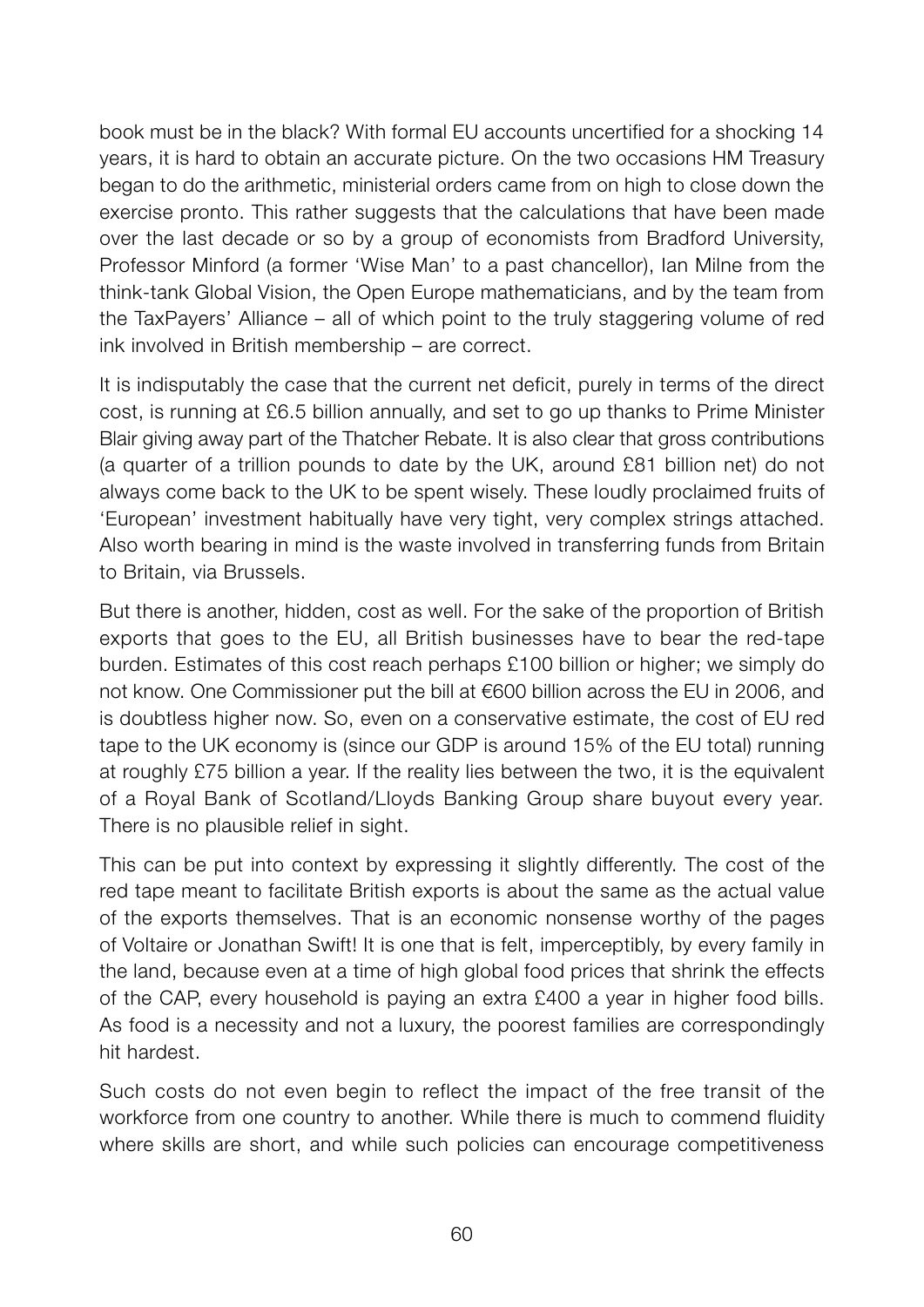among the existing domestic workforce, the British government's laissez-faire attitude (required by treaty but bizarrely accelerated voluntarily by ministers) has also created a dangerous backlash.

The truth behind the policy is that, in modelling the EU on other federal states such as the US, Brussels has pushed for increased workforce mobility to accompany a single currency. There is not yet a major sink fund allowing the transfer of federal funds to assist regions facing an economic downturn (a UK parallel is the British government's support of the regeneration of central Liverpool). Other mechanisms are therefore needed to release economic pressure in a currency area, and migration is just such a key mechanism.

The crucial point, which the Conservatives especially need to appreciate, is that the EU problem is not one to be left on one side while the next Prime Minister attends to 'more important' matters such as the financial crisis, health and education. He must take drastic action over the EU or he will never be able to solve the financial crisis or find the resources to devote to our other problems.

The irony is that nationals from EU states that are outside the Eurozone – Eastern Europe – have, quite understandably, when the pound was strong, seized the opportunity to come to Britain, also outside the Eurozone, to earn valuable pounds. The compounding problem is that the British government has already lost its grip on managing the migration flows that we are currently experiencing.

A recent parliamentary question reveals that no less than 24% of the workforce in London, and 8% of the total national workforce, are non-UK nationals. From a purely sociological standpoint, however much one might appreciate cultural diversity, this level can surely not be sustainable over the long term without a heavy social, perhaps even political, cost. The case of the Lindsey oil refinery provides some pointers.

### Melting cast-iron guarantees

However, none of these problems can be addressed without taking a radical approach. All three main political parties in the UK pledged a referendum on our relationship with the EU. Labour backtracked on it because it knew it would lose it, and mocked the electorate with the fallacy that the EU Constitution and the Lisbon Treaty were not the same thing. The Conservative party merged muddle with bravado, and have backtracked on the grounds that they will now attempt to tinker with the administration rather than addressing what the 40-year-old facts about EU membership unambiguously mean.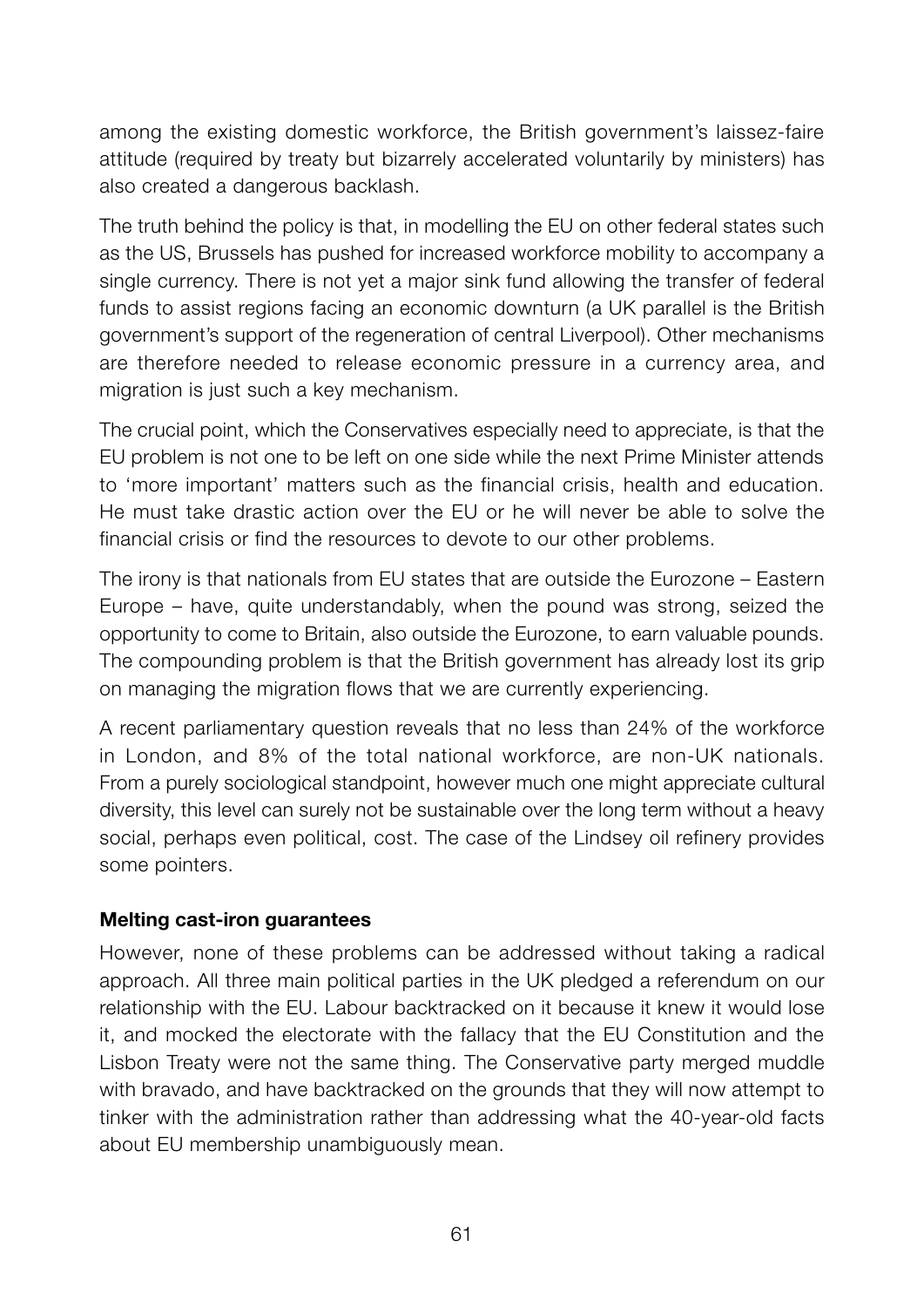The Liberal Democrats behaved ridiculously over Lisbon. In the House of Commons they instructed their members, by three-line whip, to abstain. Then, in the House of Lords, they instructed their peers to vote in favour of ratification.

Meanwhile, I lost my battle to force the government, through the courts, to hold a referendum. I did, however, receive many gratifying messages of support from the public, including a number of pensioners.

The Lisbon Treaty is such a betrayal of European democracy that it deserves to be thoroughly unpicked and unravelled. Heads of government told the drafters of the EU Constitution to fix the EU's problems, to sort out a system that kept being rejected by the voters of referenda, and to 'bring Europe closer to its citizens'. They did none of that. Instead, what became Lisbon brought more integration, with more power dragged away from the citizens, and the awarding of a legal existence for the EU in its own right. If we do not get the referendum we were promised, we will, sooner rather than later, have to deal with the problems that the EU, and too many of our own politicians, have purposely ignored.

I believe that an honest cost–benefit analysis of EU membership is long overdue. For the political parties, it has the advantage of being a minimal cost pledge whose results would only be felt after the next general election. For the country, it has the boon that it would effectively settle a national controversy that has riven the political scene for four decades. Why should anyone be afraid of hearing the truth about what British membership of the EU, as currently constituted, costs us?

Following a review of our bills, we could then turn to look at fixing the deficit. I suspect that the figures will show a massive negative. Whatever the figures, though, it will only be when the country is presented with an audit that we will be able to clean up our act. A determined effort of massive renegotiation would have to follow. The clarity of the costs would provide both the impetus for our negotiations, and the basis for substantial domestic support for such a programme.

I do not necessarily want to leave the EU: there are problems and issues if we do. But, unlike the more blinkered advocates of membership-come-what-may, I do not intend to shut my eyes to the awkward aspects of membership that I have discussed in this chapter. But we simply cannot continue in the sort of relationship with the EU with which the UK currently suffers. We certainly do not, as a nation, approve of the destination in which the EU is implacably proceeding. Almost all our elected politicians give rhetorical support to the principle that we should not be subsumed inside a European superstate but, bar Mrs Thatcher, none of their practical actions in office ever did a thing to stop it.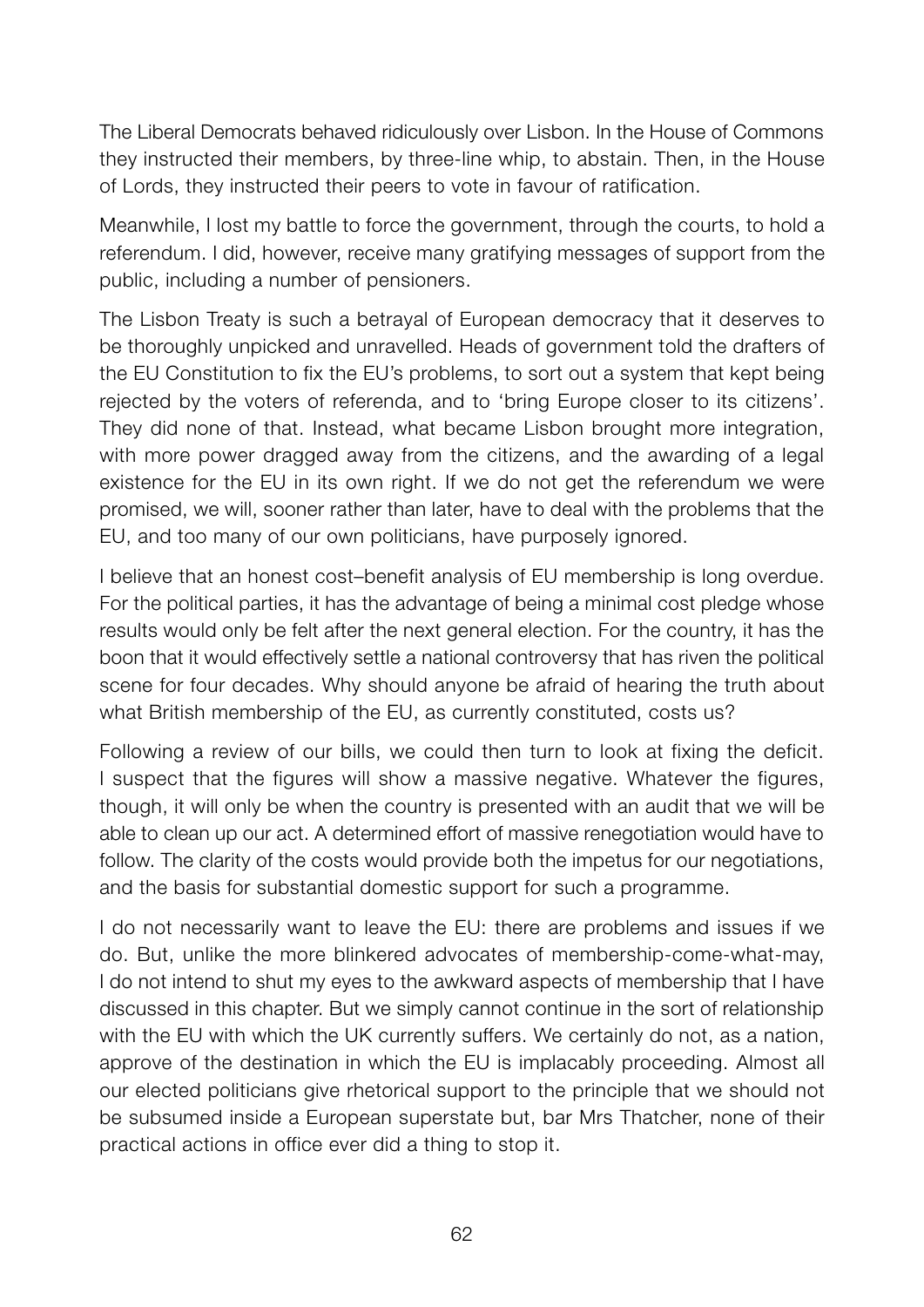We have sincerely tried reform and failed. We have sought change and been blocked. We have protested our anger and been ignored. There comes a time when such things must end. If it comes to it, and we are better off out, then out is where we must be. But that will not be our choice. If it happens, and it may do so sooner than most people think, it will be because Brussels will have driven us out by mistake, arrogantly assuming that their bluff would never be called. Much like MPs, the EU needs to be saved from itself.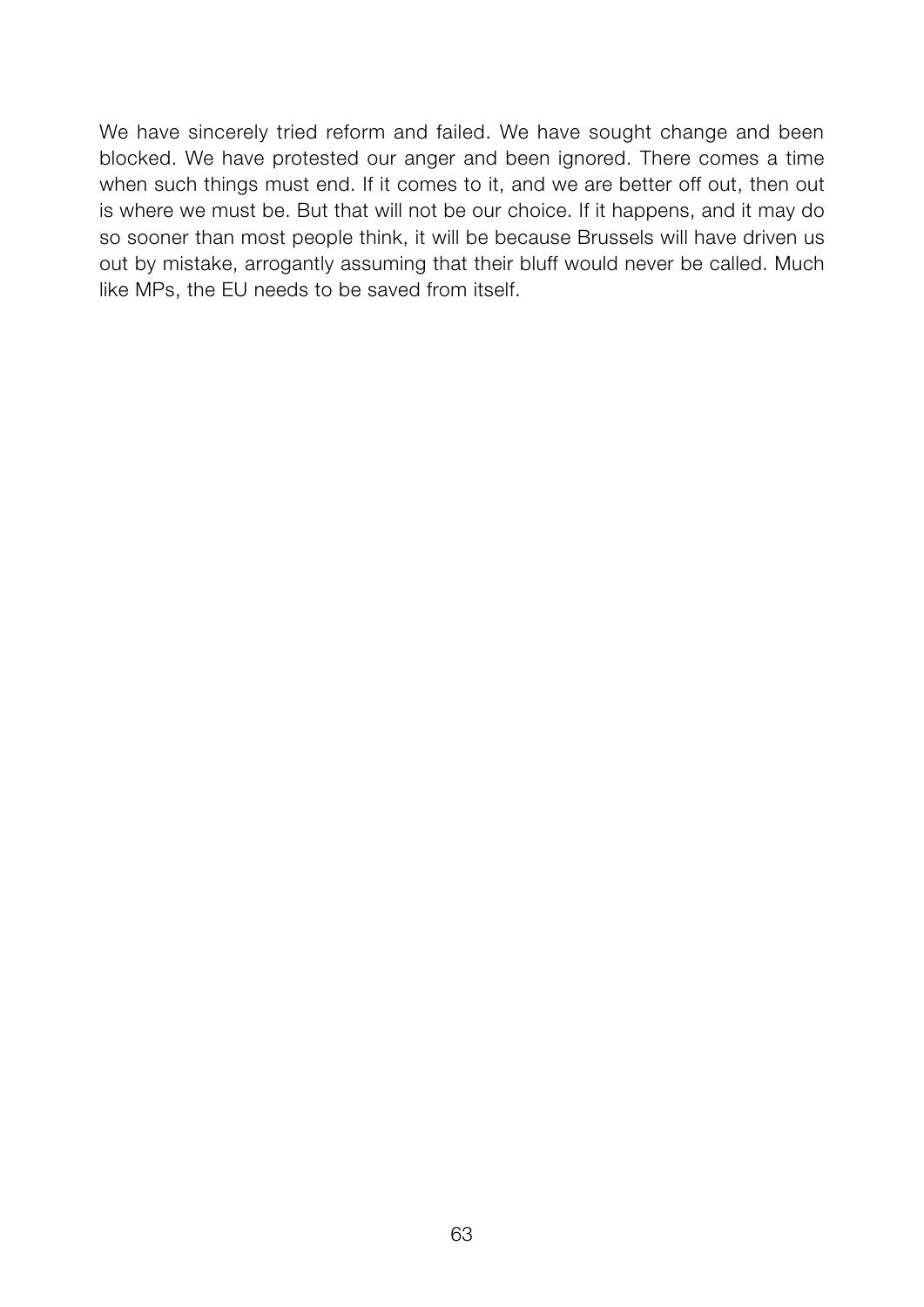# 6. Mad or just too hot?

The 2009 UN Conference on Climate Change in Copenhagen was billed as the most important world conference ever. Had it succeeded in reaching a binding agreement along the lines of that called for by those worried about global warming, it might well have been the conference at which the most catastrophic decisions ever had been taken. Those decisions would also, if they had not been so disastrous, have been the most ludicrous of all time.

I have little doubt that by 2050 or, I hope, very much earlier, the early 2000s will be looked back on in amazement as the period in which the world went mad. Very fortunately, the conference reached, to all intents and purposes, no serious deal at all.

It may seem arrogant for someone who is neither a climate scientist nor an economist to have reached as strong a view as I have. It is, however, my considered opinion that what the alarmists, as I shall call them, are hoping to do – and have unfortunately already started to do – is calamitous, and also that their methods are shocking. However, it is, I believe, important to make the point that, disgracefully though some recent revelations have shown a number of scientists to have behaved, the argument against global warming alarmism did not need the revelations in order to be convincing.

#### Previous Cassandras

You might think that the following document supported the alarmists: a highpriority government report warning of climate change that would lead to floods and starvation. 'Leading climatologists speak of a detrimental global climate change, threatening the stability of most nations.' The usual disasters were predicted.

The 'new climatic era' was said to be bringing famine, starvation, refugee crises, floods, droughts, crop and monsoon failures, and all sorts of extreme weather phenomena. Some readers will not have been alive at the time that this was written: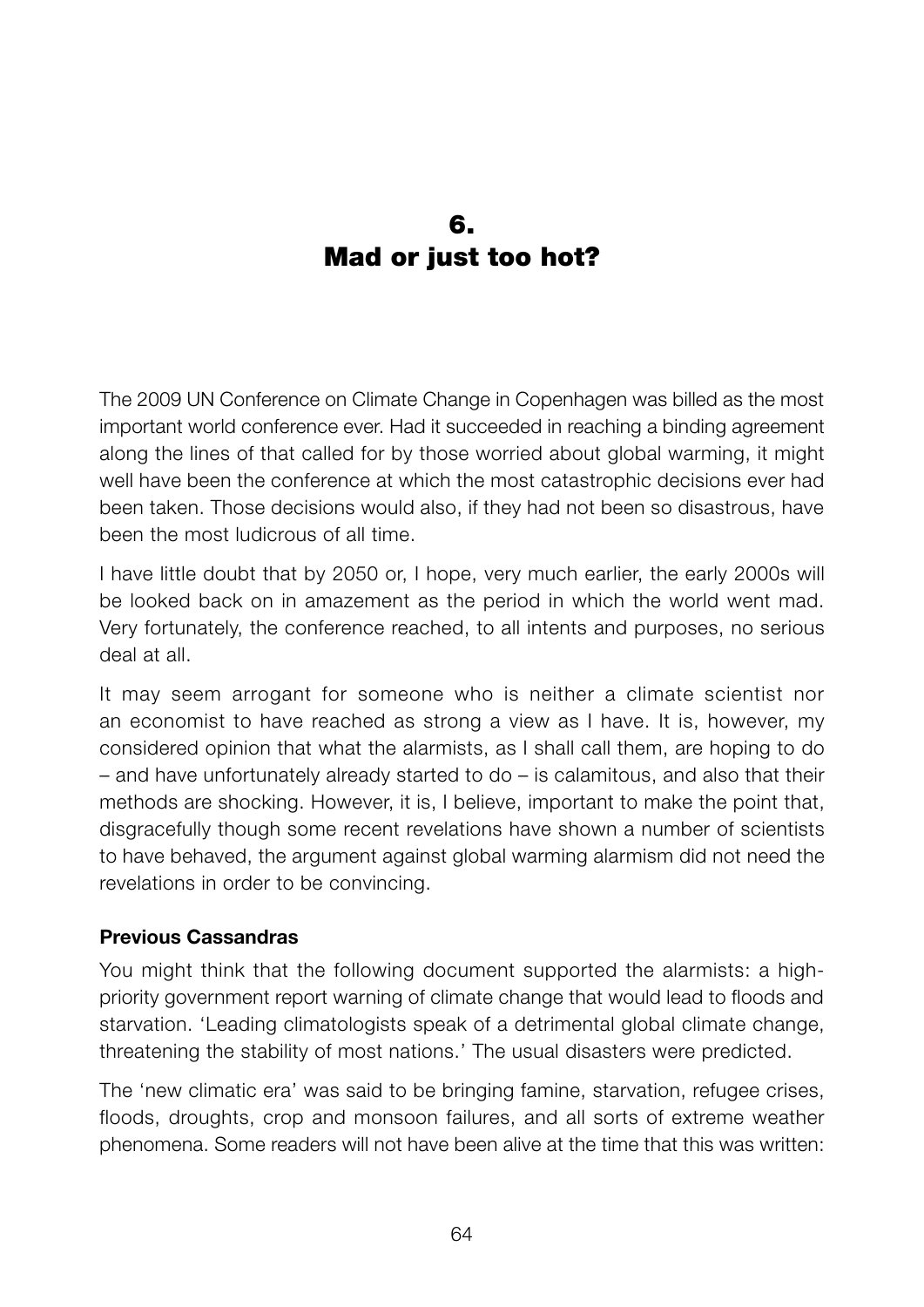1974. And the imminent disaster at that time was...a new Ice Age. Even the most eminent scientists were apt to get things a bit wrong.

They got it badly wrong again, moreover, in 1998, after that year had been shown to be the hottest for some time. All the very complicated models constructed by the alarmist scientists predicted that the warming would continue. However, no further global warming has been recorded in the period since 1998 – the world is, instead, cooler now than it then was – and it has never at any point reached the 1998 temperatures.

# Lies for war and lies for mass impoverishment

In the UK Tony Blair got the country to go to war by asserting that Saddam Hussein could, within 45 minutes, launch an attack on the UK with nuclear weapons. I do not doubt that Tony Blair thought that invading Iraq was the right thing to do. That certainly did not, however, justify his wild exaggerations to our parliament and our country in order to take us into war.

Turning to climate change, let us consider what P.O. Jones of the University of East Anglia was found to have done even before any of the infamous Climate Research Unit (CRU) emails were revealed. He had refused for 17 years to give the data on which his opinions were based. When asked for a copy of the primary data about temperature he said, 'Why should I make the data available to you, when your aim is to find something wrong with it?' This is not the way scientists should behave. So it was not surprising to learn that crucial data for earlier years had been lost, and that the recent emails revealed continuing resistance to balance, openness and disclosure, with clear manipulation of what data there was.

Then there is Michael Mann's notorious hockey-stick diagram. This purported to show that northern-hemisphere temperatures underwent very little in the way of change for about 1,000 years, only to go up at a startling rate in the last 100 years – so startling that the diagram as a whole looked like a hockey stick. His methods have been found to be completely unreliable, not least because it has been shown that the method employed could have made any set of random data show a hockey-stick picture.

These things do rank, as I see it, as being as serious as Tony Blair's untrustworthy performance over weapons of mass destruction. You may say that something that can lead to a war is much more important than mistaken policies that lead to drastic action on supposedly harmful global warming. That is not so obvious to me. The costs of the measures that have been taken to deal with the alleged problem, and which are proposed for the future, could prove to be so enormous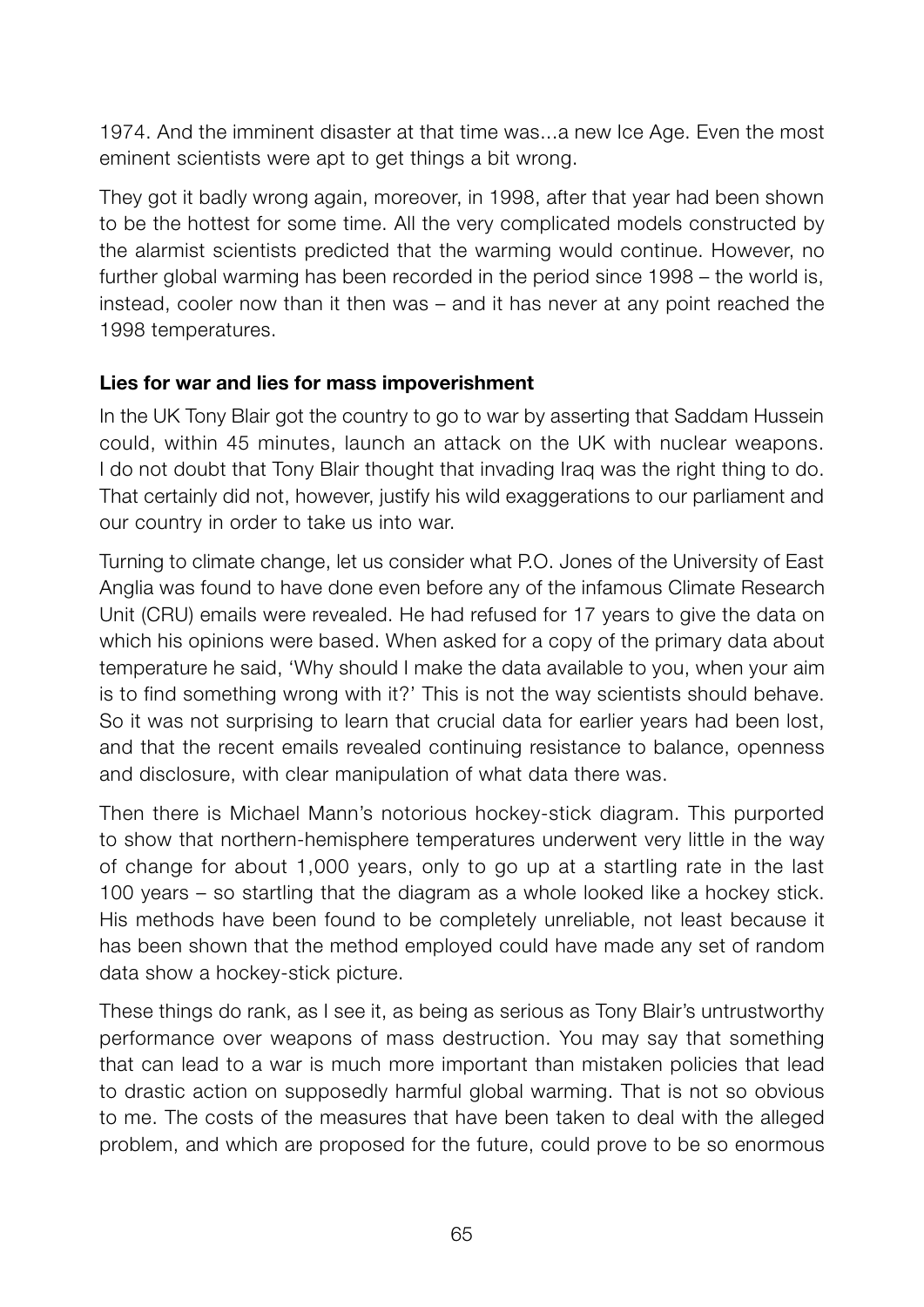that the bill may well cause the impoverishment, misery and, in many cases, the deaths of hundreds of millions of people. Deception that may have this effect has to be considered as very important indeed and, as I see it, wicked.

Lord Lawson put it well in his excellent book, *An Appeal to Reason: A Cool Look at Global Warming*1, when referring to the three 'Big Lies' most commonly put forward by alarmists. These are that the science is certain and settled, that global warming is happening, and that carbon dioxide pollutes the atmosphere. As the former chancellor said, it 'is helpful to know that if you read any press report, or hear any politician, giving houseroom to any one of these, let alone all three, you would be well advised to disregard anything else they may say or write on the subject'.<sup>2</sup>

Even *The Economist*, a paper that worries a great deal about global warming, says of the authors of the leaked CRU emails: 'they believe in global warming too much and their commitment to the cause leads them to tolerate poor scientific practice, to close themselves off from criticism, and to deny reasonable requests for data'.

# The cost of mitigation

As I understand it, what it is hoped that China will consistently and honestly do, for example, will voluntarily cost that country something like \$400 billion, in current terms, by 2020. That is an impressive thing to believe in.

To bring this closer to home, I was sitting not so long ago in a think-tank where the question under discussion was how to make sure we fulfilled our obligation to the EU to produce 20% of our energy from renewables by 2020. I cannot quote anything because the meeting was held under the Chatham House rules. I can tell you, however, that a group of eminent people in the UK energy and electricity worlds sat round the table and discussed, with straight faces, how we were to do this. We had in front of us a briefing paper that made it clear to me that there was no way this aim could be achieved in time and that, when and if ever it was achieved, the costs would be astronomic. Yet the people round the table (I was the sole exception) were purporting to believe that it was do-able.

As Lord Lawson has pointed out, the danger from the standpoint of the UK is that we are the one country in the world that has really decided to buck the trend by intensifying its commitment to cutting back carbon emissions. One of the UK's characteristics – I shall not call it a weakness! – is that we tend to comply with international rules, even if they are so ridiculous that every other country ignores them. I do not believe, on the whole, in failing to fulfil international commitments. In this case, however, the commitment is an extremely foolish one.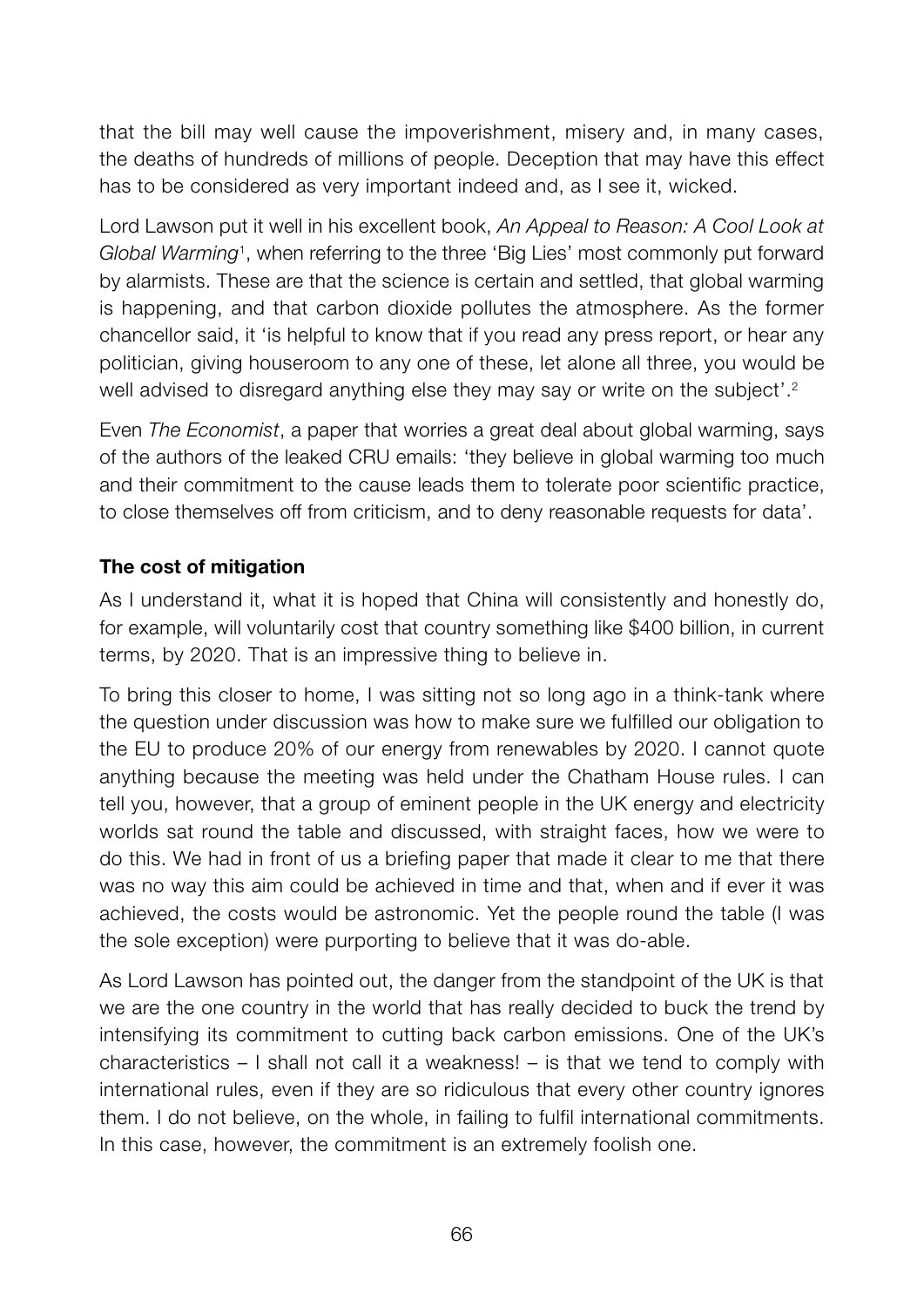This country is now responsible for less than 2% of worldwide carbon dioxide emissions. The idea that cutting down on our emissions may persuade others to do the same is absurd. Whatever they may say, China and India are not going to accept targets that seriously render their economic expansion vulnerable. Why should they? The West has grown prosperous by sensibly using oil and coal, easily the cheapest sources of power. Other nations are not going to be told that they cannot do the same.

So we shall not be achieving anything allegedly ecologically significant by cutting our emissions – but what we shall do is harm ourselves. In fact, we may achieve less than nothing if we are strict with ourselves because, if we make it difficult for people to do business in our country by making it expensive, that business will be exported to those countries where they take less notice of the rules. So there could in fact be more, not less, carbon dioxide emitted.

# The fallacy involved in the precautionary principle

This point about displacement of costs is the answer to the so-called precautionary principle. In other words, if the risk of some disaster is not very high, one should, if the potential problem would be very severe, take the necessary steps to prevent it from happening, rather as one may be willing to pay an insurance premium in case one's house burns down. There must, however, be some reasonable correlation between the premium paid and the risk against which one is insuring.

In my opinion the risk against which one might 'insure' is, in the case of global warming, minute. However, even if it were much higher, the idea of today impoverishing millions of the world's people, to an extent that may well lead to many deaths, should be out of the question. It is just too high a premium.

Professor Lord Stern, in a well-known but, I am glad to say, very much criticised, report, suggested that it would cost something like 1% of GDP now to deal with the 'problem', whereas, in 100 years' time, it would, if nothing were done about it at this stage, cost something like 5% of what would then be GDP. That was supposed to be an argument for spending the money now.

If, however, that were in fact true, we ought, on the contrary, to vote in favour of dealing with it in 100 years' time, not now. Why? Because the loss of 1% of GDP now, would, as I have suggested, have a disastrous effect on large numbers of people. In 100 years' time, on the other hand, a reasonably conservative estimate is that the world will be ten times as rich as it is today. So we can very easily indeed – or I should say the people alive in 100 years' time can very easily indeed – afford 5% of the world's vast wealth at that point.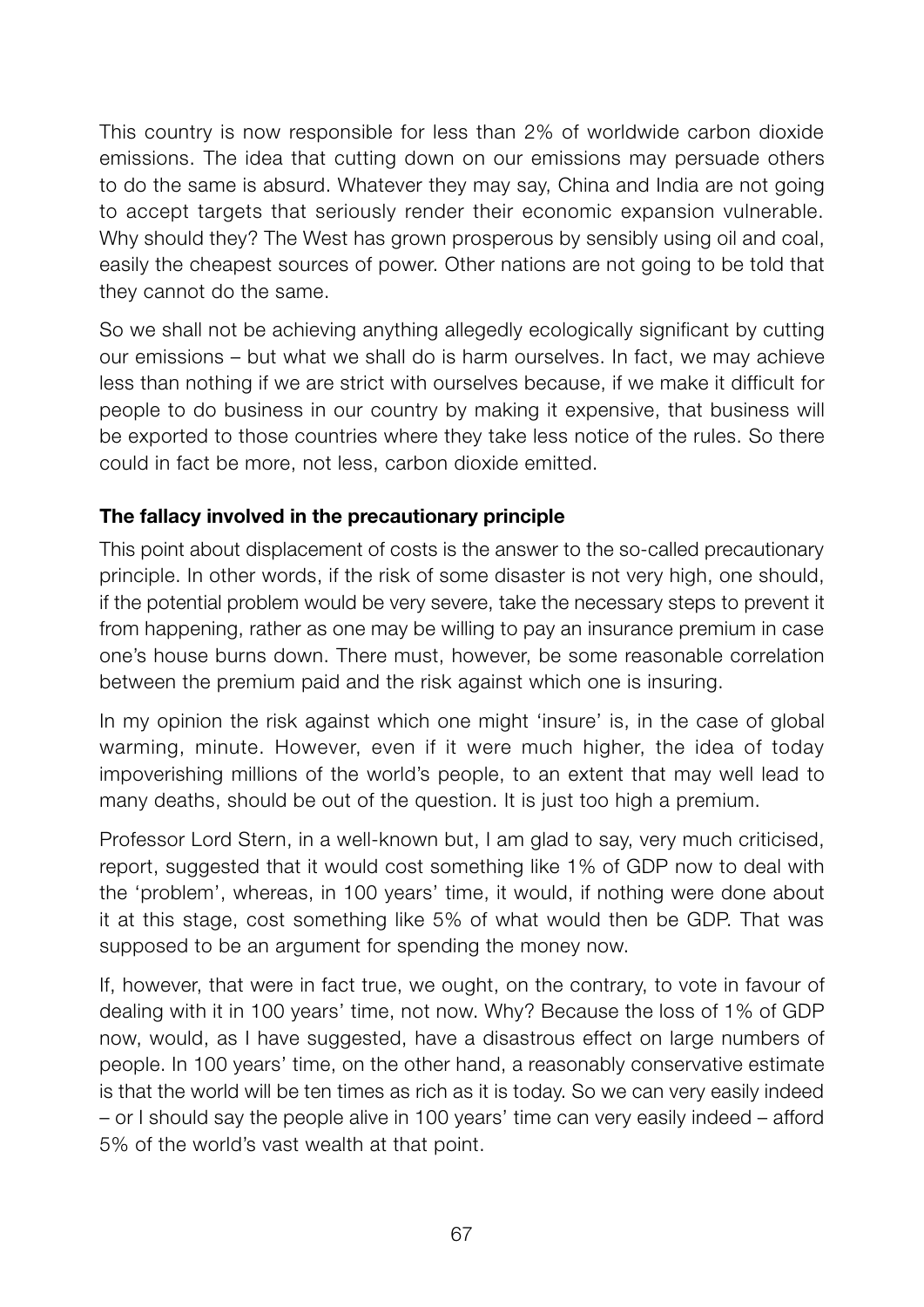#### The rapid expansion of human knowledge

I must draw attention to another basis for scepticism to which little attention has been given so far. In 2003 the distinguished economist Roger Bootle made a number of confident predictions that seemed wild at the time.<sup>3</sup> In particular, he said that there would be a major depression caused by a financial collapse, which would be accompanied by huge stock-market losses, major declines in house prices, and so on. He quotes with approval an estimate that the stock of scientific knowledge was in 2003 doubling every five or seven years.

Let us be conservative and assume it takes seven years. Just think what that means if it continues, as he expects that it will. Readers who are good at their powers of 2 will realise that if the sum of knowledge doubles every 7 years it will, in 49 years' time, be 128 times what it is today. In 98 years' time it will be more than 16,000 times what it is today.

It is true that scientific knowledge is not the same as economic progress, but it is certainly linked to it. My point is that, even if the alarmists are right about what they fear would happen if we do nothing to prevent it, it is near enough a certainty that within even 50 years, let alone 100 years, solutions will have been discovered to many of our current or supposed problems. These solutions will be ones of which we cannot even conceive at the moment, just as the internet was beyond our imagination 50 years ago. For me, this is yet another convincing reason why it is madness needlessly to adopt the alarmist stance.

### Electric trails

I now conclude on the subject of the CRU emails and hysterical green deceptions in general. Those emails show that the alarmists have been willing to go to extraordinary lengths to convince people of the rightness of their cause. I am very much inclined to think that they, at any rate to start with, did completely believe that they were correct. Yet having once taken up their position, many of them were evidently prepared to go to enormous, and unethical, lengths to convince others that they were right. In defending themselves – or in defending the view that this discovery did not invalidate the global alarmism case – they are apt to make three points, among others:

(1) That the emails were stolen and that that is the main story.

(2) That the science has all been peer reviewed, so there is nothing to discuss.

(3) That this was done only by the Climate Research Unit of the University of East Anglia, and that there are thousands of other scientists who believe in the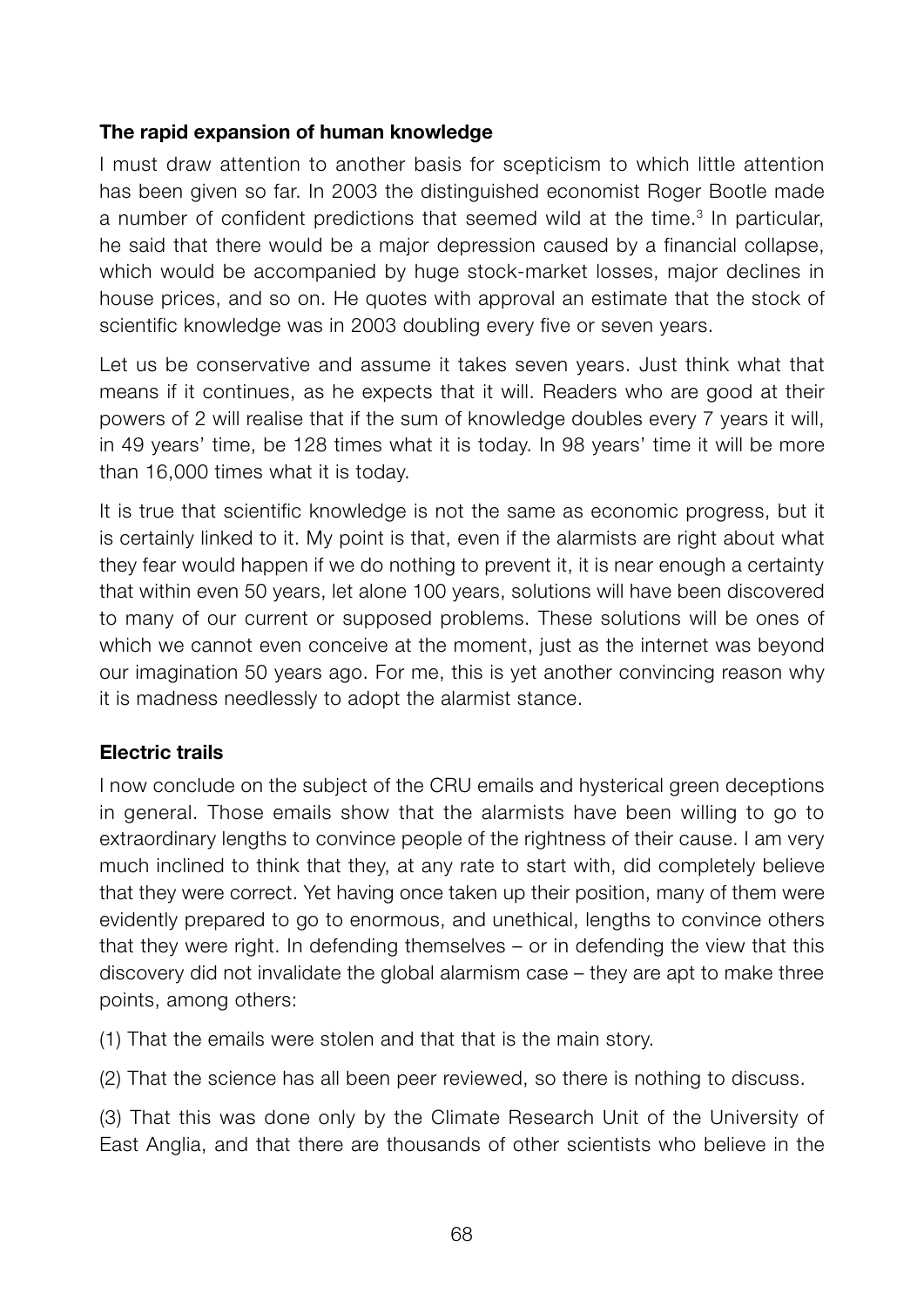hypothesis. Therefore, whatever one thinks about the University of East Anglia, it has virtually no effect on the main theory.

The answers, briefly, are as follows:

(1) The fact that the emails were stolen or leaked does not affect the importance of what they contained. This is so obvious that I shall not dwell on it.

(2) The fact that some scientific theory has been peer reviewed does very little indeed to show that the theory is true, particularly in this case, in which the raw data involved has been lost or thrown away. Peer review merely establishes whether an article is thought sufficiently interesting to be published.

(3) The University of East Anglia Climate Research Unit is regarded all over the world as the leading single measurer of world temperature. The 'thousands of scientists' concerned are not independent of each other. All build on each other's work, and all rely on the temperature data that we now know to be dangerously unreliable. No conspiracy is therefore required for one now to doubt the alarmism.

Following Michael Mann's hockey stick and the CRU emails, came the revelation and apology from the UN's Intergovernmental Panel on Climate Change (the IPCC), the organisation supposed to be the main authority on the subject, about the fact that an important part of their most recent and authoritative 'assessment' was completely wrong and based on a typographical error. Worse still – and, indeed, shocking if true – is the allegation that the chairman of the IPCC, Dr Rajendra K. Pachauri, knew of this but concealed it at the Copenhagen conference in December 2009.

Is global warming the biggest hoax in history?

# Honesty is practicality

Finally, there is one practical problem of great importance. The senior politicians in the three main parties have all very strongly committed themselves to the belief that global warming is a major problem. Even if they do begin to realise that actually this is not the case, how are they going to be able to change their stance without being accused of a damaging u-turn? I think the recent very shocking cases of deception can perhaps provide the justification they need – we must certainly hope so.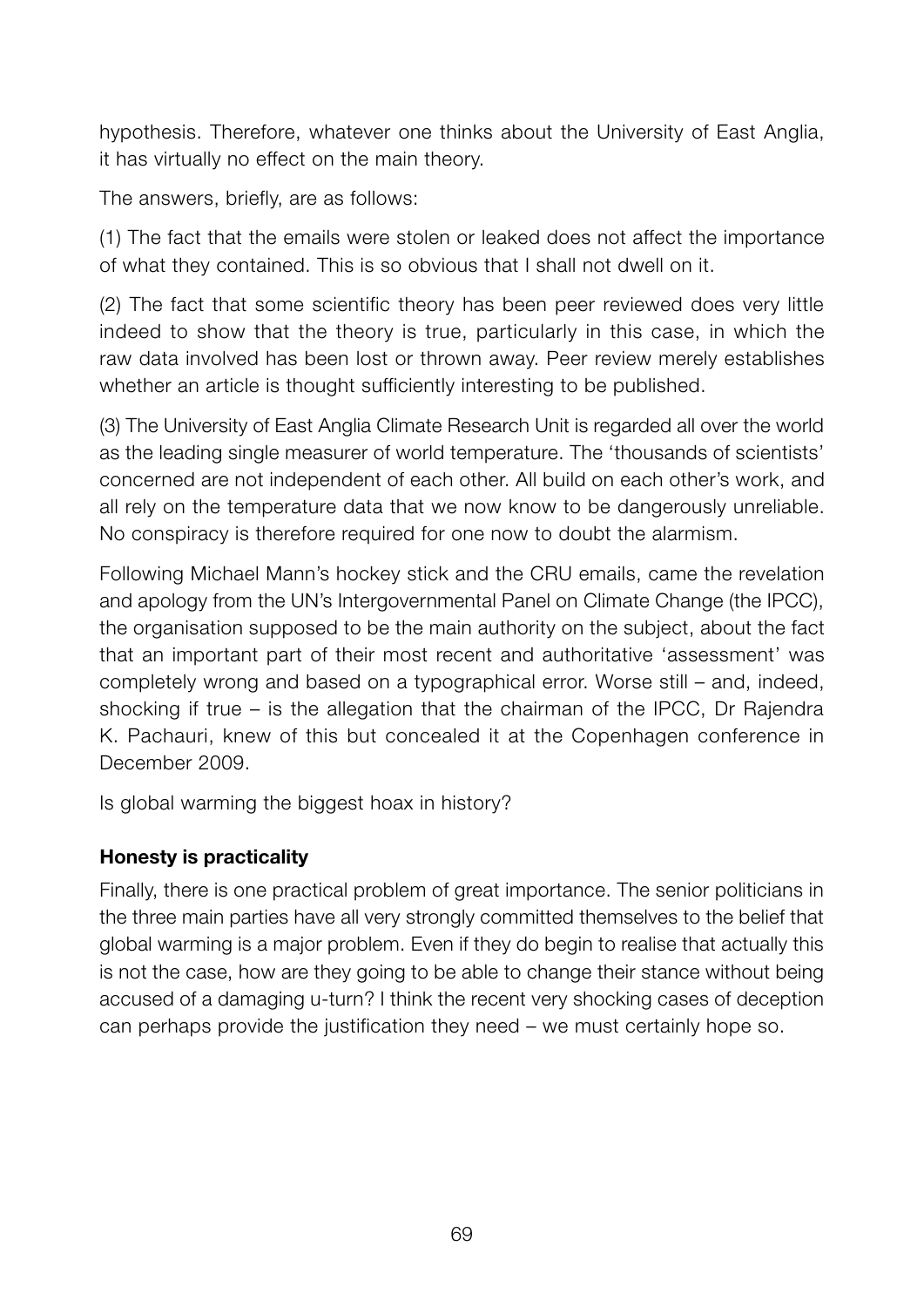# 7. Earning it back

Politicians should not, where money is concerned, do anything of which, if it came to the knowledge of the public, they would be ashamed. That is the approach that underlies everything else I have said in the most important part of this pamphlet, which deals with MPs' finances. Whether I am demanding a full investigation into every abuse that has happened (even where we may have to accept that shame will be the only penalty) or saying that laws should be enforced by properly constituted courts, the principle is the same. Furthermore, I say that MPs themselves should be obliged to determine their pay, in order that we, the public, can hold them to account.

But I want to stress the enormous obstacles still in the way of reform actually happening, of trust being restored, and of transparency being achieved.

### The political class

Labour has created a vast, ever more homogeneous, political class made up of all the main parties. It intends, in practice, to leave it untouched. Many of those who have abused their expenses in the past are set to continue as members of parliament and, of those, a large number will very likely become senior ministers in the next House of Commons. With all three main parties largely as guilty as each other, there is no easy means for the voters to express their feelings about this ongoing scandal if they want to vote for one of the three main parties. I shall conclude by saying what I think the purpose of having MPs should be. My great fear is that what the expenses scandal has all too painfully illuminated is that so many MPs have lost sight of their true role.

#### MPs dominated by their leaders

I am convinced, however, that whether it is to achieve that essential transparency, or to see MPs rediscover what it means to be a private member, there to serve his or her electors, one thing above all else is necessary: MPs must free themselves from their presently absolute domination by their party leaderships, whom it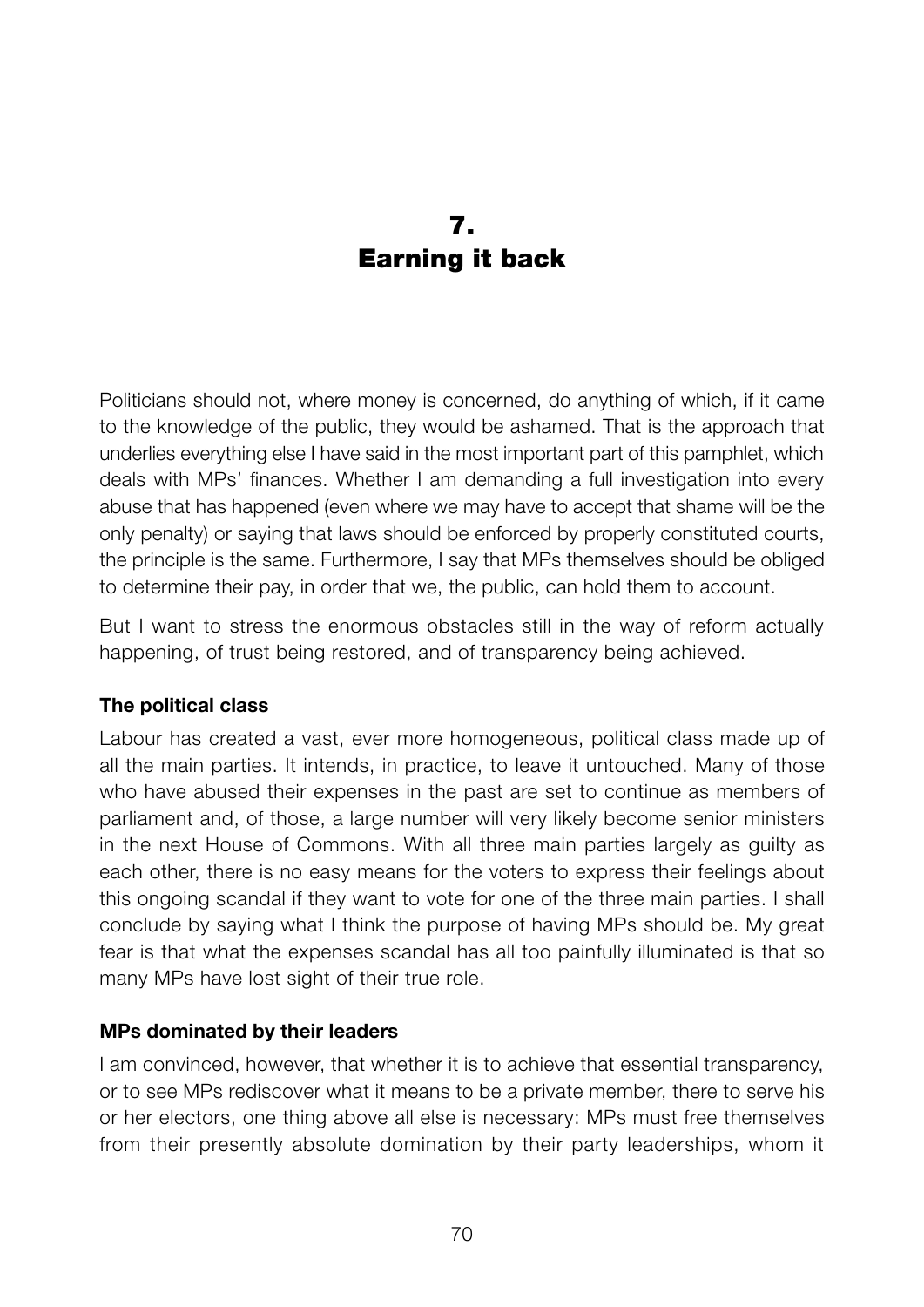suited to see MPs reduced to dull dependence. They are opposed to real reform. No wonder: for the system which, until the revelations, they did not intend to change, suited them well.

## Transparency essential

We have seen how a flawed system has been covertly still further abused. But the thing to remember about the preceding chapters in this pamphlet, or indeed the avalanche of stories last year is that we were, thank goodness, told about them. By good luck (and considerable journalistic ingenuity) some of what had been happening was disclosed. That is why we must now, as a first step to inoculating ourselves against further abuses, secure as much transparency as possible.

When MPs are provided with generous payments, as salary or allowances, these do not become elevated to some special status. Even so, these payments are not quite like any others. We expect MPs to show a higher standard of trustworthiness and accountability than others.

I have suggested the juridical approach. Open courts will be a deterrent, as well as being the appropriate tribunal to hear cases about alleged abuses. But I do not want us to have to deal again with a system which sharp MPs have an opportunity to exploit. The answer is publicity. As the astute parliamentary sketchwriter, Simon Carr, said of the virtues of publicity in *The Independent*:

The answer to expenses lis not the IPSA, it is a wiki-site on the internet. Everything an MP claims for goes up on the site. It will be interrogated by the public, of that we can be sure. Every one of those 5 million receipts will be seen by someone or other, and interesting examples will be forwarded to party leaders and newspapers. This removes the need for...another quango, for a complex bureaucratic structure, for summonses and appeals and interminable consultations. It puts scrutiny in the hands of 'the people'. It devolves power in the way they are always saying they want to do. It involves the public. And the primary deterrent to extravagant or doubtful claims will be cultural, not procedural.1

# A mishmash of bodies

Instead, as things stand, we are set to inherit the world so bitingly described by Heather Brooke, the woman who started the process by which the truth began to be told. That world avoids clarity in favour of the current system where we still have: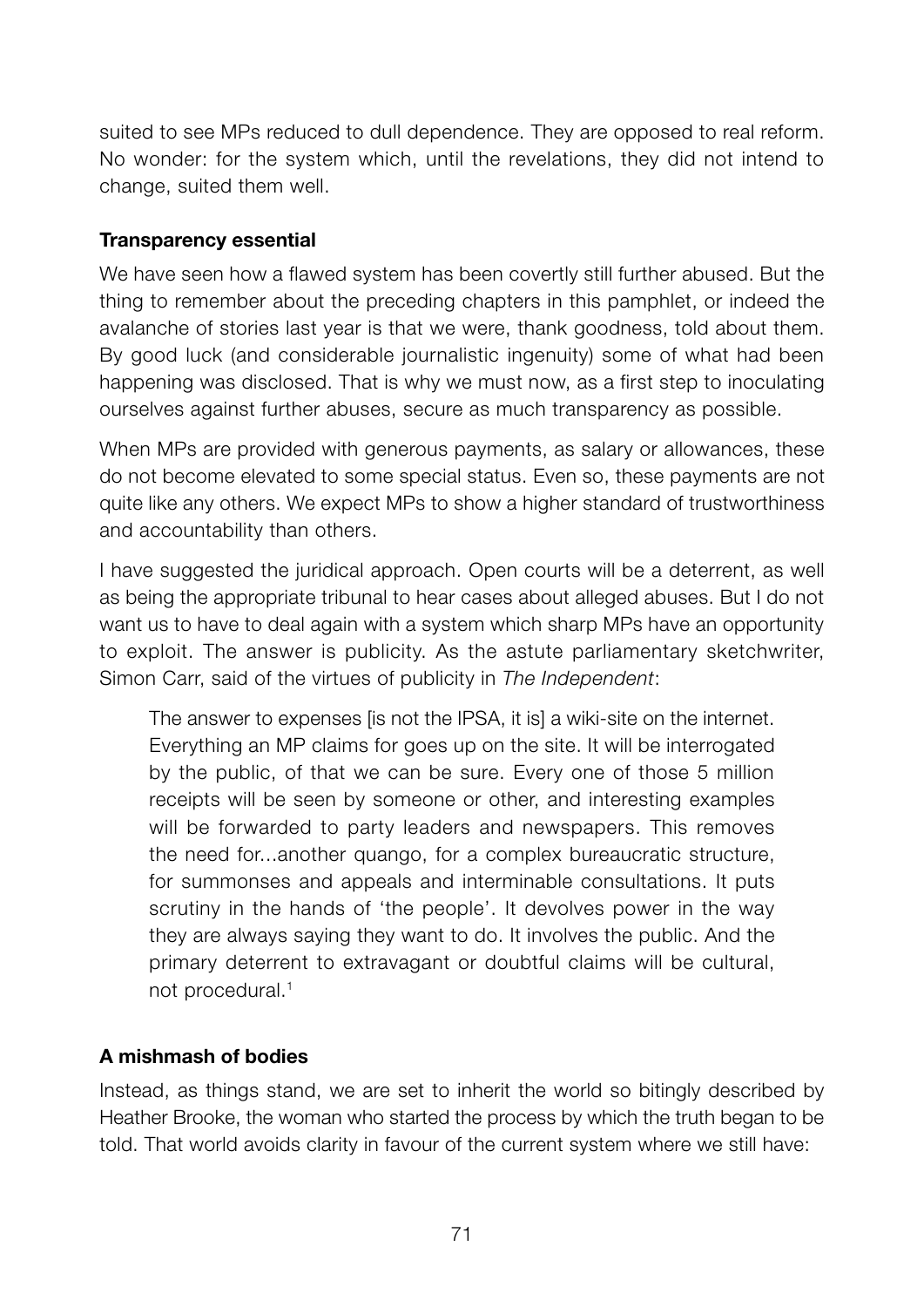1. The Senior Salaries Review Body (which makes recommendations on MPs' salaries and pensions)

2. The Committee on Standards and Privileges (appointed by the House of Commons to decide on complaints against individual MPs reported to them by the parliamentary commissioner for standards – currently John Lyon)

3. The Committee on Standards in Public Life (which deals with complaints about unethical conduct among MPs – the current chair is Sir Christopher Kelly)

4. The Members Allowances Committee (made up of MPs who advise the Members Estimate Committee on the rules surrounding allowances)

5. The modernisation of the House of Commons Select Committee

6. The Reform of the House of Commons Committee (created to modernise the House in ways presumably more modern than the modernisation of the House of Commons Committee)

7. The Department of Resources (the Fees Office) – previously responsible for paying expense claims

8. To these we can now add IPSA, a Commissioner for Parliamentary Investigations, and a new Speaker's Committee for the IPSA.<sup>2</sup>

# The Speaker

All of this is enthusiastically endorsed by Speaker Bercow. For rather than heed the lessons of the past, and learn from where the last Speaker went so badly wrong, Mr Bercow says he sees it as his role to *lead* the Commons in the new direction, not just help them to go there. If he restricted himself to modish interventions in favour of politically correct nostrums about how the House should best be able to represent wider British society, we could leave it at that. But John Bercow is, unfortunately, vastly more influential than merely a noise off: he is central to both the current system and the proposed future one.

Under the terms of the 2009 Parliamentary Standards Act, members of IPSA will be crown appointees – but they will be approved by the Commons following selection by the Speaker 'on the basis of fair and open competition and with the agreement of the Speaker's Committee'. Worse still, having been elected to replace a scapegoat, Speaker Bercow is already casting round for scapegoats of his own. Andrew Walker, the Commons Director of Resources, and the official most exposed on the matter of investigating members' expenses, was very publicly told by Mr Bercow that he would be losing *his* job.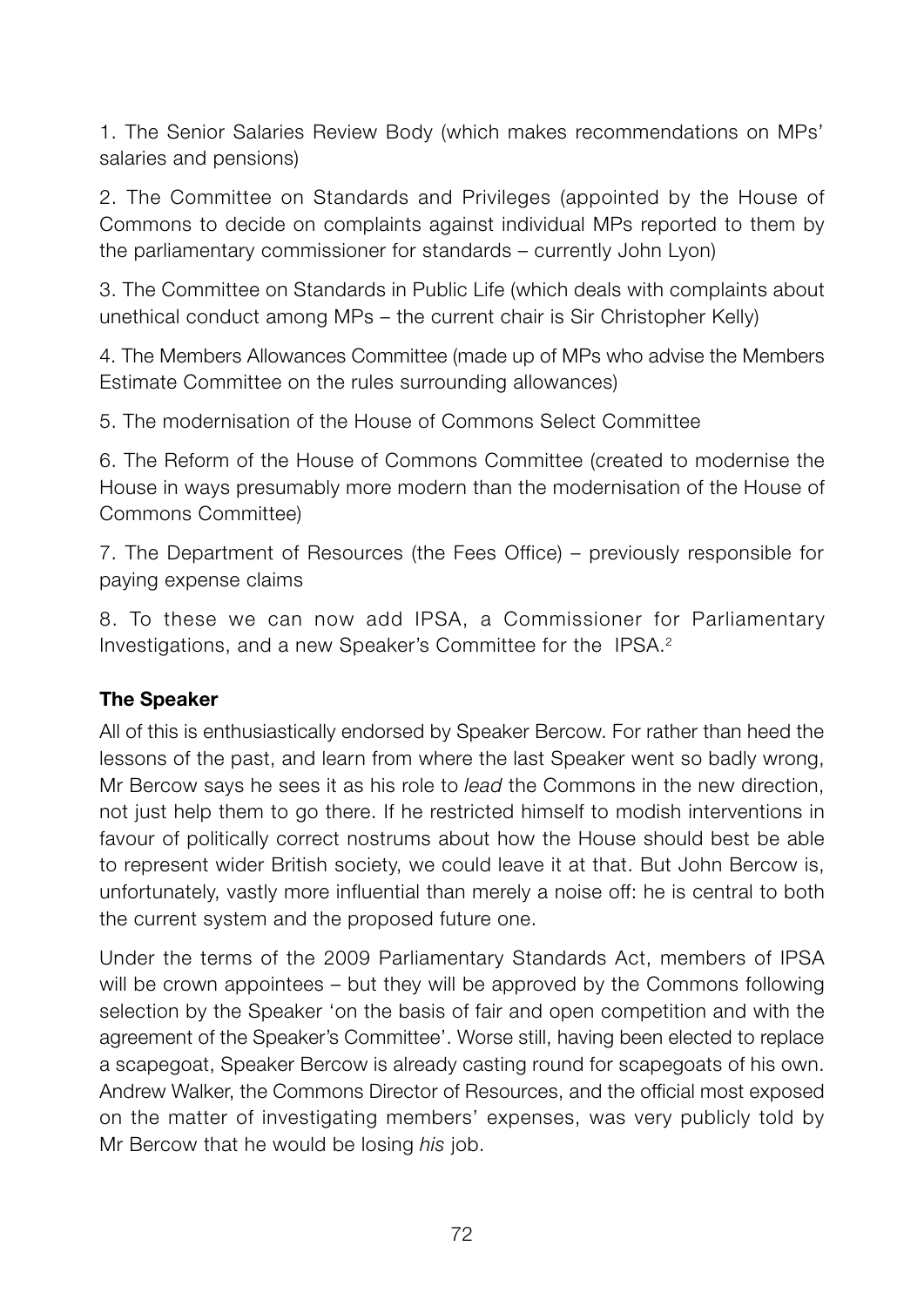For failing to prevent MPs *like John Bercow* from milking the system they presided over, Mr Walker suffered the indignity of reading, in a magazine interview in December 2009, Mr Bercow say, 'IPSA will be up and running in due course and some staff from the Commons Resources Department will join it – but by no means all. I am not anticipating that the most senior staff from the Resources Department will be joining IPSA. Repeat: I am not anticipating that the senior staff will join'. Real reform of the House of Commons will not, if it comes at all, be led by the member for Buckingham.

Speaker Bercow seems to believe that, for what *he* sees as reform to be credible in the eyes of the public, some sacrificial lambs are required in order to symbolise 'change', the token Clause Four moment so beloved of those products of the new political class on both sides of the House. He no doubt regards his hapless predecessor as just such a necessary victim, sufficient moreover to shut the file marked Speakership. What Mr Bercow cannot, or dare not, see is that his own elevation to the office represents exactly the sort of 'as you were' attitude that would make his swift departure the perfect symbol for which certainly the public and apparently he himself are yearning.

# Disclosure by party leaders?

My worry about the future is one reason why I say we should press for reform right now. If complicit MPs can delay reform today, they can reasonably expect to delay it indefinitely. Parliament could learn much from the US Congress. MPs are already getting off lightly by comparison with senators and congressmen, and the gap is likely to increase. In America, the Ethics Reform Act of 1989 obliges Congressmen to file 'Personal Disclosure Reports'. These detail their assets and liabilities, their income (excluding official salaries), asset transactions, gifts, and property where it produces income. Even more exactingly, the source of their spouse's income, assets and liabilities must also be filed, and are available online for their electors to see. While that might be seen as an American solution for American problems, it suggests that nothing I have proposed for MPs is overly onerous.

I do wonder too whether we should, in time for the election, introduce one pertinent aspect of U.S. elections: full financial disclosure for party leaders. This would be unusual but is it not right that party leaders should put some substance behind the *mea culpas* they have uttered? Since all the *Telegraph* was able to reveal was a four year snapshot, why should Brown, Cameron and Clegg not emulate Obama? They have all spoken equally highly of him, and his approach to politics; why should they not copy his approach to fighting elections as a party leader? He gave a full, lifetime financial disclosure, detailing his, and his wife's, income from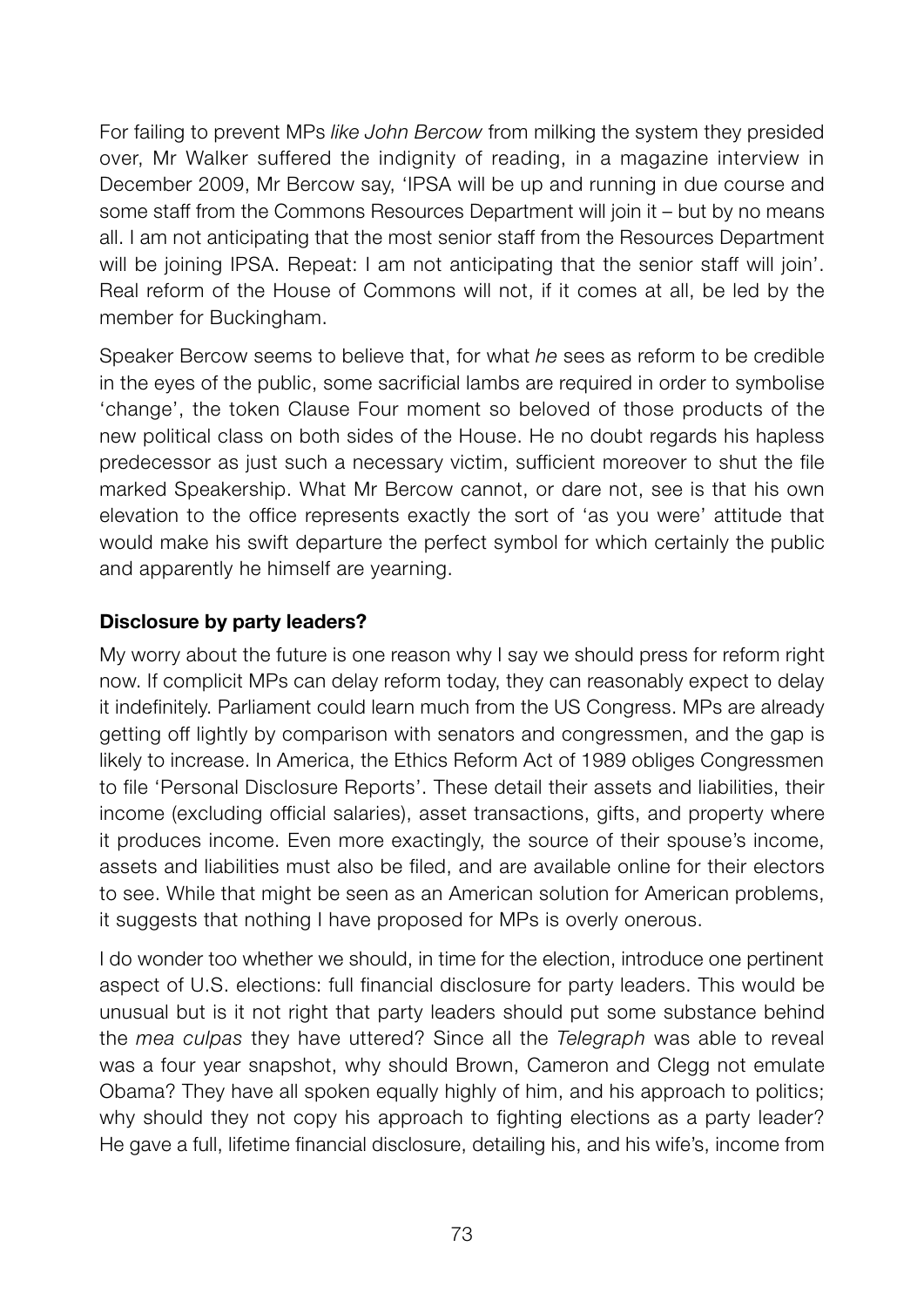sources private and public. Why could our party leaders not give a parliamentary equivalent, detailing all public allowances and other benefits each of them has obtained since he entered the Commons? If they decline to do so I would say 'I wonder why?'.

# Conservatives prepared to do more than Labour?

If the current Speaker is distinctly uninspiring, as far as restoring trust is concerned, the probable next Prime Minister, David Cameron, does not really inspire more confidence than Gordon Brown. He said recently, 'There is no chance Gordon Brown will do what is right and put the public interest before his own political interest'. I fear that is true – but what about himself?

At the root of his praised handling of the crisis on behalf of the Conservative party was Cameron's tactic to apologise and move on. This was not 'apologise, repent and punish' but, in essence, just a media handling technique. It was a good example of the response of the political class to the expenses scandal. Surprising as it will one day seem, MPs across the House appear to believe that, having been exposed for claiming expenses they now say they should not have had, they are nevertheless adequately punished by merely being required to hand those expenses back.

We should not be surprised. David Cameron no more sought to reform the system than Mr Brown did, until he was forced to do so by the press revelations. Moreover, as much as any New Labour politician, he is a product of the discredited system. What do all these roles discharged by him have in common: being an MP; being Leader of the Opposition; being a Special Advisor; even working in the Conservative Research Department (CRD)? All of them, either directly, or indirectly, have meant he has been throughout most of his working life in receipt of a publicly funded salary. He is unlikely to be a radical.

David Cameron was clever in the way he presented his response to the crisis. At its height last summer, the Leader of the Opposition declared, 'it is information – not a new law, not some new regulation – just the provision of information that has enabled people to take on the political class, question them, demand answers, and get those answers'. What does that really mean? Does he intend to tell us everything he already knows, such as, if indeed he does know them, the tax details about Lord Ashcroft which have frequently been sought?

The Tory leader enjoys the benefit of the Parliamentary Resources Unit (PRU). This, in practice financed by a tithe of most Conservative MPs (or to be more precise, by a tithing of their publicly provided allowances), exists nominally to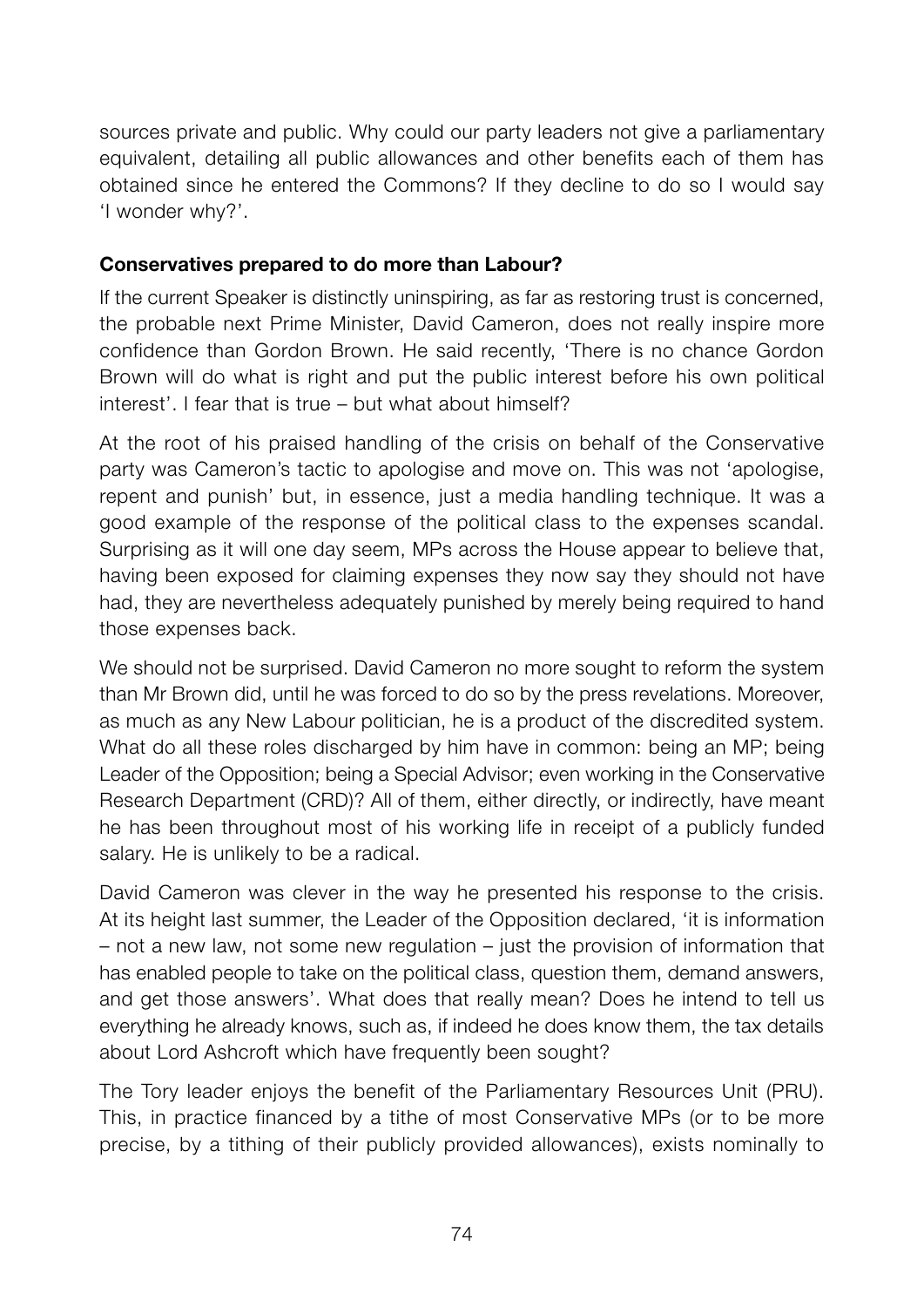provide an aggregate 'research' facility for Conservative MPs, though in effect it displaces much of the function previously provided for by CRD.

In its evidence to *Kelly*, the PRU disavowed any 'political activity'.3 Yet it is run by Conservative appointees, it serves only Tory MPs, and no staff member gets hired without the say-so of the shadow ministerial team. The party's chief whip is the leading figure in its administration, and its work is closely integrated with that of both the Leader's Office and CCHQ.

At one of *Kelly's* public hearings, Kevin Flack observed that the PRU 'provides the parliamentary research and support to the main opposition party'.<sup>4</sup> Unquestionably the party takes briefing materials from it. Yet the funding mechanism of the PRU – a slice of MPs' allowances 'volunteered' by them – is meant to forbid it from being anything like a publicly supported research arm of the Conservative party machine. No one knows better than the Leader of the Opposition what the PRU is actually doing for his party, but what information does he provide?

Then there is Short Money. Despite the fact that in the last year alone the Conservative party received more that £4 million worth of this public subsidy (and a further £650,000 for the Leader of the Opposition's private office), what information does Cameron provide about this? He does what the law requires him to do and no more. He provides the Clerk of the Commons (the accounting officer for these funds) with an auditor's certificate confirming that 'all expenses claimed were incurred exclusively in relation to the party's parliamentary business'. That is it: nothing else. The certificate gives no details at all about these activities.

Is this a system in which David Cameron would have confidence if it were supposed to monitor some other body receiving the better part of £5 million annually? Does his absolute lack of disclosure about what he is doing with this money tally with his declarations about 'the provision of information' and what it can achieve? Why, in short, does he not provide *any* information here? This silence is one reason why I wish I could have more confidence that he intends to reform the parliamentary expenses system.

Yet even if Cameron were strongly committed to restoring trust in parliament, even if he had shown himself to be a champion of that cause and determined to see it through, regardless of personal or party cost, would he be able to? The Conservative Leader has accepted much of what he calls the 'Blairite system', and explicitly commended himself for doing so. Thatcher ripped up unsatisfactory systems. Potential Prime Minister Cameron, on the other hand, appears to accept the very thing that will make any attempt at genuine reform more or less impossible to achieve. He proposes to leave firmly in place the vast, salaried political class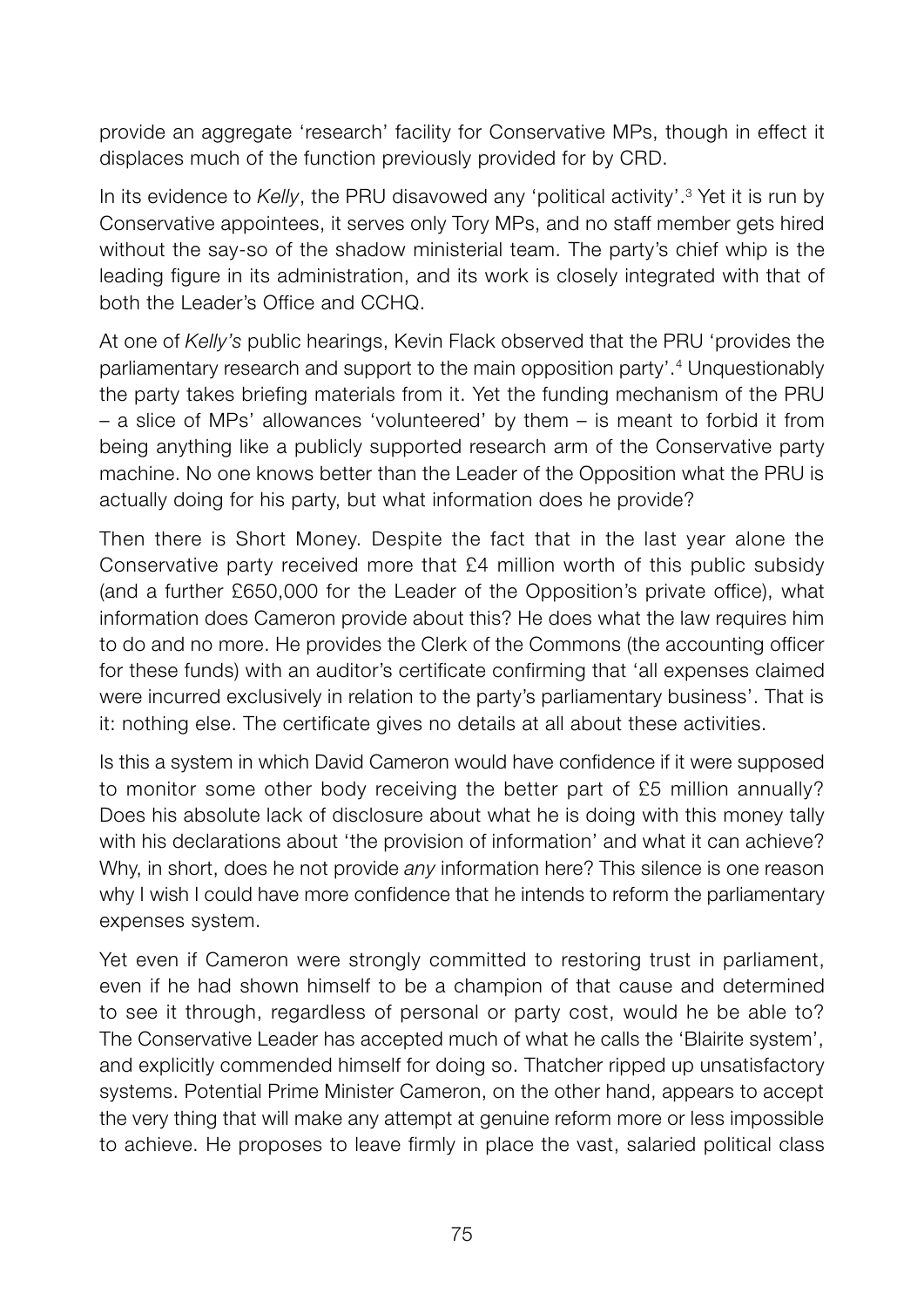New Labour has brought into being. Whatever he himself thinks about reform, this class will never attack the culture that brought it into existence and keeps it well rewarded.

# Overpayment of all politicians

Cameron's pledge to reduce the number of MPs by a tenth is fine, but it does not deal with this problem. The problem has many symptoms, but one common cause: the enormous overpayment of politicians since 1997 for which New Labour is responsible. When organisations like the TaxPayers' Alliance ask pertinent questions about huge public sector benefits, this is the real point: has it been necessary? What, after all, constituted a 'going rate'? Let us leave MPs to one side, as there is never any lack of would-be MPs. Who can say that we are paying council chief executives, for example, a sane rate? Are they demonstrably delivering better productivity, improved services, or lower costs, let alone cheaper council tax bills?

The BBC is another example: it has been forced, at last, to let the National Audit Office investigate it. Its top one hundred salaried employees get paid £20 million. Why? What is the competition to the BBC in the areas where it operates, and is mostly dominant? Though Jeremy Paxman is a wonderful example of a type, I do doubt whether a private competitor nowadays would match the income the public hands over to him. As I say, while these are each a different question, their answers come to the same: the vast inflation of political salaries. For why would politicians prevent civil servants, local government officials or anyone else on the public payroll from inflating their salaries, if that risked a cut-back on the payments they too now received?

The figures speak for themselves. The cost for *national and devolved* politicians in 2007/8 was stated (by the BBC itself!) as follows: MPs' and ministers' pay plus their Commons staff, expenses and allowances, policy development grants and Short Money £167 million; salaries, expenses and payments to the opposition in the Lords approximately £19.1 million; in Whitehall, up to 73 special advisers approximately £5.9m; the Scottish parliament £19 million, the Welsh Assembly, £10.3 million, and, the Northern Ireland Assembly £13.3 million; London's Mayor and Assembly £5.4 million; and finally, for how could we forget them, while British MEPs' salaries formally cost £4,821,960, the European parliament would not disclose the total bill for their expenses and other costs. All the devolved tiers are New Labour innovations. But this is dwarfed by the gigantic cost of councillors in modern Britain. There are 22,737 and, with their ever more plentiful assistants, they cost £254.6 million in 2007/8.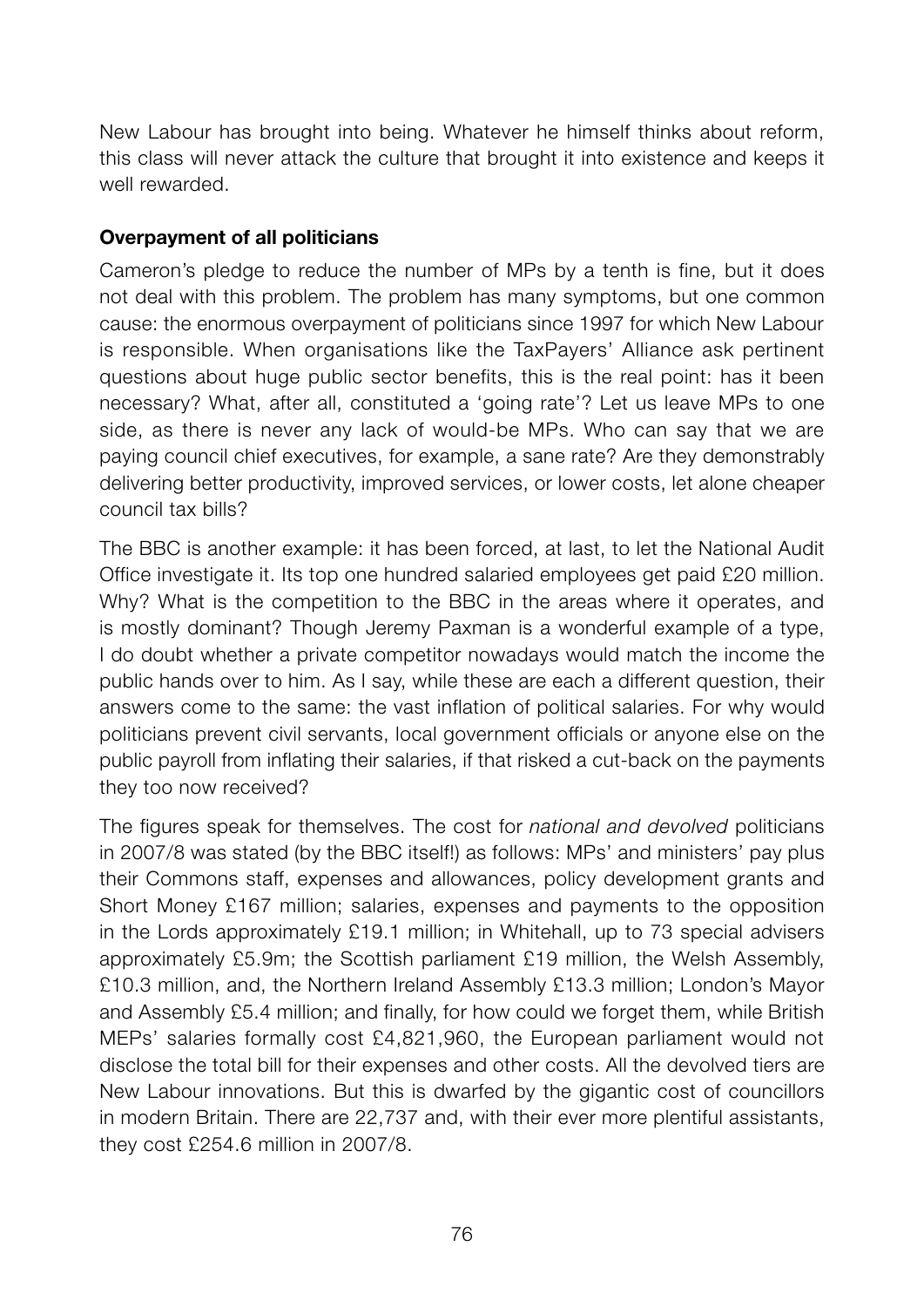Local councillors now have a stake in their parties far greater than ever before, because the parties now have ever more say in whether they can be councillors in the first place. All this has happened since the Local Government Act in 2000 swept away the traditional, and cost-effective, committee system of administration, and replaced it with an 'executive' one, mostly with 'cabinets' and indirectly elected leaders (though there have also been up to a dozen directly elected mayors). The cost of local government has increased exponentially.

The most recent figures (June 2009) from the Local Government Association (the LGA – effectively the trade union for councils, controlled at the moment by Conservative councillors) show the shocking extent of this problem. The average basic allowance for all councillors is just over £6,000. Remember that this is up from almost nothing, bar minimal expenses. In London the average councillor salary is almost £10,000. For council leaders, the average in London is almost £40,000. The average leader's allowance nationally is £17,753. For 'cabinet' or 'executive' members, the average allowance is £9,710, and cabinet/executives generally have ten members. 'Chairs of overview and scrutiny' receive an average allowance of £6,136, with the average number of such posts in each authority being 2.6; chairs of planning committees receive an average allowance of £5,623 and chairs of licensing committees an average of £4,334.

We were democratic long before this wave of public money flooded into the system. But my worry is how democratic we are going to be now. Councillors are routinely voting themselves inflation busting, recession defying, pay rises. Many of them are cynically conscious of the fact that individual councils are usually not elected for their individual merit, but on what the voters think of their parties. National media coverage of council elections centres on what the national parties are doing centrally, rather than what the councils in question have done *locally*. For councillors, this means that they are judged by the voters not on what they have done themselves but, all too often, on how their party is perceived to have performed nationally. This further distances councillors from any proper and direct sense of local accountability.

## Labour responsible for current situation

Labour is mainly to blame for this. They introduced the complex, costly, yet ineffective Electoral Commission; it is Labour which has presided over the pay and allowances of an enormous political class; it is Labour whose pettiness has led them to choose an unfit Speaker and stand by him until he self-destructed; and who foisted on the Commons a man with no respect for its traditions, and who is personally mired in the crisis that destroyed his predecessor. Labour's foes might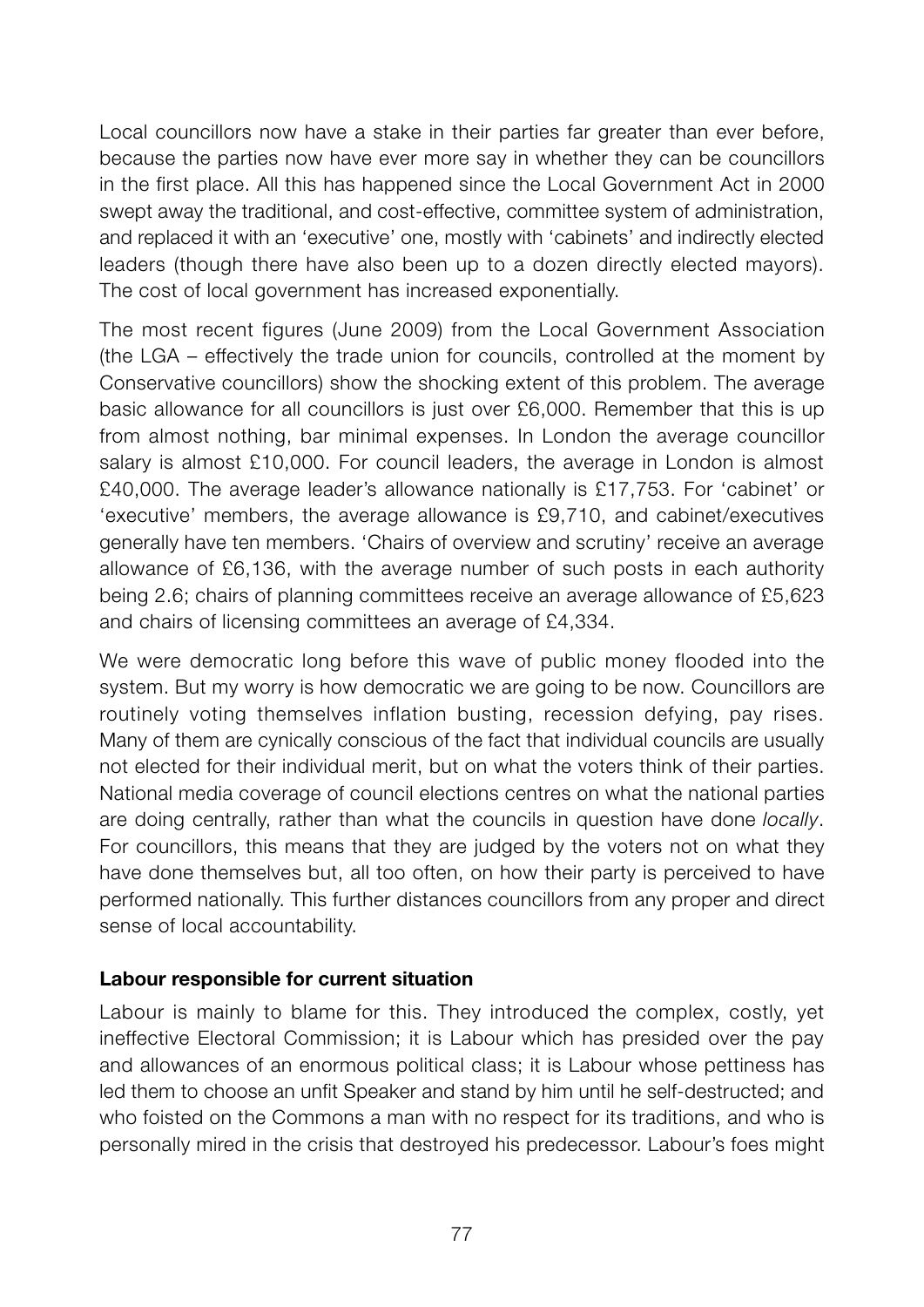in 1997 have suspected them of a lack of reverence for British political traditions, but few would at that time have been pessimistic enough to predict all this. David Cameron's tragedy is that there seems to be no area where he proposes real change, nor even one instance where he, and those who come in his wake, will do anything more than more of the same.

### No real punishment

What in the end have the MPs who have let the country down suffered for what they have done?

Four MPs are to be punished, but is that really to be all? Vague talk of 'parliament's good name' obscures just how great the escape from responsibility has been. The cry that 'we're all guilty' really amounts to: 'none of us is, individually'. I fear that we are heading for Marie Antoinette politics. We have a Bourbon opposition that has learned very little from the worst parliamentary scandal in British democratic history, but has, as a clique, forgotten nothing in pursuit of factional advantage.

What are MPs for? To be a tally in their leader's back pocket for the purpose of parliamentary divisions? We may as well in that case do away with them, and just give the party leaders whatever percentage score 'they' get at general elections. The leaders could be like trade union barons of old, waving their cards at TUC conferences. Perhaps MPs are necessary just to provide party leaders with a cadre of shadow or actual ministerial frontbenchers? Why bother with MPs at all then? Why not simply do what France or America or the EU does and have all or most or many ministers entirely unelected?

The case for having MPs at all is that they are there to test the executive. To do this, we need MPs who do not see being in parliament as a career, who do not see life in the Commons as merely an extension of life in civil service with added television appearances, and who see virtue in being independent of their parties, in being able to exercise their own judgement, and in not being beholden for their livelihoods to their party leaders. These are the MPs whom we can trust to give their first allegiance to their constituents. Please let us have more like them.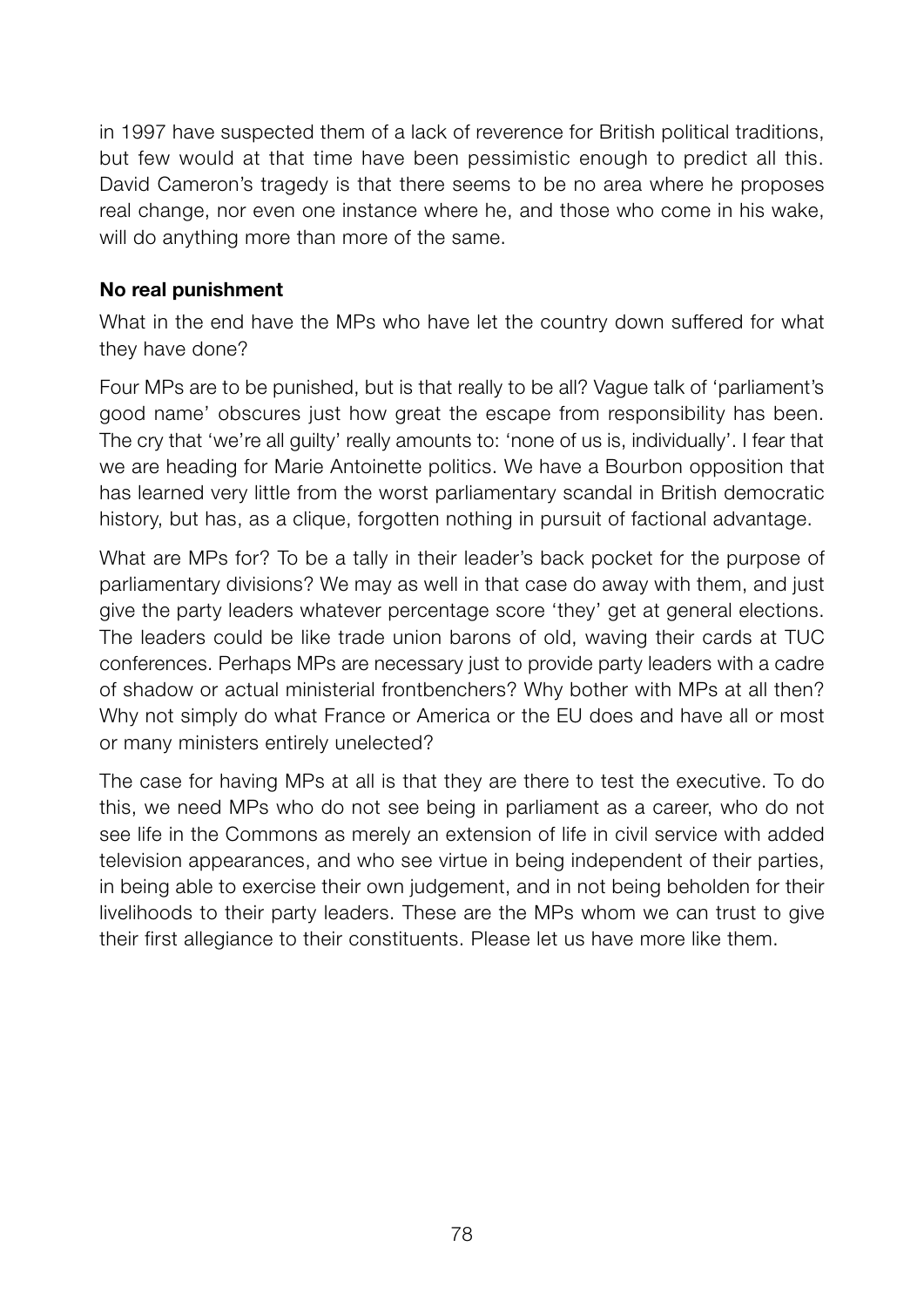# **References**

#### Chapter 1.

- 1. 12th Report, Committee on Standards in Public Life, Cm 7724, hereafter *Kelly*
- 2. Robert Winnett & Gordon Rayner, *No Expenses Spared*, Bantam Press, 2009, hereafter *NEP*
- 3. On this theme, see more generally the research of Dr Jason Peacey in John Adamson (ed.) *The English Civil War: Conflict and Contexts* (London, 2009)
- 4. Clement Walker, *Relations*, p143; Mercurius Pragmaticus, no.38 (12-19 Dec. 1648), sig. Ddd.
- 5. Walker, *Relations*, pp1-3
- 6. G. S., *A Letter from an Ejected Member* (1648), p10
- 7. HC Deb 10 August 1911 c1383
- 8. Review body on top salaries, 1st report: Ministers of the Crown and Members of Parliament, 1971-72 Cm 4836; hereafter *Boyle*
- 9. *Boyle*, ch 4, p14, par 40; my italics
- 10. HC Deb 20 December 1971 vol 828, c1134

#### Chapter 2.

- 1. *Kelly*, public hearings, 23 June 09, par48/9
- 2. *NES*, p102
- 3. *NES*, p303
- 4. The Spectator's 'Coffee House', 10 May 2009, 10.43pm, http://www.spectator.co.uk/coffeehouse/3604396/gove-the-full-story.thtml
- 5. *NES*, p174
- 6. *Camberley News & Mail*, 19 May 2009
- 7. *The Guardian*, 19 May 2009
- 8. House of Commons library: Parliamentary Trends: Statistics about Parliament (RESEARCH PAPER 09/69 12 August 2009), p53
- 9. *The Times*, 16 May 09

#### Chapter 3.

- 1. *Kelly*, Recommendation 20
- 2. *Kelly*, Recommendation 60
- 3. *Kelly* 7724, p10
- 4. *Kelly*, p67, 8.3
- 5. *Kelly*, p10
- 6. *Kelly* 7724, p11
- 7. *Kelly*, Recommendation 16
- 8. House of Commons Library, PSB 09/61
- 9. *Kelly*, PH 7 July 2009, par42
- 10. *Kelly*, p103, 13.43
- 11. *Kelly*, p28, 1.8

#### Chapter 6.

- 1. Duckworth Overlook, 2008
- 2. Ibid., p107
- 3. *Money for Nothing* (Nicholas Brealey Publishing, 2003)

#### Chapter 7.

- 1. *The Independent*, 22nd June 2009
- 2. *The Guardian*, 10th December 2009